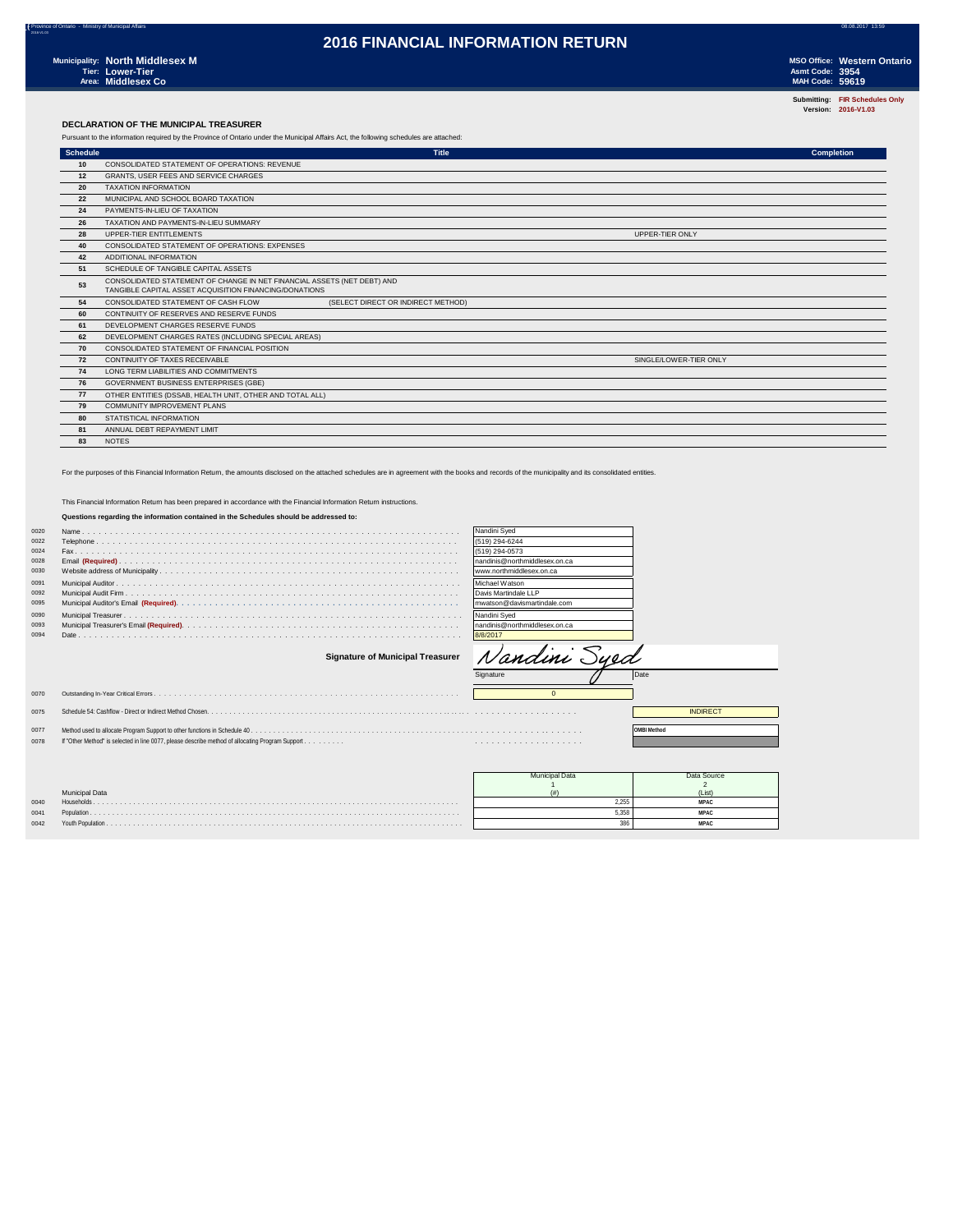| 2016-V1.03   | Province of Ontario - Ministry of Municipal Affairs                                                                                                                              |                       | 08.08.2017 14:46                     |
|--------------|----------------------------------------------------------------------------------------------------------------------------------------------------------------------------------|-----------------------|--------------------------------------|
|              | <b>North Middlesex M</b><br><b>FIR2016:</b>                                                                                                                                      |                       | <b>Schedule 10</b>                   |
|              | <b>CONSOLIDATED STATEMENT OF OPERATIONS: REVENUE</b><br>Asmt Code: 3954                                                                                                          |                       |                                      |
|              | <b>MAH Code: 59619</b>                                                                                                                                                           |                       | for the year ended December 31, 2016 |
|              | <b>STATEMENT OF OPERATIONS: REVENUE</b>                                                                                                                                          |                       | Own Purposes Revenue                 |
|              |                                                                                                                                                                                  |                       | $\mathbf{1}$                         |
|              | <b>Property Taxation</b>                                                                                                                                                         |                       | \$                                   |
| 0299         |                                                                                                                                                                                  |                       | 6,059,561                            |
| 0499         |                                                                                                                                                                                  |                       | 63,264                               |
| 9940         |                                                                                                                                                                                  | Subtotal              | 6,122,825                            |
|              |                                                                                                                                                                                  |                       |                                      |
| 0510         |                                                                                                                                                                                  |                       |                                      |
| 0620         |                                                                                                                                                                                  |                       | 2,233,100                            |
| 0695         | OMAFRA OCIF<br>Other                                                                                                                                                             |                       | 74,633                               |
| 0696         | Other                                                                                                                                                                            |                       |                                      |
| 0697<br>0698 | Other<br>Other                                                                                                                                                                   |                       |                                      |
| 0699         |                                                                                                                                                                                  | Subtotal              | 2,307,733                            |
|              | <b>Conditional Grants</b>                                                                                                                                                        |                       |                                      |
| 0810         |                                                                                                                                                                                  |                       | 162,330                              |
| 0815<br>0820 |                                                                                                                                                                                  |                       | $\mathbf{0}$<br>$\mathbf{0}$         |
| 0825         |                                                                                                                                                                                  |                       | $\overline{0}$                       |
| 0830         | Deferred revenue earned (Provincial Gas Tax) (SLC 60 1042 01 + SLC 60 1045 01). $\ldots$ , $\ldots$ , $\ldots$ , $\ldots$ , $\ldots$ , $\ldots$ , $\ldots$ , $\ldots$ , $\ldots$ |                       | $\mathbf{0}$                         |
| 0831         |                                                                                                                                                                                  |                       | $\mathbf{0}$                         |
| 0899         |                                                                                                                                                                                  | Subtotal              | 162,330                              |
| 1098         |                                                                                                                                                                                  |                       | $\pmb{0}$                            |
| 1099         |                                                                                                                                                                                  |                       | 21,318                               |
| 1299         |                                                                                                                                                                                  |                       | 3,674,655                            |
|              | Licences, permits, rents, etc.                                                                                                                                                   |                       |                                      |
| 1410         |                                                                                                                                                                                  |                       |                                      |
| 1420         |                                                                                                                                                                                  |                       | 198,335                              |
| 1430<br>1431 |                                                                                                                                                                                  |                       | 770                                  |
| 1432         |                                                                                                                                                                                  |                       |                                      |
| 1498         | Other, $\ldots$ , $\ldots$ , $\ldots$ , $\ldots$ , $\ldots$                                                                                                                      |                       |                                      |
| 1499         |                                                                                                                                                                                  | Subtotal              | 199,105                              |
|              | Fines and penalties                                                                                                                                                              |                       |                                      |
| 1605<br>1610 |                                                                                                                                                                                  |                       | 368                                  |
| 1620         |                                                                                                                                                                                  |                       | 104,698                              |
| 1698         | Late Payment Charges<br>Other.                                                                                                                                                   |                       | 621                                  |
| 1699         |                                                                                                                                                                                  | Subtotal              | 105,687                              |
|              |                                                                                                                                                                                  |                       |                                      |
| 1805         | Other revenue<br>distribution of the control of the                                                                                                                              |                       | 57,511                               |
| 1806         |                                                                                                                                                                                  |                       |                                      |
| 1811         |                                                                                                                                                                                  |                       | 33,706                               |
| 1812         | Deferred revenue earned (Development Charges) (SLC 60 1025 01 + SLC 60 1026 01).                                                                                                 |                       | $\mathbf{0}$                         |
| 1813         |                                                                                                                                                                                  |                       | $\mathbf{0}$                         |
| 1814<br>1830 | Other Deferred revenue earned<br>de la caractería de la caractería                                                                                                               |                       | 33,708                               |
| 1831         |                                                                                                                                                                                  |                       | $\mathbf{0}$                         |
| 1840         |                                                                                                                                                                                  |                       |                                      |
| 1850         |                                                                                                                                                                                  |                       |                                      |
| 1865         | Other Revenues from Government Business Enterprise (ie. Dividends, etc.)                                                                                                         |                       |                                      |
| 1870<br>1890 | <b>MTO</b><br>Other                                                                                                                                                              |                       | 36,608                               |
| 1891         | Other                                                                                                                                                                            |                       |                                      |
| 1892         | Other                                                                                                                                                                            |                       |                                      |
| 1893         | Other                                                                                                                                                                            |                       |                                      |
| 1894         | Other $\ldots$ $\ldots$ $\ldots$ $\ldots$ $\ldots$ $\ldots$                                                                                                                      |                       |                                      |
| 1895<br>1896 | Other $\ldots$ $\ldots$ $\ldots$ $\ldots$ $\ldots$<br>Other                                                                                                                      |                       |                                      |
| 1897         | Other $\ldots$ $\ldots$ $\ldots$ $\ldots$ $\ldots$                                                                                                                               |                       |                                      |
| 1898         | Other $\ldots$ $\ldots$ $\ldots$ $\ldots$ $\ldots$                                                                                                                               |                       |                                      |
| 1899         |                                                                                                                                                                                  | Subtotal              | 161,533                              |
| 1880         |                                                                                                                                                                                  |                       |                                      |
|              |                                                                                                                                                                                  |                       |                                      |
| 1905         |                                                                                                                                                                                  |                       |                                      |
| 9910         |                                                                                                                                                                                  | <b>TOTAL Revenues</b> | 12,755,186                           |
|              |                                                                                                                                                                                  |                       |                                      |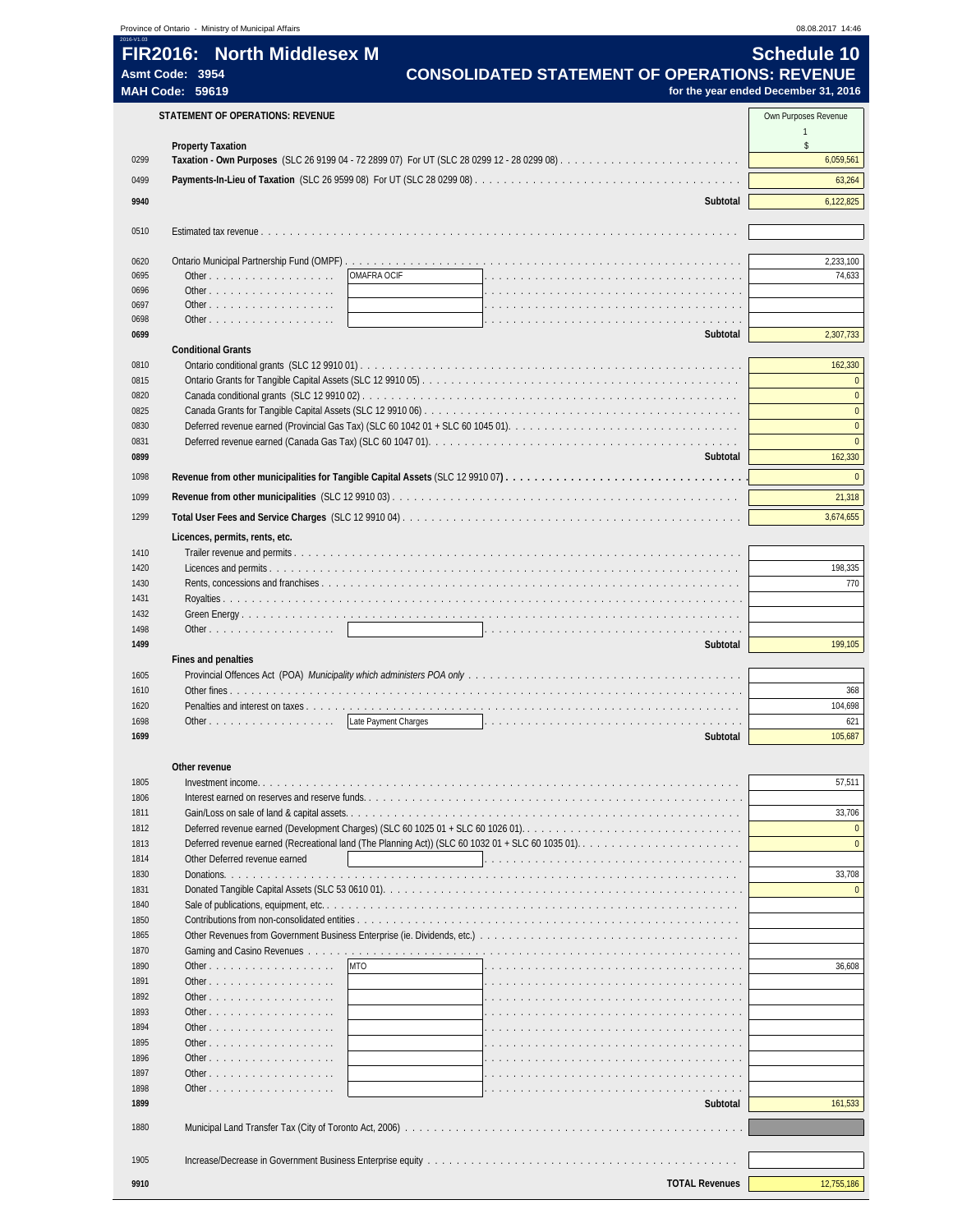# **FIR2016: North Middlesex M Contract Contract Contract Contract Contract Contract Contract Contract Contract Contract Contract Contract Contract Contract Contract Contract Contract Contract Contract Contract Contract Con**

| THRZUTU. TVURIT MIUUIGSGA M | <b>OUTCANIC TV</b>                                   |
|-----------------------------|------------------------------------------------------|
| Asmt Code: 3954             | <b>CONSOLIDATED STATEMENT OF OPERATIONS: REVENUE</b> |
| <b>MAH Code: 59619</b>      | for the year ended December 31, 2016                 |

|      | Continuity of Accumulated Surplus/(Deficit) |            |
|------|---------------------------------------------|------------|
|      |                                             |            |
| 2010 |                                             | 12,755,186 |
| 2020 |                                             | 11.680.571 |
| 2030 |                                             |            |
| 2040 |                                             |            |
| 2045 |                                             |            |
| 2099 |                                             | 1074615    |
|      |                                             |            |
| 2060 |                                             | 59.539.463 |
| 2061 |                                             |            |
| 2062 |                                             | 59.539.463 |
| 9950 |                                             | 60,614,078 |

|              | <b>Continuity of Government Business Enterprise Equity</b> |  |
|--------------|------------------------------------------------------------|--|
| 6010         |                                                            |  |
| 6020<br>6060 | PLUS: 1                                                    |  |
| 6090         |                                                            |  |

|      | Total of line 0899 includes: |  |
|------|------------------------------|--|
|      | Provincial Gas Tax Funding   |  |
|      |                              |  |
| 4018 |                              |  |
| 4019 |                              |  |
| 4020 |                              |  |
|      |                              |  |

|      | Total of line 0899 includes:                                                                                                                                                                                                   |          |
|------|--------------------------------------------------------------------------------------------------------------------------------------------------------------------------------------------------------------------------------|----------|
|      | Canada Gas Tax Funding                                                                                                                                                                                                         |          |
| 4025 | <b>Transportation Services:</b>                                                                                                                                                                                                |          |
| 4030 |                                                                                                                                                                                                                                |          |
| 4031 |                                                                                                                                                                                                                                |          |
| 4032 |                                                                                                                                                                                                                                |          |
| 4033 |                                                                                                                                                                                                                                |          |
| 4040 |                                                                                                                                                                                                                                |          |
| 4041 |                                                                                                                                                                                                                                |          |
| 4045 |                                                                                                                                                                                                                                |          |
| 4046 |                                                                                                                                                                                                                                |          |
|      | <b>Environmental Services:</b>                                                                                                                                                                                                 |          |
| 4060 |                                                                                                                                                                                                                                |          |
| 4061 |                                                                                                                                                                                                                                |          |
| 4062 |                                                                                                                                                                                                                                |          |
| 4063 |                                                                                                                                                                                                                                |          |
| 4064 |                                                                                                                                                                                                                                |          |
| 4065 |                                                                                                                                                                                                                                |          |
| 4066 |                                                                                                                                                                                                                                |          |
| 4067 |                                                                                                                                                                                                                                |          |
| 4068 |                                                                                                                                                                                                                                |          |
| 4069 |                                                                                                                                                                                                                                |          |
|      |                                                                                                                                                                                                                                |          |
| 4075 |                                                                                                                                                                                                                                |          |
| 4076 |                                                                                                                                                                                                                                |          |
| 4080 | Commercial and industrial experience is a property of the control of the control of the control of the control of the control of the control of the control of the control of the control of the control of the control of the |          |
| 4099 | Canada Gas Tax                                                                                                                                                                                                                 | $\Omega$ |
|      |                                                                                                                                                                                                                                |          |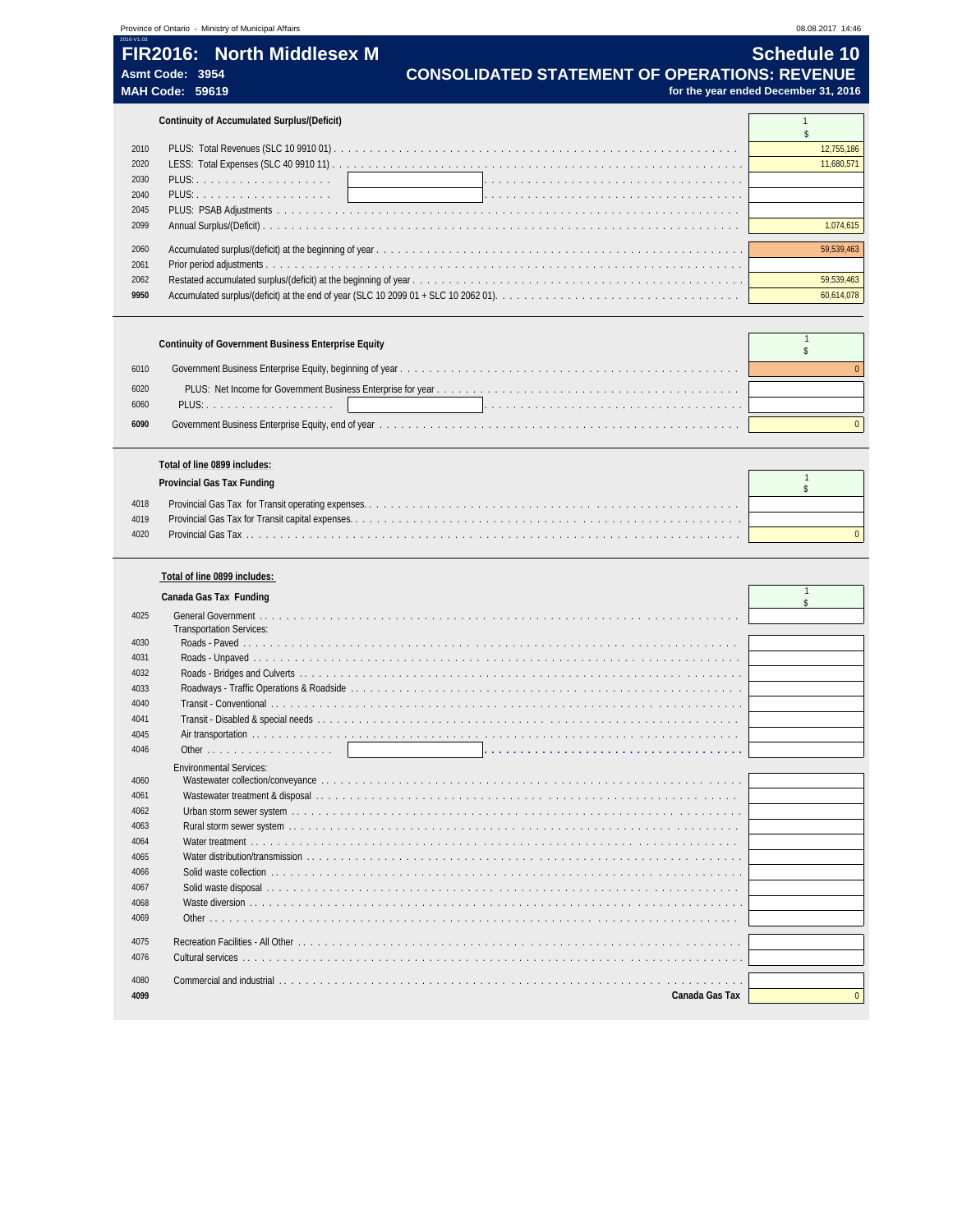|                        | Province of Ontario - Ministry of Municipal Affairs |  |
|------------------------|-----------------------------------------------------|--|
| 2016-V1.03             |                                                     |  |
| FIR2016: North Mido    |                                                     |  |
| Asmt Code: 3954        |                                                     |  |
| <b>MAH Code: 59619</b> |                                                     |  |

| Province of Ontario - Ministry of Municipal Affairs | 08.08.2017 14:46                             |
|-----------------------------------------------------|----------------------------------------------|
| 2016-V1.03<br><b>FIR2016: North Middlesex M</b>     | <b>Schedule 12</b>                           |
| Asmt Code: 3954                                     | <b>GRANTS, USER FEES AND SERVICE CHARGES</b> |
| <b>MAH Code: 59619</b>                              | for the year ended December 31, 2016         |

|              |                                                                                                                                                                                                                                                     | <b>Ontario Conditional</b><br>Grants | Canada Conditional<br>Grants | <b>Other Municipalities</b> | User Fees and Service<br>Charges     | Ontario Grants - Tangible<br>Capital Assets | Canada Grants -<br>Tangible Capital Assets | Other Municipalities -<br>Tangible Capital Assets |
|--------------|-----------------------------------------------------------------------------------------------------------------------------------------------------------------------------------------------------------------------------------------------------|--------------------------------------|------------------------------|-----------------------------|--------------------------------------|---------------------------------------------|--------------------------------------------|---------------------------------------------------|
|              |                                                                                                                                                                                                                                                     | $\overline{1}$<br>\$                 | $\overline{2}$<br>\$         | 3<br>\$                     | $\overline{4}$<br>$\hat{\mathbf{S}}$ | 5<br>\$                                     | 6<br>\$                                    | $\overline{7}$<br>\$                              |
|              | 0299 General government                                                                                                                                                                                                                             | 48,633                               |                              |                             | 53,807                               |                                             |                                            |                                                   |
|              | <b>Protection services</b>                                                                                                                                                                                                                          |                                      |                              |                             |                                      |                                             |                                            |                                                   |
| 0410<br>0420 |                                                                                                                                                                                                                                                     |                                      |                              |                             |                                      |                                             |                                            |                                                   |
| 0421         |                                                                                                                                                                                                                                                     |                                      |                              |                             |                                      |                                             |                                            |                                                   |
| 0422<br>0430 |                                                                                                                                                                                                                                                     |                                      |                              |                             |                                      |                                             |                                            |                                                   |
| 0440         |                                                                                                                                                                                                                                                     |                                      |                              |                             |                                      |                                             |                                            |                                                   |
| 0445<br>0450 |                                                                                                                                                                                                                                                     |                                      |                              |                             |                                      |                                             |                                            |                                                   |
| 0460         |                                                                                                                                                                                                                                                     |                                      |                              | 21,318                      |                                      |                                             |                                            |                                                   |
| 0498<br>0499 | Other<br>Subtotal                                                                                                                                                                                                                                   | $\mathbf{0}$                         | $\mathbf{0}$                 | 21,318                      | $\mathbf{0}$                         | $\mathbf{0}$                                | $\mathbf{0}$                               | $\overline{0}$                                    |
|              | <b>Transportation services</b>                                                                                                                                                                                                                      |                                      |                              |                             |                                      |                                             |                                            |                                                   |
| 0611<br>0612 | Roads - Unpaved                                                                                                                                                                                                                                     |                                      |                              |                             | 1,408                                |                                             |                                            |                                                   |
| 0613         |                                                                                                                                                                                                                                                     |                                      |                              |                             |                                      |                                             |                                            |                                                   |
| 0614<br>0621 | Winter Control - Except sidewalks, Parking Lots                                                                                                                                                                                                     |                                      |                              |                             |                                      |                                             |                                            |                                                   |
| 0622         | Winter Control - Sidewalks, Parking Lots Only.                                                                                                                                                                                                      |                                      |                              |                             |                                      |                                             |                                            |                                                   |
| 0631<br>0632 |                                                                                                                                                                                                                                                     |                                      |                              |                             |                                      |                                             |                                            |                                                   |
| 0640         |                                                                                                                                                                                                                                                     |                                      |                              |                             |                                      |                                             |                                            |                                                   |
| 0650<br>0660 |                                                                                                                                                                                                                                                     |                                      |                              |                             |                                      |                                             |                                            |                                                   |
| 0698<br>0699 | Other<br>the contract of the contract of the contract of the contract of the contract of the contract of the contract of<br>Subtotal                                                                                                                | $\mathbf{0}$                         | $\mathbf{0}$                 | $\Omega$                    | 1,408                                | $\bf{0}$                                    | $\Omega$                                   | $\Omega$                                          |
|              | <b>Environmental services</b>                                                                                                                                                                                                                       |                                      |                              |                             |                                      |                                             |                                            |                                                   |
| 0811<br>0812 |                                                                                                                                                                                                                                                     |                                      |                              |                             | 806,146                              |                                             |                                            |                                                   |
| 0821         |                                                                                                                                                                                                                                                     |                                      |                              |                             |                                      |                                             |                                            |                                                   |
| 0822<br>0831 |                                                                                                                                                                                                                                                     |                                      |                              |                             |                                      |                                             |                                            |                                                   |
| 0832         |                                                                                                                                                                                                                                                     |                                      |                              |                             | 1,708,053                            |                                             |                                            |                                                   |
| 0840<br>0850 |                                                                                                                                                                                                                                                     |                                      |                              |                             | 196,989                              |                                             |                                            |                                                   |
| 0860         |                                                                                                                                                                                                                                                     |                                      |                              |                             | 16                                   |                                             |                                            |                                                   |
| 0898<br>0899 | Other<br>the contract of the contract of the contract of the contract of the contract of the contract of the<br>Subtotal                                                                                                                            | $\mathbf{0}$                         | $\Omega$                     | $\Omega$                    | 2,711,204                            | $\mathbf{0}$                                | $\Omega$                                   |                                                   |
|              | <b>Health services</b>                                                                                                                                                                                                                              |                                      |                              |                             |                                      |                                             |                                            |                                                   |
| 1010<br>1020 |                                                                                                                                                                                                                                                     |                                      |                              |                             |                                      |                                             |                                            |                                                   |
| 1030         | Ambulance services                                                                                                                                                                                                                                  |                                      |                              |                             |                                      |                                             |                                            |                                                   |
| 1035<br>1040 |                                                                                                                                                                                                                                                     |                                      |                              |                             | 40,628                               |                                             |                                            |                                                   |
| 1098         | Other<br>and the contract of the contract of the contract of the contract of the contract of the contract of the contract of the contract of the contract of the contract of the contract of the contract of the contract of the contra<br>Subtotal | $\mathbf{0}$                         | $\Omega$                     | $\Omega$                    | 40,628                               | $\mathbf{0}$                                | $\Omega$                                   | $\Omega$                                          |
| 1099         | Social and family services                                                                                                                                                                                                                          |                                      |                              |                             |                                      |                                             |                                            |                                                   |
| 1210<br>1220 |                                                                                                                                                                                                                                                     |                                      |                              |                             |                                      |                                             |                                            |                                                   |
| 1230         |                                                                                                                                                                                                                                                     |                                      |                              |                             |                                      |                                             |                                            |                                                   |
| 1298<br>1299 | Other<br>the contract of the contract of the contract of the contract of the contract of the contract of the contract of<br>Subtotal                                                                                                                | $\overline{0}$                       | $\mathbf{0}$                 | $\mathbf{0}$                | $\mathbf{0}$                         | $\mathbf{0}$                                | $\mathbf{0}$                               | $\mathbf{0}$                                      |
|              | <b>Social Housing</b>                                                                                                                                                                                                                               |                                      |                              |                             |                                      |                                             |                                            |                                                   |
| 1410         |                                                                                                                                                                                                                                                     |                                      |                              |                             |                                      |                                             |                                            |                                                   |
| 1420<br>1430 |                                                                                                                                                                                                                                                     |                                      |                              |                             |                                      |                                             |                                            |                                                   |
| 1497         | Other<br>.                                                                                                                                                                                                                                          |                                      |                              |                             |                                      |                                             |                                            |                                                   |
| 1498<br>1499 | Other<br>Subtotal                                                                                                                                                                                                                                   | $\Omega$                             | $\Omega$                     | $\Omega$                    |                                      |                                             | $\Omega$                                   | $\mathbf{0}$                                      |
|              | Recreation and cultural services                                                                                                                                                                                                                    |                                      |                              |                             |                                      |                                             |                                            |                                                   |
| 1610         |                                                                                                                                                                                                                                                     |                                      |                              |                             |                                      |                                             |                                            |                                                   |
| 1620<br>1631 | Recreation facilities - Golf Course, Marina, Ski Hill.                                                                                                                                                                                              |                                      |                              |                             |                                      |                                             |                                            |                                                   |
| 1634<br>1640 |                                                                                                                                                                                                                                                     |                                      |                              |                             | 488,741                              |                                             |                                            |                                                   |
| 1645         |                                                                                                                                                                                                                                                     |                                      |                              |                             |                                      |                                             |                                            |                                                   |
| 1650<br>1698 | Other                                                                                                                                                                                                                                               |                                      |                              |                             |                                      |                                             |                                            |                                                   |
| 1699         | Subtotal                                                                                                                                                                                                                                            | $\mathbf{0}$                         | $\bf 0$                      | $\bf{0}$                    | 488,741                              | $\bf{0}$                                    | $\pmb{0}$                                  | $\mathbf{0}$                                      |
| 1810         | Planning and development                                                                                                                                                                                                                            |                                      |                              |                             | 295,503                              |                                             |                                            |                                                   |
| 1820         |                                                                                                                                                                                                                                                     |                                      |                              |                             |                                      |                                             |                                            |                                                   |
| 1830<br>1840 |                                                                                                                                                                                                                                                     | 113,697                              |                              |                             | 75,739                               |                                             |                                            |                                                   |
| 1850         |                                                                                                                                                                                                                                                     |                                      |                              |                             | 7,625                                |                                             |                                            |                                                   |
| 1898<br>1899 | Other<br>.<br>Subtotal                                                                                                                                                                                                                              | 113,697                              | $\bf 0$                      | $\pmb{0}$                   | $\bf{0}$<br>378,867                  | $\pmb{0}$                                   | $\pmb{0}$                                  | $\bf{0}$                                          |
| 1910         | Other<br>.                                                                                                                                                                                                                                          |                                      |                              |                             |                                      |                                             |                                            |                                                   |
| 9910         | <b>TOTAL</b>                                                                                                                                                                                                                                        | 162,330                              | $\pmb{0}$                    | 21,318                      | 3,674,655                            | $\mathbf{0}$                                | $\mathbf{0}$                               | $\overline{0}$                                    |
|              |                                                                                                                                                                                                                                                     |                                      |                              |                             |                                      |                                             |                                            |                                                   |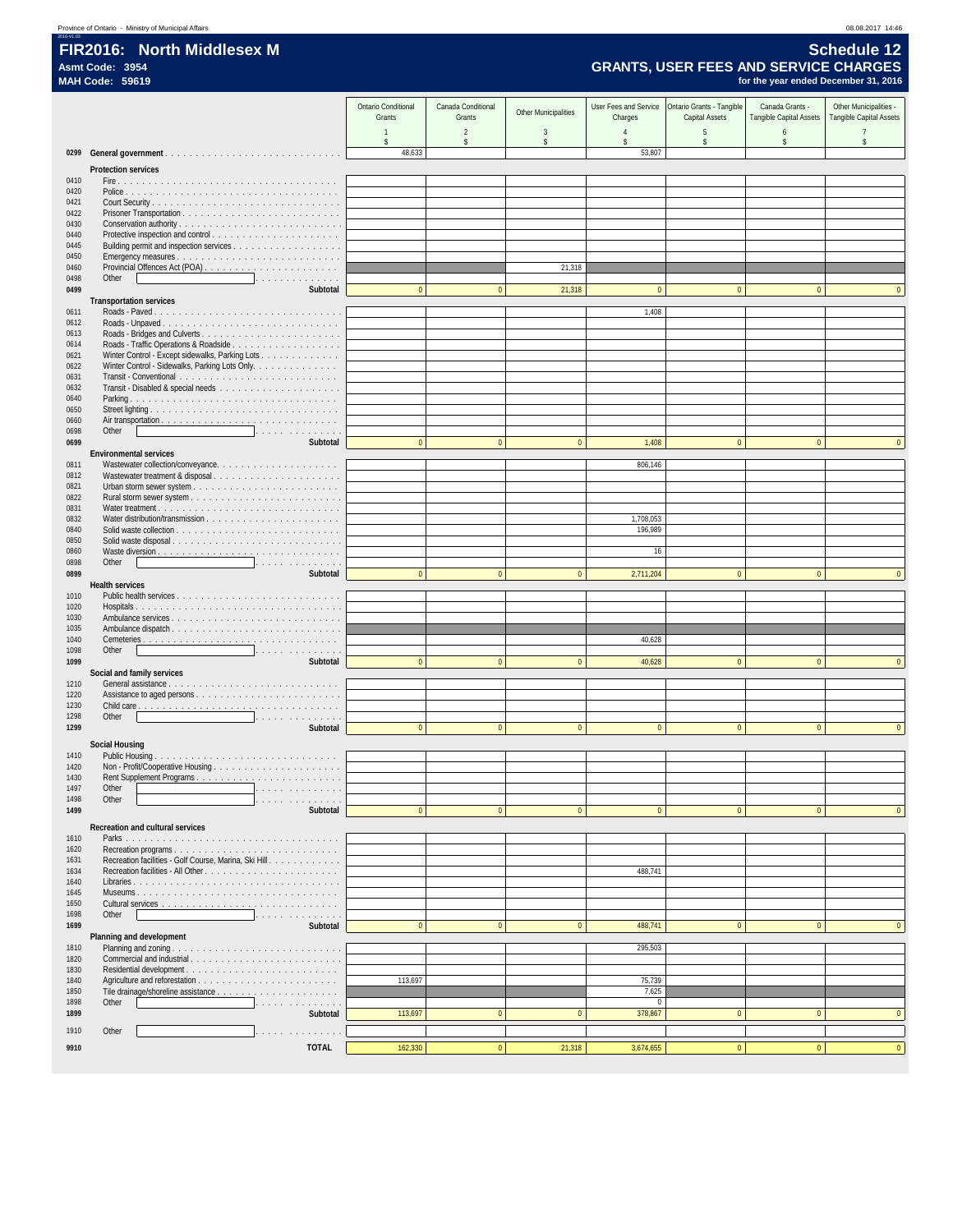### **General Information**

### **1. Optional Property Classes in Effect** 2 Y or N 0202 N New Multi-Residential . . . . . . . . . . . . . . . . . . . . . . . N 0205 G Parking Lot (Includes CJ, CR, CX, CY, CZ) . . . . . . . . . . . . . . . . Y 0210 D Office Building . . . . . . . . . . . . . . . . . . . . . . . . . . . N 0215 S Shopping Centre . . . . . . . . . . . . . . . . . . . . . . . . . . N 0220 L Large Industrial . . . . . . . . . . . . . . . . . . . . . . . . . . N 0225 Other . . . . . . . . . . . N

|      | 2. Capping Parameters and Results | Decrease -<br>Percentage<br>Retained | Tax Adjustment -<br>Increasers | Net Class Impact | Annualized Tax Limit | <b>CVA Tax Limit</b> | <b>CVA Threshold</b><br>Value for Protected   Value for Clawed<br>Properties | <b>CVA Threshold</b><br><b>Back Properties</b> | Exclude<br>Properties<br>Previously at<br>CVA Tax | Exclude<br>Properties that<br>go from Capped   go from Clawed<br>to Clawed Back Back to Capped | Exclude<br>Properties that |
|------|-----------------------------------|--------------------------------------|--------------------------------|------------------|----------------------|----------------------|------------------------------------------------------------------------------|------------------------------------------------|---------------------------------------------------|------------------------------------------------------------------------------------------------|----------------------------|
|      |                                   |                                      |                                |                  |                      |                      |                                                                              |                                                |                                                   | 10 <sup>10</sup>                                                                               |                            |
|      |                                   | %                                    |                                |                  |                      | %                    |                                                                              |                                                | Y or N                                            | Y or N                                                                                         | Y or N                     |
| 0320 | M Multi-Residential.              | 100.0%                               |                                |                  | 10.0%                | 5.0%                 | 500                                                                          | 500                                            |                                                   |                                                                                                |                            |
| 0330 | C Commercial.                     | 60.6%                                |                                |                  | 10.0%                | 10.0%                | 500                                                                          | 500                                            |                                                   |                                                                                                |                            |
| 0340 | Industrial.                       | 96.3%                                |                                |                  | 10.0%                | 10.0%                |                                                                              | 500                                            |                                                   |                                                                                                |                            |

|      |                                   |                               |                        |                     | Low Band                  | Middle Band         |                           |  |
|------|-----------------------------------|-------------------------------|------------------------|---------------------|---------------------------|---------------------|---------------------------|--|
|      |                                   | Grad, Tax Rates<br>in Effect? | Number of Tax<br>Bands | <b>CVA Boundary</b> | % of Highest Band<br>Rate | <b>CVA Boundary</b> | % of Highest Band<br>Rate |  |
|      | 3. Graduated Taxation (Tax Bands) |                               |                        |                     | 5                         |                     |                           |  |
|      |                                   | Y or N                        |                        |                     | %                         |                     | %                         |  |
| 0610 |                                   |                               |                        |                     |                           |                     |                           |  |
| 0611 |                                   |                               |                        |                     |                           |                     |                           |  |
| 0612 |                                   |                               |                        |                     |                           |                     |                           |  |
| 0613 |                                   |                               |                        |                     |                           |                     |                           |  |
| 0620 |                                   |                               |                        |                     |                           |                     |                           |  |
| 0621 |                                   | Ν                             |                        |                     |                           |                     |                           |  |

|      |                                                           | Phase-In<br>Program in<br>Fffect? | Year Current Phase-<br>In Initiated | Term of Current<br>Phase-In |  |
|------|-----------------------------------------------------------|-----------------------------------|-------------------------------------|-----------------------------|--|
|      | 4. Phase-In Program in Effect (Most recent Phase-In only) | $\mathfrak{p}$                    | 3                                   | 4                           |  |
|      |                                                           | Y or N                            | Year                                | # of Yrs                    |  |
| 0805 | R Residential                                             | N                                 |                                     |                             |  |
| 0810 | M Multi-Residential                                       | N                                 |                                     |                             |  |
| 0815 |                                                           | N                                 |                                     |                             |  |
| 0820 |                                                           | N                                 |                                     |                             |  |
| 0840 | I Industrial (Includes L)                                 | N                                 |                                     |                             |  |
| 0850 | F Farmland                                                | Ν                                 |                                     |                             |  |
| 0855 | T Managed Forest                                          | Ν                                 |                                     |                             |  |
| 0860 | P Pipeline                                                | N                                 |                                     |                             |  |
|      |                                                           |                                   |                                     |                             |  |

### **5. Rebates for Eligible Charities** 2

| 1010 | Rebate Percentage for Eligible Charities (SLC 72 2099 xx) | 40.0% |
|------|-----------------------------------------------------------|-------|

|      |                                                          |              | <b>INTERIM Billing Installments</b> |               |              | <b>FINAL Billing Installments</b> |               |
|------|----------------------------------------------------------|--------------|-------------------------------------|---------------|--------------|-----------------------------------|---------------|
|      | 6. Property Tax Due Dates for Current Year               | Installments | <b>First Due Date</b>               | Last Due Date | Installments | <b>First Due Date</b>             | Last Due Date |
|      | To be completed by Single/Lower-tier Municipalities Only |              |                                     |               |              |                                   |               |
|      |                                                          |              | YYYYMMDD                            | YYYYMMDD      |              | YYYYMMDD                          | YYYYMMDD      |
| 1210 |                                                          |              |                                     |               |              |                                   |               |
| 1220 | M Multi-Residential                                      |              |                                     |               |              |                                   |               |
| 1230 | F Farmland                                               |              |                                     |               |              |                                   |               |
| 1240 |                                                          |              |                                     |               |              |                                   |               |
| 1250 |                                                          |              |                                     |               |              |                                   |               |
| 1260 |                                                          |              |                                     |               |              |                                   |               |
| 1270 | P Pipeline                                               |              |                                     |               |              |                                   |               |
| 1298 | Other<br>.                                               |              |                                     |               |              |                                   |               |
|      |                                                          |              |                                     |               |              |                                   |               |

%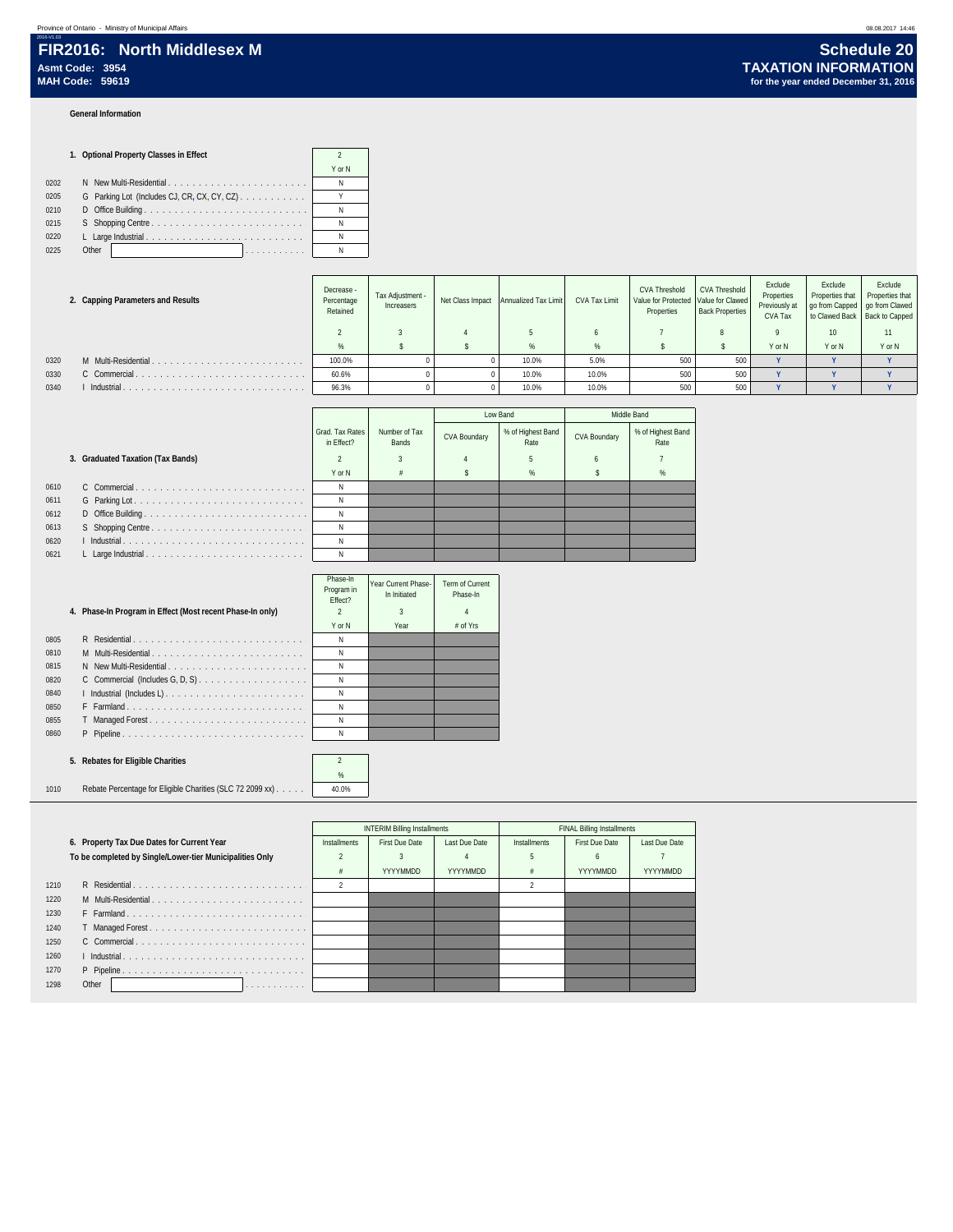**1. GENERAL PURPOSE LEVY INFORMATION**

|      |                          |                |                          |                           |                  |            |               | Phase-In Taxable   |                        |                                                                                                                                                                                                                               |                         |                        | <b>LT/ST Taxes</b>     | UT Taxes           | <b>Education Taxes</b> | <b>TOTAL</b>   |
|------|--------------------------|----------------|--------------------------|---------------------------|------------------|------------|---------------|--------------------|------------------------|-------------------------------------------------------------------------------------------------------------------------------------------------------------------------------------------------------------------------------|-------------------------|------------------------|------------------------|--------------------|------------------------|----------------|
|      |                          |                |                          |                           |                  |            |               | Assessment         |                        |                                                                                                                                                                                                                               |                         |                        |                        |                    |                        |                |
| 9299 |                          |                |                          |                           |                  |            |               | 1,359,352,900      |                        | and a construction of the construction of the construction of the construction of the construction of the construction of the construction of the construction of the construction of the construction of the construction of |                         |                        | 6.068.868              | 2,968,110          | 1,914,685              | 10,951,663     |
|      |                          |                |                          |                           |                  |            |               |                    |                        |                                                                                                                                                                                                                               |                         |                        |                        |                    |                        |                |
|      |                          |                | Property                 | <b>Tax Rate</b>           |                  | Percent of | <b>CVA</b>    | Phase-In           |                        |                                                                                                                                                                                                                               | <b>Tax Rates</b>        |                        | <b>Municipal Taxes</b> |                    | Education              |                |
|      | <b>RTC</b><br><b>RTQ</b> | Tax<br>Band    | Class                    | Description               | <b>Tax Ratio</b> | Full Rate  | Assessment    | Taxable Assessment | LT/ST                  | UT                                                                                                                                                                                                                            | <b>EDUC</b>             | <b>TOTAL</b>           | LT/ST                  | <b>UT</b>          | Taxes                  | <b>TOTAL</b>   |
|      |                          | $\overline{2}$ | $\overline{3}$           |                           | 5                | 6          |               | 16                 | 8                      | $\mathbf Q$                                                                                                                                                                                                                   | 10 <sup>°</sup>         | 11                     | 12                     | 13                 | 14                     | 15             |
|      | <b>LIST</b>              | <b>LIST</b>    |                          |                           |                  | $\%$       |               | \$                 | 0. XXXXXX <sup>%</sup> | 0.xxxxxx%                                                                                                                                                                                                                     | 0. XXXXXX <sup>96</sup> | 0. XXXXXX <sup>%</sup> | $\mathbf{\hat{s}}$     | $\mathbf{\hat{s}}$ | $\mathbf{\hat{S}}$     |                |
| 2001 | $\Omega$                 |                | <b>North Middlesex M</b> |                           |                  |            |               |                    |                        |                                                                                                                                                                                                                               |                         |                        |                        |                    |                        |                |
| 0010 | <b>RT</b>                | $\Omega$       | Residential              | <b>Full Occupied</b>      | 1.000000         | 100%       | 497.852.695   | 497,852,695        | 0.791808%              | 0.387250%                                                                                                                                                                                                                     | 0.188000%               | 1.367058%              | 3,942,037              | 1,927,935          | 935,963                | 6,805,935      |
| 0050 | MT                       | $\Omega$       | Multi-Residential        | <b>Full Occupied</b>      | 1.769700         | 100%       | 6.170.000     | 6.170.000          | 1.401262%              | 0.685316%                                                                                                                                                                                                                     | 0.188000%               | 2.274578%              | 86.458                 | 42.284             | 11.600                 | 140,342        |
| 0110 | <b>FT</b>                | $\Omega$       | Farmland                 | <b>Full Occupied</b>      | 0.250000         | 100%       | 805,290,250   | 805,290,250        | 0.197952%              | 0.096813%                                                                                                                                                                                                                     | 0.047000%               | 0.341765%              | 1.594.088              | 779,626            | 378,486                | 2,752,200      |
| 0140 | <b>TT</b>                | $\Omega$       | <b>Managed Forest</b>    | <b>Full Occupied</b>      | 0.250000         | 100%       | 5,776,650     | 5,776,650          | 0.197952%              | 0.096813%                                                                                                                                                                                                                     | 0.047000%               | 0.341765%              | 11.435                 | 5,593              | 2.715                  | 19,743         |
| 0210 | <b>CT</b>                | $\Omega$       | Commercial               | <b>Full Occupied</b>      | 1.144900         | 100%       | 21.612.605    | 21.612.605         | 0.906541%              | 0.443363%                                                                                                                                                                                                                     | 1.386897%               | 2.736801%              | 195,927                | 95.822             | 299.745                | 591,494        |
| 0215 | <b>CH</b>                | $\overline{0}$ | Commercial               | Full Occupied, Shared PIL | 1.144900         | 100%       | 55,000        | 55.000             | 0.906541%              | 0.443363%                                                                                                                                                                                                                     | 1.386897%               | 2.736801%              | 499                    | 244                | 763                    | 1,506          |
| 0240 | CU                       | $\overline{0}$ | Commercial               | <b>Excess Land</b>        | 1.144900         | 70%        | 51.400        | 51.400             | 0.634578%              | 0.310354%                                                                                                                                                                                                                     | 0.970828%               | 1.915760%              | 326                    | 160                | 499                    | 985            |
| 0270 | <b>CX</b>                |                | Commercial               | Vacant Land               | 1.144900         | 70%        | 262.000       | 262.000            | 0.634578%              | 0.310354%                                                                                                                                                                                                                     | 0.970828%               | 1.915760%              | 1.663                  | 813                | 2,544                  | 5,020          |
| 0510 | IT                       | $\Omega$       | Industrial               | <b>Full Occupied</b>      | 1.745100         | 100%       | 2.176.700     | 2.176.700          | 1.381784%              | 0.675790%                                                                                                                                                                                                                     | 1.500000%               | 3.557574%              | 30,077                 | 14,710             | 32,651                 | 77,438         |
|      |                          |                |                          |                           |                  |            |               |                    |                        |                                                                                                                                                                                                                               |                         |                        | $\Omega$               | $\Omega$           | $\Omega$               | $\Omega$       |
| 0570 | IX                       | $\Omega$       | Industrial               | Vacant Land               | 1.745100         | 65%        | 159,000       | 159.000            | 0.898159%              | 0.439263%                                                                                                                                                                                                                     | 0.975000%               | 2.312422%              | 1.428                  | 698                | 1.550                  | 3,676          |
| 0710 | PT                       | $\mathbf{0}$   | Pipeline                 | <b>Full Occupied</b>      | 1.055500         | 100%       | 11.209.000    | 11,209,000         | 0.835753%              | 0.408742%                                                                                                                                                                                                                     | 1.294193%               | 2.538688%              | 93.680                 | 45,816             | 145.066                | 284,562        |
| 2140 |                          | $\Omega$       | Industrial, NConstr      | <b>Full Occupied</b>      | 1.745100         | 100%       | 6.741.900     | 6,741,900          | 1.381784%              | 0.675790%                                                                                                                                                                                                                     | 1.180000%               | 3.237574%              | 93.158                 | 45,561             | 79,554                 | 218,273        |
| 2440 | <b>XT</b>                | $\Omega$       | Commercial, NConstr.     | <b>Full Occupied</b>      | 1.144900         | 100%       | 1.995.700     | 1.995.700          | 0.906541%              | 0.443363%                                                                                                                                                                                                                     | 1.180000%               | 2.529904%              | 18.092                 | 8.848              | 23.549                 | 50,489         |
|      |                          |                |                          |                           |                  |            |               |                    |                        |                                                                                                                                                                                                                               |                         |                        | $\Omega$               |                    | $\Omega$               | $\Omega$       |
|      |                          |                |                          |                           |                  |            |               |                    |                        |                                                                                                                                                                                                                               |                         |                        | $\Omega$               |                    | $\Omega$               | $\Omega$       |
|      |                          |                |                          |                           |                  |            |               |                    |                        |                                                                                                                                                                                                                               |                         |                        | $\overline{0}$         |                    | $\Omega$               | $\overline{0}$ |
|      |                          |                |                          |                           |                  |            |               |                    |                        |                                                                                                                                                                                                                               |                         |                        | $\mathbf{0}$           | $\Omega$           | $\Omega$               | $\Omega$       |
|      |                          |                |                          |                           |                  |            |               |                    |                        |                                                                                                                                                                                                                               |                         |                        | $\Omega$               | $\Omega$           | $\Omega$               | $\Omega$       |
|      |                          |                |                          |                           |                  |            |               |                    |                        |                                                                                                                                                                                                                               |                         |                        | $\Omega$               |                    |                        | $\Omega$       |
| 9201 |                          |                |                          | Subtotal                  |                  |            | 1,359,352,900 | 1,359,352,900      |                        |                                                                                                                                                                                                                               |                         |                        | 6,068,868              | 2,968,110          | 1,914,685              | 10,951,663     |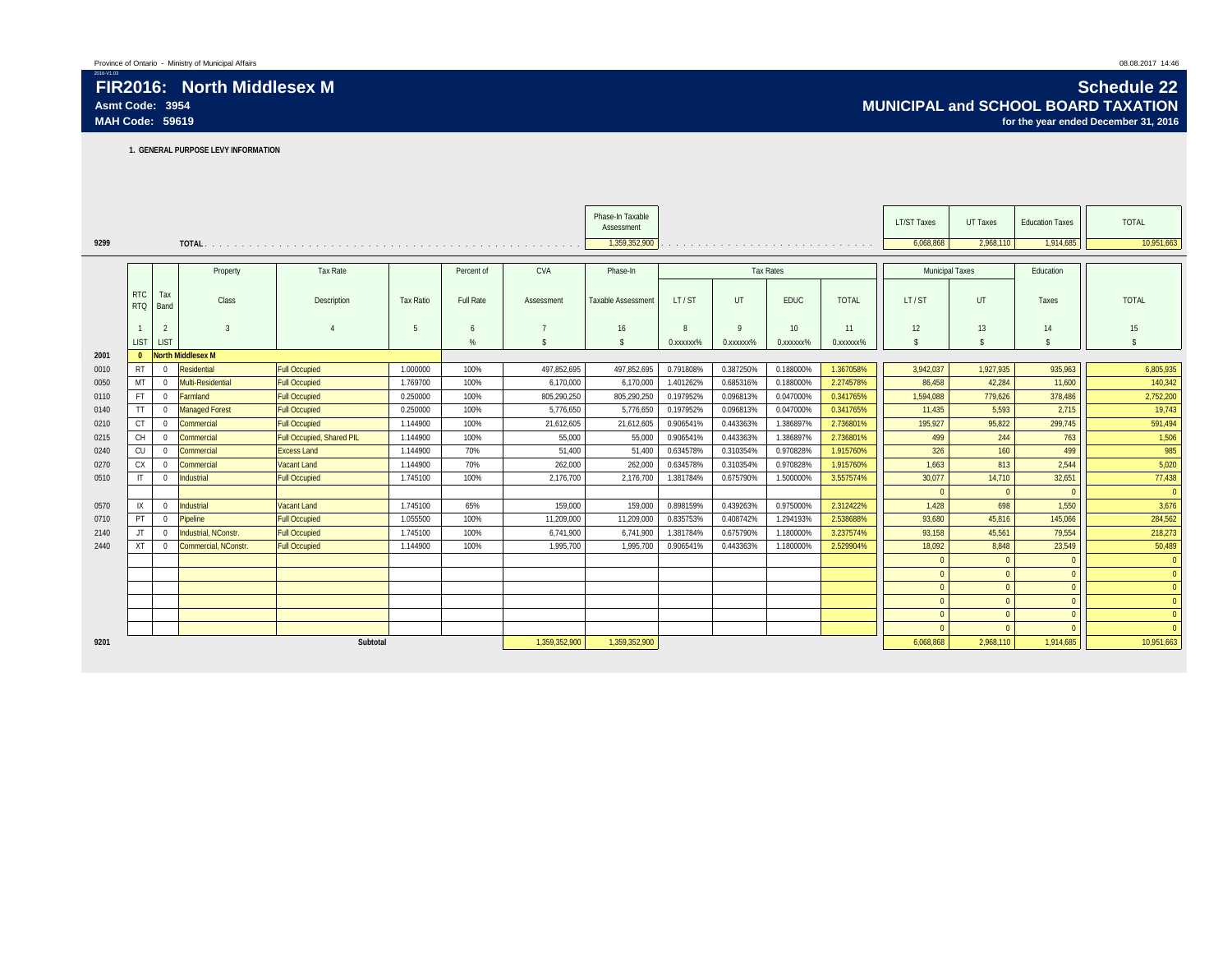2016-V1.03 **FIR2016: North Middlesex M Schedule 22 Asmt Code: 3954 MUNICIPAL and SCHOOL BOARD TAXATION** for the year ended December 31, 2016

**2. LOWER-TIER / SINGLE-TIER SPECIAL AREA LEVY INFORMATION**

|      |                          |                |                |             |                 |            |            |                    |           |           |                 |                        | <b>LT/ST Taxes</b>       | UT Taxes           | <b>Education Taxes</b> | <b>TOTAL</b>        |
|------|--------------------------|----------------|----------------|-------------|-----------------|------------|------------|--------------------|-----------|-----------|-----------------|------------------------|--------------------------|--------------------|------------------------|---------------------|
| 9499 |                          |                |                |             |                 |            |            |                    |           |           |                 |                        | $\overline{0}$           |                    |                        |                     |
|      |                          |                | Property       | Tax Rate    |                 | Percent of | CVA        | Phase-In           |           | Tax Rates |                 |                        |                          | Municipal Taxes    | Education              |                     |
|      |                          |                |                |             |                 |            |            |                    |           |           |                 |                        |                          |                    |                        |                     |
|      | <b>RTC</b><br><b>RTQ</b> | Tax<br>Band    | Class          | Description | Tax Ratio       | Full Rate  | Assessment | Taxable Assessment | LT/ST     | UT        | EDUC            | TOTAL                  | LT/ST                    | UT                 | Taxes                  | <b>TOTAL</b>        |
|      | $\overline{1}$           | $\overline{2}$ | $\overline{3}$ |             | $5\phantom{.0}$ | 6          |            | 16                 | 8         | 9         | 10 <sup>1</sup> | 11                     | 12                       | 13                 | 14                     | 15                  |
|      | <b>LIST</b>              | <b>LIST</b>    |                |             |                 | %          |            | $\hat{\mathbf{x}}$ | 0.xxxxxx% | 0.xxxxxx% | 0.xxxxxx%       | 0. XXXXXX <sup>%</sup> | $\mathbf{s}$             | $\hat{\mathbf{r}}$ | $\ddot{\sigma}$        | $\ddot{\mathbf{c}}$ |
| 4001 |                          |                |                |             |                 |            |            |                    |           |           |                 |                        |                          |                    |                        |                     |
|      |                          |                |                |             |                 |            |            |                    |           |           |                 |                        | $\Omega$<br>$\Omega$     |                    |                        |                     |
|      |                          |                |                |             |                 |            |            |                    |           |           |                 |                        | $\Omega$                 |                    |                        |                     |
|      |                          |                |                |             |                 |            |            |                    |           |           |                 |                        | $\Omega$                 |                    |                        |                     |
|      |                          |                |                |             |                 |            |            |                    |           |           |                 |                        | $\Omega$                 |                    |                        |                     |
|      |                          |                |                |             |                 |            |            |                    |           |           |                 |                        | $\Omega$                 |                    |                        |                     |
|      |                          |                |                |             |                 |            |            |                    |           |           |                 |                        | $\Omega$                 |                    |                        |                     |
|      |                          |                |                |             |                 |            |            |                    |           |           |                 |                        | $\Omega$<br>$\Omega$     |                    |                        |                     |
|      |                          |                |                |             |                 |            |            |                    |           |           |                 |                        | $\Omega$                 |                    |                        |                     |
|      |                          |                |                |             |                 |            |            |                    |           |           |                 |                        | $\Omega$                 |                    |                        |                     |
|      |                          |                |                |             |                 |            |            |                    |           |           |                 |                        | $\Omega$                 |                    |                        |                     |
|      |                          |                |                |             |                 |            |            |                    |           |           |                 |                        | $\Omega$                 |                    |                        |                     |
|      |                          |                |                |             |                 |            |            |                    |           |           |                 |                        | $\Omega$<br>$\Omega$     |                    |                        |                     |
|      |                          |                |                |             |                 |            |            |                    |           |           |                 |                        | $\Omega$                 |                    |                        |                     |
|      |                          |                |                |             |                 |            |            |                    |           |           |                 |                        | $\Omega$                 |                    |                        |                     |
|      |                          |                |                |             |                 |            |            |                    |           |           |                 |                        | $\Omega$                 |                    |                        | $\Omega$            |
|      |                          |                |                |             |                 |            |            |                    |           |           |                 |                        | $\Omega$                 |                    |                        |                     |
| 9401 |                          |                |                | Subtotal    |                 |            | $\Omega$   | $\Omega$           |           |           |                 |                        | $\mathbf{0}$<br>$\Omega$ |                    |                        |                     |
|      |                          |                |                |             |                 |            |            |                    |           |           |                 |                        |                          |                    |                        |                     |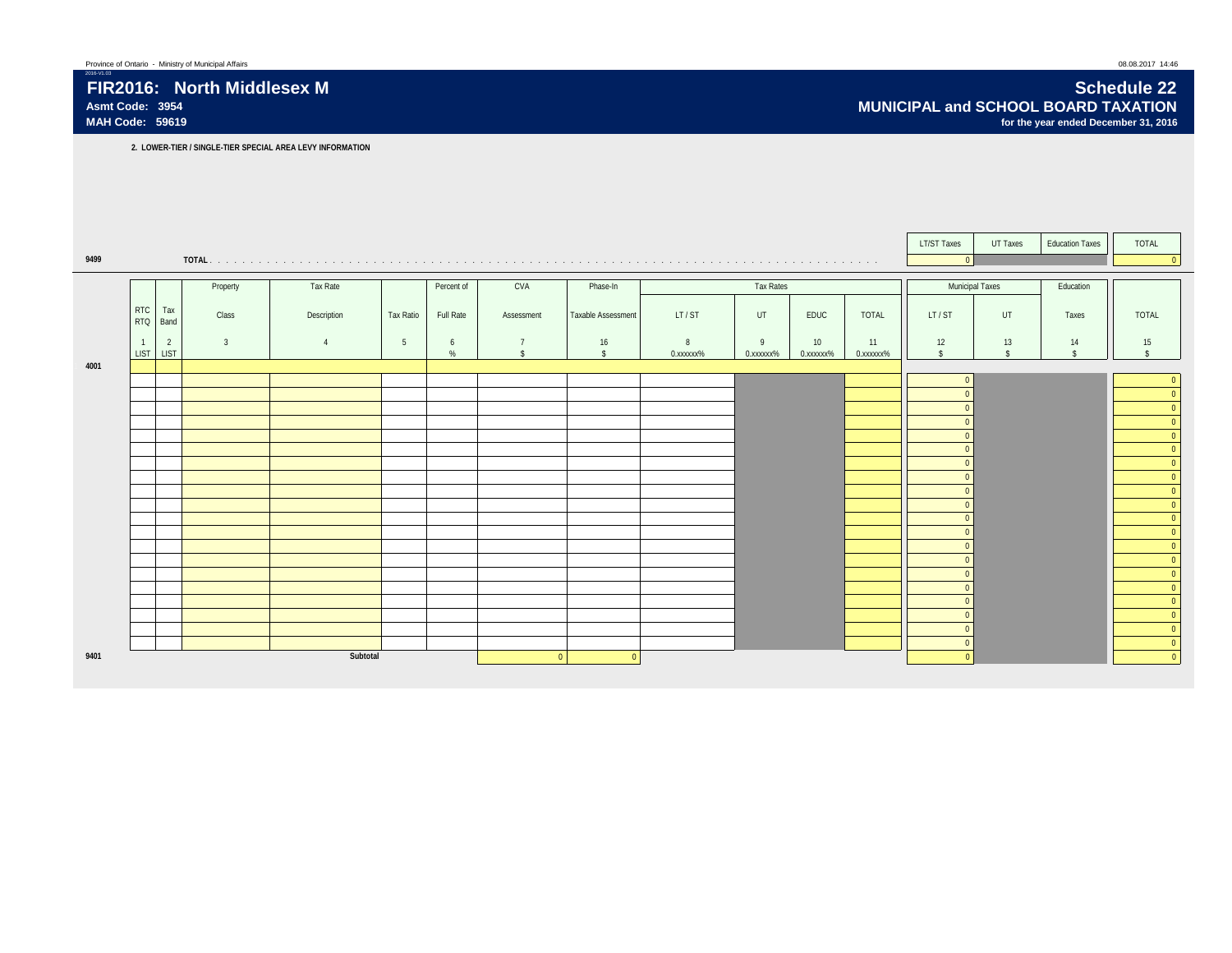### FIR2016: North Middlesex M<br>Asmt Code: 3954 **Schedule 22** Asmt Code: 3954 **Schedule 22** Asmt Code: 3954 **Asmt Code: 3954 MUNICIPAL and SCHOOL BOARD TAXATION** for the year ended December 31, 2016

**3. UPPER-TIER SPECIAL AREA LEVY INFORMATION**

|      |                                         |          |             |                  |            |            |                    |            |                        |                  |                        | <b>LT/ST Taxes</b> | UT Taxes             | <b>Education Taxes</b> | TOTAL                                              |
|------|-----------------------------------------|----------|-------------|------------------|------------|------------|--------------------|------------|------------------------|------------------|------------------------|--------------------|----------------------|------------------------|----------------------------------------------------|
| 9699 |                                         |          |             |                  |            |            |                    |            |                        |                  |                        |                    | $\overline{0}$       |                        | $\overline{0}$                                     |
|      |                                         |          |             |                  |            |            |                    |            |                        |                  |                        |                    |                      |                        |                                                    |
|      |                                         | Property | Tax Rate    |                  | Percent of | CVA        | Phase-In           |            |                        | <b>Tax Rates</b> |                        |                    | Municipal Taxes      | Education              |                                                    |
|      | <b>RTC</b><br>Tax<br><b>RTQ</b><br>Band | Class    | Description | <b>Tax Ratio</b> | Full Rate  | Assessment | Taxable Assessment | LT/ST      | UT                     | EDUC             | <b>TOTAL</b>           | LT/ST              | UT                   | Taxes                  | TOTAL                                              |
|      | $\overline{2}$<br>$\overline{1}$        | 3        |             | 5                | 6          |            | 16                 | 8          | $\overline{9}$         | 10               | 11                     | 12                 | 13                   | 14                     | 15                                                 |
|      | <b>LIST</b><br><b>LIST</b>              |          |             |                  | %          |            | $\mathbf{\hat{S}}$ | 0. xxxxxx% | 0. XXXXXX <sup>%</sup> | 0.xxxxxx%        | 0. XXXXXX <sup>%</sup> | $\mathbf{\hat{s}}$ | $\hat{\mathbf{S}}$   | $\hat{\zeta}$          | $\hat{\mathbf{S}}$                                 |
| 6001 |                                         |          |             |                  |            |            |                    |            |                        |                  |                        |                    |                      |                        |                                                    |
|      |                                         |          |             |                  |            |            |                    |            |                        |                  |                        |                    | $\Omega$             |                        | $\overline{0}$                                     |
|      |                                         |          |             |                  |            |            |                    |            |                        |                  |                        |                    | $\Omega$<br>$\Omega$ |                        | $\overline{0}$<br>$\overline{0}$                   |
|      |                                         |          |             |                  |            |            |                    |            |                        |                  |                        |                    | $\Omega$             |                        | $\overline{0}$                                     |
|      |                                         |          |             |                  |            |            |                    |            |                        |                  |                        |                    | $\Omega$             |                        | $\overline{\mathbf{0}}$                            |
|      |                                         |          |             |                  |            |            |                    |            |                        |                  |                        |                    | $\Omega$             |                        | e e                                                |
|      |                                         |          |             |                  |            |            |                    |            |                        |                  |                        |                    | $\Omega$             |                        | $\begin{array}{c}\n0 \\ 0\n\end{array}$            |
|      |                                         |          |             |                  |            |            |                    |            |                        |                  |                        |                    | $\Omega$             |                        | erialisti<br>1980<br>$\overline{\mathbf{0}}$       |
|      |                                         |          |             |                  |            |            |                    |            |                        |                  |                        |                    | $\Omega$             |                        | e e c<br>$\overline{\mathbf{0}}$                   |
|      |                                         |          |             |                  |            |            |                    |            |                        |                  |                        |                    | $\Omega$             |                        | $\overline{\mathbf{0}}$<br>e e                     |
|      |                                         |          |             |                  |            |            |                    |            |                        |                  |                        |                    | $\Omega$             |                        | $\overline{\mathbf{0}}$                            |
|      |                                         |          |             |                  |            |            |                    |            |                        |                  |                        |                    | $\Omega$             |                        | $\overline{0}$<br>e e                              |
|      |                                         |          |             |                  |            |            |                    |            |                        |                  |                        |                    | $\Omega$             |                        | $\overline{\mathbf{0}}$                            |
|      |                                         |          |             |                  |            |            |                    |            |                        |                  |                        |                    | $\Omega$             |                        | $\overline{\mathbf{0}}$                            |
|      |                                         |          |             |                  |            |            |                    |            |                        |                  |                        |                    | $\Omega$<br>$\Omega$ |                        | $\mathbf 0$<br>e e                                 |
|      |                                         |          |             |                  |            |            |                    |            |                        |                  |                        |                    | $\Omega$             |                        | $\overline{\mathbf{0}}$<br>$\overline{\mathbf{0}}$ |
|      |                                         |          |             |                  |            |            |                    |            |                        |                  |                        |                    | $\Omega$             |                        | $\overline{0}$                                     |
|      |                                         |          |             |                  |            |            |                    |            |                        |                  |                        |                    | $\Omega$             |                        | $\overline{0}$                                     |
|      |                                         |          |             |                  |            |            |                    |            |                        |                  |                        |                    | $\mathbf{0}$         |                        | $\overline{\mathbf{0}}$                            |
| 9601 |                                         |          | Subtotal    |                  |            | $\Omega$   | $\Omega$           |            |                        |                  |                        |                    | $\Omega$             |                        | e e<br>$\Omega$                                    |
|      |                                         |          |             |                  |            |            |                    |            |                        |                  |                        |                    |                      |                        |                                                    |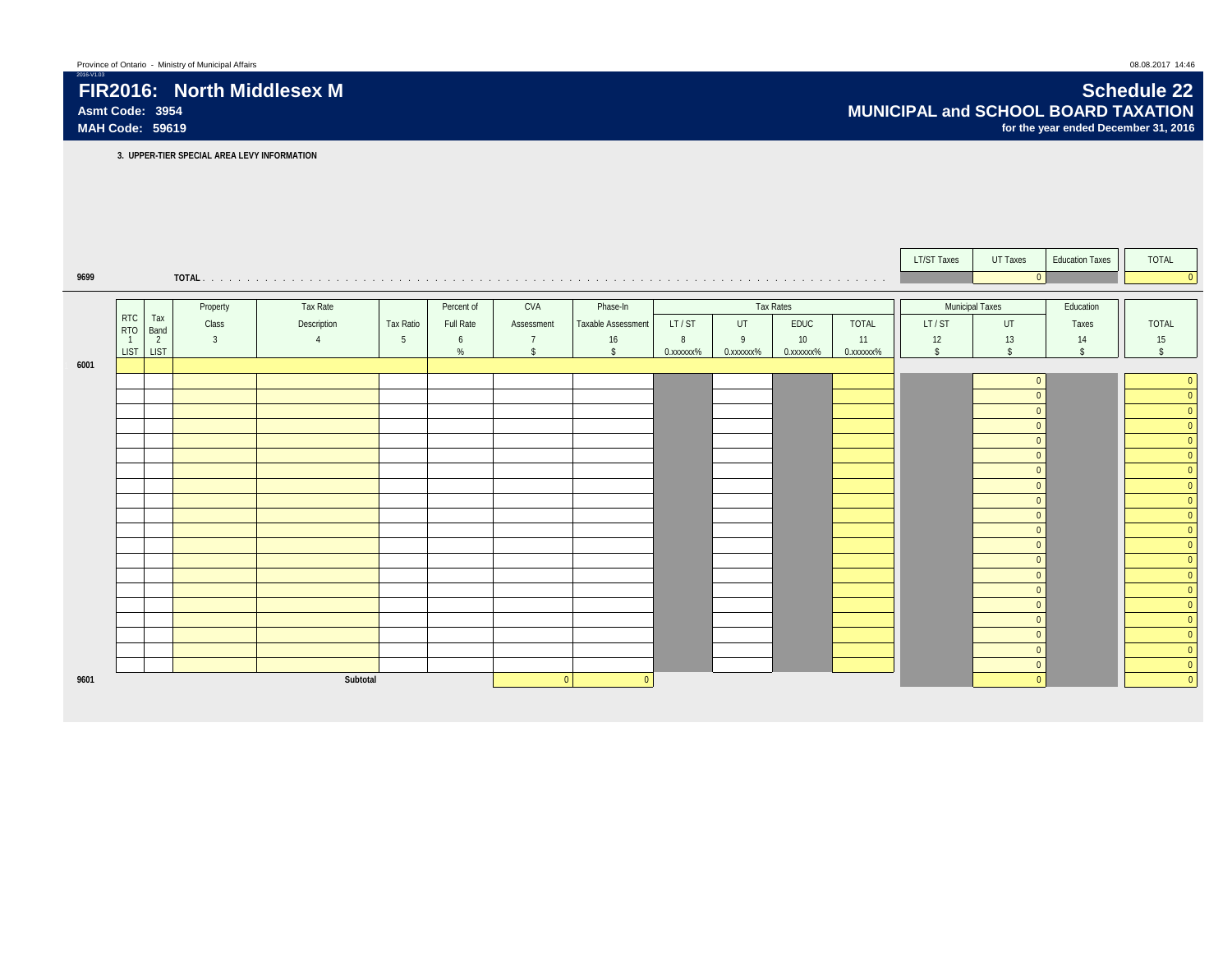|                | Province of Ontario - Ministry of Municipal Affairs | 08.08.2017 14:46 |
|----------------|-----------------------------------------------------|------------------|
| <b>0-71.09</b> |                                                     |                  |

for the year ended December 31, 2016

| 7010<br>9799<br>9910 | 4. ADJUSTMENTS TO TAXATION<br>5. SUPPLEMENTARY TAXES<br>6. AMOUNT LEVIED BY TAX RATE<br><b>TOTAL Levied by Tax Rate</b> | <b>Municipal Taxes</b><br>LT/ST<br>12<br>$\mathbf{\hat{S}}$<br>660<br>60,342<br>6,129,870 | UT<br>13<br>$\hat{\mathbf{S}}$<br>29,615<br>2,997,725 | Education<br>Taxes<br>14<br>$-660$<br>35,161<br>1,949,186 | <b>TOTAL</b><br>15<br>$\hat{\mathbf{S}}$<br>125,118<br>11,076,781 |
|----------------------|-------------------------------------------------------------------------------------------------------------------------|-------------------------------------------------------------------------------------------|-------------------------------------------------------|-----------------------------------------------------------|-------------------------------------------------------------------|
|                      |                                                                                                                         |                                                                                           |                                                       |                                                           |                                                                   |
|                      | 7. AMOUNTS ADDED TO TAX BILL                                                                                            |                                                                                           |                                                       |                                                           |                                                                   |
| 8005                 |                                                                                                                         |                                                                                           |                                                       |                                                           |                                                                   |
| 8010                 |                                                                                                                         |                                                                                           |                                                       |                                                           |                                                                   |
| 8015                 |                                                                                                                         |                                                                                           |                                                       |                                                           |                                                                   |
| 8020                 |                                                                                                                         |                                                                                           |                                                       |                                                           |                                                                   |
| 8025<br>8030         |                                                                                                                         |                                                                                           |                                                       |                                                           |                                                                   |
| 8035                 |                                                                                                                         |                                                                                           |                                                       |                                                           |                                                                   |
| 8040                 |                                                                                                                         |                                                                                           |                                                       |                                                           |                                                                   |
| 8097                 | Other                                                                                                                   |                                                                                           |                                                       |                                                           |                                                                   |
| 9890                 | Subtotal                                                                                                                | $\cap$                                                                                    | $\Omega$                                              | $\Omega$                                                  | $\Omega$                                                          |
|                      | 8. OTHER TAXATION AMOUNTS                                                                                               |                                                                                           |                                                       |                                                           |                                                                   |
| 8045                 | Railway rights-of-way (RTC = $W$ )                                                                                      |                                                                                           |                                                       |                                                           |                                                                   |
| 8050                 |                                                                                                                         |                                                                                           |                                                       |                                                           |                                                                   |
| 8098                 | Other                                                                                                                   |                                                                                           |                                                       |                                                           |                                                                   |
| 9892                 | Subtotal                                                                                                                | $\cap$                                                                                    | $\Omega$                                              | $\Omega$                                                  |                                                                   |
|                      | 9. TOTAL AMOUNT LEVIED                                                                                                  |                                                                                           |                                                       |                                                           |                                                                   |
| 9990                 | <b>TOTAL Levies</b>                                                                                                     | 6,129,870                                                                                 | 2,997,725                                             | 1,949,186                                                 | 11,076,781                                                        |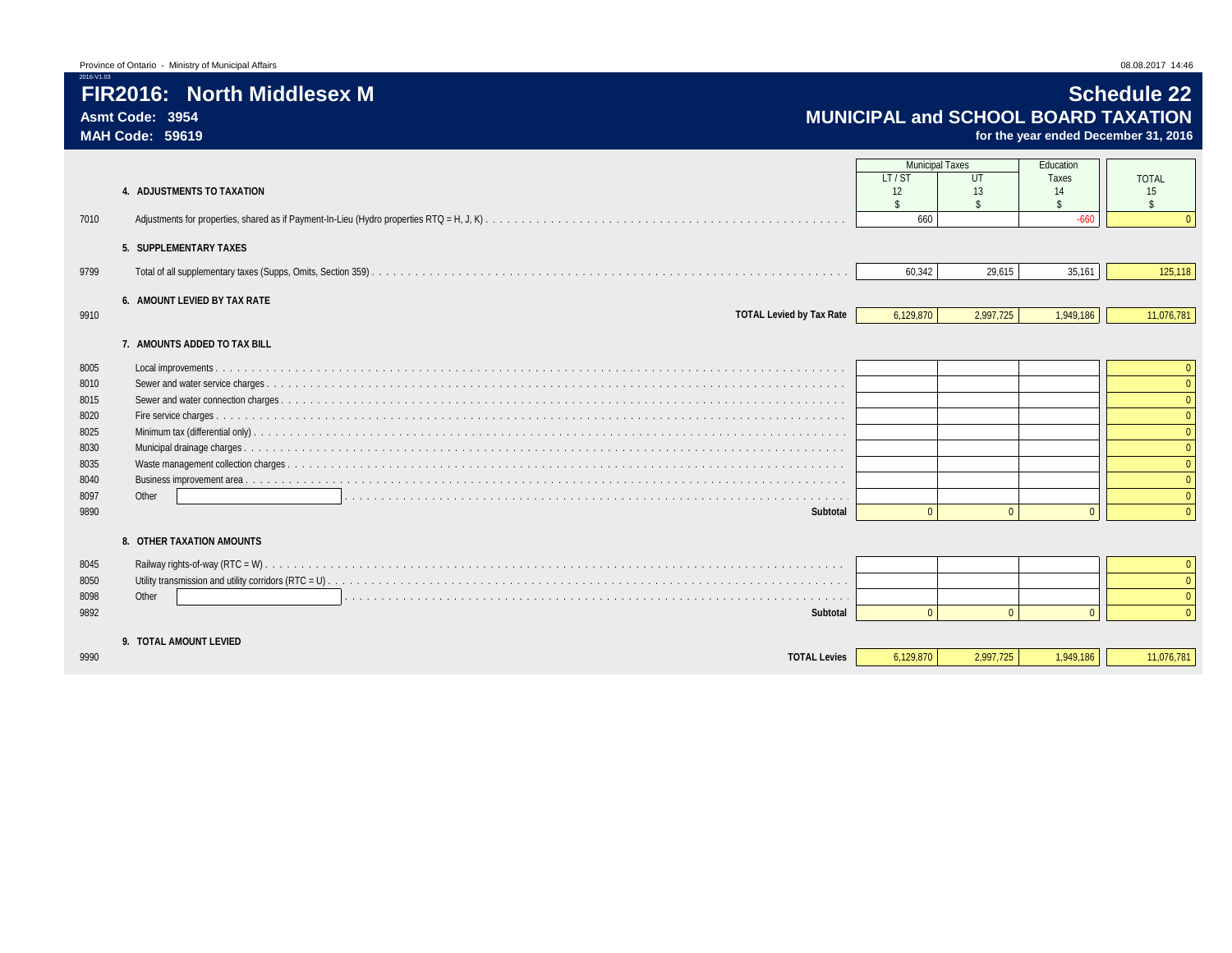# **Asmt Code: 3954 PAYMENTS-IN-LIEU of TAXATION**

**1. GENERAL PURPOSE PAYMENTS-IN-LIEU**

|      |                |                |                          |                    |                  |            |                | PIL Phased-In<br>Assessment |           |           |                  |                                                                                                                                                                                                                               | <b>LT/ST PILS</b> | UT PILS            | <b>Education PILS</b> | TOTAL          |
|------|----------------|----------------|--------------------------|--------------------|------------------|------------|----------------|-----------------------------|-----------|-----------|------------------|-------------------------------------------------------------------------------------------------------------------------------------------------------------------------------------------------------------------------------|-------------------|--------------------|-----------------------|----------------|
| 9299 |                |                |                          |                    |                  |            |                | 2,732,000                   |           |           |                  | the company of the company of the company of the company of the company of the company of the company of the company of the company of the company of the company of the company of the company of the company of the company | 24,767            | 12,113             | 37,890                | 74,770         |
|      |                |                |                          |                    |                  |            |                |                             |           |           |                  |                                                                                                                                                                                                                               |                   |                    |                       |                |
|      | KIL            | <b>Xbi</b>     | Property                 | Tax Rate           |                  | Percent of | PIL CVA        | PIL Phased-In               |           |           | <b>Tax Rates</b> |                                                                                                                                                                                                                               | Municipal PILS    |                    | Education             |                |
|      | DTO            | Dond           | Class                    | Description        | <b>Tax Ratio</b> | Full Rate  | Assessment     | Assessment                  | LT/ST     | UT        | <b>EDUC</b>      | <b>TOTAL</b>                                                                                                                                                                                                                  | LT/ST             | <b>UT</b>          | PILS                  | <b>TOTAL</b>   |
|      | $\overline{1}$ | $\overline{2}$ | $\overline{3}$           |                    | -5               | 6          | $\overline{7}$ | 16                          | 8         | 9         | 10               | 11                                                                                                                                                                                                                            | 12                | 13                 | 14                    | 15             |
|      | <b>LIST</b>    | LIST           |                          |                    |                  | %          | $\mathsf{s}$   | $\mathsf{s}$                | 0.xxxxxx% | 0.xxxxxx% | 0.xxxxxx%        | 0. XXXXXX <sup>%</sup>                                                                                                                                                                                                        | s.                | $\mathbf{\hat{S}}$ | $\hat{\mathbb{S}}$    | $\sqrt{2}$     |
| 2001 | $\mathbf{0}$   |                | <b>North Middlesex M</b> |                    |                  |            |                |                             |           |           |                  |                                                                                                                                                                                                                               |                   |                    |                       |                |
| 1010 | RF             | $\overline{0}$ | Residential              | PIL: Full Occupied | 1.000000         | 100%       |                |                             | 0.791808% | 0.387250% | 0.188000%        | 1.367058%                                                                                                                                                                                                                     | $\overline{0}$    |                    |                       | $\overline{0}$ |
| 1210 | CF             | $\overline{0}$ | Commercial               | PIL: Full Occupied | 1.144900         | 100%       | 2,732,000      | 2,732,000                   | 0.906541% | 0.443363% | 1.386897%        | 2.736801%                                                                                                                                                                                                                     | 24,767            | 12,113             | 37,890                | 74,770         |
|      |                |                |                          |                    |                  |            |                |                             |           |           |                  |                                                                                                                                                                                                                               | $\Omega$          |                    | $\Omega$              | $\overline{0}$ |
|      |                |                |                          |                    |                  |            |                |                             |           |           |                  |                                                                                                                                                                                                                               | $\overline{0}$    |                    | $\Omega$              | $\overline{0}$ |
|      |                |                |                          |                    |                  |            |                |                             |           |           |                  |                                                                                                                                                                                                                               | $\overline{0}$    |                    | $\Omega$              | $\overline{0}$ |
|      |                |                |                          |                    |                  |            |                |                             |           |           |                  |                                                                                                                                                                                                                               | $\mathbf{0}$      |                    | $\Omega$              | $\overline{0}$ |
|      |                |                |                          |                    |                  |            |                |                             |           |           |                  |                                                                                                                                                                                                                               | $\Omega$          |                    | $\Omega$              | $\overline{0}$ |
|      |                |                |                          |                    |                  |            |                |                             |           |           |                  |                                                                                                                                                                                                                               | $\overline{0}$    |                    | $\Omega$              | $\overline{0}$ |
|      |                |                |                          |                    |                  |            |                |                             |           |           |                  |                                                                                                                                                                                                                               | $\overline{0}$    |                    | $\Omega$              | $\overline{0}$ |
|      |                |                |                          |                    |                  |            |                |                             |           |           |                  |                                                                                                                                                                                                                               | $\overline{0}$    |                    | $\overline{0}$        | $\Omega$       |
|      |                |                |                          |                    |                  |            |                |                             |           |           |                  |                                                                                                                                                                                                                               | $\Omega$          |                    | $\Omega$              | $\Omega$       |
|      |                |                |                          |                    |                  |            |                |                             |           |           |                  |                                                                                                                                                                                                                               | $\overline{0}$    |                    | $\Omega$              | $\overline{0}$ |
|      |                |                |                          |                    |                  |            |                |                             |           |           |                  |                                                                                                                                                                                                                               | $\overline{0}$    |                    | $\Omega$              | $\Omega$       |
|      |                |                |                          |                    |                  |            |                |                             |           |           |                  |                                                                                                                                                                                                                               | $\Omega$          |                    | $\Omega$              | $\overline{0}$ |
|      |                |                |                          |                    |                  |            |                |                             |           |           |                  |                                                                                                                                                                                                                               | $\overline{0}$    |                    | $\Omega$              | $\overline{0}$ |
|      |                |                |                          |                    |                  |            |                |                             |           |           |                  |                                                                                                                                                                                                                               | $\Omega$          |                    | $\Omega$              | $\overline{0}$ |
|      |                |                |                          |                    |                  |            |                |                             |           |           |                  |                                                                                                                                                                                                                               | $\Omega$          |                    | $\Omega$              | $\overline{0}$ |
|      |                |                |                          |                    |                  |            |                |                             |           |           |                  |                                                                                                                                                                                                                               | $\Omega$          |                    | $\Omega$              | $\overline{0}$ |
|      |                |                |                          |                    |                  |            |                |                             |           |           |                  |                                                                                                                                                                                                                               | $\overline{0}$    |                    | $\Omega$              | $\overline{0}$ |
|      |                |                |                          |                    |                  |            |                |                             |           |           |                  |                                                                                                                                                                                                                               | $\Omega$          |                    | $\Omega$              | $\overline{0}$ |
| 9201 |                |                |                          | Subtotal           |                  |            | 2,732,000      | 2,732,000                   |           |           |                  |                                                                                                                                                                                                                               | 24,767            | 12,113             | 37,890                | 74,770         |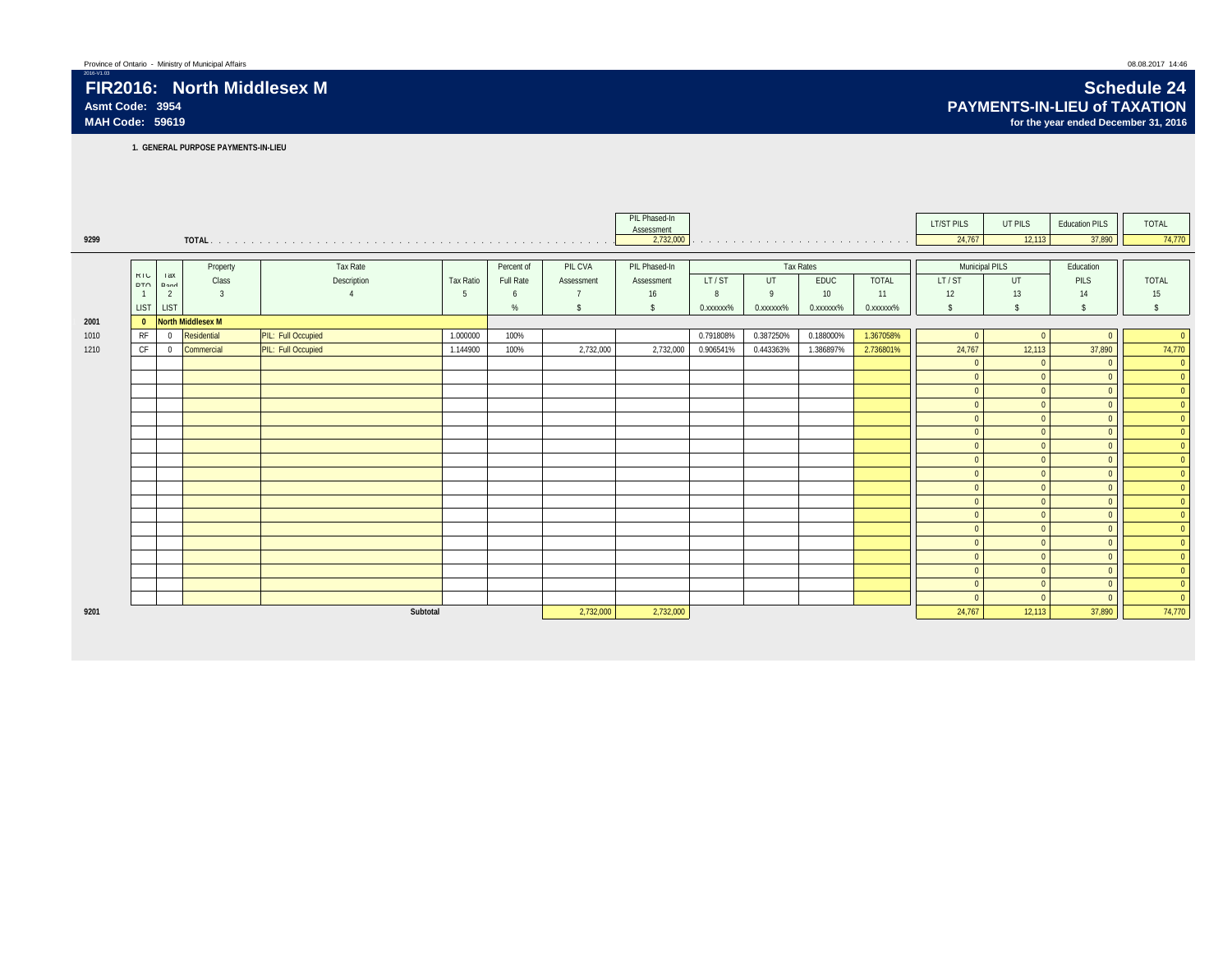|      |                             |                |                |             |                |            |                                      |                    |                |                |                              |                 | LT/ST PILS         | UT PILS         | <b>Education PILS</b>    | TOTAL                    |
|------|-----------------------------|----------------|----------------|-------------|----------------|------------|--------------------------------------|--------------------|----------------|----------------|------------------------------|-----------------|--------------------|-----------------|--------------------------|--------------------------|
| 9499 |                             |                |                |             |                |            |                                      |                    |                |                |                              |                 | $\overline{0}$     |                 |                          |                          |
|      |                             |                |                |             |                |            |                                      |                    |                |                |                              |                 |                    |                 |                          |                          |
|      |                             |                | Property       | Tax Rate    |                | Percent of | PIL CVA                              | Phase-In           |                |                | <b>Tax Rates</b>             |                 |                    | Municipal PILS  | Education                |                          |
|      | <b>RTC</b><br>RTQ Band      | Tax            | Class          | Description | Tax Ratio      | Full Rate  | Assessment                           | Taxable Assessment | LT/ST          | UT             | EDUC                         | <b>TOTAL</b>    | LT/ST              | UT              | PILS                     | TOTAL                    |
|      | $\overline{1}$<br>LIST LIST | $\overline{2}$ | $\overline{3}$ | 4           | 5 <sup>5</sup> | 6<br>%     | $\overline{7}$<br>$\hat{\mathbf{x}}$ | 16<br>$\mathbf{s}$ | 8<br>0.xxxxxx% | 9<br>0.xxxxxx% | 10 <sup>1</sup><br>0.xxxxxx% | 11<br>0.xxxxxx% | 12<br>$\mathbf{s}$ | 13<br>$\hat{S}$ | 14<br>$\hat{\mathbf{s}}$ | 15<br>$\hat{\mathbf{x}}$ |
| 4001 |                             |                |                |             |                |            |                                      |                    |                |                |                              |                 |                    |                 |                          |                          |
|      |                             |                |                |             |                |            |                                      |                    |                |                |                              |                 | $\Omega$           |                 |                          |                          |
|      |                             |                |                |             |                |            |                                      |                    |                |                |                              |                 |                    |                 |                          | $\Omega$                 |
|      |                             |                |                |             |                |            |                                      |                    |                |                |                              |                 |                    |                 |                          | $\Omega$                 |
|      |                             |                |                |             |                |            |                                      |                    |                |                |                              |                 |                    |                 |                          | $\Omega$                 |
|      |                             |                |                |             |                |            |                                      |                    |                |                |                              |                 |                    |                 |                          |                          |
|      |                             |                |                |             |                |            |                                      |                    |                |                |                              |                 |                    |                 |                          |                          |
|      |                             |                |                |             |                |            |                                      |                    |                |                |                              |                 |                    |                 |                          | $\Omega$                 |
|      |                             |                |                |             |                |            |                                      |                    |                |                |                              |                 |                    |                 |                          |                          |
|      |                             |                |                |             |                |            |                                      |                    |                |                |                              |                 |                    |                 |                          |                          |
|      |                             |                |                |             |                |            |                                      |                    |                |                |                              |                 |                    |                 |                          |                          |
|      |                             |                |                |             |                |            |                                      |                    |                |                |                              |                 |                    |                 |                          |                          |
|      |                             |                |                |             |                |            |                                      |                    |                |                |                              |                 |                    |                 |                          |                          |
|      |                             |                |                |             |                |            |                                      |                    |                |                |                              |                 |                    |                 |                          |                          |
|      |                             |                |                |             |                |            |                                      |                    |                |                |                              |                 |                    |                 |                          | $\Omega$                 |
|      |                             |                |                |             |                |            |                                      |                    |                |                |                              |                 |                    |                 |                          |                          |
|      |                             |                |                |             |                |            |                                      |                    |                |                |                              |                 |                    |                 |                          |                          |
|      |                             |                |                |             |                |            |                                      |                    |                |                |                              |                 |                    |                 |                          |                          |
|      |                             |                |                |             |                |            |                                      |                    |                |                |                              |                 |                    |                 |                          |                          |
|      |                             |                |                |             |                |            |                                      |                    |                |                |                              |                 |                    |                 |                          |                          |
|      |                             |                |                |             |                |            |                                      |                    |                |                |                              |                 | $\Omega$           |                 |                          | $\Omega$                 |
| 9401 |                             |                |                | Subtotal    |                |            | $\Omega$                             | $\overline{0}$     |                |                |                              |                 |                    |                 |                          | $\Omega$                 |
|      |                             |                |                |             |                |            |                                      |                    |                |                |                              |                 |                    |                 |                          |                          |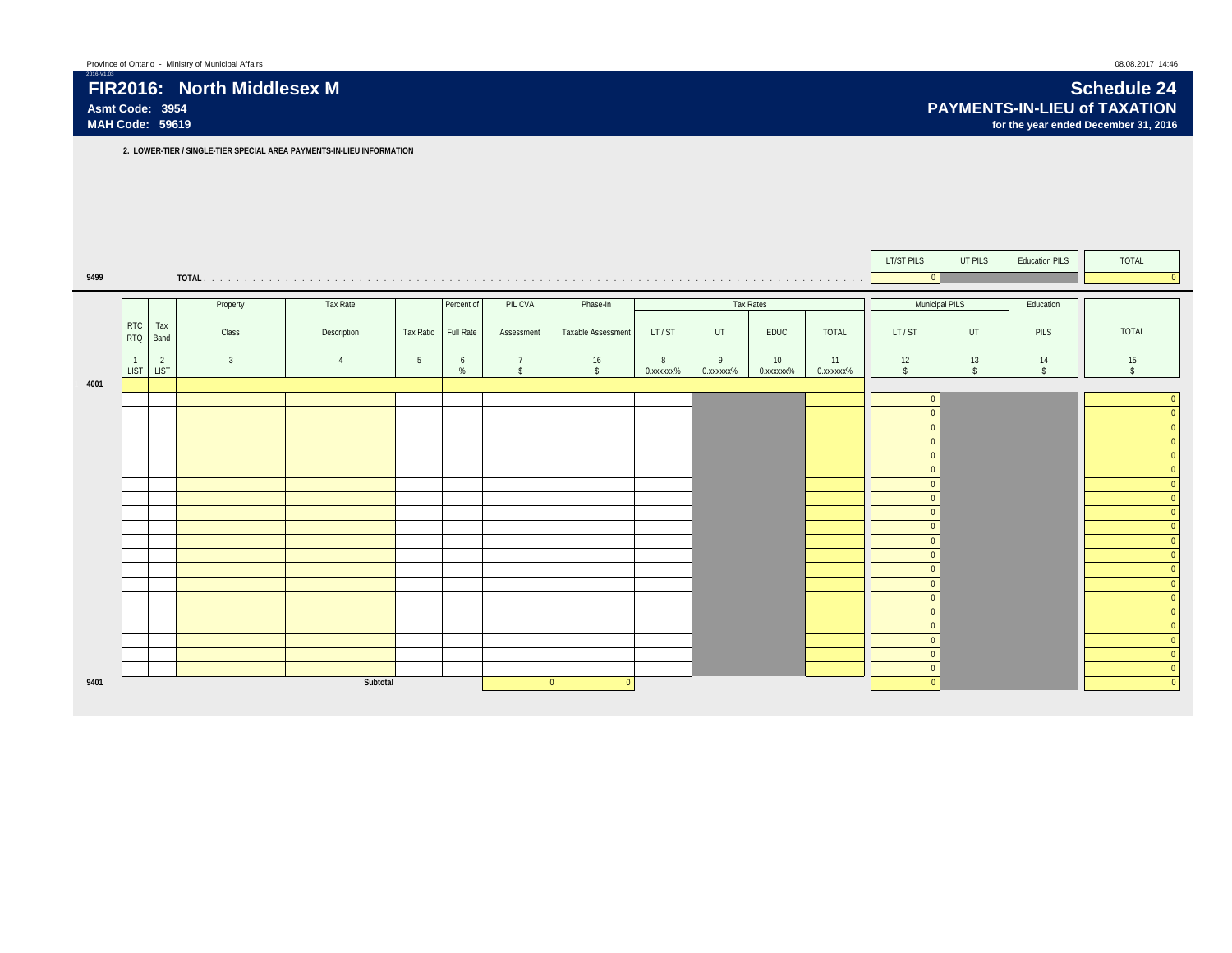## 2016-V1.03 **FIR2016: North Middlesex M Schedule 24**

**3. UPPER-TIER SPECIAL AREA PAYMENTS-IN-LIEU INFORMATION**

|      |                             |                               |                |             |                  |            |                                      |                    |                |                |                 |                 | LT/ST PILS         | UT PILS                        | <b>Education PILS</b>    | TOTAL                                                     |
|------|-----------------------------|-------------------------------|----------------|-------------|------------------|------------|--------------------------------------|--------------------|----------------|----------------|-----------------|-----------------|--------------------|--------------------------------|--------------------------|-----------------------------------------------------------|
| 9699 |                             |                               |                |             |                  |            |                                      |                    |                |                |                 |                 |                    | $\overline{0}$                 |                          | $\overline{0}$                                            |
|      |                             |                               |                |             |                  |            |                                      |                    |                |                |                 |                 |                    |                                |                          |                                                           |
|      |                             |                               | Property       | Tax Rate    |                  | Percent of | PIL CVA                              | PIL Phased-In      |                |                | Tax Rates       |                 |                    | Municipal PILS                 | Education                |                                                           |
|      | <b>RTC</b><br>RTQ           | Tax<br>Band                   | Class          | Description | <b>Tax Ratio</b> | Full Rate  | Assessment                           | Assessment         | LT/ST          | UT             | EDUC            | TOTAL           | LT/ST              | UT                             | <b>PILS</b>              | <b>TOTAL</b>                                              |
|      | $\mathbf{1}$<br><b>LIST</b> | $\overline{2}$<br><b>LIST</b> | $\overline{3}$ | $\Delta$    | 5                | 6<br>%     | $\overline{7}$<br>$\mathbf{\hat{S}}$ | 16<br>$\mathsf{s}$ | 8<br>0.xxxxxx% | 9<br>0.xxxxxx% | 10<br>0.xxxxxx% | 11<br>0.xxxxxx% | 12<br>$\mathsf{s}$ | 13<br>$\mathsf{\$}$            | 14<br>$\mathbf{\hat{s}}$ | 15<br>$\mathsf{s}$                                        |
| 6001 |                             |                               |                |             |                  |            |                                      |                    |                |                |                 |                 |                    |                                |                          |                                                           |
|      |                             |                               |                |             |                  |            |                                      |                    |                |                |                 |                 |                    | $\overline{0}$<br>$\Omega$     |                          | $\overline{0}$<br>$\overline{\mathbf{0}}$                 |
|      |                             |                               |                |             |                  |            |                                      |                    |                |                |                 |                 |                    | $\overline{0}$                 |                          | ۰<br>$\overline{\mathbf{0}}$                              |
|      |                             |                               |                |             |                  |            |                                      |                    |                |                |                 |                 |                    | $\overline{0}$                 |                          | e e<br>$\overline{\mathbf{0}}$                            |
|      |                             |                               |                |             |                  |            |                                      |                    |                |                |                 |                 |                    | $\overline{0}$                 |                          | $\overline{\mathbf{0}}$                                   |
|      |                             |                               |                |             |                  |            |                                      |                    |                |                |                 |                 |                    | $\overline{0}$                 |                          | $\overline{\bullet}$                                      |
|      |                             |                               |                |             |                  |            |                                      |                    |                |                |                 |                 |                    | $\overline{0}$                 |                          | ÷,<br>$\overline{\mathbf{0}}$                             |
|      |                             |                               |                |             |                  |            |                                      |                    |                |                |                 |                 |                    | $\Omega$                       |                          | $\begin{array}{c c}\n\hline\n0 \\ \hline\n0\n\end{array}$ |
|      |                             |                               |                |             |                  |            |                                      |                    |                |                |                 |                 |                    | $\overline{0}$                 |                          |                                                           |
|      |                             |                               |                |             |                  |            |                                      |                    |                |                |                 |                 |                    | $\overline{0}$                 |                          | $\overline{\mathbf{0}}$                                   |
|      |                             |                               |                |             |                  |            |                                      |                    |                |                |                 |                 |                    | $\overline{0}$                 |                          | $\overline{\phantom{a}}$<br>÷,                            |
|      |                             |                               |                |             |                  |            |                                      |                    |                |                |                 |                 |                    | $\overline{0}$<br>$\mathbf{0}$ |                          | $\overline{\mathbf{0}}$                                   |
|      |                             |                               |                |             |                  |            |                                      |                    |                |                |                 |                 |                    | $\overline{0}$                 |                          | $\overline{\mathbf{0}}$<br>e e                            |
|      |                             |                               |                |             |                  |            |                                      |                    |                |                |                 |                 |                    | $\overline{0}$                 |                          | $\overline{\phantom{a}}$<br>$\overline{\mathbf{0}}$       |
|      |                             |                               |                |             |                  |            |                                      |                    |                |                |                 |                 |                    | $\overline{0}$                 |                          | $\overline{\phantom{0}}$                                  |
|      |                             |                               |                |             |                  |            |                                      |                    |                |                |                 |                 |                    | $\overline{0}$                 |                          | e e<br>$\overline{\mathbf{0}}$                            |
|      |                             |                               |                |             |                  |            |                                      |                    |                |                |                 |                 |                    | $\overline{0}$                 |                          | ÷,<br>$\overline{\mathbf{0}}$                             |
|      |                             |                               |                |             |                  |            |                                      |                    |                |                |                 |                 |                    | $\overline{0}$                 |                          | $\overline{\mathbf{0}}$                                   |
|      |                             |                               |                |             |                  |            |                                      |                    |                |                |                 |                 |                    | $\mathbf{0}$                   |                          | $\overline{\mathbf{0}}$                                   |
| 9601 |                             |                               |                | Subtotal    |                  |            | $\overline{0}$                       | $\Omega$           |                |                |                 |                 |                    | $\Omega$                       |                          | $\overline{0}$                                            |
|      |                             |                               |                |             |                  |            |                                      |                    |                |                |                 |                 |                    |                                |                          |                                                           |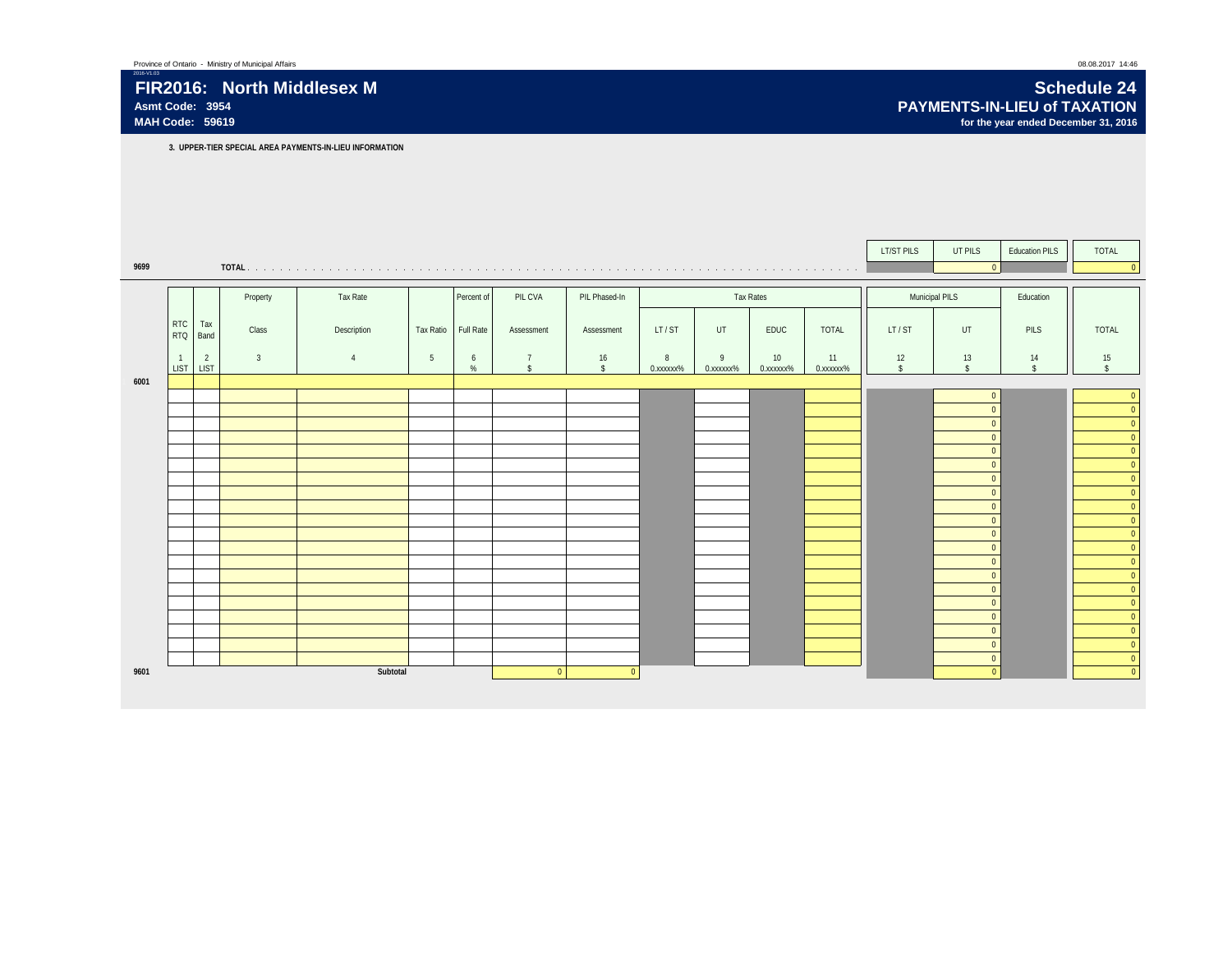## **FIR2016: North Middlesex M Schedule 24 Asmt Code: 3954 PAYMENTS-IN-LIEU of TAXATION**

for the year ended December 31, 2016

|      |                                        | <b>Municipal PILS</b> |          | Education    |                          |
|------|----------------------------------------|-----------------------|----------|--------------|--------------------------|
|      |                                        | LT/ST                 | UT       | PILS         | <b>TOTAL</b>             |
|      | 4. SUPPLEMENTARY PAYMENTS-IN-LIEU      | $12 \overline{ }$     | 13       | 14           | 15<br>$\mathbf{\hat{S}}$ |
| 9799 |                                        | 37.890                |          | $-37.890$    |                          |
|      |                                        |                       |          |              |                          |
|      | 5. PAYMENTS-IN-LIEU LEVIED BY TAX RATE |                       |          |              |                          |
| 9910 | <b>TOTAL PILS Levied by Tax Rate</b>   | 62,657                | 12.113   | $\mathbf{0}$ | 74,770                   |
|      | 6. AMOUNTS ADDED TO PAYMENTS-IN-LIEU   |                       |          |              |                          |
| 8005 |                                        |                       |          |              | $\overline{0}$           |
| 8010 |                                        |                       |          |              | $\Omega$                 |
| 8015 |                                        |                       |          |              |                          |
| 8020 |                                        |                       |          |              |                          |
| 8030 |                                        |                       |          |              | $\Omega$                 |
| 8035 |                                        |                       |          |              |                          |
| 8040 |                                        |                       |          |              |                          |
| 8097 | Other                                  |                       |          |              | $\Omega$                 |
| 9890 | Subtotal                               | $\Omega$              | $\Omega$ | $\Omega$     | $\Omega$                 |
|      | 7. OTHER PAYMENTS-IN-LIEU AMOUNTS      |                       |          |              |                          |
| 8045 |                                        |                       |          |              | $\Omega$                 |
| 8046 |                                        |                       |          |              | $\Omega$                 |
| 8050 |                                        | 607                   | 297      | 659          | 1,563                    |
| 8051 |                                        |                       |          |              |                          |
| 8055 |                                        |                       |          |              | $\Omega$                 |
| 8060 |                                        |                       |          |              | $\Omega$                 |
| 8098 | Other                                  |                       |          |              |                          |
| 9892 | Subtotal                               | 607                   | 297      | 659          | 1,563                    |
|      | 8. TOTAL PAYMENTS-IN-LIEU LEVIED       |                       |          |              |                          |
| 9990 | <b>TOTAL PILS Levied</b>               | 63,264                | 12,410   | 659          | 76,333                   |
|      |                                        |                       |          |              |                          |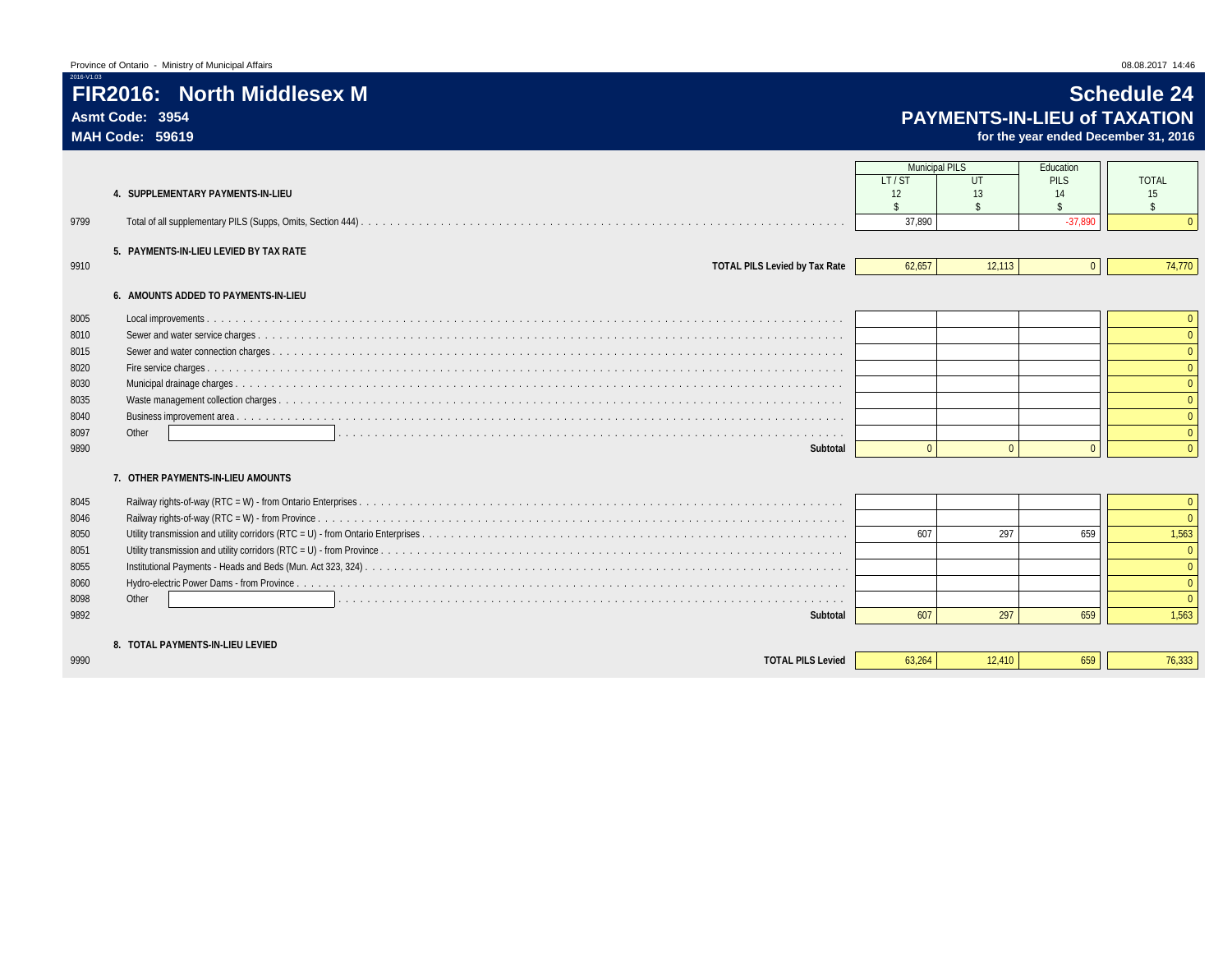## **FIR2016: North Middlesex M Schedule 26**<br>Asmt Code: 3954 **Collection Schedule 26 Asmt Code: 3954 TAXATION and PAYMENTS-IN-LIEU SUMMARY**

**MAH Code: 59619 for the year ended December 31, 2016**

|              | 1. Municipal and School Board Taxation                                 |                              |                                  |                                   |                                |                                |                                  |                                  | <b>TOTAL</b>                      | ENG - Public                                          | FRE - Public                     | ENG - Separate                                                                | FRE - Separate                   | Other                          |
|--------------|------------------------------------------------------------------------|------------------------------|----------------------------------|-----------------------------------|--------------------------------|--------------------------------|----------------------------------|----------------------------------|-----------------------------------|-------------------------------------------------------|----------------------------------|-------------------------------------------------------------------------------|----------------------------------|--------------------------------|
|              |                                                                        |                              |                                  |                                   |                                |                                |                                  |                                  | 100.000%                          | 77.434%                                               | 0.660%                           | 20.266%                                                                       | 1.640%                           | 0.000%                         |
|              |                                                                        | Taxable Asmt.<br>(CVA)       | Taxable Asmt<br>(Wtd & Disc CVA) | Phase-In<br>Taxable Asmt.         | Phase-In<br>Taxable Asmt.      | <b>TOTAL Taxes</b>             | <b>Municipal Taxes</b><br>LT/ST  | UT                               | <b>Education Taxes</b>            | ENG - Public                                          | FRE - Public                     | Distribution of Education Taxes in column 6 by School Board<br>ENG - Separate | FRE - Separate                   | Other                          |
|              | <b>Property Class Group</b>                                            | 16                           | $\overline{2}$                   | (CVA)<br>18                       | (Wtd & Disc CVA)<br>17         | 3                              | $\Lambda$                        | $\overline{5}$                   | 6                                 |                                                       | 8                                | $\mathsf{Q}$                                                                  | 10                               | 11                             |
|              | 0010 Residential                                                       | 497,852,695                  | 497,852,695                      | $\mathbf{\hat{S}}$<br>497,852,695 | 497,852,695                    | 6,805,935                      | 3,942,037                        | 1,927,935                        | 935,963                           | 788,194                                               | 172                              | 147,220                                                                       | $\hat{\mathbf{x}}$<br>377        | -S                             |
|              | 0050 Multi-residential                                                 | 6,170,000                    | 10,919,049                       | 6,170,000                         | 10,919,049                     | 140,342                        | 86,458                           | 42,284                           | 11,600                            | 11,033                                                |                                  | 567                                                                           |                                  |                                |
| 0140         | Managed Forests                                                        | 805,290,250<br>5,776,650     | 201,322,563<br>1,444,163         | 805,290,250<br>5,776,650          | 201,322,563<br>1,444,163       | 2,752,200<br>19,743            | 1,594,088<br>11,435              | 779,626<br>5,593                 | 378,486<br>2,715                  | 277,488<br>2,362                                      | 9                                | 100,705<br>322                                                                | 293<br>22                        |                                |
| 9110         | Subtotal                                                               | 1,315,089,595                | 711,538,469                      | 1,315,089,595                     | 711,538,469                    | 9,718,220                      | 5,634,018                        | 2,755,438                        | 1,328,764                         | 1,079,077                                             | 181                              | 248,814                                                                       | 692                              | $\mathbf{0}$                   |
|              | 0210 Commercial.                                                       | 21,981,005                   | 25,058,409                       | 21,981,005                        | 25,058,409                     | 599,005                        | 198,415                          | 97,039                           | 303,551                           | 235,052                                               | 2,003                            | 61,518                                                                        | 4,978                            | $\overline{0}$                 |
| 0215<br>0310 | Commercial New Construction.<br>Parking Lot.                           | 1,995,700<br>$\Omega$        | 2,284,877                        | 1,995,700<br>$\Omega$             | 2,284,877<br>$\mathbf{0}$      | 50,489<br>$\Omega$             | 18,092<br>$\Omega$               | 8,848<br>$\Omega$                | 23,549<br>$\overline{0}$          | 18,235<br>$\Omega$                                    | 155<br>$\Omega$                  | 4,772<br>$\Omega$                                                             | 386<br>$\overline{0}$            | $\mathbf 0$<br>$\bf{0}$        |
| 0320         | Office Building.                                                       | $\mathbf{0}$                 | $\mathbf{0}$                     | $\overline{0}$                    | $\mathbf{0}$                   | $\Omega$                       | $\overline{0}$                   | $\overline{0}$                   | $\overline{0}$                    | $\Omega$                                              | $\mathbf{0}$                     | $\mathbf{0}$                                                                  | $\mathbf{0}$                     | $\mathbf{0}$                   |
| 0325<br>0340 | Office Building New Constructio                                        | $\mathbf{0}$<br>$\Omega$     | $\mathbf{0}$<br>$\mathbf{0}$     | $\overline{0}$<br>$\overline{0}$  | $\mathbf{0}$<br>$\overline{0}$ | $\Omega$<br>$\Omega$           | $\overline{0}$<br>$\mathbf{0}$   | $\overline{0}$<br>$\Omega$       | $\overline{0}$<br>$\overline{0}$  | $\Omega$<br>$\overline{0}$                            | $\overline{0}$<br>$\overline{0}$ | $\mathbf{0}$<br>$\overline{0}$                                                | $\overline{0}$<br>$\overline{0}$ | $\mathbf{0}$<br>$\mathbf{0}$   |
| 0345         | Shopping Centre<br>Shopping Centre New Construc                        | $\Omega$                     | $\Omega$                         | $\overline{0}$                    | $\mathbf{0}$                   | $\Omega$                       | $\overline{0}$                   | $\overline{0}$                   | $\overline{0}$                    | $\overline{0}$                                        | $\overline{0}$                   | $\Omega$                                                                      | $\overline{0}$                   | $\mathbf{0}$                   |
| 9120         | Subtotal                                                               | 23,976,705                   | 27,343,286                       | 23,976,705                        | 27,343,286                     | 649,494                        | 216,507                          | 105,887                          | 327,100                           | 253,287                                               | 2,159                            | 66,290                                                                        | 5,364                            | $\mathbf{0}$                   |
|              | 0510 Industrial                                                        | 2.335.700                    | 3.978.915                        | 2.335.700                         | 3.978.915                      | 81.114                         | 31.505                           | 15.408                           | 34.201                            | 26.483                                                | 226                              | 6.931                                                                         | 561                              | $\mathbf{0}$                   |
| 0515<br>0610 | Industrial New Construction. .<br>Large Industrial.                    | 6,741,900<br>$\Omega$        | 11,765,290<br>$\overline{0}$     | 6,741,900<br>$\overline{0}$       | 11,765,290<br>$\mathbf{0}$     | 218,273<br>$\Omega$            | 93,158<br>$\overline{0}$         | 45,561<br>$\overline{0}$         | 79,554<br>$\overline{\mathbf{0}}$ | 61,602<br>$\overline{0}$                              | 525<br>$\bullet$                 | 16,122<br>$\overline{0}$                                                      | 1,305<br>$\overline{0}$          | $\mathbf{0}$<br>$\overline{0}$ |
| 0615         | Large Industrial New Constructi                                        | $\Omega$                     | $\Omega$                         | $\overline{0}$                    | $\Omega$                       | $\Omega$                       | $\mathbf{0}$                     | $\overline{0}$                   | $\overline{0}$                    | $\Omega$                                              | $\mathbf{0}$                     | $\overline{0}$                                                                | $\mathbf{0}$                     | $\mathbf{0}$                   |
| 9130         | Subtotal                                                               | 9,077,600                    | 15,744,205                       | 9,077,600                         | 15,744,205                     | 299,387                        | 124,663                          | 60,969                           | 113,755                           | 88,085                                                | 751                              | 23,054                                                                        | 1,866                            | $\mathbf 0$                    |
| 0810         | 0710 Pipelines<br>Other Property Classes                               | 11,209,000<br>$\Omega$       | 11,831,100<br>$\Omega$           | 11,209,000<br>$\overline{0}$      | 11,831,100<br>$\Omega$         | 284,562<br>$\Omega$            | 93,680<br>$\overline{0}$         | 45,816<br>$\mathbf{0}$           | 145,066<br>$\overline{0}$         | 112,330                                               | 957                              | 29,399                                                                        | 2,379                            | $\mathbf 0$                    |
| 9160         | Adj. for shared PIL properties                                         |                              |                                  |                                   |                                | $\sqrt{ }$                     | 660                              | $\overline{0}$                   | $-660$                            | $-511$                                                | $-4$                             | $-134$                                                                        | $-11$                            |                                |
|              | 9170 Supplementary Taxes                                               |                              |                                  |                                   |                                | 125,118                        | 60,342                           | 29,615                           | 35,161                            | 26,917                                                | 156                              | 7,675                                                                         | 413                              |                                |
| 9180<br>9190 | <b>Total Levied by Rate</b><br>Amts Added to Tax Bill                  |                              |                                  |                                   |                                | 11,076,781<br>$\Omega$         | 6,129,870<br>$\mathbf 0$         | 2,997,725<br>$\Omega$            | 1,949,186<br>$\overline{0}$       | 1,559,185                                             | 4,200                            | 375,098                                                                       | 10,703                           | $\mathbf{0}$                   |
| 9192         | Other Taxation Amounts                                                 |                              |                                  |                                   |                                | $\overline{0}$                 | $\overline{0}$                   | $\overline{0}$                   | $\overline{0}$                    |                                                       |                                  |                                                                               |                                  |                                |
|              |                                                                        |                              |                                  |                                   |                                |                                |                                  |                                  |                                   |                                                       |                                  |                                                                               |                                  |                                |
| 9199         | TOTAL before Adj.                                                      | 1,359,352,900                | 766,457,060                      | 1,359,352,900                     | 766,457,060                    | 11,076,781                     | 6,129,870                        | 2,997,725                        | 1,949,186                         | 1,559,185                                             | 4,200                            | 375,098                                                                       | 10,703                           | $\pmb{0}$                      |
|              | 2. Payments-In-Lieu of Taxation                                        |                              |                                  |                                   |                                |                                |                                  |                                  |                                   |                                                       |                                  |                                                                               |                                  |                                |
|              |                                                                        | PIL Asmt.                    | PIL Asmt.                        | Phase-In                          | Phase-In                       |                                | Municipal PILS                   |                                  |                                   |                                                       |                                  |                                                                               |                                  |                                |
|              |                                                                        | (CVA)                        | (Wtd & Disc CVA)                 | PIL Asmt.<br>(CVA)                | PIL Asmt.<br>(Wtd & Disc CVA)  | <b>Total PILS Levied</b>       | LT/ST                            | UT                               | <b>Education PILS</b>             |                                                       |                                  |                                                                               |                                  |                                |
|              | Property Class Group                                                   | 16                           | $\mathcal{P}$                    | 18<br>$\hat{\mathbf{x}}$          | 17                             | 3                              | $\Delta$                         | $5 -$                            | 6                                 |                                                       |                                  |                                                                               |                                  |                                |
|              | 1010 Residential.                                                      | $\Omega$                     | $\overline{0}$                   | $\overline{0}$                    | $\overline{0}$                 | $\Omega$                       | $\overline{0}$                   | $\overline{0}$                   | $\Omega$                          |                                                       |                                  |                                                                               |                                  |                                |
| 1050         | Multi-residential                                                      | $\overline{0}$               | $\overline{0}$                   | $\overline{0}$                    | $\overline{0}$                 | $\overline{0}$                 | $\overline{0}$                   | $\overline{0}$                   | $\Omega$<br>$\Omega$              |                                                       |                                  |                                                                               |                                  |                                |
| 1110<br>1140 | Farmland<br>Managed Forests                                            | $\mathbf{0}$<br>$\mathbf{0}$ | $\mathbf{0}$<br>$\mathbf{0}$     | $\overline{0}$<br>$\overline{0}$  | $\mathbf{0}$<br>$\mathbf 0$    | $\overline{0}$<br>$\mathbf{0}$ | $\overline{0}$<br>$\overline{0}$ | $\overline{0}$<br>$\overline{0}$ | $\Omega$                          |                                                       |                                  |                                                                               |                                  |                                |
| 9210         | Subtotal                                                               | $\mathbf{0}$                 | $\overline{0}$                   | 0 <sup>1</sup>                    | $\mathbf{0}$                   | $\mathbf{0}$                   | $\overline{0}$                   | $\overline{0}$                   | $\overline{0}$                    |                                                       |                                  |                                                                               |                                  |                                |
|              | 1210 Commercial.                                                       | 2,732,000                    | 3,127,867                        | 2,732,000                         | 3,127,867                      | 74,770                         | 24,767                           | 12,113                           | 37,890                            |                                                       |                                  |                                                                               |                                  |                                |
| 1215<br>1310 | Commercial New Construction<br>Parking Lot.                            | $\Omega$<br>$\Omega$         | $\Omega$<br>$\Omega$             | $\Omega$<br>$\overline{0}$        | $\mathbf{0}$<br>$\mathbf 0$    | $\Omega$<br>$\Omega$           | $\mathbf{0}$<br>$\Omega$         | $\Omega$<br>$\overline{0}$       | $\Omega$<br>$\overline{0}$        |                                                       |                                  |                                                                               |                                  |                                |
| 1320         | Office Building                                                        | $\mathbf{0}$                 | $\mathbf{0}$                     | $\overline{0}$                    | $\mathbf{0}$                   | $\Omega$                       | $\overline{0}$                   | $\overline{0}$                   | $\Omega$                          |                                                       |                                  |                                                                               |                                  |                                |
| 1325<br>1340 | Office Building New Constructio<br>Shopping Centre                     | $\Omega$<br>$\Omega$         | $\overline{0}$<br>$\Omega$       | 0 <sup>1</sup><br>$\Omega$        | $\mathbf{0}$<br>$\mathbf{0}$   | $\Omega$<br>$\Omega$           | $\overline{0}$<br>$\overline{0}$ | $\overline{0}$<br>$\Omega$       | $\Omega$<br>$\Omega$              | Part 3 contains Distribution of PILS by School Boards |                                  |                                                                               |                                  |                                |
| 1345         | Shopping Centre New Construc                                           | $\Omega$                     | $\Omega$                         | $\Omega$                          | $\Omega$                       | $\Omega$                       | $\overline{0}$                   | $\Omega$                         | $\sqrt{ }$                        |                                                       |                                  |                                                                               |                                  |                                |
| 9220         | Subtotal                                                               | 2,732,000                    | 3,127,867                        | 2,732,000                         | 3,127,867                      | 74,770                         | 24,767                           | 12,113                           | 37,890                            |                                                       |                                  |                                                                               |                                  |                                |
| 1515         | 1510 Industrial.<br>Industrial New Construction                        | $\Omega$<br>$\mathbf{0}$     | $\mathbf{0}$<br>$\overline{0}$   | $\overline{0}$<br>$\overline{0}$  | $\mathbf{0}$<br>$\mathbf{0}$   | $\Omega$<br>$\overline{0}$     | $\Omega$<br>$\overline{0}$       | $\overline{0}$<br>$\overline{0}$ | $\mathbf{0}$<br>$\overline{0}$    |                                                       |                                  |                                                                               |                                  |                                |
| 1610         | Large Industrial                                                       | $\Omega$                     | $\mathbf{0}$                     | $\overline{0}$                    | $\mathbf{0}$                   | $\mathbf{0}$                   | $\mathbf{0}$                     | $\overline{0}$                   | $\overline{0}$                    |                                                       |                                  |                                                                               |                                  |                                |
| 1615<br>9230 | Large Industrial New Constructi<br>Subtotal                            | $\mathbf{0}$<br>$\mathbf{0}$ | $\mathbf{0}$<br>$\overline{0}$   | $\overline{0}$<br>$\overline{0}$  | $\mathbf 0$<br>$\overline{0}$  | $\mathbf{0}$<br>$\overline{0}$ | $\overline{0}$<br>$\overline{0}$ | $\overline{0}$<br>$\overline{0}$ | $\mathbf{0}$<br>$\overline{0}$    |                                                       |                                  |                                                                               |                                  |                                |
|              |                                                                        | $\mathbf{0}$                 | $\overline{0}$                   | $\overline{0}$                    | $\overline{0}$                 | $\overline{0}$                 | $\overline{0}$                   | 0                                | $\overline{0}$                    |                                                       |                                  |                                                                               |                                  |                                |
| 1810         | 1718 Pipelines<br>Other Property Classes                               | $\mathbf{0}$                 | $\overline{0}$                   | 0                                 | $\overline{0}$                 | $\overline{0}$                 | $\overline{0}$                   | $\overline{0}$                   | $\overline{0}$                    |                                                       |                                  |                                                                               |                                  |                                |
| 9270         | Supplementary PILS                                                     |                              |                                  |                                   |                                | $\overline{0}$                 | 37,890                           | $\overline{0}$                   | $-37,890$                         |                                                       |                                  |                                                                               |                                  |                                |
| 9280         | <b>Total Levied by Rate</b>                                            |                              |                                  |                                   |                                | 74,770                         | 62,657<br>$\mathbf{0}$           | 12,113<br>$\Omega$               | $\overline{0}$<br>$\overline{0}$  |                                                       |                                  |                                                                               |                                  |                                |
| 9299         | 9290 Amts Added to PILs<br>9292 Other PIL Amounts<br>TOTAL before Adj. | 2,732,000                    | 3,127,867                        | 2,732,000                         | 3,127,867                      | 1,563<br>76,333                | 607<br>63,264                    | 297<br>12,410                    | 659<br>659                        |                                                       |                                  |                                                                               |                                  |                                |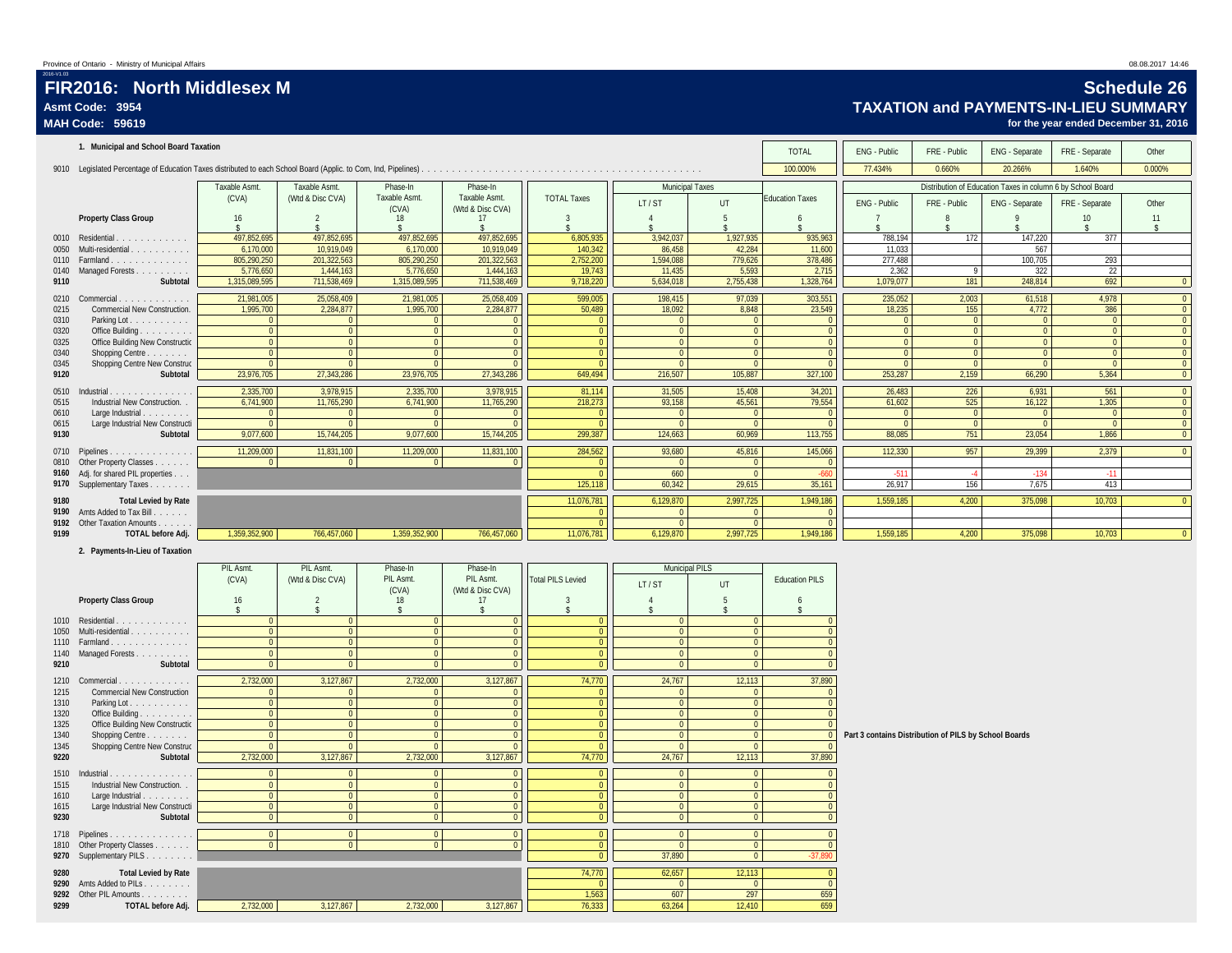## **FIR2016: North Middlesex M Schedule 26** Asmt Code: 3954 **Asmt Code: 3954**<br>MAH Code: 59619 **for the year ended December 31, 2016**

for the year ended December 31, 2016

**3. Payments-In-Lieu of Taxation: Distribution of Entitlements**

|      |                                                       |        | <b>PILS Levied</b> |           | <b>TOTAL PILS</b> | Adjustment     | <b>TOTAL PIL</b> |              | Distrib. of PIL Entitlement in Col. 7 |           |                     | Distribution of Education PILS in column 10 by School Board |                       |                      |       |
|------|-------------------------------------------------------|--------|--------------------|-----------|-------------------|----------------|------------------|--------------|---------------------------------------|-----------|---------------------|-------------------------------------------------------------|-----------------------|----------------------|-------|
|      | Source of PILS                                        | LT/ST  | UT                 | Education | Levied            | to PILS Levied | Entitlement      | LT/ST        | <b>UT</b>                             | Education | English -<br>Public | French - Public                                             | English -<br>Separate | French -<br>Separate | Other |
|      |                                                       |        |                    |           | $\overline{2}$    | $\overline{6}$ |                  | $\mathsf{R}$ | $\mathsf{Q}$                          | 10        | 11                  | 12                                                          | 13                    | 14                   | 15    |
|      |                                                       |        |                    |           |                   |                | <sup>\$</sup>    |              | $\mathbf{\hat{s}}$                    | \$        |                     |                                                             |                       |                      |       |
|      | 5010 Canada                                           |        |                    |           |                   |                |                  |              |                                       |           |                     |                                                             |                       |                      |       |
| 5020 |                                                       | 4,932  | 954                |           | 5,886             |                | 5,886            | 4,932        | 954                                   |           |                     |                                                             |                       |                      |       |
|      | Ontario                                               |        |                    |           |                   |                |                  |              |                                       |           |                     |                                                             |                       |                      |       |
|      | Municipal Tax Assist. Act                             |        |                    |           |                   |                |                  |              |                                       |           |                     |                                                             |                       |                      |       |
| 5210 | Prev. Exempt Properties.<br>and a series and a series |        |                    |           |                   |                |                  |              |                                       |           |                     |                                                             |                       |                      |       |
| 5220 | Other Mun. Tax Asst. Act.                             |        |                    |           |                   |                |                  |              |                                       |           |                     |                                                             |                       |                      |       |
| 5230 | Inst. Payments - Heads and Beds                       |        |                    |           |                   |                |                  |              |                                       |           |                     |                                                             |                       |                      |       |
| 5232 | Railway Rights-of-way                                 |        |                    |           | $\Omega$          |                |                  |              |                                       |           |                     |                                                             |                       |                      |       |
| 5234 | Utility Corridors/Transmission                        |        |                    |           |                   |                |                  |              |                                       |           |                     |                                                             |                       |                      |       |
| 5236 | Hydro-Electric Power Dams.                            |        |                    |           |                   |                |                  |              |                                       |           |                     |                                                             |                       |                      |       |
| 5240 | Other<br>.                                            |        |                    |           | $\Omega$          |                |                  |              |                                       |           |                     |                                                             |                       |                      |       |
|      | <b>Ontario Enterprises</b>                            |        |                    |           |                   |                |                  |              |                                       |           |                     |                                                             |                       |                      |       |
| 5410 | Ontario Mortgage and Housing Corporation.             |        |                    |           |                   |                |                  |              |                                       |           |                     |                                                             |                       |                      |       |
| 5430 | Liquor Control Board of Ont.                          |        |                    |           | $\Omega$          |                |                  |              |                                       |           |                     |                                                             |                       |                      |       |
| 5432 | Railway Rights-of-way                                 |        |                    | $\Omega$  | $\Omega$          |                |                  |              |                                       |           |                     |                                                             |                       |                      |       |
| 5434 | Utility Corridors/Transmission                        | 607    | 297                | 659       | 1,563             |                | 1,563            | 607          | 297                                   | 659       | 509                 |                                                             | 136                   | 10                   |       |
| 5437 | Ontario Lottery and Gaming Corp.                      |        |                    |           |                   |                |                  |              |                                       |           |                     |                                                             |                       |                      |       |
| 5460 | Other<br>.                                            |        |                    |           | $\Omega$          |                |                  |              |                                       |           |                     |                                                             |                       |                      |       |
| 5610 | Municipal Enterprises                                 | 33,926 | 6.558              |           | 40.484            |                | 40.484           | 33.926       | 6,558                                 |           |                     |                                                             |                       |                      |       |
| 5910 | Other Muns and Enterprises                            | 23,799 | 4,601              |           | 28,400            |                | 28,400           | 23,799       | 4,601                                 |           |                     |                                                             |                       |                      |       |
| 5950 | Amounts Added to PIL                                  |        | $\Omega$           |           | $\Omega$          |                | $\Omega$         |              |                                       |           |                     |                                                             |                       |                      |       |
| 9599 | <b>TOTAL</b>                                          | 63,264 | 12,410             | 659       | 76.333            |                | 76.333           | 63.264       | 12.410                                | 659       | 509                 |                                                             | 136                   | 10 <sup>10</sup>     |       |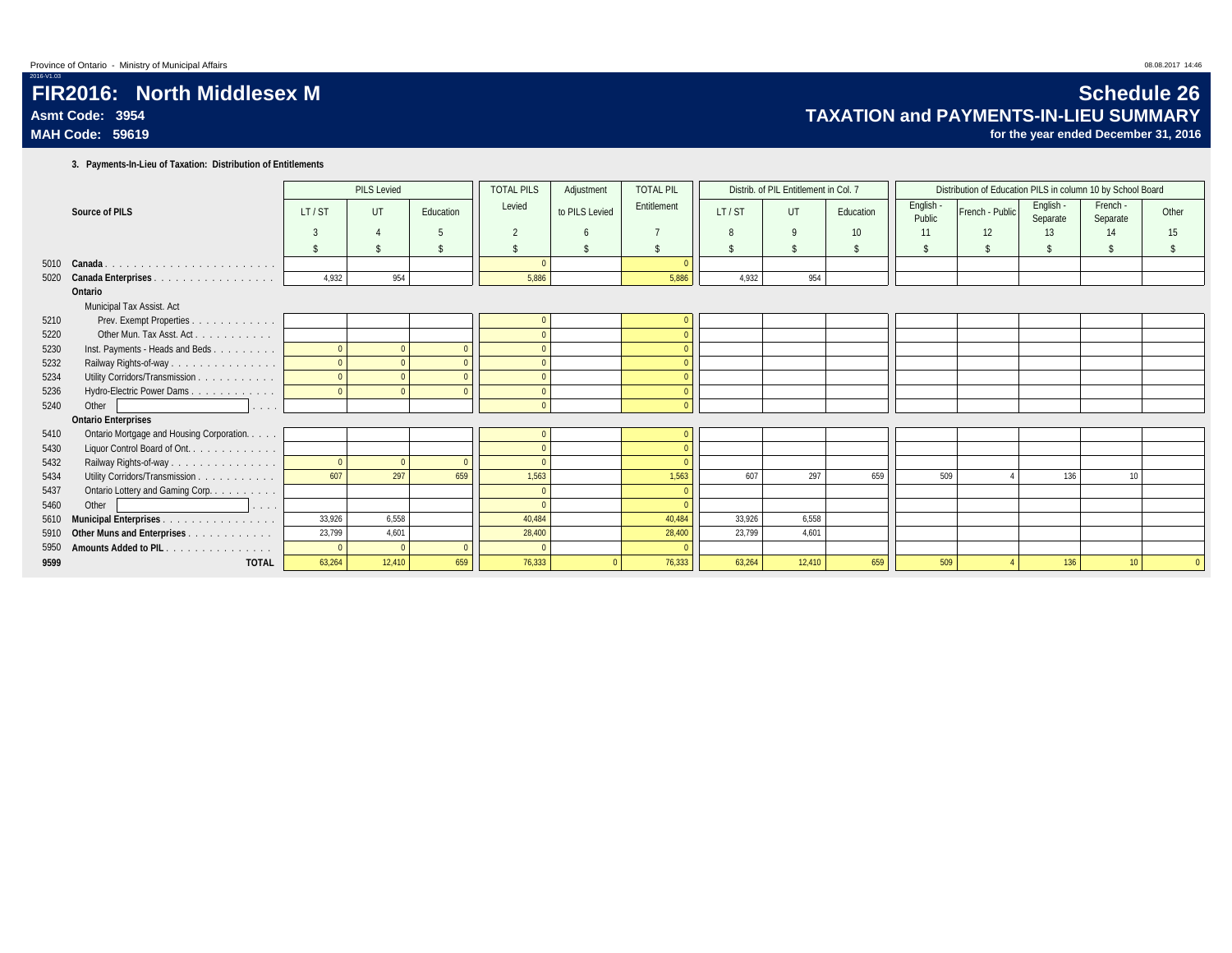## **FIR2016: North Middlesex M Upper-Tier ONLY Schedule 28**<br>Asmt Code: 3954 **UPPER-TIER ENTITLEMENTS Asmt Code: 3954 UPPER-TIER ENTITLEMENTS**

**Upper-tier Entitlements from Lower-tiers**

|      | Lower-Tier Municipality             | MAH Code                    | Asmt Code      | <b>General Purpose</b><br>Levy | Upper-Tier Special<br>Area Levies (Total) | Supplementary<br>Taxes | Amounts Added to<br><b>Tax Bills</b> | Other Taxation<br>Amounts | Payments - In - Lieu | 5% Capping Limit<br>Adjustment | PLUS: UT Tax<br>Adjust. Applied to<br>Taxation | LESS: UT Tax<br>Adjust. Recovered<br>from Allowances | <b>TOTAL</b>   |
|------|-------------------------------------|-----------------------------|----------------|--------------------------------|-------------------------------------------|------------------------|--------------------------------------|---------------------------|----------------------|--------------------------------|------------------------------------------------|------------------------------------------------------|----------------|
|      | $\overline{1}$                      | 2                           | $\overline{3}$ | $\overline{4}$                 | 5                                         | 6                      | $\overline{7}$                       | 13                        | 8                    | 9                              | 10 <sup>°</sup>                                | 11                                                   | 12             |
|      |                                     |                             |                | $\mathsf{\$}$                  | $\sqrt{2}$                                | \$                     | $\sqrt{2}$                           | $\sqrt{2}$                | $\sqrt{2}$           | $\sqrt{2}$                     | $\sqrt[6]{}$                                   | $\sqrt{2}$                                           | \$             |
| 0201 |                                     |                             | $\sim$         |                                |                                           |                        |                                      |                           |                      |                                |                                                |                                                      | $\overline{0}$ |
| 0202 |                                     |                             | $\sim$         |                                |                                           |                        |                                      |                           |                      |                                |                                                |                                                      | $\overline{0}$ |
| 0203 |                                     |                             | $\sim$         |                                |                                           |                        |                                      |                           |                      |                                |                                                |                                                      | $\overline{0}$ |
| 0204 |                                     |                             | $\sim$         |                                |                                           |                        |                                      |                           |                      |                                |                                                |                                                      | $\overline{0}$ |
| 0205 |                                     |                             | $\sim$         |                                |                                           |                        |                                      |                           |                      |                                |                                                |                                                      | $\overline{0}$ |
| 0206 |                                     |                             | $\sim$         |                                |                                           |                        |                                      |                           |                      |                                |                                                |                                                      | $\overline{0}$ |
| 0207 |                                     |                             | $\sim$         |                                |                                           |                        |                                      |                           |                      |                                |                                                |                                                      | $\overline{0}$ |
| 0208 |                                     |                             | $\sim$         |                                |                                           |                        |                                      |                           |                      |                                |                                                |                                                      | $\overline{0}$ |
| 0209 |                                     |                             | $\sim$         |                                |                                           |                        |                                      |                           |                      |                                |                                                |                                                      | $\pmb{0}$      |
| 0210 |                                     |                             | $\sim$         |                                |                                           |                        |                                      |                           |                      |                                |                                                |                                                      | $\pmb{0}$      |
| 0211 |                                     |                             | ÷.             |                                |                                           |                        |                                      |                           |                      |                                |                                                |                                                      | $\overline{0}$ |
| 0212 |                                     |                             | $\sim$         |                                |                                           |                        |                                      |                           |                      |                                |                                                |                                                      | $\mathbf 0$    |
| 0213 |                                     |                             | $\sim$         |                                |                                           |                        |                                      |                           |                      |                                |                                                |                                                      | $\mathbf 0$    |
| 0214 |                                     |                             | $\sim$         |                                |                                           |                        |                                      |                           |                      |                                |                                                |                                                      | $\overline{0}$ |
| 0215 |                                     |                             | $\sim$         |                                |                                           |                        |                                      |                           |                      |                                |                                                |                                                      | $\pmb{0}$      |
| 0216 |                                     |                             | $\sim$         |                                |                                           |                        |                                      |                           |                      |                                |                                                |                                                      | $\mathbf{0}$   |
| 0217 |                                     |                             | $\sim$         |                                |                                           |                        |                                      |                           |                      |                                |                                                |                                                      | $\pmb{0}$      |
| 0218 |                                     |                             | $\sim$         |                                |                                           |                        |                                      |                           |                      |                                |                                                |                                                      | $\mathbf 0$    |
| 0219 |                                     |                             | $\sim$         |                                |                                           |                        |                                      |                           |                      |                                |                                                |                                                      | $\mathbf 0$    |
| 0220 |                                     |                             | $\sim$         |                                |                                           |                        |                                      |                           |                      |                                |                                                |                                                      | $\mathbf 0$    |
| 0221 |                                     |                             | $\sim$         |                                |                                           |                        |                                      |                           |                      |                                |                                                |                                                      | $\mathbf 0$    |
| 0222 |                                     | Hydro - Electric Power Dams |                |                                |                                           |                        |                                      |                           |                      |                                |                                                |                                                      | $\pmb{0}$      |
| 0299 | <b>TOTAL Upper-Tier Entitlement</b> |                             |                | $\Omega$                       | $\Omega$                                  | $\mathbf{0}$           | $\mathbf{0}$                         | $\mathbf{0}$              | $\overline{0}$       | $\mathbf{0}$                   | $\overline{0}$                                 | $\mathbf{0}$                                         | $\mathbf 0$    |

for the year ended December 31, 2016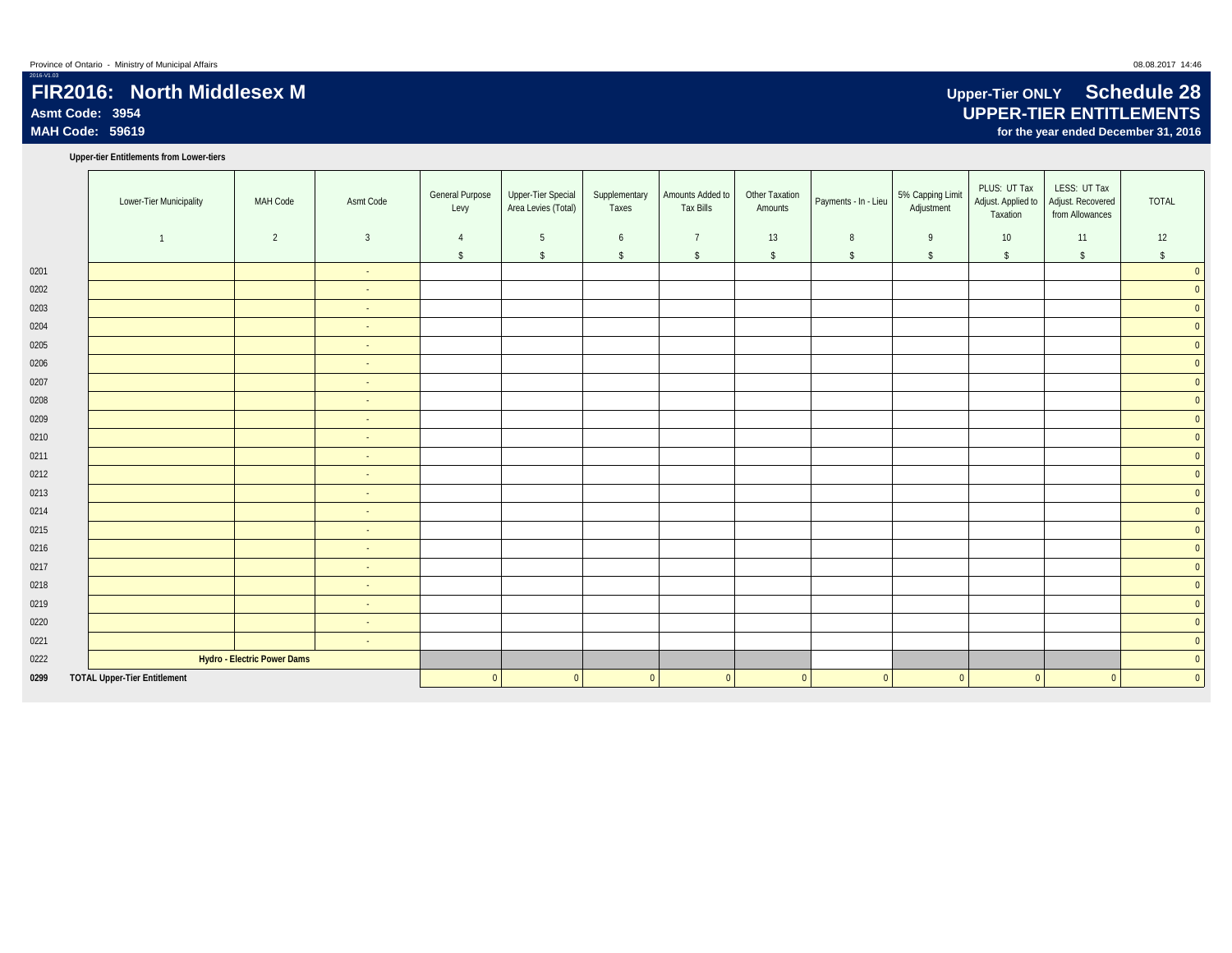## 2016-V1.03 **FIR2016: North Middlesex M Schedule 40 Asmt Code: 3954 CONSOLIDATED STATEMENT OF OPERATIONS: EXPENSES MAH Code: 59619 for the year ended December 31, 2016**

|              |                                                                       | Salaries, Wages and<br><b>Employee Benefits</b> | Interest on<br>Long Term Debt | Materials                          | Contracted<br>Services             | Rents and Financial<br>Expenses | External<br>Transfers            | Amortization             | <b>Total Expenses</b><br><b>Before Adjustments</b> | Inter-Functional<br>Adjustments | Allocation of<br>Program Support * | <b>Total Expenses</b><br>After Adjustments |
|--------------|-----------------------------------------------------------------------|-------------------------------------------------|-------------------------------|------------------------------------|------------------------------------|---------------------------------|----------------------------------|--------------------------|----------------------------------------------------|---------------------------------|------------------------------------|--------------------------------------------|
|              |                                                                       |                                                 |                               |                                    |                                    |                                 |                                  |                          |                                                    |                                 |                                    |                                            |
|              |                                                                       | $\overline{1}$<br>$\mathsf{s}$                  | 2<br>$\mathsf{s}$             | $\mathbf{3}$<br>$\hat{\mathbf{S}}$ | $\mathbf{A}$<br>$\hat{\mathbf{S}}$ | -5<br>$\hat{\mathbf{S}}$        | $\sqrt{2}$<br>$\hat{\mathbf{S}}$ | 16<br>$\hat{\mathbf{S}}$ | $\hat{\mathbf{x}}$                                 | 12<br>$\mathsf{s}$              | 13<br>$\mathsf{s}$                 | 11<br>$\mathsf{\$}$                        |
|              | General government                                                    |                                                 |                               |                                    |                                    |                                 |                                  |                          |                                                    |                                 |                                    |                                            |
| 0240         |                                                                       | 92,277                                          |                               | 24,099                             |                                    |                                 |                                  |                          | 116,376                                            |                                 |                                    | 116,376                                    |
| 0250         |                                                                       | 748,753                                         |                               | 294,619                            | 210,049                            |                                 | 75,773                           | 62,980                   | 1,392,174                                          |                                 |                                    | 1,392,174                                  |
| 0260<br>0299 | Subtotal                                                              | 841.030                                         |                               | 318,718                            | 210.049                            |                                 | 75,773                           | 62,980                   | 1,508,550                                          |                                 |                                    | $\Omega$<br>1,508,550                      |
|              |                                                                       |                                                 |                               |                                    |                                    |                                 |                                  |                          |                                                    |                                 |                                    |                                            |
|              | <b>Protection services</b>                                            |                                                 |                               |                                    |                                    |                                 |                                  |                          |                                                    |                                 |                                    |                                            |
| 0410         |                                                                       | 238,519                                         |                               | 175,385                            |                                    |                                 |                                  | 44,240                   | 458,144                                            |                                 |                                    | 458,144                                    |
| 0420         |                                                                       | 6.671                                           |                               | 708                                | 980,362                            |                                 |                                  |                          | 987.741<br>$\sqrt{2}$                              |                                 |                                    | 987,741                                    |
| 0421<br>0422 |                                                                       |                                                 |                               |                                    |                                    |                                 |                                  |                          | $\overline{0}$                                     |                                 |                                    | $\overline{0}$<br>$\mathbf{0}$             |
| 0430         | Conservation authority                                                |                                                 |                               |                                    |                                    |                                 | 172,390                          |                          | 172,390                                            |                                 |                                    | 172,390                                    |
| 0440         | Protective inspection and control                                     | 82,945                                          |                               | 12,242                             | 2,407                              |                                 |                                  | 2,628                    | 100,222                                            |                                 |                                    | 100,222                                    |
| 0445         | Building permit and inspection services                               |                                                 |                               |                                    |                                    |                                 |                                  |                          | - 0                                                |                                 |                                    | $\overline{0}$                             |
| 0450         |                                                                       |                                                 |                               |                                    |                                    |                                 |                                  |                          | $\Omega$                                           |                                 |                                    | $\overline{0}$                             |
| 0460<br>0498 | Provincial Offences Act (POA)<br>Other                                |                                                 |                               |                                    |                                    |                                 |                                  |                          | $\Omega$                                           |                                 |                                    | $\mathbb O$<br>$\mathbf{0}$                |
| 0499         | Subtotal                                                              | 328,135                                         |                               | 188,335                            | 982,769                            | $\Omega$                        | 172,390                          | 46.868                   | 1,718,497                                          |                                 |                                    | 1,718,497                                  |
|              |                                                                       |                                                 |                               |                                    |                                    |                                 |                                  |                          |                                                    |                                 |                                    |                                            |
|              | <b>Transportation services</b>                                        |                                                 |                               |                                    |                                    |                                 |                                  |                          |                                                    |                                 |                                    |                                            |
| 0611         |                                                                       | 703,613                                         |                               | 1,361,248                          | 234,280                            |                                 |                                  | 577,416                  | 2,876,557                                          |                                 |                                    | 2,876,557                                  |
| 0612         |                                                                       |                                                 |                               |                                    |                                    |                                 |                                  | 23,138<br>69.033         | 23,138<br>69,033                                   |                                 |                                    | 23,138<br>69,033                           |
| 0613<br>0614 | Roads - Bridges and Culverts<br>Roads - Traffic Operations & Roadside |                                                 |                               |                                    |                                    |                                 |                                  | 281,441                  | 281,441                                            |                                 |                                    | 281,441                                    |
| 0621         | Winter Control - Except sidewalks, Parking Lots                       | 79,623                                          |                               | 53,003                             | 775                                |                                 |                                  |                          | 133,401                                            |                                 |                                    | 133,401                                    |
| 0622         | Winter Control - Sidewalks, Parking Lots Only                         |                                                 |                               |                                    |                                    |                                 |                                  |                          | $\sqrt{2}$                                         |                                 |                                    | $\mathbf{0}$                               |
| 0631         |                                                                       |                                                 |                               |                                    |                                    |                                 |                                  |                          |                                                    |                                 |                                    | $\mathbb O$                                |
| 0632         | Transit - Disabled & special needs                                    |                                                 |                               |                                    |                                    |                                 |                                  |                          | $\sqrt{2}$                                         |                                 |                                    | $\mathbb O$                                |
| 0640<br>0650 |                                                                       |                                                 |                               | 34,723                             | 7,120                              |                                 |                                  | 15.562                   | $\sqrt{2}$<br>57,405                               |                                 |                                    | $\Omega$<br>57,405                         |
| 0660         |                                                                       |                                                 |                               |                                    |                                    |                                 |                                  |                          | $\sqrt{2}$                                         |                                 |                                    | $\overline{0}$                             |
| 0698         | Other                                                                 |                                                 |                               |                                    |                                    |                                 |                                  |                          |                                                    |                                 |                                    | $\overline{0}$                             |
| 0699         | Subtotal                                                              | 783,236                                         |                               | 1,448,974                          | 242,175                            | $\Omega$                        | $\Omega$                         | 966,590                  | 3,440,975                                          | $\overline{0}$                  |                                    | 3,440,975                                  |
|              |                                                                       |                                                 |                               |                                    |                                    |                                 |                                  |                          |                                                    |                                 |                                    |                                            |
| 0811         | <b>Environmental services</b>                                         | 12,582                                          | 50,484                        | 288.699                            | 271,842                            |                                 |                                  | 172,907                  | 796,514                                            |                                 |                                    | 796,514                                    |
| 0812         | Wastewater collection/conveyance.<br>Wastewater treatment & disposal  |                                                 |                               |                                    |                                    |                                 |                                  | 107.349                  | 107.349                                            |                                 |                                    | 107.349                                    |
| 0821         |                                                                       |                                                 |                               |                                    |                                    |                                 |                                  | 50,912                   | 50,912                                             |                                 |                                    | 50,912                                     |
| 0822         |                                                                       |                                                 |                               |                                    |                                    |                                 |                                  |                          | $\sqrt{0}$                                         |                                 |                                    | $\overline{0}$                             |
| 0831         |                                                                       |                                                 |                               |                                    |                                    |                                 |                                  |                          | $\sqrt{2}$                                         |                                 |                                    | $\Omega$                                   |
| 0832         | Water distribution/transmission                                       | 111,218                                         |                               | 703,520                            | 564,040                            |                                 |                                  | 186,542                  | 1,565,320                                          |                                 |                                    | 1,565,320                                  |
| 0840<br>0850 |                                                                       | 7.664                                           |                               | 13,751                             | 219.047                            | 1,429                           |                                  |                          | 241,891<br>$\sqrt{ }$                              |                                 |                                    | 241,891                                    |
| 0860         |                                                                       |                                                 |                               |                                    | 178,446                            |                                 |                                  |                          | 178,446                                            |                                 |                                    | 178,446                                    |
| 0898         | Access to natural gas<br>Other                                        |                                                 |                               |                                    | 61,269                             |                                 |                                  |                          | 61,269                                             |                                 |                                    | 61,269                                     |
| 0899         | Subtotal                                                              | 131,464                                         | 50,484                        | 1,005,970                          | 1,294,644                          | 1,429                           | $\Omega$                         | 517,710                  | 3,001,701                                          | $\Omega$                        |                                    | 3,001,701                                  |
|              |                                                                       |                                                 |                               |                                    |                                    |                                 |                                  |                          |                                                    |                                 |                                    |                                            |
| 1010         | <b>Health services</b>                                                |                                                 |                               |                                    |                                    |                                 |                                  |                          |                                                    |                                 |                                    | $\mathbb O$                                |
| 1020         |                                                                       |                                                 |                               |                                    |                                    |                                 |                                  |                          |                                                    |                                 |                                    | $\mathbf{0}$                               |
| 1030         |                                                                       |                                                 |                               |                                    |                                    |                                 |                                  |                          |                                                    |                                 |                                    | $\Omega$                                   |
| 1035         |                                                                       |                                                 |                               |                                    |                                    |                                 |                                  |                          |                                                    |                                 |                                    | $\mathbf 0$                                |
| 1040         |                                                                       | 26,058                                          |                               | 20,595                             | 14,517                             |                                 |                                  |                          | 61,170                                             |                                 |                                    | 61,170                                     |
| 1098         | Other                                                                 |                                                 |                               |                                    |                                    |                                 |                                  |                          | $\sqrt{ }$                                         |                                 |                                    | $\sqrt{0}$                                 |
| 1099         | Subtotal                                                              | 26,058                                          |                               | 20,595                             | 14.517                             |                                 |                                  |                          | 61,170                                             |                                 |                                    | 61,170                                     |
|              | Social and family services                                            |                                                 |                               |                                    |                                    |                                 |                                  |                          |                                                    |                                 |                                    |                                            |
| 1210         |                                                                       |                                                 |                               |                                    |                                    |                                 |                                  |                          |                                                    |                                 |                                    | $\mathbf 0$                                |
| 1220         |                                                                       |                                                 |                               |                                    |                                    |                                 |                                  |                          |                                                    |                                 |                                    | $\mathbf 0$                                |
| 1230         |                                                                       |                                                 |                               |                                    |                                    |                                 |                                  |                          |                                                    |                                 |                                    | $\mathbb O$                                |
| 1298<br>1299 | Other<br>Subtotal                                                     |                                                 |                               |                                    |                                    |                                 |                                  |                          |                                                    |                                 |                                    |                                            |
|              |                                                                       |                                                 |                               |                                    |                                    |                                 |                                  |                          |                                                    |                                 |                                    |                                            |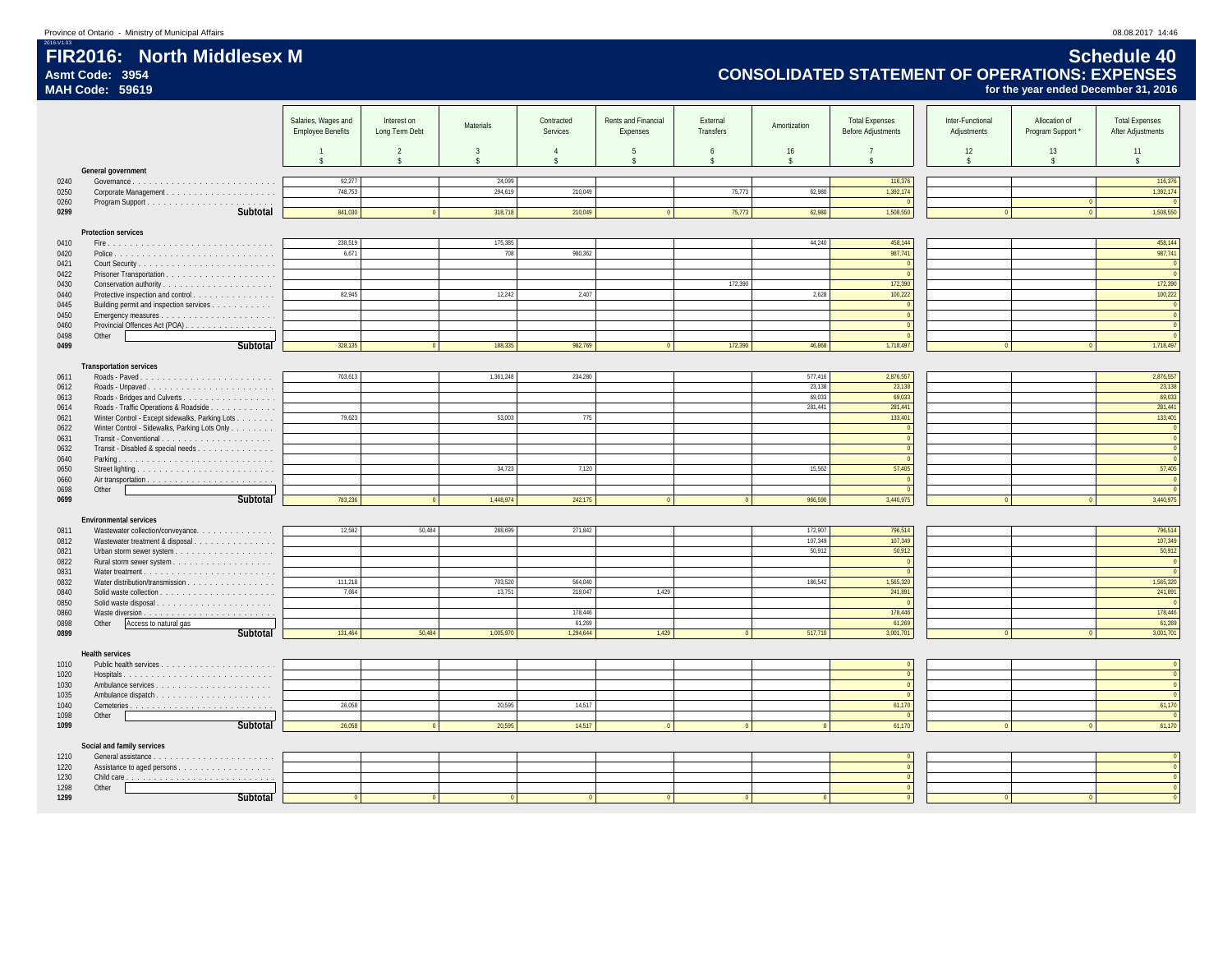## 2016-V1.03 **FIR2016: North Middlesex M Schedule 40 Asmt Code: 3954 CONSOLIDATED STATEMENT OF OPERATIONS: EXPENSES MAH Code: 59619 for the year ended December 31, 2016**

|      |                                         | Salaries, Wages and<br><b>Employee Benefits</b> | Interest on<br>Long Term Debt | Materials | Contracted<br>Services | Rents and Financial<br>Expenses | External<br>Transfers | Amortization | <b>Total Expenses</b><br><b>Before Adjustments</b> | Inter-Functional<br>Adjustments | Allocation of<br>Program Support | <b>Total Expenses</b><br>After Adjustments |
|------|-----------------------------------------|-------------------------------------------------|-------------------------------|-----------|------------------------|---------------------------------|-----------------------|--------------|----------------------------------------------------|---------------------------------|----------------------------------|--------------------------------------------|
|      |                                         |                                                 |                               |           |                        | -5                              |                       | 16           |                                                    | 12                              | 13                               | 11                                         |
|      | <b>Social Housing</b>                   |                                                 |                               |           |                        |                                 |                       |              |                                                    |                                 |                                  |                                            |
| 1410 |                                         |                                                 |                               |           |                        |                                 |                       |              |                                                    |                                 |                                  |                                            |
| 1420 | Non-Profit/Cooperative Housing          |                                                 |                               |           |                        |                                 |                       |              |                                                    |                                 |                                  |                                            |
| 1430 |                                         |                                                 |                               |           |                        |                                 |                       |              |                                                    |                                 |                                  |                                            |
| 1497 | Other                                   |                                                 |                               |           |                        |                                 |                       |              |                                                    |                                 |                                  |                                            |
| 1498 | Other                                   |                                                 |                               |           |                        |                                 |                       |              |                                                    |                                 |                                  |                                            |
| 1499 | Subtotal                                |                                                 |                               |           |                        |                                 |                       |              |                                                    |                                 |                                  |                                            |
|      |                                         |                                                 |                               |           |                        |                                 |                       |              |                                                    |                                 |                                  |                                            |
|      | Recreation and cultural services        |                                                 |                               |           |                        |                                 |                       |              |                                                    |                                 |                                  |                                            |
| 1610 |                                         | 117.477                                         |                               | 87,537    |                        |                                 |                       |              | 205,014                                            |                                 |                                  | 205,014                                    |
| 1620 |                                         |                                                 |                               |           |                        |                                 |                       |              |                                                    |                                 |                                  |                                            |
| 1631 | Rec. Fac. - Golf Crs, Marina, Ski Hill. |                                                 |                               |           |                        |                                 |                       |              |                                                    |                                 |                                  |                                            |
| 1634 |                                         | 374,509                                         |                               | 397.485   | 156.331                |                                 |                       | 154,449      | 1,082,774                                          |                                 |                                  | 1,082,774                                  |
| 1640 |                                         | 874                                             |                               | 16,158    |                        |                                 |                       |              | 17,032                                             |                                 |                                  | 17,032                                     |
| 1645 |                                         |                                                 |                               |           |                        |                                 |                       |              |                                                    |                                 |                                  |                                            |
| 1650 |                                         |                                                 |                               |           |                        |                                 |                       |              |                                                    |                                 |                                  |                                            |
| 1698 | Other                                   |                                                 |                               |           |                        |                                 |                       |              |                                                    |                                 |                                  |                                            |
| 1699 | Subtotal                                | 492,860                                         |                               | 501,180   | 156,331                |                                 |                       | 154,449      | 1,304,820                                          |                                 |                                  | 1,304,820                                  |
|      |                                         |                                                 |                               |           |                        |                                 |                       |              |                                                    |                                 |                                  |                                            |
| 1810 | Planning and development                | 41,785                                          |                               | 29,815    | 76,462                 |                                 |                       |              | 148,062                                            |                                 |                                  | 148,062                                    |
| 1820 |                                         |                                                 |                               |           |                        |                                 |                       |              | $\Omega$                                           |                                 |                                  | $\Omega$                                   |
| 1830 |                                         |                                                 |                               |           |                        |                                 |                       |              |                                                    |                                 |                                  |                                            |
| 1840 |                                         | 52,904                                          |                               | 1.577     | 434,690                |                                 |                       |              | 489,171                                            |                                 |                                  | 489,171                                    |
| 1850 | Tile drainage/shoreline assistance      |                                                 | 7.625                         |           |                        |                                 |                       |              | 7,625                                              |                                 |                                  | 7,625                                      |
| 1898 | Other                                   |                                                 |                               |           |                        |                                 |                       |              |                                                    |                                 |                                  |                                            |
| 1899 | Subtotal                                | 94.689                                          | 7.625                         | 31,392    | 511,152                |                                 |                       |              | 644.858                                            |                                 |                                  | 644,858                                    |
|      |                                         |                                                 |                               |           |                        |                                 |                       |              |                                                    |                                 |                                  |                                            |
| 1910 | Other                                   |                                                 |                               |           |                        |                                 |                       |              |                                                    |                                 |                                  | $\sqrt{2}$                                 |
|      |                                         |                                                 |                               |           |                        |                                 |                       |              |                                                    |                                 |                                  |                                            |
| 9910 | <b>TOTAL</b>                            | 2,697,472                                       | 58.109                        | 3,515,164 | 3,411,637              | 1,429                           | 248,163               | 1,748,597    | 11,680,571                                         |                                 |                                  | 11,680,571                                 |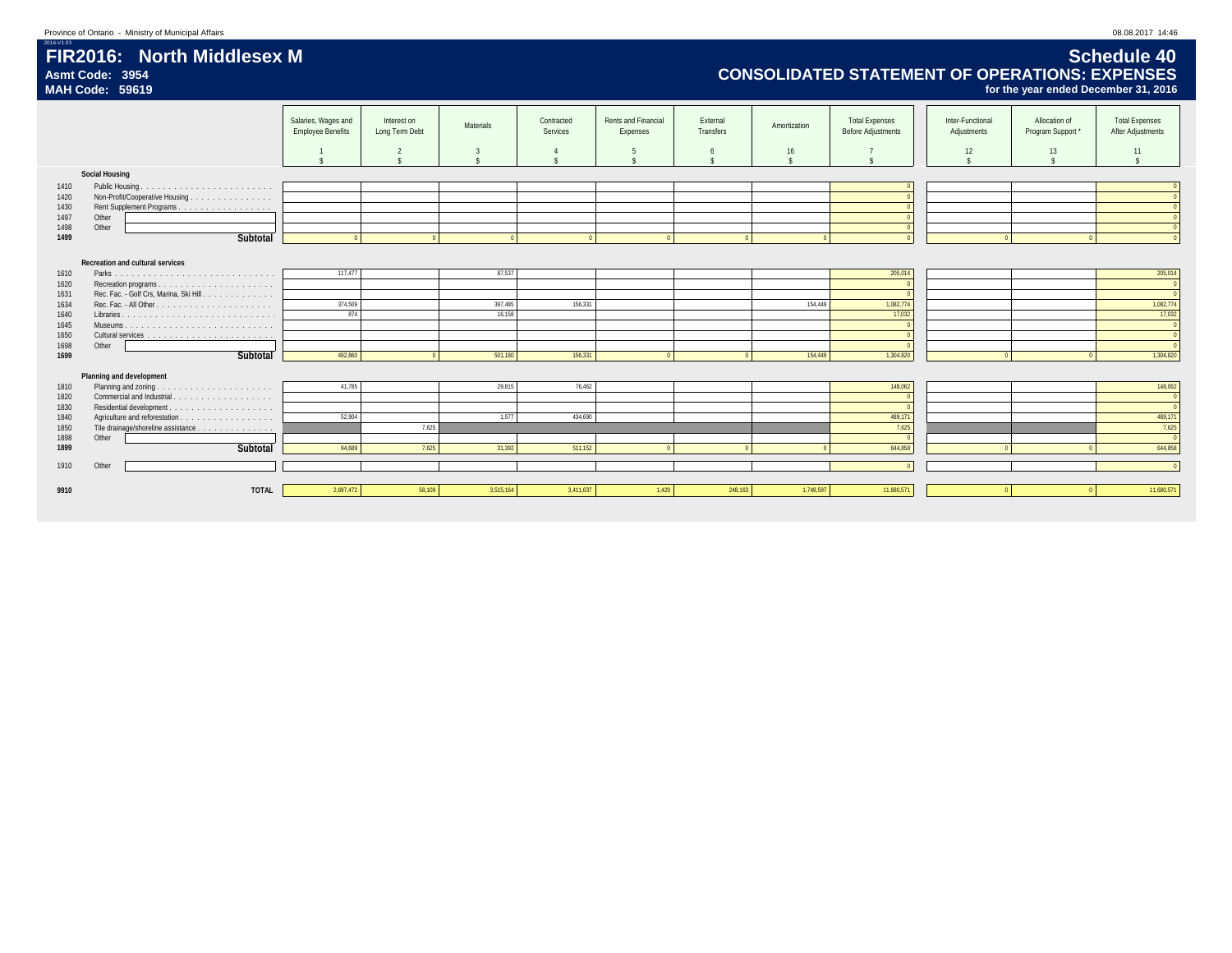## **FIR2016: North Middlesex M Schedule 42**<br>Asmt Code: 3954 **About Discussed About INFORMATION Asmt Code: 3954 ADDITIONAL INFORMATION**

**Additional information contained in Schedule 40**

|      | Total of column 1 includes:                                                       | $\mathbf{1}$<br>\$ |
|------|-----------------------------------------------------------------------------------|--------------------|
| 5010 |                                                                                   | 2,170,852          |
| 5020 |                                                                                   | 526.620            |
| 5099 |                                                                                   | 2,697,472          |
| 5050 |                                                                                   |                    |
| 5098 |                                                                                   | 2,697,472          |
|      | Total of column 3 includes:                                                       |                    |
| 5110 |                                                                                   |                    |
|      |                                                                                   |                    |
|      | Total of column 4 includes:                                                       |                    |
| 5210 |                                                                                   |                    |
|      |                                                                                   |                    |
|      | Total of column 5 includes:                                                       |                    |
| 5610 |                                                                                   |                    |
|      | Total of column 6 includes:                                                       |                    |
| 5810 |                                                                                   |                    |
| 5820 |                                                                                   |                    |
|      | Contributions to UNCONSOLIDATED joint local boards                                |                    |
| 5840 |                                                                                   |                    |
| 5850 |                                                                                   |                    |
| 5860 |                                                                                   |                    |
| 5870 |                                                                                   |                    |
| 5880 |                                                                                   |                    |
| 5890 |                                                                                   |                    |
| 5895 | Other                                                                             |                    |
| 5896 | Other                                                                             |                    |
| 5897 | Other                                                                             |                    |
| 5898 | Other                                                                             |                    |
|      | Total of column 11 includes:                                                      |                    |
|      | Payments for long term commitments and liabilities financed from the consolidated |                    |
| 6010 |                                                                                   |                    |
|      |                                                                                   |                    |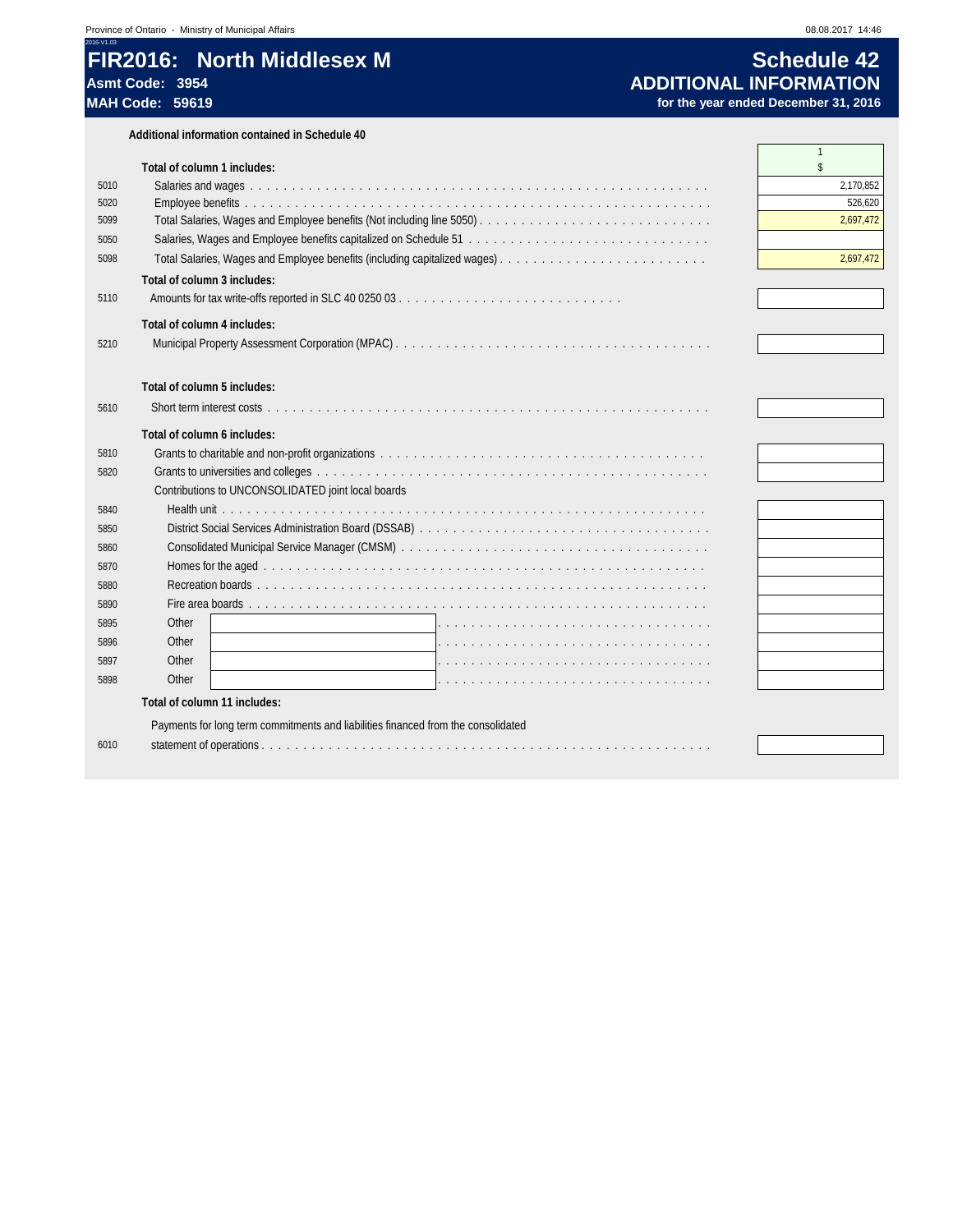## 2016-V1.03 **FIR2016: North Middlesex M Schedule 51** Asmt Code: 3954<br>
MAH Code: 59619<br>
MAH Code: 59619 *MAH Code: 59619* **SCHEDULE OF TANGIBLE CAPITAL ASSETS**

for the year ended December 31, 2016

|              | ANALYSIS BY FUNCTIONAL CLASSIFICATION                                                            |                                          |                              |                                     | COST      |                          |                               |                                         | AMORTIZATION           |                          |                                           |                                  |
|--------------|--------------------------------------------------------------------------------------------------|------------------------------------------|------------------------------|-------------------------------------|-----------|--------------------------|-------------------------------|-----------------------------------------|------------------------|--------------------------|-------------------------------------------|----------------------------------|
|              |                                                                                                  | 2016<br><b>Opening Net Book</b><br>Value | 2016 Opening<br>Cost Balance | Additions and<br><b>Betterments</b> | Disposals | <b>Write Downs</b>       | 2016 Closing<br>Cost Balance  | 2016 Opening<br>Amortization<br>Balance | Annual<br>Amortization | Amortization<br>Disposal | 2016 Closing<br>Amortization<br>Balance   | 2016 Closing<br>Net Book Value   |
|              |                                                                                                  | $\overline{1}$<br>$\hat{\mathbf{x}}$     | $\mathcal{P}$<br>¢           | 3<br>$\hat{\mathbf{r}}$             |           | .5<br>$\hat{\mathbf{x}}$ | 6<br>¢                        | $\overline{7}$<br>$\ddot{\mathbf{c}}$   | 8<br>$\hat{\zeta}$     | 9<br>$\triangle$         | 10 <sup>°</sup><br>$\hat{\zeta}$          | 11<br>$\hat{\mathbf{x}}$         |
|              |                                                                                                  | 4,524,862                                | 4,889,931                    | 104,558                             | 51,533    |                          | 4,942,956                     | 365,069                                 | 62,982                 | 51,531                   | 376,520                                   | 4,566,436                        |
|              | <b>Protection services</b>                                                                       |                                          |                              |                                     |           |                          |                               |                                         |                        |                          |                                           |                                  |
| 0410         |                                                                                                  | 477,278                                  | 1,218,523                    |                                     |           |                          | 1,218,523                     | 741,245                                 | 44,240                 |                          | 785,485                                   | 433,038                          |
| 0420         |                                                                                                  | $\overline{0}$<br>$\overline{0}$         |                              |                                     |           |                          | $\overline{0}$<br>$\mathbf 0$ | $\mathbf{0}$<br>$\mathbf{0}$            |                        |                          | $\overline{0}$<br>$\Omega$                | $\overline{0}$<br>$\overline{0}$ |
| 0421<br>0422 |                                                                                                  | $\mathbf{0}$                             | $\Omega$                     |                                     |           |                          | $\mathbf{0}$                  | $\overline{0}$                          |                        |                          | $\Omega$                                  | $\overline{0}$                   |
| 0430         |                                                                                                  | $\Omega$                                 |                              |                                     |           |                          | $\Omega$                      | $\Omega$                                |                        |                          | $\Omega$                                  | $\theta$                         |
| 0440         | Protective inspection and control                                                                | 22                                       | 20,985                       | 36,738                              | 20.985    |                          | 36,738                        | 20,963                                  | 2,628                  | 20.962                   | 2,629                                     | 34,109                           |
| 0445         | Building permit and inspection services                                                          | $\overline{0}$                           |                              |                                     |           |                          | $\mathbf{0}$                  | $\mathbf{0}$                            |                        |                          | $\Omega$                                  | $\overline{0}$                   |
| 0450         |                                                                                                  | $\mathbf{0}$                             | $\overline{0}$               |                                     |           |                          | $\overline{0}$                | $\overline{0}$                          |                        |                          | $\overline{0}$                            | $\overline{0}$                   |
| 0460         | Provincial Offences Act (POA)                                                                    | $\Omega$                                 |                              |                                     |           |                          | $\mathbf{0}$                  | $\mathbf{0}$                            |                        |                          | $\Omega$                                  | $\theta$                         |
| 0498         | Other                                                                                            | $\Omega$                                 | $\Omega$                     |                                     |           |                          | $\mathbf{0}$                  | $\overline{0}$                          |                        |                          | $\overline{0}$                            | $\overline{0}$                   |
| 0499         | Subtotal                                                                                         | 477,300                                  | 1,239,508                    | 36,738                              | 20,985    |                          | 1,255,261                     | 762,208                                 | 46.868                 | 20,962                   | 788,114                                   | 467,147                          |
|              | <b>Transportation services</b>                                                                   |                                          |                              |                                     |           |                          |                               |                                         |                        |                          |                                           |                                  |
| 0611         |                                                                                                  | 12,462,661                               | 19.889.258                   | 517.456                             |           |                          | 20,406,714                    | 7,426,597                               | 577,416                |                          | 8,004,013                                 | 12,402,701                       |
| 0612         | Roads - Unpaved                                                                                  | 1,511,164                                | 2.309.106                    |                                     |           |                          | 2,309,106                     | 797,942                                 | 23,138                 |                          | 821,080                                   | 1,488,026                        |
| 0613         |                                                                                                  | 2,727,911                                | 5.369.788<br>4.917.587       |                                     |           |                          | 5,369,788                     | 2,641,877<br>2.468.008                  | 69,033                 |                          | 2,710,910                                 | 2,658,878                        |
| 0614<br>0621 | Roads - Traffic Operations & Roadside                                                            | 2,449,579<br>$\overline{0}$              |                              | 17,931                              |           |                          | 4,935,518<br>$\Omega$         | $\Omega$                                | 282,429                |                          | 2,750,437<br>$\overline{0}$               | 2,185,081<br>$\overline{0}$      |
| 0622         | Winter Control - Except sidewalks, Parking Lots<br>Winter Control - Sidewalks, Parking Lots Only | $\mathbf{0}$                             |                              |                                     |           |                          | $\mathbf{0}$                  | $\mathbf{0}$                            |                        |                          | $\overline{0}$                            | $\overline{0}$                   |
| 0631         |                                                                                                  | $\mathbf{0}$                             |                              |                                     |           |                          | $\mathbf{0}$                  | $\Omega$                                |                        |                          | $\Omega$                                  | $\overline{0}$                   |
| 0632         | Transit - Disabled & special needs                                                               | $\overline{0}$                           |                              |                                     |           |                          | $\mathbf{0}$                  | $\mathbf{0}$                            |                        |                          | $\overline{0}$                            | $\overline{0}$                   |
| 0640         |                                                                                                  | $\Omega$                                 |                              |                                     |           |                          | $\Omega$                      | $\sqrt{2}$                              |                        |                          | $\Omega$                                  |                                  |
| 0650         |                                                                                                  | 287,381                                  | 310,606                      |                                     |           |                          | 310,606                       | 23,225                                  | 15,562                 |                          | 38,787                                    | 271,819                          |
| 0660         |                                                                                                  | $\Omega$                                 |                              |                                     |           |                          | $\Omega$                      | $\mathbf{0}$                            |                        |                          | $\Omega$                                  | $\Omega$                         |
| 0698         | Other                                                                                            | $\Omega$                                 |                              |                                     |           |                          | $\mathbf{0}$                  | $\Omega$                                |                        |                          | $\Omega$                                  | $\overline{0}$                   |
| 0699         | Subtotal                                                                                         | 19,438,696                               | 32,796,345                   | 535,387                             | $\Omega$  | $\overline{0}$           | 33,331,732                    | 13,357,649                              | 967,578                | $\overline{0}$           | 14,325,227                                | 19,006,505                       |
|              | <b>Environmental services</b>                                                                    |                                          |                              |                                     |           |                          |                               |                                         |                        |                          |                                           |                                  |
| 0811         | Wastewater collection/conveyance.                                                                | 8,581,721                                | 10,143,968                   |                                     |           |                          | 10,143,968                    | 1,562,247                               | 172,907                |                          | 1,735,154                                 | 8,408,814                        |
| 0812         | Wastewater treatment & disposal                                                                  | 6,055,298                                | 8,054,822                    |                                     |           |                          | 8,054,822                     | 1,999,524                               | 107,349                |                          | 2,106,873                                 | 5,947,949                        |
| 0821         |                                                                                                  | 2,789,028                                | 3,831,739                    |                                     |           |                          | 3,831,739                     | 1,042,711                               | 50,912                 |                          | 1,093,623                                 | 2,738,116                        |
| 0822         |                                                                                                  | $\overline{0}$                           |                              |                                     |           |                          |                               | $\Omega$                                |                        |                          | $\Omega$                                  | $\overline{0}$                   |
| 0831         |                                                                                                  | $\overline{0}$                           |                              |                                     |           |                          | $\Omega$                      | $\overline{0}$                          |                        |                          | $\overline{0}$                            | $\overline{0}$                   |
| 0832<br>0840 | Water distribution/transmission                                                                  | 9,484,184<br>$\Omega$                    | 13,436,909                   |                                     |           |                          | 13,436,909<br>$\Omega$        | 3,952,725<br>$\overline{0}$             | 185,886                |                          | 4,138,611                                 | 9,298,298<br>$\overline{0}$      |
| 0850         | Solid waste disposal                                                                             | 91,213                                   | 91,213                       |                                     |           |                          | 91,213                        | $\overline{0}$                          |                        |                          | $\overline{\mathbf{0}}$<br>$\overline{0}$ | 91,213                           |
| 0860         |                                                                                                  | $\overline{0}$                           |                              |                                     |           |                          | $\overline{0}$                | $\mathbf{0}$                            |                        |                          | $\Omega$                                  | $\overline{0}$                   |
| 0898         | Other                                                                                            | $\overline{0}$                           |                              |                                     |           |                          | $\Omega$                      | $\mathbf{0}$                            |                        |                          | $\overline{0}$                            | $\overline{0}$                   |
| 0899         | Subtotal                                                                                         | 27,001,444                               | 35,558,651                   | $\Omega$                            | $\Omega$  | $\Omega$                 | 35,558,651                    | 8,557,207                               | 517,054                | $\mathbf{0}$             | 9,074,261                                 | 26,484,390                       |
|              | <b>Health services</b>                                                                           |                                          |                              |                                     |           |                          |                               |                                         |                        |                          |                                           |                                  |
| 1010         |                                                                                                  | $\mathbf{0}$                             | $\Omega$                     |                                     |           |                          | $\mathbf{0}$                  | $\overline{0}$                          |                        |                          | $\overline{0}$                            | $\overline{0}$                   |
| 1020         |                                                                                                  | $\overline{0}$                           | $\sqrt{2}$                   |                                     |           |                          | $\mathbf{0}$                  | $\overline{0}$                          |                        |                          | $\Omega$                                  | $\overline{0}$                   |
| 1030         |                                                                                                  | $\overline{0}$                           | $\Omega$                     |                                     |           |                          | $\mathbf 0$                   | $\mathbf{0}$                            |                        |                          | $\Omega$                                  | $\overline{0}$                   |
| 1035         |                                                                                                  | $\Omega$                                 | $\sqrt{2}$                   |                                     |           |                          | $\sqrt{0}$                    | $\Omega$                                |                        |                          | $\Omega$                                  | $\overline{0}$                   |
| 1040         |                                                                                                  | 4,020                                    | 8,498                        |                                     |           |                          | 8,498                         | 4,478                                   |                        |                          | 4,478                                     | 4,020                            |
| 1098         | Other                                                                                            | $\Omega$                                 |                              |                                     |           |                          | $\sqrt{2}$                    | $\Omega$                                |                        |                          | $\Omega$                                  | $\Omega$                         |
| 1099         | Subtotal                                                                                         | 4,020                                    | 8,498                        |                                     |           |                          | 8,498                         | 4,478                                   | $\Omega$               | $\Omega$                 | 4,478                                     | 4,020                            |
|              | Social and family services                                                                       | $\Omega$                                 |                              |                                     |           |                          | $\Omega$                      | $\mathbf{0}$                            |                        |                          | $\Omega$                                  | $\overline{0}$                   |
| 1210<br>1220 |                                                                                                  | $\Omega$                                 | $\Omega$                     |                                     |           |                          | $\mathbf{0}$                  | $\overline{0}$                          |                        |                          | $\Omega$                                  | $\overline{0}$                   |
| 1230         |                                                                                                  | $\overline{0}$                           |                              |                                     |           |                          | $\mathbf{0}$                  | $\mathbf{0}$                            |                        |                          | $\overline{0}$                            | $\theta$                         |
| 1298         | Other                                                                                            | $\overline{0}$                           | $\Omega$                     |                                     |           |                          | $\overline{0}$                | $\overline{0}$                          |                        |                          | $\overline{0}$                            | $\overline{0}$                   |
| 1299         | Subtotal                                                                                         | $\Omega$                                 |                              |                                     |           |                          | $\mathbf{0}$                  | $\overline{0}$                          | $\mathbf{0}$           | $\overline{0}$           | $\Omega$                                  |                                  |
|              |                                                                                                  |                                          |                              |                                     |           |                          |                               |                                         |                        |                          |                                           |                                  |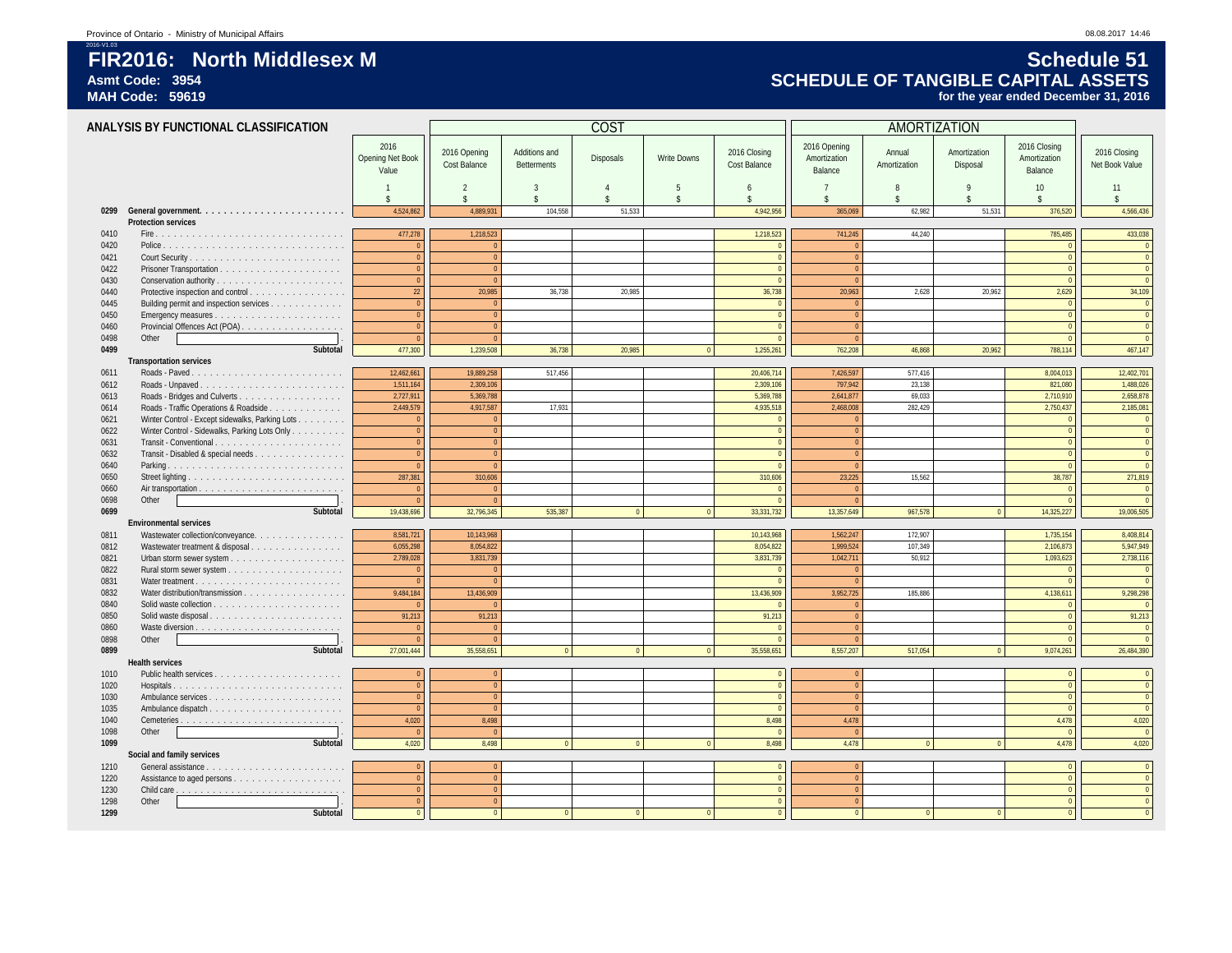## 2016-V1.03 **FIR2016: North Middlesex M Schedule 51** Asmt Code: 3954<br>
MAH Code: 59619<br>
MAH Code: 59619 *MAH Code: 59619* **SCHEDULE OF TANGIBLE CAPITAL ASSETS**

for the year ended December 31, 2016

|              | ANALYSIS BY FUNCTIONAL CLASSIFICATION   |                                   |                              |                                     | <b>COST</b>    |                    |                              |                                         | AMORTIZATION           |                          |                                         |                                |
|--------------|-----------------------------------------|-----------------------------------|------------------------------|-------------------------------------|----------------|--------------------|------------------------------|-----------------------------------------|------------------------|--------------------------|-----------------------------------------|--------------------------------|
|              |                                         | 2016<br>Opening Net Book<br>Value | 2016 Opening<br>Cost Balance | Additions and<br><b>Betterments</b> | Disposals      | Write Downs        | 2016 Closing<br>Cost Balance | 2016 Opening<br>Amortization<br>Balance | Annual<br>Amortization | Amortization<br>Disposal | 2016 Closing<br>Amortization<br>Balance | 2016 Closing<br>Net Book Value |
|              |                                         |                                   | $\overline{2}$               | 3                                   | $\overline{4}$ | 5                  | 6                            |                                         |                        |                          | 10 <sup>°</sup>                         | 11                             |
|              |                                         |                                   |                              | $\hat{\mathbf{r}}$                  | \$             | $\hat{\mathbf{x}}$ | \$                           |                                         |                        |                          |                                         | $\hat{\mathbf{r}}$             |
|              | <b>Social Housing</b>                   |                                   |                              |                                     |                |                    |                              |                                         |                        |                          |                                         |                                |
| 1410         | Public Housing.                         |                                   |                              |                                     |                |                    |                              |                                         |                        |                          |                                         | $\overline{0}$                 |
| 1420         | Non-Profit/Cooperative Housing          |                                   |                              |                                     |                |                    |                              |                                         |                        |                          |                                         | $\overline{0}$                 |
| 1430<br>1497 | Other                                   |                                   | $\sqrt{ }$<br>$\Omega$       |                                     |                |                    | $\Omega$                     |                                         |                        |                          |                                         | $\overline{0}$<br>$\bullet$    |
| 1498         | Other                                   |                                   | $\Omega$                     |                                     |                |                    | $\sqrt{ }$                   | $\sqrt{ }$                              |                        |                          | $\Omega$                                | $\overline{0}$                 |
| 1499         | Subtotal                                |                                   | $\sqrt{2}$                   |                                     | $\sqrt{2}$     | $\Omega$           | $\Omega$                     | $\sqrt{2}$                              |                        | $\sqrt{2}$               |                                         | $\overline{0}$                 |
|              |                                         |                                   |                              |                                     |                |                    |                              |                                         |                        |                          |                                         |                                |
|              | Recreation and cultural services        |                                   |                              |                                     |                |                    |                              |                                         |                        |                          |                                         |                                |
| 1610         |                                         |                                   |                              |                                     |                |                    |                              |                                         |                        |                          |                                         | $\overline{0}$                 |
| 1620         |                                         |                                   | $\sqrt{ }$                   |                                     |                |                    | $\sqrt{ }$                   |                                         |                        |                          |                                         | $\overline{0}$                 |
| 1631         | Rec. Fac. - Golf Crs, Marina, Ski Hill. |                                   | $\sqrt{ }$                   |                                     |                |                    | $\Omega$                     |                                         |                        |                          |                                         | $\overline{0}$                 |
| 1634         |                                         | 5,430,733                         | 7,279,475                    | 92,940                              | 19,340         |                    | 7,353,075                    | 1,848,742                               | 154,115                | 19,319                   | 1,983,538                               | 5,369,537                      |
| 1640         |                                         | 770                               | 7,240                        |                                     |                |                    | 7,240                        | 6,470                                   |                        |                          | 6,470                                   | 770                            |
| 1645         |                                         |                                   | $\Omega$                     |                                     |                |                    | $\sqrt{0}$                   |                                         |                        |                          |                                         | $\overline{0}$                 |
| 1650         |                                         |                                   | $\sqrt{ }$                   |                                     |                |                    | $\Omega$                     |                                         |                        |                          |                                         | $\overline{0}$                 |
| 1698         | Other                                   |                                   | $\sqrt{ }$                   |                                     |                |                    |                              |                                         |                        |                          |                                         | $\overline{0}$                 |
| 1699         | Subtotal                                | 5,431,503                         | 7,286,715                    | 92,940                              | 19,340         | $\sqrt{ }$         | 7,360,315                    | 1,855,212                               | 154,115                | 19,319                   | 1,990,008                               | 5,370,307                      |
|              |                                         |                                   |                              |                                     |                |                    |                              |                                         |                        |                          |                                         |                                |
|              | Planning and development                |                                   |                              |                                     |                |                    |                              |                                         |                        |                          |                                         |                                |
| 1810         | Planning and zoning.                    |                                   |                              |                                     |                |                    |                              |                                         |                        |                          |                                         | $\overline{0}$                 |
| 1820         | Commercial and Industrial.<br>.         |                                   |                              |                                     |                |                    |                              |                                         |                        |                          |                                         | $\overline{0}$                 |
| 1830         | Residential development.<br>.           |                                   | $\sqrt{ }$                   |                                     |                |                    | $\sqrt{ }$                   |                                         |                        |                          |                                         | $\overline{0}$                 |
| 1840         |                                         |                                   | $\Omega$                     |                                     |                |                    | $\Omega$                     | $\sqrt{ }$                              |                        |                          |                                         | $\overline{0}$                 |
| 1850         | Tile drainage/shoreline assistance      |                                   | $\sqrt{ }$                   |                                     |                |                    | $\Omega$                     |                                         |                        |                          |                                         | $\overline{0}$                 |
| 1898         | Other                                   |                                   | $\Omega$                     |                                     |                |                    |                              | $\sqrt{ }$                              |                        |                          |                                         | $\overline{0}$                 |
| 1899         | Subtotal                                |                                   | $\sqrt{2}$                   |                                     |                |                    |                              |                                         |                        |                          |                                         | $\overline{0}$                 |
|              |                                         |                                   |                              |                                     |                |                    |                              |                                         |                        |                          |                                         |                                |
| 1910         | Other                                   |                                   |                              |                                     |                |                    |                              |                                         |                        |                          |                                         | $\Omega$                       |
| 9910         | <b>Total Tangible Capital Assets</b>    | 56,877,825                        | 81,779,648                   | 769.623                             | 91.858         |                    | 82,457,413                   | 24,901,823                              | 1,748,597              | 91,812                   | 26,558,608                              | 55,898,805                     |
|              |                                         |                                   |                              |                                     |                |                    |                              |                                         |                        |                          |                                         |                                |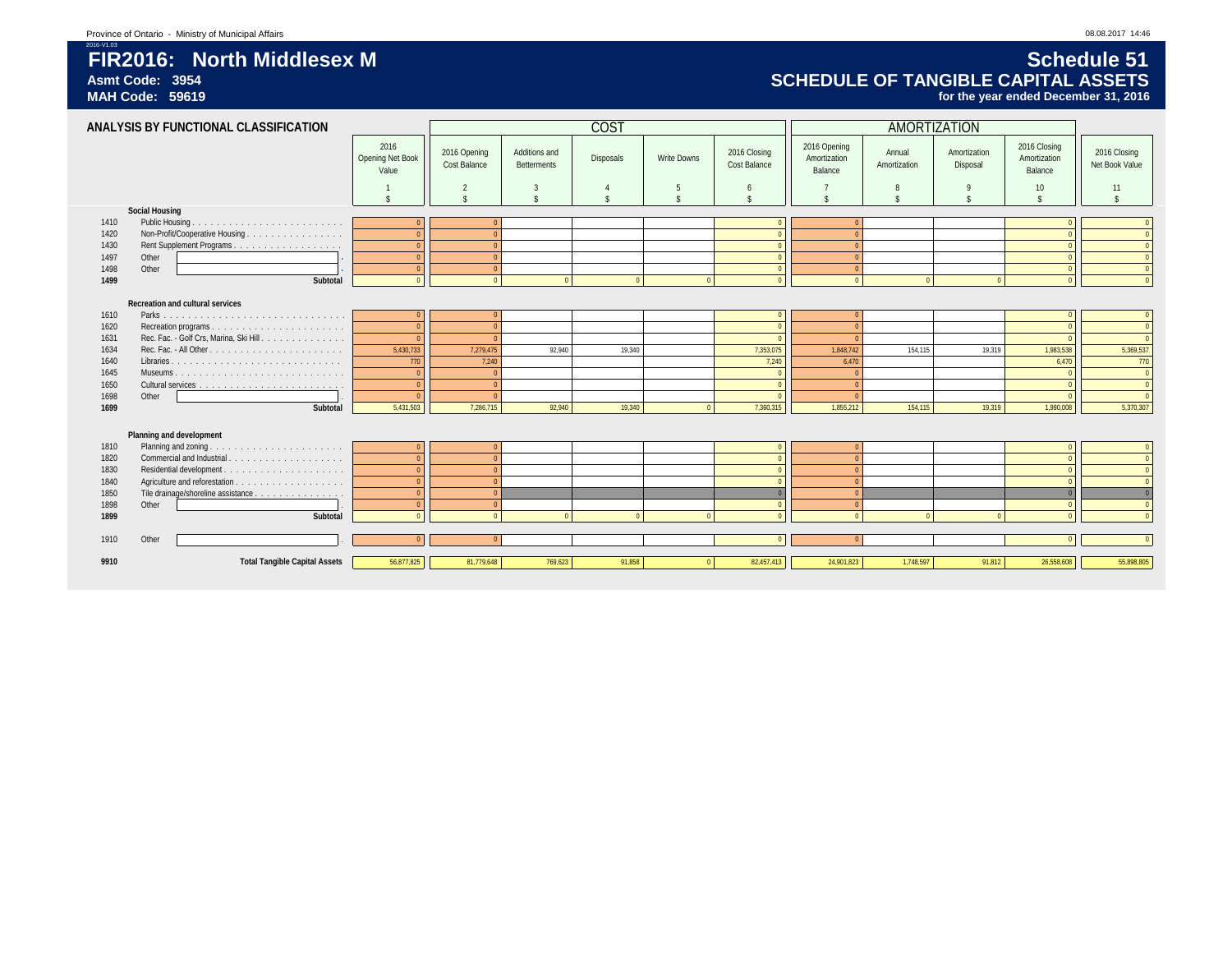|            |                                           | Province of Ontario - Ministry of Municipal Affairs |                                            |                                         | 08.08.2017 14:46                        |
|------------|-------------------------------------------|-----------------------------------------------------|--------------------------------------------|-----------------------------------------|-----------------------------------------|
| 2016-V1.03 | Asmt Code: 3954<br><b>MAH Code: 59619</b> | FIR2016: North Middlesex M                          | <b>SCHEDULE OF TANGIBLE CAPITAL ASSETS</b> | for the year ended December 31, 2016    | <b>Schedule 51</b>                      |
|            |                                           | SEGMENTED BY ASSET CLASS                            |                                            |                                         |                                         |
|            |                                           |                                                     |                                            | 2016 Opening<br>Net Book Value<br>(NBV) | 2016 Closing<br>Net Book Value<br>(NBV) |
|            |                                           | <b>General Capital Assets</b>                       |                                            |                                         |                                         |
| 2005       |                                           |                                                     |                                            | 787,156                                 | 876,077                                 |
| 2010       |                                           |                                                     |                                            |                                         |                                         |
| 2020       |                                           |                                                     |                                            | 9,114,732                               | 8,996,741                               |
| 2030       |                                           |                                                     |                                            | 2,275,192                               | 2,095,742                               |
| 2040       | Vehicles.                                 |                                                     |                                            | 1,038,963                               | 932,434                                 |
| 2097       | Other                                     |                                                     | .                                          |                                         |                                         |
| 2098       | Other                                     |                                                     | and a series and                           |                                         |                                         |
| 2099       |                                           |                                                     | <b>Total General Capital Assets</b>        | 13,216,043                              | 12,900,994                              |

|      |                              |                                                            | 2016 Opening<br>Net Book Value<br>(NBV) | 2016 Closing<br>Net Book Value<br>(NBV)<br>11 |
|------|------------------------------|------------------------------------------------------------|-----------------------------------------|-----------------------------------------------|
|      | <b>Infrastructure Assets</b> |                                                            | \$                                      | \$                                            |
| 2205 |                              |                                                            | 107.186                                 | 107.186                                       |
| 2210 |                              |                                                            |                                         |                                               |
| 2220 |                              |                                                            | 9,901,127                               | 9,700,486                                     |
| 2230 |                              | Machinery & Equipment                                      |                                         |                                               |
| 2240 |                              |                                                            |                                         |                                               |
| 2250 |                              |                                                            | 33,653,469                              | 33,190,139                                    |
| 2297 | Other                        |                                                            | $\Omega$                                |                                               |
| 2298 | Other                        |                                                            |                                         |                                               |
| 2299 |                              | <b>Total Infrastructure Assets</b>                         | 43,661,782                              | 42,997,811                                    |
|      |                              |                                                            |                                         |                                               |
| 9920 |                              | <b>Total Tangible Capital Assets</b>                       | 56,877,825                              | 55,898,805                                    |
|      |                              |                                                            |                                         |                                               |
| 2405 |                              | Construction-in-progress                                   | $\Omega$                                | $\mathbf{0}$                                  |
|      |                              |                                                            |                                         |                                               |
| 9921 |                              | Total Tangible Capital Assets and Construction-in-progress | 56,877,825                              | 55,898,805                                    |
|      |                              |                                                            |                                         |                                               |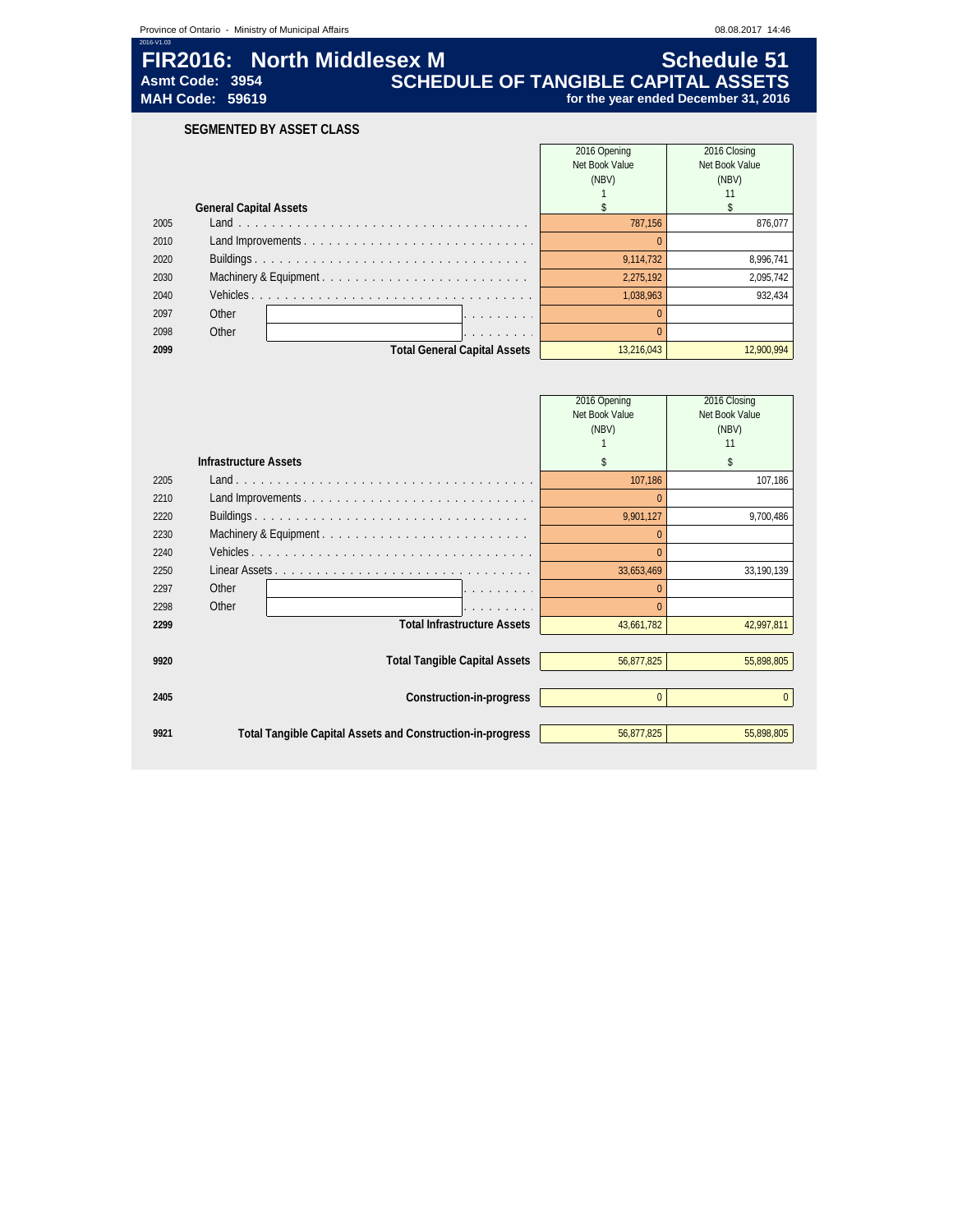### **Province of Ontario - Ministry of Municipal Affairs 08.08.2017 14:46**<br>International of Ontario - Ministry of Municipal Affairs

| 2016-V103<br><b>FIR2016: North Middlesex M</b> | <b>Schedule 51</b>                                               |
|------------------------------------------------|------------------------------------------------------------------|
| Asmt Code: 3954                                | . SCHEDULE OF TANGIBLE CAPITAL ASSET: CONSTRUCTION-IN-PROGRESS ' |
| MAH Code: 59619                                | for the vear ended December 31, 2016                             |

|              | ANALYSIS BY FUNCTIONAL CLASSIFICATION                                                                                                                                                                                                                                                                                                                                                                                                |          | COST                                      |                      |                         |                                  |
|--------------|--------------------------------------------------------------------------------------------------------------------------------------------------------------------------------------------------------------------------------------------------------------------------------------------------------------------------------------------------------------------------------------------------------------------------------------|----------|-------------------------------------------|----------------------|-------------------------|----------------------------------|
|              |                                                                                                                                                                                                                                                                                                                                                                                                                                      |          | 2016 Opening                              |                      |                         |                                  |
|              |                                                                                                                                                                                                                                                                                                                                                                                                                                      |          | Balance                                   | Expenditures in 2016 | Less Assets Capitalized | 2016 Closing Balance             |
|              |                                                                                                                                                                                                                                                                                                                                                                                                                                      |          |                                           | $\overline{2}$       | 3                       |                                  |
| 0299         |                                                                                                                                                                                                                                                                                                                                                                                                                                      |          | s<br>$\Omega$                             | Ŝ                    | Ŝ                       | ŝ<br>$\overline{0}$              |
| 0410         | <b>Protection services</b>                                                                                                                                                                                                                                                                                                                                                                                                           |          | $\Omega$                                  |                      |                         | $\overline{0}$                   |
| 0420<br>0421 | $\begin{array}{ll} \textbf{Police}: & \dots & \dots & \dots & \dots & \dots & \dots & \dots & \dots & \dots & \dots & \dots \\ \textbf{Court Security}: & \dots & \dots & \dots & \dots & \dots & \dots & \dots & \dots & \dots & \dots & \dots \end{array}$                                                                                                                                                                         |          | $\overline{0}$<br>$\mathbf{0}$            |                      |                         | $\overline{0}$<br>$\overline{0}$ |
| 0422         | $\begin{minipage}[c]{0.9\linewidth} \textbf{Prisoner Transformation.}\hspace{0.08cm}\textbf{.}\hspace{0.08cm}\textbf{.}\hspace{0.08cm}\textbf{.}\hspace{0.08cm}\textbf{.}\hspace{0.08cm}\textbf{.}\hspace{0.08cm}\textbf{.}\hspace{0.08cm}\textbf{.}\hspace{0.08cm}\textbf{.}\hspace{0.08cm}\textbf{.}\hspace{0.08cm}\textbf{.}\hspace{0.08cm}\textbf{.}\hspace{0.08cm}\textbf{.}\hspace{0.08cm}\textbf{.}\hspace{0.08cm}\textbf{.$  |          | $\pmb{0}$                                 |                      |                         | $\frac{0}{0}$                    |
| 0430<br>0440 |                                                                                                                                                                                                                                                                                                                                                                                                                                      |          | $\mathbf{0}$<br>$\pmb{0}$                 |                      |                         | $\overline{0}$                   |
| 0445<br>0450 | Building permit and inspection services                                                                                                                                                                                                                                                                                                                                                                                              |          | $\overline{0}$<br>$\Omega$                |                      |                         | $\overline{0}$<br>$\overline{0}$ |
| 0460         | Provincial Offences Act (POA)                                                                                                                                                                                                                                                                                                                                                                                                        |          | $\mathbf{0}$                              |                      |                         | $\overline{0}$                   |
| 0498<br>0499 | Other                                                                                                                                                                                                                                                                                                                                                                                                                                | Subtotal | $\pmb{0}$<br>$\overline{0}$               | $\overline{0}$       | $\overline{\mathbf{0}}$ | $\frac{0}{0}$                    |
| 0611         | Transportation services                                                                                                                                                                                                                                                                                                                                                                                                              |          | $\pmb{0}$                                 |                      |                         | $\overline{0}$                   |
| 0612<br>0613 | Roads - Unpaved.                                                                                                                                                                                                                                                                                                                                                                                                                     |          | $\overline{0}$<br>$\Omega$                |                      |                         | $\overline{0}$<br>$\overline{0}$ |
| 0614<br>0621 | Roadways - Traffic Operations & Roadside                                                                                                                                                                                                                                                                                                                                                                                             |          | $\pmb{0}$<br>$\pmb{0}$                    |                      |                         | $\overline{0}$                   |
| 0622         | Winter Control - Except sidewalks, Parking Lots<br>Winter Control - Sidewalks, Parking Lots Only                                                                                                                                                                                                                                                                                                                                     |          | $\overline{0}$                            |                      |                         | $\frac{0}{0}$                    |
| 0631<br>0632 | Transit - Disabled & special needs<br>Parking<br>Characteristic                                                                                                                                                                                                                                                                                                                                                                      |          | $\pmb{0}$<br>$\mathbf{0}$                 |                      |                         | $\overline{0}$<br>$\overline{0}$ |
| 0640<br>0650 |                                                                                                                                                                                                                                                                                                                                                                                                                                      |          | $\overline{0}$<br>$\mathbf{0}$            |                      |                         | $\overline{0}$<br>$\overline{0}$ |
| 0660<br>0698 | Other                                                                                                                                                                                                                                                                                                                                                                                                                                |          | $\overline{0}$<br>$\pmb{0}$               |                      |                         | $\overline{0}$<br>$\overline{0}$ |
| 0699         | Environmental services                                                                                                                                                                                                                                                                                                                                                                                                               | Subtotal | $\bullet$                                 | $\overline{0}$       | $\overline{\mathbf{0}}$ | $\overline{0}$                   |
| 0811<br>0812 | Wastewater collection/conveyance.                                                                                                                                                                                                                                                                                                                                                                                                    |          | $\mathbf{0}$<br>$\overline{0}$            |                      |                         | $\overline{0}$<br>$\overline{0}$ |
| 0821         | $\begin{minipage}{0.9\linewidth} \textbf{Urban storm sewer system} \end{minipage} \begin{minipage}{0.9\linewidth} \textbf{1:}\hspace*{20pt} \textbf{1:}\hspace*{20pt} \textbf{2:}\hspace*{20pt} \textbf{3:}\hspace*{20pt} \textbf{3:}\hspace*{20pt} \textbf{4:}\hspace*{20pt} \textbf{5:}\hspace*{20pt} \textbf{5:}\hspace*{20pt} \textbf{6:}\hspace*{20pt} \textbf{7:}\hspace*{20pt} \textbf{6:}\hspace*{20pt} \textbf{7:}\hspace*$ |          | $\mathbf{0}$                              |                      |                         | $\overline{0}$                   |
| 0822<br>0831 |                                                                                                                                                                                                                                                                                                                                                                                                                                      |          | $\mathbf{0}$<br>$\pmb{0}$                 |                      |                         | $\overline{0}$<br>$\mathbf{0}$   |
| 0832<br>0840 |                                                                                                                                                                                                                                                                                                                                                                                                                                      |          | $\overline{0}$<br>$\mathbf{0}$            |                      |                         | $\overline{0}$<br>$\overline{0}$ |
| 0850<br>0860 |                                                                                                                                                                                                                                                                                                                                                                                                                                      |          | $\overline{0}$<br>$\overline{0}$          |                      |                         | $\frac{0}{0}$                    |
| 0898         | Other                                                                                                                                                                                                                                                                                                                                                                                                                                | Subtotal | $\mathbf{0}$                              | $\Omega$             | $\Omega$                | $\mathbf{0}$                     |
| 0899         | <b>Health services</b>                                                                                                                                                                                                                                                                                                                                                                                                               |          | $\bf{0}$                                  |                      |                         | $\overline{0}$                   |
| 1010<br>1020 |                                                                                                                                                                                                                                                                                                                                                                                                                                      |          | $\overline{0}$<br>$\mathbf{0}$            |                      |                         | $\overline{0}$<br>$\overline{0}$ |
| 1030<br>1035 |                                                                                                                                                                                                                                                                                                                                                                                                                                      |          | $\overline{0}$<br>$\overline{0}$          |                      |                         | $\overline{0}$<br>$\overline{0}$ |
| 1040<br>1098 | Other                                                                                                                                                                                                                                                                                                                                                                                                                                |          | $\overline{0}$<br>$\mathbf{0}$            |                      |                         | $\overline{0}$<br>$\overline{0}$ |
| 1099         | Social and family services                                                                                                                                                                                                                                                                                                                                                                                                           | Subtotal | $\overline{0}$                            | $\overline{0}$       | $\overline{0}$          | $\overline{0}$                   |
| 1210<br>1220 |                                                                                                                                                                                                                                                                                                                                                                                                                                      |          | $\overline{0}$<br>$\overline{\mathbf{0}}$ |                      |                         | $\overline{0}$<br>$\overline{0}$ |
| 1230<br>1298 | Child care.                                                                                                                                                                                                                                                                                                                                                                                                                          |          | $\overline{0}$<br>$\Omega$                |                      |                         | $\overline{0}$<br>$\overline{0}$ |
| 1299         | Other                                                                                                                                                                                                                                                                                                                                                                                                                                | Subtotal | $\mathbf{0}$                              | $\Omega$             | $\overline{0}$          | $\overline{0}$                   |
|              | <b>Social Housing</b>                                                                                                                                                                                                                                                                                                                                                                                                                |          |                                           |                      |                         |                                  |
| 1410<br>1420 | Public Housing<br>.                                                                                                                                                                                                                                                                                                                                                                                                                  |          | $\overline{0}$<br>$\overline{0}$          |                      |                         | $\overline{0}$<br>$\overline{0}$ |
| 1430<br>1497 | Rent Supplement Programs.<br>Other                                                                                                                                                                                                                                                                                                                                                                                                   |          | $\overline{0}$<br>$\Omega$                |                      |                         | $\overline{0}$<br>$\overline{0}$ |
| 1498<br>1499 | Other                                                                                                                                                                                                                                                                                                                                                                                                                                | Subtotal | $\Omega$<br>$\overline{0}$                | $\overline{0}$       | $\mathbf{0}$            | $\overline{0}$<br>$\overline{0}$ |
|              |                                                                                                                                                                                                                                                                                                                                                                                                                                      |          |                                           |                      |                         |                                  |
| 1610         | Recreation and cultural services                                                                                                                                                                                                                                                                                                                                                                                                     |          | $\mathbf{0}$                              |                      |                         | $\overline{0}$                   |
| 1620<br>1631 |                                                                                                                                                                                                                                                                                                                                                                                                                                      |          | $\overline{0}$<br>$\mathbf{0}$            |                      |                         | $\overline{0}$<br>$\overline{0}$ |
| 1634<br>1640 |                                                                                                                                                                                                                                                                                                                                                                                                                                      |          | $\overline{0}$<br>$\pmb{0}$               |                      |                         | $\overline{0}$<br>$\overline{0}$ |
| 1645<br>1650 | Museums                                                                                                                                                                                                                                                                                                                                                                                                                              |          | $\overline{0}$<br>$\overline{0}$          |                      |                         | $\overline{0}$<br>$\overline{0}$ |
| 1698<br>1699 | Other $\Box$                                                                                                                                                                                                                                                                                                                                                                                                                         | Subtotal | $\overline{0}$<br>$\overline{0}$          | $\overline{0}$       | $\overline{\mathbf{0}}$ | $\overline{0}$<br>$\overline{0}$ |
|              |                                                                                                                                                                                                                                                                                                                                                                                                                                      |          |                                           |                      |                         |                                  |
| 1810         | Planning and development                                                                                                                                                                                                                                                                                                                                                                                                             |          | $\overline{0}$                            |                      |                         | $\overline{0}$                   |
| 1820<br>1830 |                                                                                                                                                                                                                                                                                                                                                                                                                                      |          | $\mathbf{0}$<br>$\overline{0}$            |                      |                         | $\overline{0}$<br>$\overline{0}$ |
| 1840<br>1850 |                                                                                                                                                                                                                                                                                                                                                                                                                                      |          | $\overline{0}$<br>$\overline{0}$          |                      |                         | $\overline{0}$<br>$\overline{0}$ |
| 1898         | Tile drainage/shoreline assistance<br>Other                                                                                                                                                                                                                                                                                                                                                                                          |          | $\Omega$                                  |                      |                         | $\mathbf 0$                      |
| 1899         |                                                                                                                                                                                                                                                                                                                                                                                                                                      | Subtotal | $\overline{0}$                            | $\overline{0}$       | $\mathbf{0}$            | $\overline{0}$                   |
| 1910         | Other                                                                                                                                                                                                                                                                                                                                                                                                                                |          | $\overline{0}$                            |                      |                         | $\overline{0}$                   |
| 9910         | <b>Total Construction-In-Progress</b>                                                                                                                                                                                                                                                                                                                                                                                                |          | $\overline{0}$                            | $\overline{0}$       | $\overline{\mathbf{0}}$ | $\overline{0}$                   |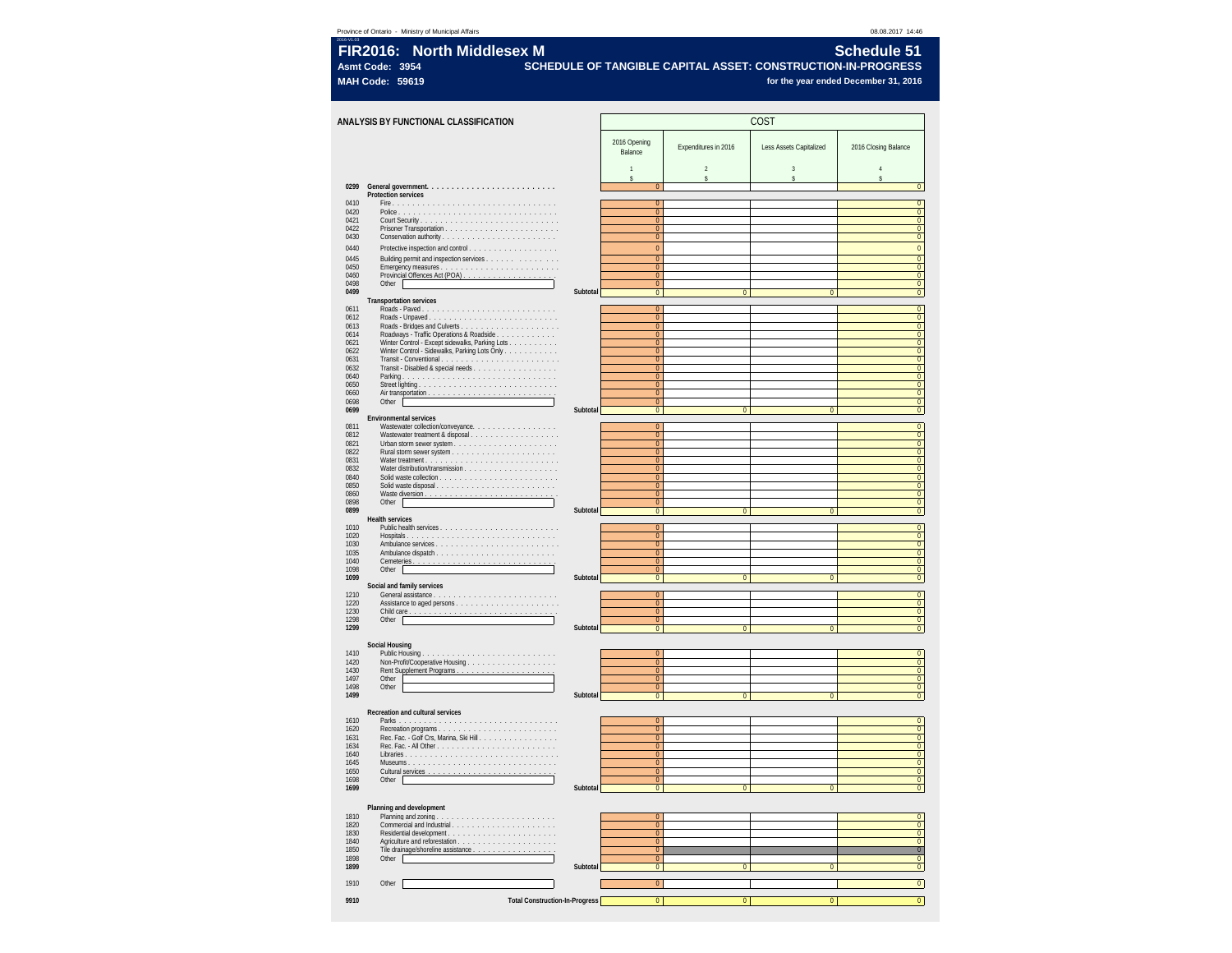### **SOURCES OF FINANCING FOR TCA ACQUISITIONS / DONATIONS**

|      | Long Term Liabilities Incurred          | \$             |
|------|-----------------------------------------|----------------|
| 0205 |                                         |                |
| 0210 |                                         |                |
| 0215 |                                         |                |
| 0220 |                                         |                |
| 0235 |                                         |                |
| 0240 |                                         |                |
| 0245 |                                         |                |
| 0250 |                                         |                |
| 0255 |                                         |                |
| 0260 |                                         |                |
| 0265 |                                         |                |
| 0297 | Other                                   |                |
| 0298 | Other                                   |                |
| 0299 | Subtotal                                | $\mathbf{0}$   |
|      | <b>Financing from Dedicated Revenue</b> |                |
| 0405 |                                         |                |
| 0406 |                                         | 395,474        |
| 0410 |                                         |                |
| 0415 |                                         | $\mathbf{0}$   |
| 0416 |                                         | $\mathbf{0}$   |
| 0419 |                                         |                |
| 0420 | Other<br>.                              |                |
| 0446 |                                         |                |
| 0447 |                                         |                |
| 0448 |                                         |                |
|      | Other                                   |                |
| 0495 |                                         |                |
| 0496 | Other                                   |                |
| 0497 | Other                                   |                |
| 0498 | Other                                   |                |
| 0501 | Subtotal                                | 395,474        |
|      | <b>Government Transfers</b>             |                |
| 0425 |                                         | $\overline{0}$ |
| 0430 |                                         | $\mathbf{0}$   |
| 0435 |                                         | $\mathbf{0}$   |
| 0440 |                                         | $\mathbf{0}$   |
| 0445 |                                         | $\pmb{0}$      |
| 0502 | Subtotal                                | $\mathbf{0}$   |
|      |                                         |                |
| 0499 | Subtotal                                | 395,474        |
| 0610 |                                         | $\Omega$       |
|      |                                         |                |
| 9920 | <b>Total Capital Financing</b>          | 395,474        |
| 0810 |                                         | $-374,147$     |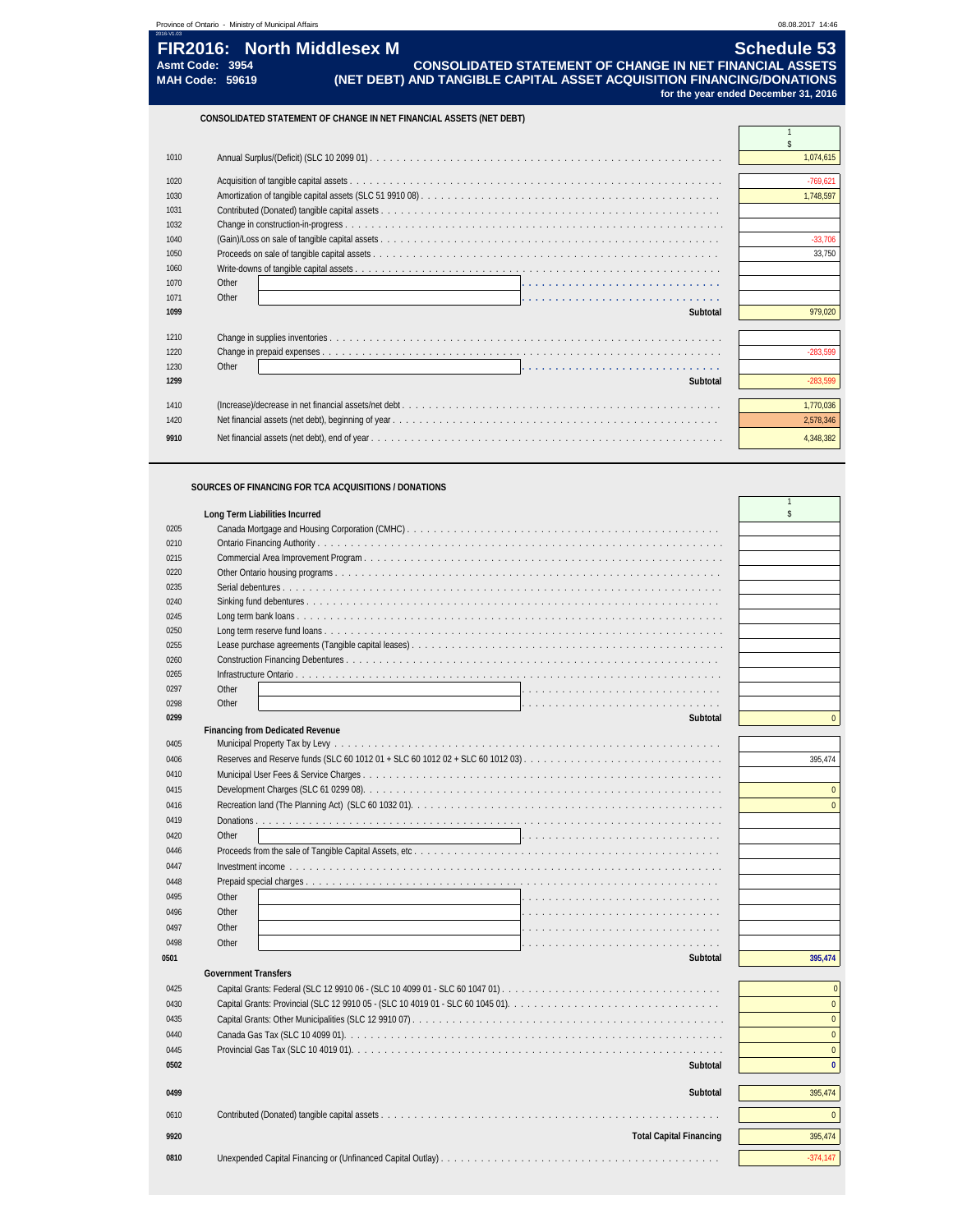| 2016-V1.03 | Province of Ontario - Ministry of Municipal Affairs                                                                       | 08.08.2017 14:46                     |
|------------|---------------------------------------------------------------------------------------------------------------------------|--------------------------------------|
|            | FIR2016: North Middlesex M                                                                                                | <b>Schedule 54</b>                   |
|            | <b>CONSOLIDATED STATEMENT OF CASH FLOW - DIRECT METHOD</b><br>Asmt Code: 3954                                             |                                      |
|            | <b>MAH Code: 59619</b>                                                                                                    | for the year ended December 31, 2016 |
|            | * Municipalities must choose either the direct or indirect method. If indirect method is chosen, please use Schedule 54B. |                                      |
|            | CONSOLIDATED STATEMENT OF CASH FLOW - DIRECT METHOD                                                                       |                                      |
|            |                                                                                                                           |                                      |
|            |                                                                                                                           | 2016                                 |
|            | <b>Operating Transactions</b>                                                                                             | Actual<br>$\mathbf{1}$               |
|            | Cash received from                                                                                                        | \$                                   |
| 0210       | Taxes.                                                                                                                    |                                      |
| 0220       |                                                                                                                           |                                      |
| 0230       | User Fees                                                                                                                 |                                      |
| 0240       |                                                                                                                           |                                      |
| 0250       | Enterprises.                                                                                                              |                                      |
| 0260       |                                                                                                                           |                                      |
| 0298       | Other                                                                                                                     | $\Omega$                             |
| 0299       | Subtotal                                                                                                                  |                                      |
|            | Cash paid for                                                                                                             |                                      |
| 0410       |                                                                                                                           |                                      |
| 0420       |                                                                                                                           |                                      |
| 0430       |                                                                                                                           |                                      |
| 0440       |                                                                                                                           |                                      |
| 0450       | External Transfers                                                                                                        |                                      |
| 0498       | Other                                                                                                                     |                                      |
| 0499       | Subtotal                                                                                                                  | $\mathbf{0}$                         |
| 2099       | Cash provided by operating transactions                                                                                   |                                      |
|            | <b>Capital Transactions</b>                                                                                               |                                      |
| 0610       |                                                                                                                           |                                      |
| 0620       |                                                                                                                           |                                      |
| 0630       |                                                                                                                           |                                      |
| 0698       | Other                                                                                                                     |                                      |
| 0699       | Cash applied to capital transactions                                                                                      | $\Omega$                             |
|            | <b>Investing Transactions</b>                                                                                             |                                      |
| 0810       |                                                                                                                           |                                      |
| 0820       | Portfolio investments                                                                                                     |                                      |
| 0898       | Other                                                                                                                     |                                      |
| 0899       | Cash provided by / (applied to) investing transactions                                                                    | $\Omega$                             |
|            | <b>Financing Transactions</b>                                                                                             |                                      |
| 1010       |                                                                                                                           |                                      |
| 1020       | Principal long term debt repayment                                                                                        |                                      |
| 1030       |                                                                                                                           |                                      |
| 1031       |                                                                                                                           |                                      |
| 1096       | Other                                                                                                                     |                                      |
| 1097       | Other                                                                                                                     |                                      |
| 1098       | Other                                                                                                                     |                                      |
| 1099       | Cash applied to financing transactions                                                                                    | $\mathbf{0}$                         |
|            |                                                                                                                           |                                      |
|            |                                                                                                                           |                                      |
| 1210       |                                                                                                                           |                                      |
| 1220       |                                                                                                                           | $\Omega$<br>$\mathbf{0}$             |

|      |                                           | 2016<br>Actual |
|------|-------------------------------------------|----------------|
|      | Cash and cash equivalents represented by: |                |
| 1401 |                                           |                |
| 1402 |                                           |                |
| 1403 |                                           |                |
| 1404 | Other                                     |                |
| 9940 |                                           |                |

|      | :ash |  |
|------|------|--|
| 1501 |      |  |
| 1502 |      |  |
| 1503 |      |  |
| 9950 |      |  |
|      |      |  |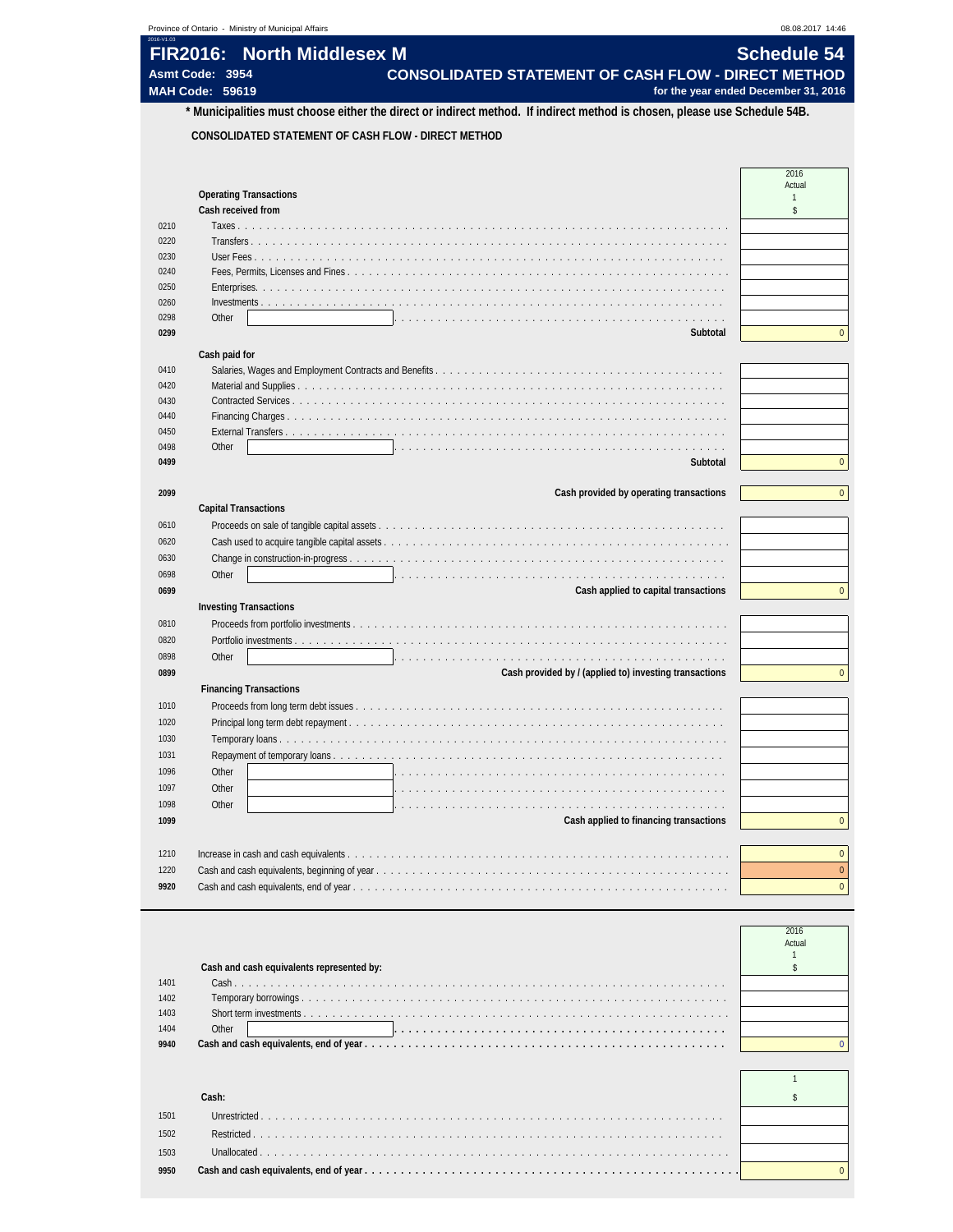| <b>FIR2016: North Middlesex M</b> | Schedule 54                                                  |
|-----------------------------------|--------------------------------------------------------------|
| Asmt Code: 3954                   | <b>CONSOLIDATED STATEMENT OF CASH FLOW - INDIRECT METHOD</b> |
| <b>MAH Code: 59619</b>            | for the year ended December 31, 2016                         |

## **\* Municipalities must choose either the direct or indirect method. If direct method is chosen, please use Schedule 54A. CONSOLIDATED STATEMENT OF CASH FLOW - INDIRECT METHOD**

|      |                                                                                                                                                  | 2016<br>Actual |
|------|--------------------------------------------------------------------------------------------------------------------------------------------------|----------------|
|      |                                                                                                                                                  | \$             |
| 2010 | <b>Operating Transactions</b>                                                                                                                    | 1,074,615      |
| 2020 |                                                                                                                                                  | 1,714,891      |
| 2021 |                                                                                                                                                  |                |
| 2022 |                                                                                                                                                  | $-295,085$     |
| 2030 |                                                                                                                                                  |                |
| 2040 |                                                                                                                                                  |                |
| 2096 | Other                                                                                                                                            |                |
| 2097 | Other<br>de la caractería de la caractería de la caractería                                                                                      |                |
| 2098 | Other                                                                                                                                            |                |
| 2099 | Cash provided by operating transactions                                                                                                          | 2,494,421      |
|      | <b>Capital Transactions</b>                                                                                                                      |                |
| 0610 |                                                                                                                                                  | 33,750         |
| 0620 |                                                                                                                                                  | $-769,621$     |
| 0630 |                                                                                                                                                  |                |
| 0698 | Other<br>a de la caractería de la caractería de la caractería de la caractería de la caractería de la caractería                                 |                |
| 0699 | Cash applied to capital transactions                                                                                                             | $-735,871$     |
|      | <b>Investing Transactions</b>                                                                                                                    |                |
| 0810 |                                                                                                                                                  |                |
| 0820 |                                                                                                                                                  |                |
| 0898 | Other<br>Long Term Receivables<br>a constitución de la capación de la capación de la capación de la capación de la capación de la capación de la | 161,320        |
| 0899 | Cash provided by / (applied to) investing transactions                                                                                           | 161,320        |
|      | <b>Financing Transactions</b>                                                                                                                    |                |
| 1010 |                                                                                                                                                  |                |
| 1020 |                                                                                                                                                  | $-486.646$     |
| 1030 |                                                                                                                                                  |                |
| 1031 |                                                                                                                                                  |                |
| 1096 | Other                                                                                                                                            |                |
| 1097 | Other<br>the contract of the contract of the contract of the contract of the contract of the contract of                                         |                |
| 1098 | Other<br>a de la caractería de la caractería de la caractería de la caractería de la caractería de la caractería de la                           |                |
| 1099 | Cash applied to financing transactions                                                                                                           | $-486,646$     |
|      |                                                                                                                                                  |                |
| 1210 |                                                                                                                                                  | 1,433,224      |
| 1220 |                                                                                                                                                  | 5,158,966      |
| 9920 |                                                                                                                                                  | 6,592,190      |

|      |                                           | 2016      |
|------|-------------------------------------------|-----------|
|      |                                           | Actual    |
|      |                                           |           |
|      | Cash and cash equivalents represented by: |           |
| 1401 |                                           | 6.230.222 |
| 1402 |                                           |           |
| 1403 |                                           | 361.968   |
| 1404 | Other                                     |           |
| 9940 |                                           | 6.592.190 |
|      |                                           |           |
|      |                                           |           |
|      | Cash:                                     |           |
| 1501 |                                           | 5,729,003 |
| 1502 |                                           | 863.187   |
| 1503 |                                           |           |
| 9950 |                                           | 6.592.190 |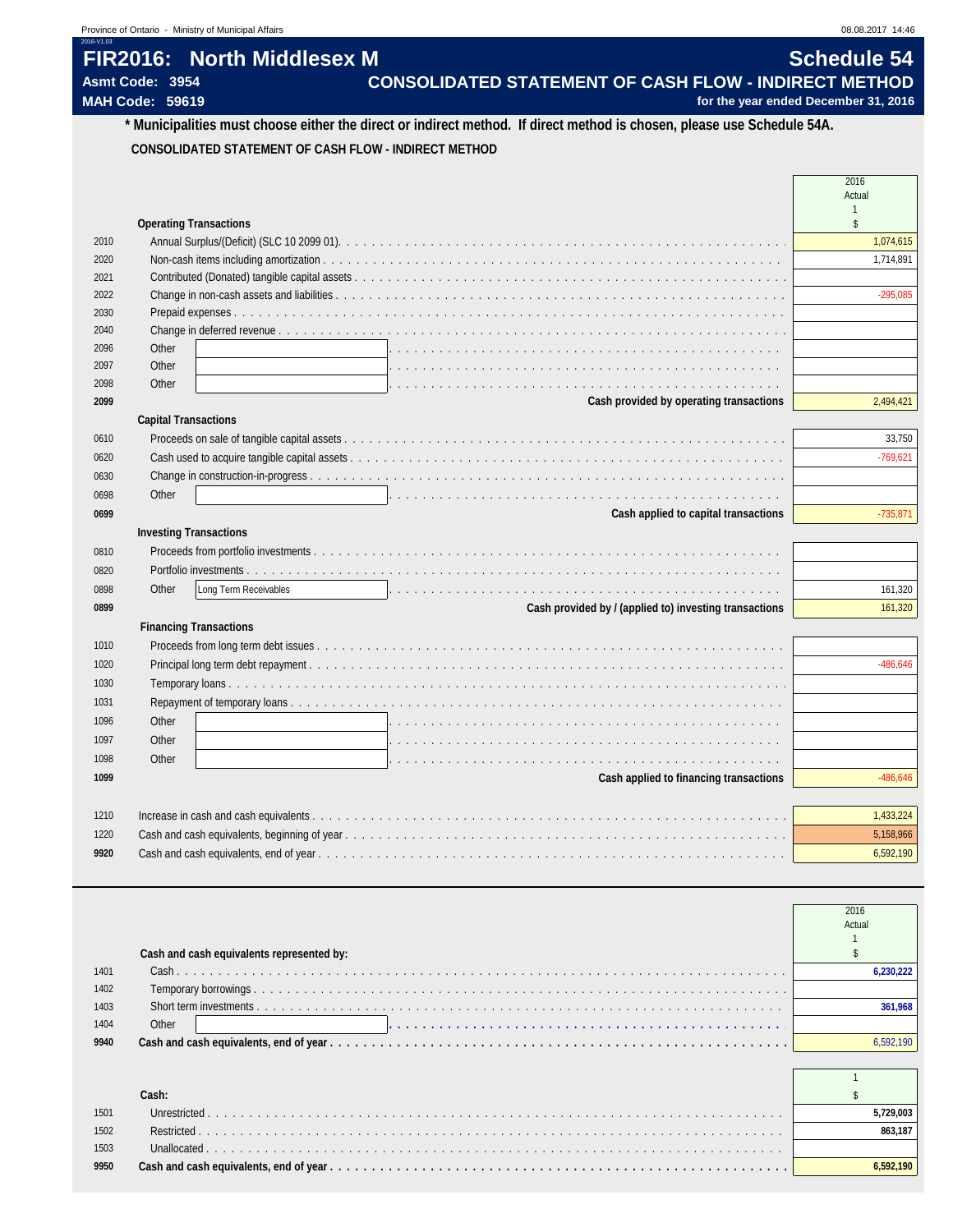## **FIR2016: North Middlesex M Schedule 60**

**Asmt Code: 3954 CONTINUITY OF RESERVES AND RESERVE FUNDS MAH Code: 59619 for the year ended December 31, 2016**

|              |                                                                                                                                                                       | Obligatory Res. Funds,<br>Deferred Rev. | Discretionary Res. Funds | Reserves  |
|--------------|-----------------------------------------------------------------------------------------------------------------------------------------------------------------------|-----------------------------------------|--------------------------|-----------|
|              |                                                                                                                                                                       | $\overline{1}$                          | 2                        | 3         |
|              |                                                                                                                                                                       | \$                                      | $$\mathbb{S}$$           | \$        |
| 0299         |                                                                                                                                                                       | 638.375                                 | 700.116                  | 6,701,026 |
| 0310         |                                                                                                                                                                       |                                         | 257,482                  | 2,267,387 |
| 0315         |                                                                                                                                                                       |                                         | 257,482                  | 1,442,071 |
| 0320         |                                                                                                                                                                       |                                         |                          | 825,316   |
|              | Development Charges Act                                                                                                                                               |                                         |                          |           |
| 0610         |                                                                                                                                                                       | 49.372                                  |                          |           |
| 0620         |                                                                                                                                                                       |                                         |                          |           |
| 0630         |                                                                                                                                                                       | $\mathbf{0}$                            |                          |           |
| 0699         | Subtotal Development Charges Act                                                                                                                                      | 49,372                                  |                          |           |
| 0810         |                                                                                                                                                                       |                                         |                          |           |
| 0820         | Subdivider contributions $\ldots$ , $\ldots$ , $\ldots$ , $\ldots$ , $\ldots$ , $\ldots$ , $\ldots$ , $\ldots$ , $\ldots$ , $\ldots$ , $\ldots$ , $\ldots$ , $\ldots$ |                                         |                          |           |
| 0830         |                                                                                                                                                                       |                                         |                          |           |
| 0841         |                                                                                                                                                                       | 3,662                                   |                          |           |
| 0860         |                                                                                                                                                                       |                                         |                          |           |
| 0861         |                                                                                                                                                                       |                                         |                          |           |
| 0862<br>0864 |                                                                                                                                                                       | 202,424                                 |                          |           |
| 0870         |                                                                                                                                                                       |                                         |                          |           |
| 0895         | Other                                                                                                                                                                 |                                         |                          |           |
| 0896         | Other                                                                                                                                                                 |                                         |                          |           |
| 0897         | Other                                                                                                                                                                 |                                         |                          |           |
| 0898         | Other                                                                                                                                                                 |                                         |                          |           |
| 9940         | <b>TOTAL Revenues &amp; Surplus</b>                                                                                                                                   | 255.458                                 | 257.482                  | 2,267,387 |
|              |                                                                                                                                                                       |                                         |                          |           |
|              | Less: Utilization of reserve funds and reserves (transfers)                                                                                                           |                                         |                          |           |
| 1012         |                                                                                                                                                                       |                                         | 36,738                   | 358.736   |
| 1015         |                                                                                                                                                                       |                                         | 82.143                   | 256.661   |
| 1025         | Development Charges earned to tangible capital asset acquisition (SLC 61 0299 08).                                                                                    | $\overline{0}$                          |                          |           |
| 1026         |                                                                                                                                                                       | $\overline{0}$                          |                          |           |
| 1032         | Recreational land (the Planning Act) earned to tangible capital asset acquisition                                                                                     |                                         |                          |           |
| 1035         |                                                                                                                                                                       |                                         |                          |           |
| 1042         | Deferred revenue earned (Provincial Gas Tax) for Transit (Operations)                                                                                                 |                                         |                          |           |
| 1045         |                                                                                                                                                                       |                                         |                          |           |
| 1047         |                                                                                                                                                                       |                                         |                          |           |
| 1055         |                                                                                                                                                                       | $\overline{0}$                          |                          |           |
| 1070         |                                                                                                                                                                       |                                         |                          |           |
| 0910         |                                                                                                                                                                       | $\overline{0}$                          | 118,881                  | 615,397   |
| 2099         |                                                                                                                                                                       | 893.833                                 | 838,717                  | 8,353,016 |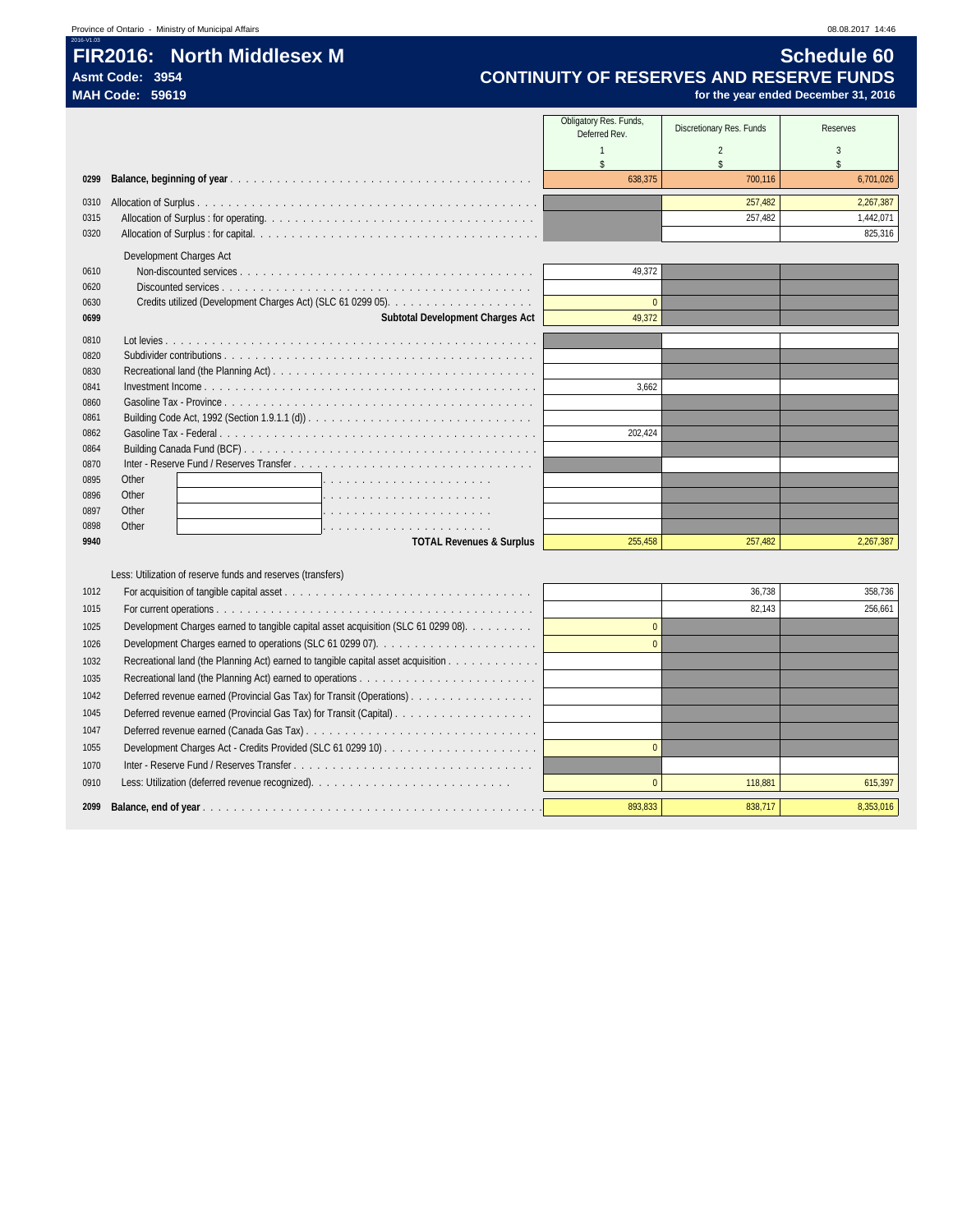Obligatory Res. Funds, Res. Funds, Discretionary Res. Funds Reserves<br>
1 2 3 3 Totals in line 2099 are analysed as follows: \$ \$ \$ Working funds . . . . . . . . . . . . . . . . . . . . . . . . . . . . . . . . . . . . . . . . . . . . . 2,226,243 Contingencies . . . . . . . . . . . . . . . . . . . . . . . . . . . . . . . . . . . . . . . . . . . . . 2,841,469 Asset Replacement funds for: Sewer & Water Sewer . . . . . . . . . . . . . . . . . . . . . . . . . . . . . . . . . . . . . . . . . . . . . . . . Water . . . . . . . . . . . . . . . . . . . . . . . . . . . . . . . . . . . . . . . . . . . . . . . . Replacement of equipment . . . . . . . . . . . . . . . . . . . . . . . . . . . . . . . . . . . . . . . 200,000 Sick leave . . . . . . . . . . . . . . . . . . . . . . . . . . . . . . . . . . . . . . . . . . . . . . . Insurance . . . . . . . . . . . . . . . . . . . . . . . . . . . . . . . . . . . . . . . . . . . . . . . 100,000 5080 Workplace Safety and Insurance Board (WSIB) . . . . . . . . . Post-employment benefits . . . . . . . . . . . . . . . . . . . . . . . . . . . . . . . . . . . . . . . Tax rate stabilization . . . . . . . . . . . . . . . . . . . . . . . . . . . . . . . . . . . . . . . . . . 150,658 Lot levies . . . . . . . . . . . . . . . . . . . . . . . . . . . . . . . . . . . . . . . . . . . . . . . . Parking revenues . . . . . . . . . . . . . . . . . . . . . . . . . . . . . . . . . . . . . . . . . . . . Debenture repayment . . . . . . . . . . . . . . . . . . . . . . . . . . . . . . . . . . . . . . . . . Exchange rate stabilization . . . . . . . . . . . . . . . . . . . . . . . . . . . . . . . . . . . . . . . **Per Service Purpose:** General government . . . . . . . . . . . . . . . . . . . . . . . . . . . . . . . . . . . . . . . . 758,181 620,516 Protection services . . . . . . . . . . . . . . . . . . . . . . . . . . . . . . . . . . . . . . . . . 988,749 Transportation services: Roadways . . . . . . . . . . . . . . . . . . . . . . . . . . . . . . . . . . . . . . . . . . . . 642,179 Winter Control . . . . . . . . . . . . . . . . . . . . . . . . . . . . . . . . . . . . . . . . . . Transit . . . . . . . . . . . . . . . . . . . . . . . . . . . . . . . . . . . . . . . . . . . . . . Parking . . . . . . . . . . . . . . . . . . . . . . . . . . . . . . . . . . . . . . . . . . . . . Street lighting . . . . . . . . . . . . . . . . . . . . . . . . . . . . . . . . . . . . . . . . . . Air transportation . . . . . . . . . . . . . . . . . . . . . . . . . . . . . . . . . . . . . . . . Environmental services: Wastewater system . . . . . . . . . . . . . . . . . . . . . . . . . . . . . . . . . . . . . . . 346,648 Storm water system . . . . . . . . . . . . . . . . . . . . . . . . . . . . . . . . . . . . . . . Waterworks system . . . . . . . . . . . . . . . . . . . . . . . . . . . . . . . . . . . . . . . 217,865 Solid waste collection . . . . . . . . . . . . . . . . . Solid waste disposal . . . . . . . . . . . . . . . . . . . . . . . . . . . . . . . . . . . . . . . Waste diversion . . . . . . . . . . . . . . . . . . . . . . . . . . . . . . . . . . . . . . . . . Health services . . . . . . . . . . . . . . . . . . . . . . . . . . . . . . . . . . . . . . . . . . . Social and family services . . . . . . . . . . . . . . . . . . . . . . . . . . . . . . . . . . . . . Social housing . . . . . . . . . . . . . . . . . . . . . . . . . . . . . . . . . . . . . . . . . . . Recreation and cultural services: Parks . . . . . . . . . . . . . . . . . . . . . . . . . . . . . . . . . . . . . . . . . . . . . . 5266 Recreation programs . . .<br>5271 Recreation facilities - Golf Recreation facilities - Golf Course, Marina, Ski Hill . . . . . . . . . . . . . . . . . . . . . . . Recreation facilities - All Other . . . . . . . . . . . . . . . . . . . . . . . . . . . . . . . . . . 40 18,689 Libraries . . . . . . . . . . . . . . . . . . . . . . . . . . . . . . . . . . . . . . . . . . . . . Museums . . . . . . . . . . . . . . . . . . . . . . . . . . . . . . . . . . . . . . . . . . . . Cultural services . . . . . . . . . . . . . . . . . . . . . . . . . . . . . . . . . . . . . . . . . 5280 Planning and development .<br>
5290 Other Hydro One Proceed: Other Hydro One Proceeds . . . . . . . . . . . . . . . . . . . . . . 80,496 **Obligatory Deferred Revenue:** Development Charges Act - Non-discounted services . . . . . . . . . . . . . . . . . . . . . . . 486,796 Development Charges Act - Discounted services . . . . . . . . . . . . . . . . . . . . . . . . . . Subdivider contributions . . . . . . . . . . . . . . . . . . . . . . . . . . . . . . . . . . . . . . . Recreational land (the Planning Act) . . . . . . . . . . . . . . . . . . . . . . . . . . . . . . . . Building Code Act, 1992 (Section 1.9.1.1 (d)) . . . . . . . . . . . . . . . . . . . . . . . . . . . . Gasoline Tax - Province . . . . . . . . . . . . . . . . . . . . . . . . . . . . . . . . . . . . . . Gasoline Tax - Federal . . . . . . . . . . . . . . . . . . . . . . . . . . . . . . . . . . . . . . . 407,037

| 5690 |       |  |
|------|-------|--|
| 5691 |       |  |
| 5692 |       |  |
| 5693 |       |  |
| 5695 | Other |  |
| 5696 | Other |  |
| 5697 | Other |  |
| 5698 | Other |  |
| 5699 | Other |  |
|      |       |  |

| U I 0C |              | 480.790 |         |           |
|--------|--------------|---------|---------|-----------|
| 5620   |              |         |         |           |
| 5640   |              |         |         |           |
| 5650   |              |         |         |           |
| 5661   |              |         |         |           |
| 5690   |              |         |         |           |
| 5691   |              | 407.037 |         |           |
| 5692   |              |         |         |           |
| 5693   |              |         |         |           |
| 5695   | Other        |         |         |           |
| 5696   | Other        |         |         |           |
| 5697   | Other        |         |         |           |
| 5698   | Other        |         |         |           |
| 5699   | Other        |         |         |           |
| 9930   | <b>TOTAL</b> | 893,833 | 838.717 | 8,353,016 |
|        |              |         |         |           |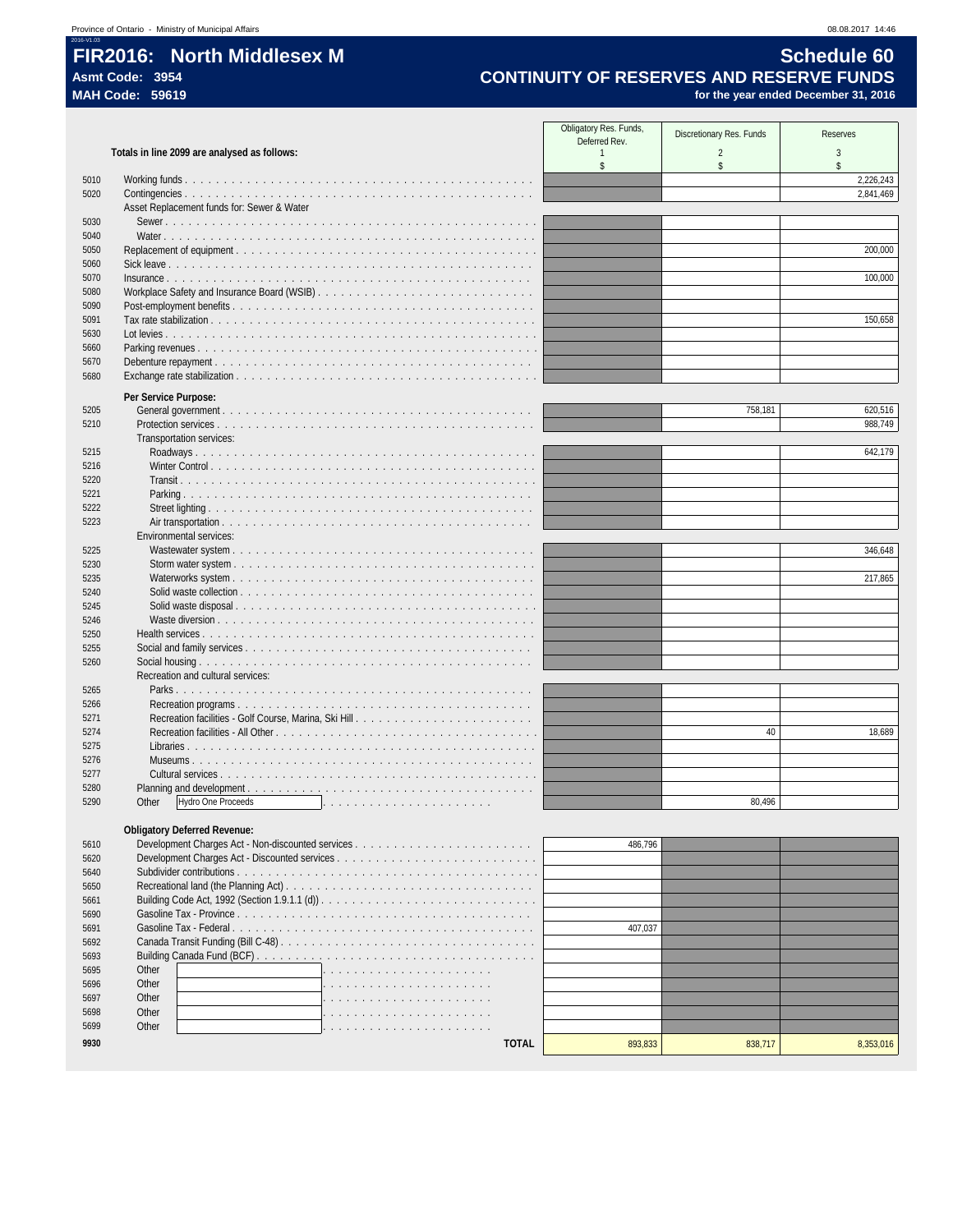### FIR2016: North Middlesex M **Schedule 61**<br>Asmt Code: 3954 **Schedule 61** Asmt Code: 3954<br>MAH Code: 59619 *DEVELOPMENT CHARGES RESERVE FUNDS*<br>MAH Code: 59619 *for the year ended December 31, 2*016 **MAH Code: 59619 for the year ended December 31, 2016**

|      |                            |                      |                                         |                                   | Development Charges Proceeds |                    |                                                |                                           | Development Charges Disbursements |                     |                    |                               |
|------|----------------------------|----------------------|-----------------------------------------|-----------------------------------|------------------------------|--------------------|------------------------------------------------|-------------------------------------------|-----------------------------------|---------------------|--------------------|-------------------------------|
|      |                            | Balance<br>January 1 | Development<br><b>Charges Collected</b> | Interest and<br>Investment Income | <b>Credits Utilized</b>      | Total              | To: Consolidated<br>Statement of<br>Operations | To: Tangible Capital<br>Asset Acquisition | Other Disbursements               | Credits<br>Provided | Total              | <b>Balance December</b><br>31 |
|      |                            |                      | $\overline{2}$                          | 3                                 | 5                            | b                  |                                                |                                           | q                                 | 10                  | 11                 | 12                            |
|      | <b>Development Charges</b> | <sup>\$</sup>        | \$                                      | $\mathbf{\hat{S}}$                | $\mathbf{\hat{S}}$           | $\mathbf{\hat{S}}$ | $\mathbf{\hat{S}}$                             | \$                                        | $\mathbf{\hat{S}}$                | $\mathbf{\hat{S}}$  | $\mathbf{\hat{s}}$ | $\mathbf{\hat{S}}$            |
| 0205 | General Government.<br>.   | $\Omega$             |                                         |                                   |                              | $\Omega$           |                                                |                                           |                                   |                     | $\Omega$           | $\Omega$                      |
| 0210 |                            | $\Omega$             |                                         |                                   |                              | $\Omega$           |                                                |                                           |                                   |                     |                    | $\mathbf{0}$                  |
| 0215 |                            | $\theta$             |                                         |                                   |                              | $\Omega$           |                                                |                                           |                                   |                     |                    | $\Omega$                      |
| 0220 |                            | 43,019               | 5,965                                   | 530                               |                              | 6,495              |                                                |                                           |                                   |                     |                    | 49,514                        |
| 0225 |                            | $\overline{0}$       |                                         |                                   |                              | $\Omega$           |                                                |                                           |                                   |                     |                    | $\overline{0}$                |
| 0230 |                            | 362,764              | 36,852                                  | 2,743                             |                              | 39,595             |                                                |                                           |                                   |                     |                    | 402,359                       |
| 0235 |                            | 12,281               | 3,131                                   | 108                               |                              | 3,239              |                                                |                                           |                                   |                     |                    | 15,520                        |
| 0240 |                            | 14,827               | 3.424                                   | 136                               |                              | 3,560              |                                                |                                           |                                   |                     |                    | 18,387                        |
| 0245 | Emergency Medical Services | $\overline{0}$       |                                         |                                   |                              | $\mathbf{0}$       |                                                |                                           |                                   |                     |                    | $\mathbf{0}$                  |
| 0250 | Homes for the Aged         | $\overline{0}$       |                                         |                                   |                              | $\overline{0}$     |                                                |                                           |                                   |                     | $\Omega$           | $\overline{0}$                |
| 0255 |                            | $\Omega$             |                                         |                                   |                              | $\mathbf{0}$       |                                                |                                           |                                   |                     |                    | $\overline{0}$                |
| 0260 |                            | $\Omega$             |                                         |                                   |                              | $\mathbf{0}$       |                                                |                                           |                                   |                     | $\Omega$           | $\mathbf{0}$                  |
| 0265 | Parkland Development.      | $\Omega$             |                                         |                                   |                              | $\mathbf{0}$       |                                                |                                           |                                   |                     | $\Omega$           | $\mathbf{0}$                  |
| 0270 |                            | $\Omega$             |                                         |                                   |                              | $\mathbf{0}$       |                                                |                                           |                                   |                     |                    | $\overline{0}$                |
| 0275 |                            | $\overline{0}$       |                                         |                                   |                              | $\mathbf{0}$       |                                                |                                           |                                   |                     |                    | $\mathbf{0}$                  |
| 0280 |                            | 869                  |                                         | 147                               |                              | 147                |                                                |                                           |                                   |                     |                    | 1,016                         |
| 0285 |                            |                      |                                         |                                   |                              | $\mathbf{0}$       |                                                |                                           |                                   |                     |                    | $\overline{0}$                |
| 0286 |                            | $\overline{0}$       |                                         |                                   |                              | $\mathbf{0}$       |                                                |                                           |                                   |                     |                    | $\overline{0}$                |
| 0287 |                            | $\Omega$             |                                         |                                   |                              | $\mathbf{0}$       |                                                |                                           |                                   |                     | $\Omega$           | $\Omega$                      |
| 0288 |                            | $\Omega$             |                                         |                                   |                              | $\mathbf{0}$       |                                                |                                           |                                   |                     |                    | $\overline{0}$                |
| 0290 | Other                      | $\Omega$             |                                         |                                   |                              | $\mathbf{0}$       |                                                |                                           |                                   |                     |                    | $\mathbf{0}$                  |
| 0295 | Other                      | $\Omega$             |                                         |                                   |                              | $\mathbf{0}$       |                                                |                                           |                                   |                     |                    | $\overline{0}$                |
| 0296 | Other $\ldots$             | $\Omega$             |                                         |                                   |                              | $\mathbf{0}$       |                                                |                                           |                                   |                     |                    | $\overline{0}$                |
| 0297 | Other $\ldots$             | $\Omega$             |                                         |                                   |                              | $\Omega$           |                                                |                                           |                                   |                     |                    | $\Omega$                      |
| 0299 | <b>TOTAL</b>               | 433,760              | 49,372                                  | 3.664                             | $\Omega$                     | 53,036             | $\Omega$                                       | $\Omega$                                  |                                   |                     |                    | 486,796                       |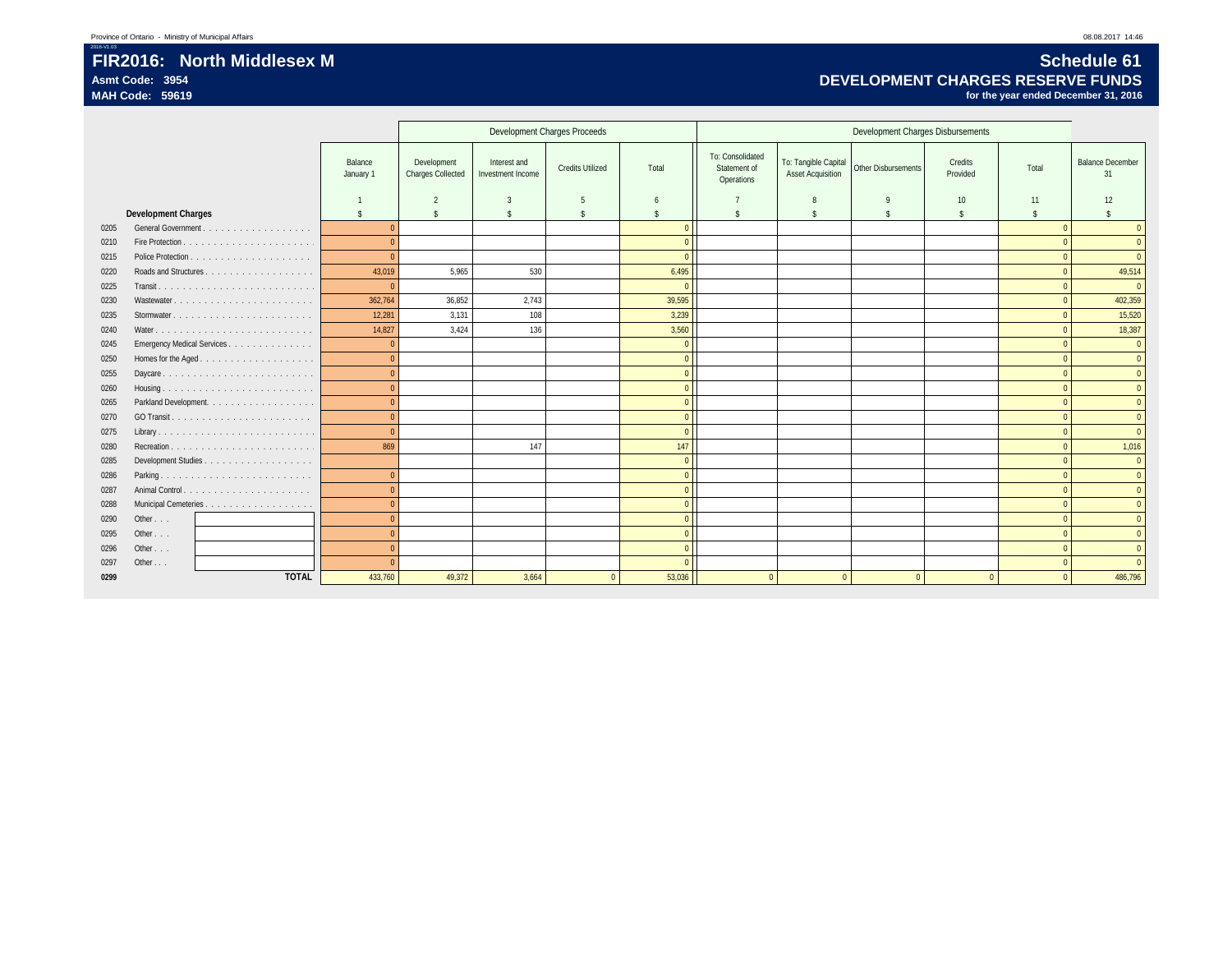2012-V01

**Asmt Code: 3954 DEVELOPMENT CHARGES RATES**

**MAH Code: 59619 for the year ended December 31, 2016**

*Sq. Foot / Sq. Metre / Per Hectare / Per Other (Please specify)* **RESIDENTIAL CHARGES (\$) NON - RESIDENTIAL CHARGES (\$) Apartments NON Res. Industrial Commercial Institutional Service** Single Detached 1 Semi-Detached 2 **Other** Multiples 3  $\leq$  = 1 Bedroom 2 Bedroom 4  $\Rightarrow$  = 5 **Other** 6 **Other** 7 **Other** 8 Other 9 Sq. Foot / Sq. Metre / Per Hectar/ | Metre / Per Hectar/ | Metre/ Per Hectare/ | Metre/ Per Hectare/ Per Other (Please Per Other (Please Per Other (Please Per Other (Please Specify)  $10<sup>7</sup>$ Sq. Foot / Sq. Sq. Foot / Sq. Sq. Foot / Sq. Specify)  $11^{\circ}$ Specify)  $12^{\degree}$ Specify)  $13$ **Other** 14 Other 15 **Other** 16 **1 Municipal Wide Charges** *If Other, Please Specify > If Other, Please Specify >* 9910 **TOTAL MUNICIPAL WIDE CHARGES** 0.00 0.00 0.00 0.00 0.00 0.00 0.00 0.00 0.00 0.00 0.00 0.00 0.00 0.00 0.00 0.00 1250 Are the rates being reported based on a new development charge by-law that was approved by council within the reporting year? If yes(Y), please attach an electronic version of the new by-law.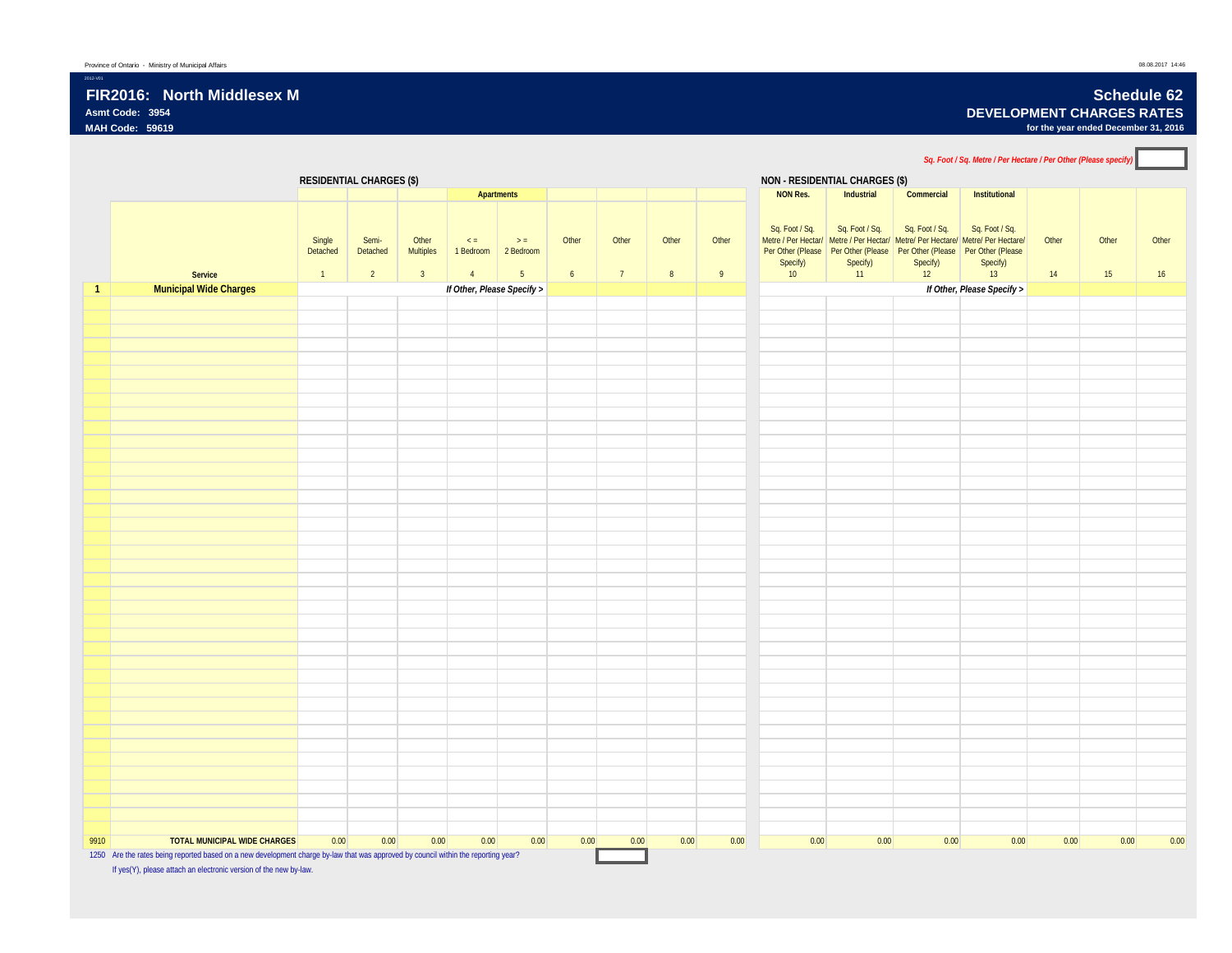2012-V01

### *Sq. Foot / Sq. Metre/ Per Hectare/ Per Other (Please specify)*

|                |                                | <b>RESIDENTIAL CHARGES (\$)</b> |                |                |                            |                |       |       |       |       |                 | <b>NON - RESIDENTIAL CHARGES (\$)</b> |                 |                                                                              |       |       |       |
|----------------|--------------------------------|---------------------------------|----------------|----------------|----------------------------|----------------|-------|-------|-------|-------|-----------------|---------------------------------------|-----------------|------------------------------------------------------------------------------|-------|-------|-------|
|                |                                |                                 |                |                | Apartments                 |                |       |       |       |       | <b>NON Res.</b> | Industrial                            | Commercial      | Institutional                                                                |       |       |       |
|                |                                | Single                          | Semi-          | Other          | $\leq$ =                   | $>$ =          | Other | Other | Other | Other | Sq. Foot / Sq.  |                                       |                 |                                                                              | Other | Other | Other |
|                |                                | Detached                        | Detached       | Multiples      | 1 Bedroom                  | 2 Bedroom      |       |       |       |       |                 |                                       |                 | Metre (Please Sq. Foot / Sq. Metre Sq. Foot / Sq. Metre Sq. Foot / Sq. Metre |       |       |       |
|                |                                |                                 |                |                |                            |                |       |       |       |       | Specify         | (Please Specify                       | (Please Specify | (Please Specify                                                              |       |       |       |
|                | Service                        | $\mathbf{1}$                    | $\overline{2}$ | 3 <sup>2</sup> | $\overline{4}$             | 5 <sub>5</sub> | 6     | 7     | 8     | 9     | 10              | 11                                    | 12              | 13                                                                           | 14    | 15    | 16    |
| $\overline{1}$ | <b>Parkhill Area</b>           |                                 |                |                | If Other, Please Specify > |                |       |       |       |       |                 |                                       |                 | If Other, Please Specify >                                                   |       |       |       |
| 530            | Roads                          | 1,201.00                        | 1,201.00       | 936.00         | 533.00                     | 533.00         |       |       |       |       | 0.17            |                                       |                 |                                                                              |       |       |       |
| 630            | Stormwater                     | 953.00                          | 953.00         | 743.00         | 423.00                     | 423.00         |       |       |       |       | 0.13            |                                       |                 |                                                                              |       |       |       |
| 690            | Wastewater                     | 7,872.00                        | 7,872.00       | 6,138.00       | 3,497.00                   | 3,497.00       |       |       |       |       | 1.09            |                                       |                 |                                                                              |       |       |       |
| 670            | Water                          | 944.00                          | 944.00         | 736.00         | 419.00                     | 419.00         |       |       |       |       | 0.13            |                                       |                 |                                                                              |       |       |       |
|                |                                |                                 |                |                |                            |                |       |       |       |       |                 |                                       |                 |                                                                              |       |       |       |
|                |                                |                                 |                |                |                            |                |       |       |       |       |                 |                                       |                 |                                                                              |       |       |       |
|                |                                |                                 |                |                |                            |                |       |       |       |       |                 |                                       |                 |                                                                              |       |       |       |
|                |                                |                                 |                |                |                            |                |       |       |       |       |                 |                                       |                 |                                                                              |       |       |       |
|                |                                |                                 |                |                |                            |                |       |       |       |       |                 |                                       |                 |                                                                              |       |       |       |
|                |                                |                                 |                |                |                            |                |       |       |       |       |                 |                                       |                 |                                                                              |       |       |       |
|                |                                |                                 |                |                |                            |                |       |       |       |       |                 |                                       |                 |                                                                              |       |       |       |
|                |                                |                                 |                |                |                            |                |       |       |       |       |                 |                                       |                 |                                                                              |       |       |       |
|                |                                |                                 |                |                |                            |                |       |       |       |       |                 |                                       |                 |                                                                              |       |       |       |
|                |                                |                                 |                |                |                            |                |       |       |       |       |                 |                                       |                 |                                                                              |       |       |       |
|                |                                |                                 |                |                |                            |                |       |       |       |       |                 |                                       |                 |                                                                              |       |       |       |
|                |                                |                                 |                |                |                            |                |       |       |       |       |                 |                                       |                 |                                                                              |       |       |       |
|                |                                |                                 |                |                |                            |                |       |       |       |       |                 |                                       |                 |                                                                              |       |       |       |
|                |                                |                                 |                |                |                            |                |       |       |       |       |                 |                                       |                 |                                                                              |       |       |       |
|                |                                |                                 |                |                |                            |                |       |       |       |       |                 |                                       |                 |                                                                              |       |       |       |
|                |                                |                                 |                |                |                            |                |       |       |       |       |                 |                                       |                 |                                                                              |       |       |       |
|                |                                |                                 |                |                |                            |                |       |       |       |       |                 |                                       |                 |                                                                              |       |       |       |
|                |                                |                                 |                |                |                            |                |       |       |       |       |                 |                                       |                 |                                                                              |       |       |       |
|                |                                |                                 |                |                |                            |                |       |       |       |       |                 |                                       |                 |                                                                              |       |       |       |
|                |                                |                                 |                |                |                            |                |       |       |       |       |                 |                                       |                 |                                                                              |       |       |       |
| 9910           | <b>TOTAL FOR PARKHILL AREA</b> | 10,970.00                       | 10,970.00      | 8,553.00       | 4,872.00                   | 4,872.00       | 0.00  | 0.00  | 0.00  | 0.00  | 1.52            | 0.00                                  | 0.00            | 0.00                                                                         | 0.00  | 0.00  | 0.00  |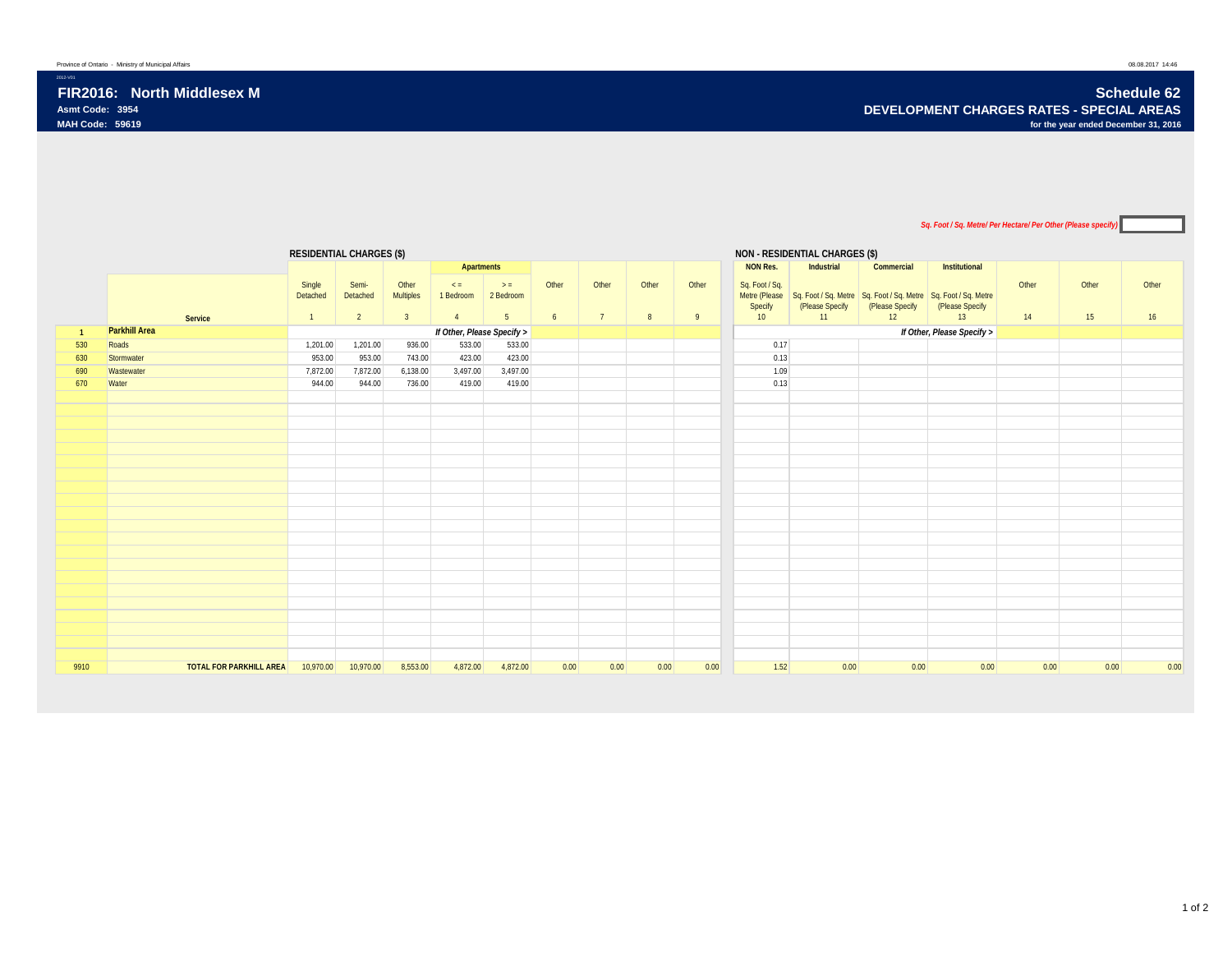2012-V01

|                |                                                     |                                 |                   |                    |                            |                    |       |       |       |       |                           |                                                                                                 |                 | Sq. Foot / Sq. Metre/ Per Hectare/ Per Other (Please specify) |       |       |       |
|----------------|-----------------------------------------------------|---------------------------------|-------------------|--------------------|----------------------------|--------------------|-------|-------|-------|-------|---------------------------|-------------------------------------------------------------------------------------------------|-----------------|---------------------------------------------------------------|-------|-------|-------|
|                |                                                     | <b>RESIDENTIAL CHARGES (\$)</b> |                   |                    |                            |                    |       |       |       |       |                           | <b>NON - RESIDENTIAL CHARGES (\$)</b>                                                           |                 |                                                               |       |       |       |
|                |                                                     |                                 |                   |                    | Apartments                 |                    |       |       |       |       | <b>NON Res.</b>           | Industrial                                                                                      | Commercial      | Institutional                                                 |       |       |       |
|                |                                                     | Single<br>Detached              | Semi-<br>Detached | Other<br>Multiples | $\leq$ =<br>1 Bedroom      | $>$ =<br>2 Bedroom | Other | Other | Other | Other | Sq. Foot / Sq.<br>Specify | Metre (Please Sq. Foot / Sq. Metre Sq. Foot / Sq. Metre Sq. Foot / Sq. Metre<br>(Please Specify | (Please Specify | (Please Specify                                               | Other | Other | Other |
|                | Service                                             | $\mathbf{1}$                    | $\overline{2}$    | 3 <sup>1</sup>     | $\overline{4}$             | 5 <sub>5</sub>     | 6     | 7     | 8     | 9     | 10                        | 11                                                                                              | 12              | 13                                                            | 14    | 15    | 16    |
| $\overline{2}$ | Alisa Craig/Nairn/Petty St Corridor                 |                                 |                   |                    | If Other, Please Specify > |                    |       |       |       |       |                           |                                                                                                 |                 | If Other, Please Specify >                                    |       |       |       |
| 530            | Roads                                               | 2,051.00                        | 2,051.00          | 1,633.00           | 910.00                     | 910.00             |       |       |       |       | 0.28                      |                                                                                                 |                 |                                                               |       |       |       |
| 670            | Water                                               | 327.00                          | 327.00            | 261.00             | 146.00                     | 146.00             |       |       |       |       | 0.05                      |                                                                                                 |                 |                                                               |       |       |       |
| 690            | Wastewater                                          | 8,389.00                        | 8,389.00          | 6,681.00           | 3,725.00                   | 3,725.00           |       |       |       |       | 1.16                      |                                                                                                 |                 |                                                               |       |       |       |
|                |                                                     |                                 |                   |                    |                            |                    |       |       |       |       |                           |                                                                                                 |                 |                                                               |       |       |       |
|                |                                                     |                                 |                   |                    |                            |                    |       |       |       |       |                           |                                                                                                 |                 |                                                               |       |       |       |
|                |                                                     |                                 |                   |                    |                            |                    |       |       |       |       |                           |                                                                                                 |                 |                                                               |       |       |       |
|                |                                                     |                                 |                   |                    |                            |                    |       |       |       |       |                           |                                                                                                 |                 |                                                               |       |       |       |
|                |                                                     |                                 |                   |                    |                            |                    |       |       |       |       |                           |                                                                                                 |                 |                                                               |       |       |       |
|                |                                                     |                                 |                   |                    |                            |                    |       |       |       |       |                           |                                                                                                 |                 |                                                               |       |       |       |
|                |                                                     |                                 |                   |                    |                            |                    |       |       |       |       |                           |                                                                                                 |                 |                                                               |       |       |       |
|                |                                                     |                                 |                   |                    |                            |                    |       |       |       |       |                           |                                                                                                 |                 |                                                               |       |       |       |
|                |                                                     |                                 |                   |                    |                            |                    |       |       |       |       |                           |                                                                                                 |                 |                                                               |       |       |       |
|                |                                                     |                                 |                   |                    |                            |                    |       |       |       |       |                           |                                                                                                 |                 |                                                               |       |       |       |
|                |                                                     |                                 |                   |                    |                            |                    |       |       |       |       |                           |                                                                                                 |                 |                                                               |       |       |       |
|                |                                                     |                                 |                   |                    |                            |                    |       |       |       |       |                           |                                                                                                 |                 |                                                               |       |       |       |
|                |                                                     |                                 |                   |                    |                            |                    |       |       |       |       |                           |                                                                                                 |                 |                                                               |       |       |       |
|                |                                                     |                                 |                   |                    |                            |                    |       |       |       |       |                           |                                                                                                 |                 |                                                               |       |       |       |
|                |                                                     |                                 |                   |                    |                            |                    |       |       |       |       |                           |                                                                                                 |                 |                                                               |       |       |       |
|                |                                                     |                                 |                   |                    |                            |                    |       |       |       |       |                           |                                                                                                 |                 |                                                               |       |       |       |
|                |                                                     |                                 |                   |                    |                            |                    |       |       |       |       |                           |                                                                                                 |                 |                                                               |       |       |       |
|                |                                                     |                                 |                   |                    |                            |                    |       |       |       |       |                           |                                                                                                 |                 |                                                               |       |       |       |
|                |                                                     |                                 |                   |                    |                            |                    |       |       |       |       |                           |                                                                                                 |                 |                                                               |       |       |       |
|                |                                                     |                                 |                   |                    |                            |                    |       |       |       |       |                           |                                                                                                 |                 |                                                               |       |       |       |
|                |                                                     |                                 |                   |                    |                            |                    |       |       |       |       |                           |                                                                                                 |                 |                                                               |       |       |       |
| 9910           | <b>ITAL FOR ALISA CRAIG/NAIRN/PETTY ST CORRIDOR</b> | 10,767.00                       | 10,767.00         | 8,575.00           | 4,781.00                   | 4,781.00           | 0.00  | 0.00  | 0.00  | 0.00  | 1.49                      | 0.00                                                                                            | 0.00            | 0.00                                                          | 0.00  | 0.00  | 0.00  |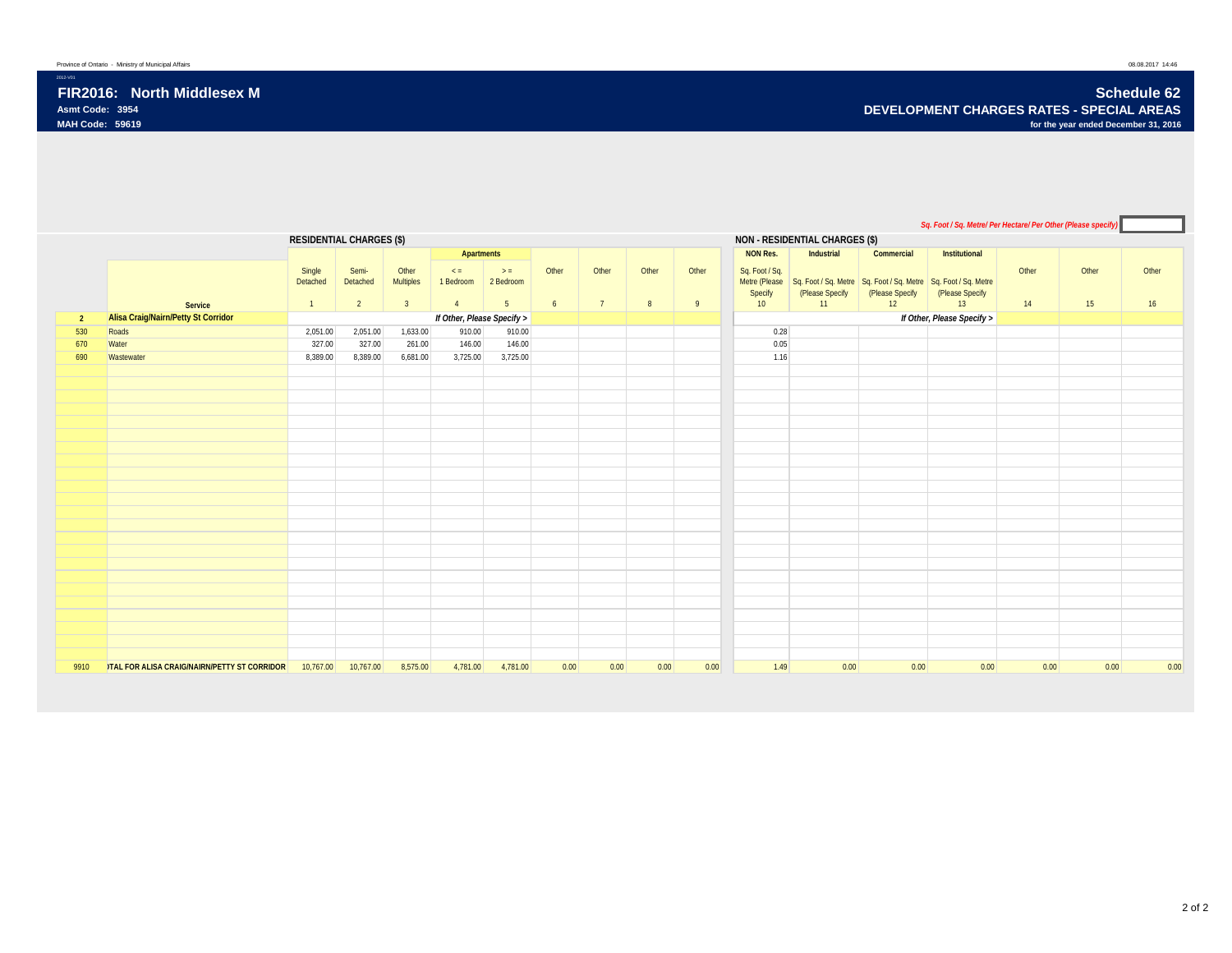|              | Province of Ontario - Ministry of Municipal Affairs |                                             |  |                                                     | 08.08.2017 14:46                     |
|--------------|-----------------------------------------------------|---------------------------------------------|--|-----------------------------------------------------|--------------------------------------|
| 2016-V1.03   | FIR2016: North Middlesex M                          |                                             |  |                                                     | <b>Schedule 70</b>                   |
|              |                                                     |                                             |  |                                                     |                                      |
|              | Asmt Code: 3954<br><b>MAH Code: 59619</b>           |                                             |  | <b>CONSOLIDATED STATEMENT OF FINANCIAL POSITION</b> | for the year ended December 31, 2016 |
|              |                                                     |                                             |  |                                                     |                                      |
|              | <b>Financial Assets</b>                             |                                             |  |                                                     | $\mathbf{\hat{S}}$                   |
| 0299         |                                                     |                                             |  |                                                     | 6,592,190                            |
|              | Accounts receivable                                 |                                             |  |                                                     |                                      |
| 0410         |                                                     |                                             |  |                                                     | 76,649                               |
| 0420         |                                                     |                                             |  |                                                     |                                      |
| 0430         |                                                     |                                             |  |                                                     |                                      |
| 0440         | Other municipalities                                |                                             |  |                                                     |                                      |
| 0450         |                                                     |                                             |  |                                                     |                                      |
| 0490         |                                                     |                                             |  |                                                     | 748,763                              |
| 0499         | Taxes receivable                                    |                                             |  | Subtotal                                            | 825,412                              |
| 0610         |                                                     |                                             |  |                                                     | 375,321                              |
| 0620         |                                                     |                                             |  |                                                     | 196,390                              |
| 0630         |                                                     |                                             |  |                                                     | 33,726                               |
| 0640         |                                                     |                                             |  |                                                     | 55,149                               |
| 0690         | LESS: Allowance for uncollectables.                 |                                             |  |                                                     |                                      |
| 0699         |                                                     |                                             |  | Subtotal                                            | 660,586                              |
|              | Investments'                                        |                                             |  |                                                     |                                      |
| 0805         | Canada                                              |                                             |  |                                                     |                                      |
| 0810         |                                                     |                                             |  |                                                     |                                      |
| 0815         |                                                     |                                             |  |                                                     |                                      |
| 0820         |                                                     |                                             |  |                                                     |                                      |
| 0828         | Other                                               |                                             |  |                                                     |                                      |
| 0829         |                                                     |                                             |  | Subtotal                                            | $\Omega$                             |
|              | Debt Recoverable from Others                        |                                             |  |                                                     |                                      |
| 0861         |                                                     |                                             |  |                                                     | $\overline{0}$                       |
| 0862         |                                                     |                                             |  |                                                     | $\mathbf 0$                          |
| 0863         |                                                     |                                             |  |                                                     | $\mathbf 0$                          |
| 0864         |                                                     |                                             |  |                                                     | $\mathbf{0}$<br>906,130              |
| 0865<br>0868 | Other                                               | Sewer loan debent - North Middlesex portion |  | .                                                   | $-34,633$                            |
| 0845         |                                                     |                                             |  | Subtotal                                            | 871,497                              |
|              |                                                     |                                             |  |                                                     |                                      |
|              | Other financial assets                              |                                             |  |                                                     |                                      |
| 0830<br>0831 |                                                     |                                             |  |                                                     |                                      |
| 0835         | Land held for resale.<br>Notes receivable           |                                             |  |                                                     |                                      |
| 0840         | Mortgages receivable                                |                                             |  |                                                     |                                      |
| 0850         | Deferred taxes receivable.                          |                                             |  |                                                     |                                      |
| 0890         | Other                                               |                                             |  | .                                                   |                                      |
| 0898         |                                                     |                                             |  | Subtotal                                            | $\Omega$                             |
| 9930         |                                                     |                                             |  | <b>TOTAL Financial Assets</b>                       | 8,949,685                            |
|              |                                                     |                                             |  |                                                     |                                      |
| 8010         |                                                     |                                             |  |                                                     |                                      |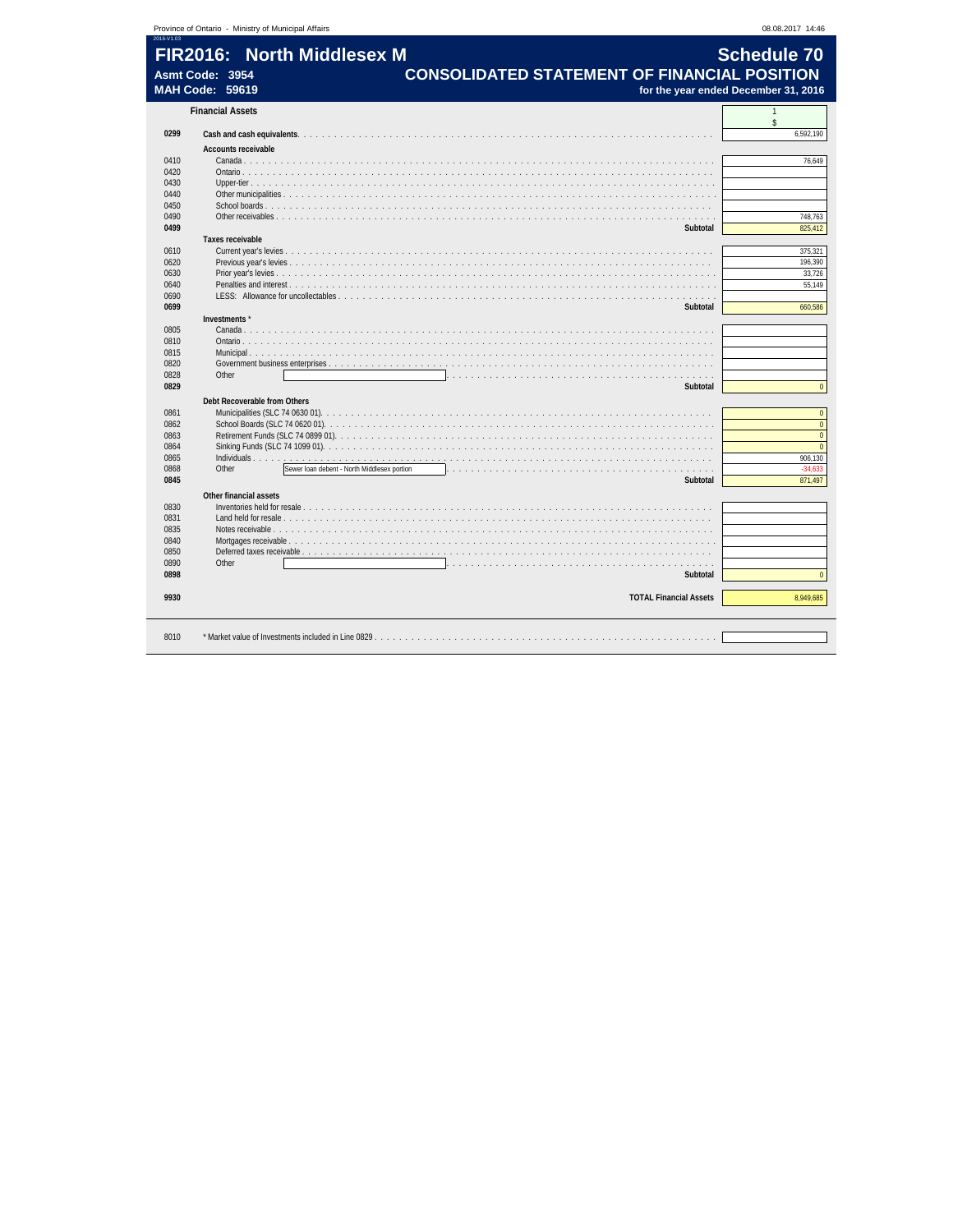|                                                            | 08.08.2017 14:46                                                                                                                                                                                                                                                                                             |
|------------------------------------------------------------|--------------------------------------------------------------------------------------------------------------------------------------------------------------------------------------------------------------------------------------------------------------------------------------------------------------|
|                                                            |                                                                                                                                                                                                                                                                                                              |
|                                                            |                                                                                                                                                                                                                                                                                                              |
|                                                            |                                                                                                                                                                                                                                                                                                              |
| for the year ended December 31, 2016                       |                                                                                                                                                                                                                                                                                                              |
|                                                            |                                                                                                                                                                                                                                                                                                              |
|                                                            | $\mathbf{1}$<br>\$                                                                                                                                                                                                                                                                                           |
|                                                            |                                                                                                                                                                                                                                                                                                              |
|                                                            |                                                                                                                                                                                                                                                                                                              |
|                                                            |                                                                                                                                                                                                                                                                                                              |
|                                                            |                                                                                                                                                                                                                                                                                                              |
| Subtotal                                                   | $\mathbf{0}$                                                                                                                                                                                                                                                                                                 |
|                                                            |                                                                                                                                                                                                                                                                                                              |
|                                                            | 30,548<br>212,845                                                                                                                                                                                                                                                                                            |
|                                                            | 29,698                                                                                                                                                                                                                                                                                                       |
|                                                            | 121,259                                                                                                                                                                                                                                                                                                      |
|                                                            | 25,549                                                                                                                                                                                                                                                                                                       |
|                                                            | 799,332                                                                                                                                                                                                                                                                                                      |
|                                                            |                                                                                                                                                                                                                                                                                                              |
|                                                            | 1,219,231                                                                                                                                                                                                                                                                                                    |
|                                                            |                                                                                                                                                                                                                                                                                                              |
|                                                            |                                                                                                                                                                                                                                                                                                              |
|                                                            |                                                                                                                                                                                                                                                                                                              |
|                                                            | 893,833                                                                                                                                                                                                                                                                                                      |
| Subtotal                                                   | 893,833                                                                                                                                                                                                                                                                                                      |
|                                                            |                                                                                                                                                                                                                                                                                                              |
|                                                            |                                                                                                                                                                                                                                                                                                              |
|                                                            | 2,327,508                                                                                                                                                                                                                                                                                                    |
|                                                            |                                                                                                                                                                                                                                                                                                              |
|                                                            |                                                                                                                                                                                                                                                                                                              |
|                                                            |                                                                                                                                                                                                                                                                                                              |
| Subtotal                                                   | 2,327,508                                                                                                                                                                                                                                                                                                    |
| Solid Waste Management Facility Liabilities                |                                                                                                                                                                                                                                                                                                              |
| Solid waste landfill closure and post-closure.             | 60,000                                                                                                                                                                                                                                                                                                       |
|                                                            |                                                                                                                                                                                                                                                                                                              |
|                                                            | 50,687<br>50,044                                                                                                                                                                                                                                                                                             |
|                                                            |                                                                                                                                                                                                                                                                                                              |
| Accrued Workplace Safety and Insurance Board claims (WSIB) |                                                                                                                                                                                                                                                                                                              |
|                                                            |                                                                                                                                                                                                                                                                                                              |
|                                                            | 100,731                                                                                                                                                                                                                                                                                                      |
|                                                            |                                                                                                                                                                                                                                                                                                              |
|                                                            | 4,601,303                                                                                                                                                                                                                                                                                                    |
|                                                            | 4,348,382                                                                                                                                                                                                                                                                                                    |
|                                                            |                                                                                                                                                                                                                                                                                                              |
|                                                            | $\mathbf{1}$                                                                                                                                                                                                                                                                                                 |
|                                                            | $\hat{\mathbf{S}}$<br>55,898,805                                                                                                                                                                                                                                                                             |
|                                                            |                                                                                                                                                                                                                                                                                                              |
|                                                            | 366,891                                                                                                                                                                                                                                                                                                      |
|                                                            | 56,265,696                                                                                                                                                                                                                                                                                                   |
| <b>Total Accumulated Surplus/(Deficit)</b>                 | 60,614,078                                                                                                                                                                                                                                                                                                   |
|                                                            |                                                                                                                                                                                                                                                                                                              |
|                                                            |                                                                                                                                                                                                                                                                                                              |
|                                                            | $\mathbf{1}$                                                                                                                                                                                                                                                                                                 |
| Analysis of the Accumulated Surplus/(Deficit)              | $\hat{\mathbf{S}}$                                                                                                                                                                                                                                                                                           |
|                                                            |                                                                                                                                                                                                                                                                                                              |
|                                                            |                                                                                                                                                                                                                                                                                                              |
|                                                            |                                                                                                                                                                                                                                                                                                              |
|                                                            |                                                                                                                                                                                                                                                                                                              |
|                                                            |                                                                                                                                                                                                                                                                                                              |
|                                                            |                                                                                                                                                                                                                                                                                                              |
|                                                            |                                                                                                                                                                                                                                                                                                              |
|                                                            |                                                                                                                                                                                                                                                                                                              |
| $\sim$ $\sim$ $\sim$                                       |                                                                                                                                                                                                                                                                                                              |
|                                                            |                                                                                                                                                                                                                                                                                                              |
|                                                            |                                                                                                                                                                                                                                                                                                              |
| .                                                          |                                                                                                                                                                                                                                                                                                              |
|                                                            |                                                                                                                                                                                                                                                                                                              |
| <b>Total Local Boards</b>                                  |                                                                                                                                                                                                                                                                                                              |
|                                                            |                                                                                                                                                                                                                                                                                                              |
|                                                            |                                                                                                                                                                                                                                                                                                              |
|                                                            |                                                                                                                                                                                                                                                                                                              |
| .                                                          |                                                                                                                                                                                                                                                                                                              |
|                                                            |                                                                                                                                                                                                                                                                                                              |
|                                                            |                                                                                                                                                                                                                                                                                                              |
|                                                            |                                                                                                                                                                                                                                                                                                              |
| <b>Total Other</b>                                         | 55,898,805<br>9,191,733<br>$-4,476,460$<br>$\mathbf{0}$<br>$\mathbf{0}$<br>$\mathbf{0}$                                                                                                                                                                                                                      |
| <b>Total Accumulated Surplus/(Deficit)</b>                 | 60,614,078                                                                                                                                                                                                                                                                                                   |
|                                                            | FIR2016: North Middlesex M<br><b>Schedule 70</b><br><b>CONSOLIDATED STATEMENT OF FINANCIAL POSITION</b><br>Subtotal<br>Subtotal post employment benefits<br><b>TOTAL Liabilities</b><br>Net Financial Assets / Net Debt (Total Financial Assets LESS Total Liabilities)<br><b>Total Non-Financial Assets</b> |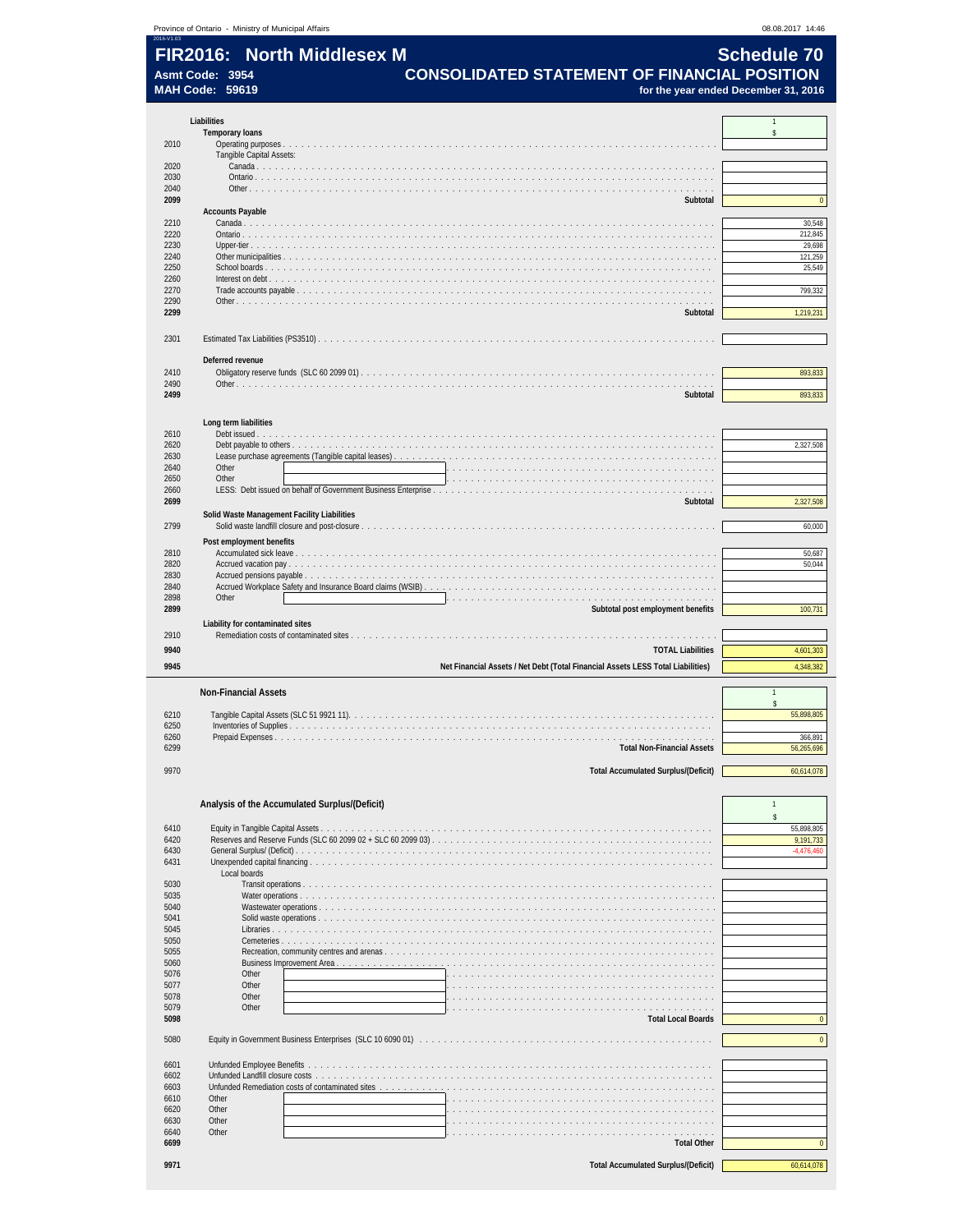# **FIR2016: North Middlesex M Single/Lower-Tier ONLY Schedule 72**

**Continuity of Taxes Receivable** 9 and 200 and 200 and 200 and 200 and 200 and 200 and 200 and 200 and 200 and 200 and 200 and 200 and 200 and 200 and 200 and 200 and 200 and 200 and 200 and 200 and 200 and 200 and 200 and

| 0210 |                               | 720,188    |
|------|-------------------------------|------------|
| 0215 |                               |            |
| 0220 |                               | 11.076.781 |
| 0225 |                               | 104.698    |
| 0240 |                               | 11.119.795 |
| 0250 |                               | 121,286    |
| 0260 |                               |            |
| 0280 | PLUS:                         |            |
| 0290 |                               | 660,586    |
|      | <b>Cash Collections</b>       | q          |
|      |                               |            |
| 0610 |                               | 10,580,174 |
| 0620 |                               | 433.543    |
| 0630 |                               | 106.078    |
| 0640 |                               |            |
| 0690 | Other                         |            |
| 0699 | <b>TOTAL Cash Collections</b> | 11.119.795 |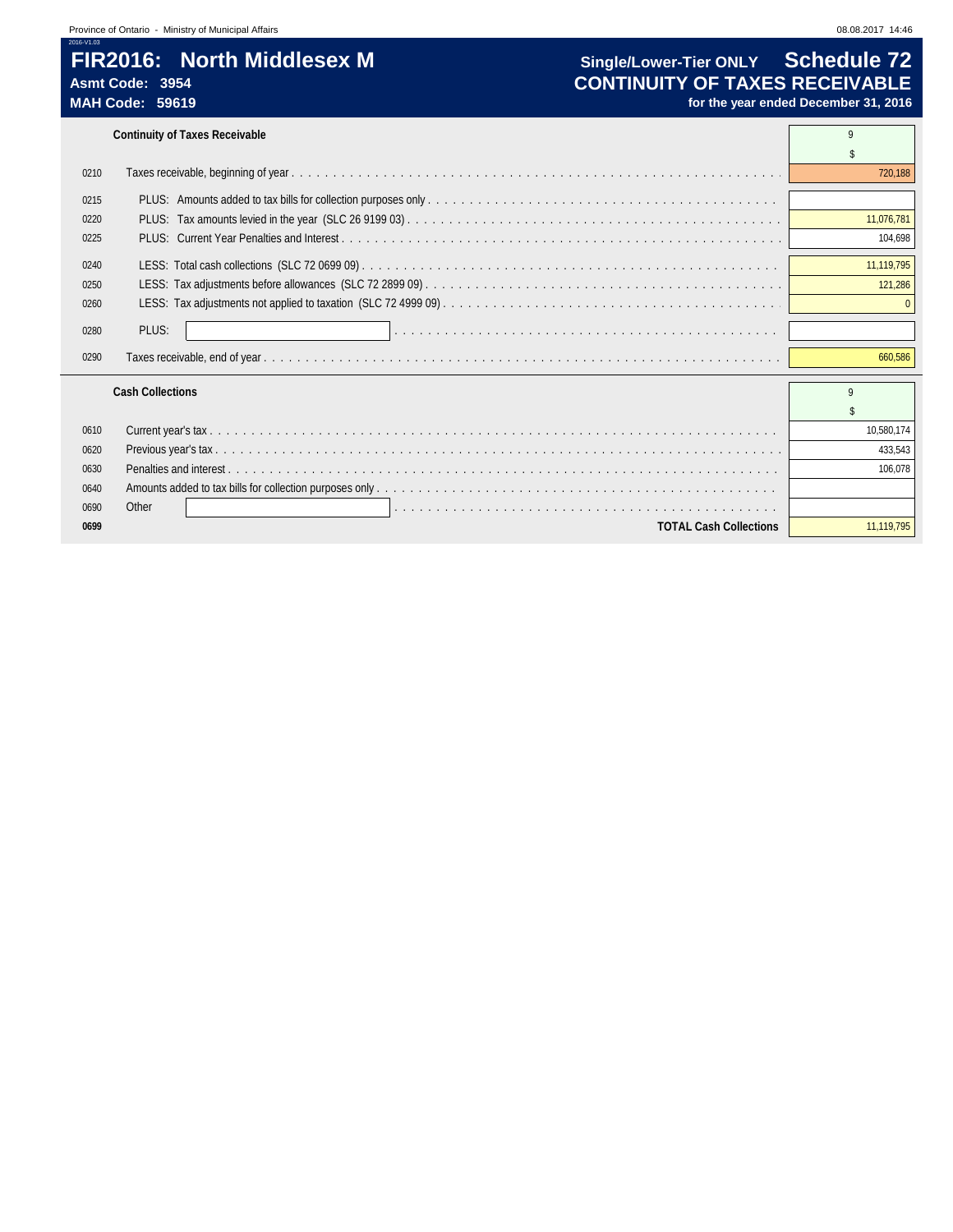## **FIR2016: North Middlesex M Single/Lower-Tier ONLY Schedule 72**<br>Asmt Code: 3954 **Single/Lower-Tier ONLY Schedule 72 Asmt Code: 3954 CONTINUITY OF TAXES RECEIVABLE**

**MAH Code: 59619 for the year ended December 31, 2016**

|      |                                                                 |                  |                              | <b>SCHOOL BOARDS</b>          |                   |                    |                        |                              |                   |                                |
|------|-----------------------------------------------------------------|------------------|------------------------------|-------------------------------|-------------------|--------------------|------------------------|------------------------------|-------------------|--------------------------------|
|      |                                                                 | English - Public | French - Public              | English - Separate            | French - Separate | Other              | <b>TOTAL Education</b> | Lower-Tier (Single-<br>Tier) | Upper-Tier        | <b>TOTAL Tax</b><br>Adjustment |
|      | Tax Adjustments Applied to Taxation                             |                  | $\overline{2}$               | 3                             |                   | 5                  | 6                      | $\overline{7}$               | 8                 | $\mathbf{Q}$                   |
|      |                                                                 | $\sqrt{2}$       | $\sqrt[6]{2}$                | \$                            | $\mathsf{\$}$     | \$                 | $\mathbf{\hat{S}}$     | \$                           | $\mathbb{S}$      | $\mathsf{\$}$                  |
| 1099 | Municipal Act (353, 354, 357, 358, RfR)                         | 17,773           | 18                           | $-1,073$                      | 28                |                    | 16,746                 | 70,309                       | 34,231            | 121,286                        |
| 1299 | Discounts for Advance Payments (Mun. Act 345(10))               |                  |                              |                               |                   |                    |                        |                              |                   | $\overline{0}$                 |
| 1499 |                                                                 |                  |                              |                               |                   |                    |                        |                              |                   | $\overline{0}$                 |
| 1699 | Tax Cancellation - Low income seniors and Disabled persons (Mur |                  |                              |                               |                   |                    | $\mathbf{0}$           |                              |                   | $\overline{0}$                 |
| 1810 | Rebates to Commercial properties (Mun. Act 362)                 |                  |                              |                               |                   |                    | $\overline{0}$         |                              |                   | $\overline{0}$                 |
| 1820 | Rebates to Industrial properties (Mun. Act 362)                 |                  |                              |                               |                   |                    | $\mathbf{0}$           |                              |                   | $\overline{0}$                 |
| 1899 | Subtotal                                                        | $\mathbf{0}$     | $\mathbf{0}$                 | $\mathbf{0}$                  | $\mathbf{0}$      | $\overline{0}$     | $\overline{0}$         | $\overline{0}$               | $\theta$          | $\overline{0}$                 |
| 2099 | Rebates for Charities (Mun. Act 361)                            |                  |                              |                               |                   |                    | $\Omega$               |                              |                   | $\overline{0}$                 |
| 2299 | Vacant Unit Rebates (Mun. Act 364)                              |                  |                              |                               |                   |                    | $\mathbf{0}$           |                              |                   | $\overline{0}$                 |
| 2399 | Reduction for Heritage Property (Mun. Act 365.2)                |                  |                              |                               |                   |                    | $\mathbf{0}$           |                              |                   | $\overline{0}$                 |
| 2890 | Other                                                           |                  |                              |                               |                   |                    | $\mathbf{0}$           |                              |                   | $\overline{0}$                 |
| 2891 | Other                                                           |                  |                              |                               |                   |                    | $\mathbf{0}$           |                              |                   | $\overline{0}$                 |
| 2892 | Other                                                           |                  |                              |                               |                   |                    | $\mathbf{0}$           |                              |                   | $\overline{0}$                 |
| 2893 | Other                                                           |                  |                              |                               |                   |                    | $\Omega$               |                              |                   | $\overline{0}$                 |
|      |                                                                 |                  |                              |                               |                   |                    |                        |                              |                   |                                |
| 2899 | Tax adjustments before allowances                               | 17,773           | 18                           | $-1,073$                      | 28                | $\overline{0}$     | 16,746                 | 70,309                       | 34,231            | 121,286                        |
|      |                                                                 |                  |                              | <b>SCHOOL BOARDS</b>          |                   |                    |                        |                              |                   |                                |
|      |                                                                 | English - Public | French - Public              | English - Separate            | French - Separate | Other              | <b>TOTAL Education</b> | Lower-Tier (Single-          | Upper-Tier        | <b>TOTAL Tax</b>               |
|      |                                                                 | $\overline{1}$   |                              |                               | $\overline{4}$    |                    | 6                      | Tier)<br>$\overline{7}$      |                   | Adjustment<br>9                |
|      | Tax Adjustments Not Applied to Taxation                         | $\mathsf{\$}$    | $\overline{2}$<br>$\sqrt{2}$ | $\mathbf{3}$<br>$\mathsf{\$}$ | $\mathsf{\$}$     | 5<br>$\sqrt[6]{2}$ | $\sqrt{2}$             | $\mathsf{\$}$                | 8<br>$\mathbb{S}$ | $\sqrt[6]{3}$                  |
| 4010 |                                                                 |                  |                              |                               |                   |                    |                        |                              |                   | $\overline{0}$                 |
| 4210 | Tax Deferral - Low income seniors and Disabled persons (Mun. Ac |                  |                              |                               |                   |                    | $\Omega$               |                              |                   | $\overline{0}$                 |
| 4420 | Net Impact of 5% Capping Limit Program                          |                  |                              |                               |                   |                    | $\Omega$               |                              |                   | $\overline{0}$                 |
| 4890 | Other                                                           |                  |                              |                               |                   |                    | $\Omega$               |                              |                   | $\overline{0}$                 |
| 4891 | Other                                                           |                  |                              |                               |                   |                    | $\Omega$               |                              |                   | $\overline{0}$                 |
| 4999 | Tax Adjustments Not Applied to Taxation                         | $\overline{0}$   | $\overline{0}$               | $\mathbf{0}$                  | $\mathbf{0}$      | $\overline{0}$     | $\Omega$               | $\mathbf{0}$                 | $\Omega$          | $\overline{0}$                 |
|      | <b>Additional Information</b>                                   |                  |                              |                               |                   |                    |                        |                              |                   |                                |
| 6010 |                                                                 |                  |                              |                               |                   |                    | $\overline{0}$         |                              |                   | $\overline{0}$                 |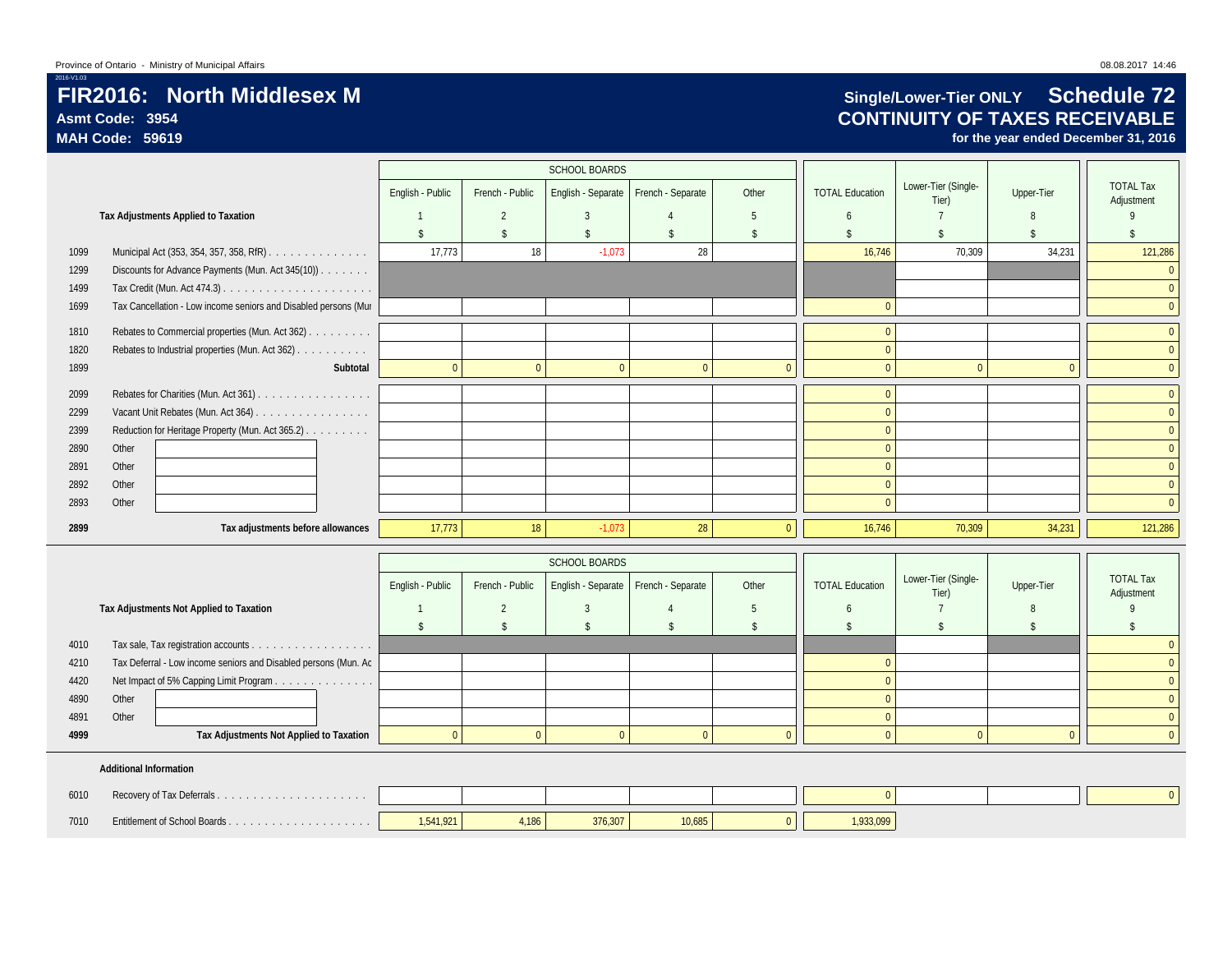| 2016-V1.03<br>FIR2016: North Middlesex M                 |                                                                                                       | 08.08.2017 14:46       |
|----------------------------------------------------------|-------------------------------------------------------------------------------------------------------|------------------------|
|                                                          |                                                                                                       | <b>Schedule 74</b>     |
|                                                          |                                                                                                       |                        |
| Asmt Code: 3954<br><b>MAH Code: 59619</b>                | <b>LONG TERM LIABILITIES AND COMMITMENTS</b>                                                          |                        |
|                                                          | for the year ended December 31, 2016                                                                  |                        |
| 1. Debt burden of the municipality                       |                                                                                                       | $\overline{1}$         |
|                                                          | All outstanding debt issued by the municipality, predecessor municipalities and consolidated entities | \$                     |
| 0210                                                     |                                                                                                       | 889,799                |
| 0220                                                     |                                                                                                       |                        |
| 0230                                                     |                                                                                                       |                        |
| 0297<br>Other                                            |                                                                                                       |                        |
| Other<br>County of Middlesex<br>0298<br>0299             | Subtotal                                                                                              | 1,437,709<br>2,327,508 |
|                                                          |                                                                                                       |                        |
| 0499                                                     |                                                                                                       |                        |
| LESS: All debt assumed by others                         |                                                                                                       |                        |
| 0610<br>0620                                             |                                                                                                       |                        |
| 0630                                                     |                                                                                                       |                        |
| 0640                                                     | Government Business Enterprises                                                                       |                        |
| 0697<br>Other                                            |                                                                                                       |                        |
| Other<br>0698                                            |                                                                                                       |                        |
| 0699                                                     | Subtotal                                                                                              | $\mathbf{0}$           |
| LESS: Debt retirement funds                              |                                                                                                       |                        |
| 0810<br>Sewer.                                           |                                                                                                       |                        |
| 0820<br>Water<br>Other<br>0896                           |                                                                                                       |                        |
| 0897<br>Other                                            |                                                                                                       |                        |
| 0898<br>Other                                            |                                                                                                       |                        |
| 0899                                                     | Subtotal                                                                                              | $\mathbf{0}$           |
| LESS: Own sinking funds (Actual balances)                |                                                                                                       |                        |
| 1010                                                     |                                                                                                       |                        |
| 1020                                                     | Enterprises and others                                                                                |                        |
| 1096<br>Other<br>1097<br>Other                           |                                                                                                       |                        |
| 1098<br>Other                                            |                                                                                                       |                        |
| 1099                                                     | Subtotal                                                                                              | $\mathbf{0}$           |
| 9910                                                     | TOTAL Net Long Term Liabilities of the Municipality                                                   | 2,327,508              |
|                                                          |                                                                                                       |                        |
|                                                          | 2. Debt burden of the municipality: Analysed by debt instrument                                       |                        |
| 1210                                                     |                                                                                                       |                        |
| 1220                                                     |                                                                                                       | 889,799                |
| 1230                                                     |                                                                                                       |                        |
| 1240                                                     |                                                                                                       |                        |
| 1250<br>Mortgages                                        |                                                                                                       |                        |
| 1280<br>1297<br>Other<br>County of Middlesex             |                                                                                                       | 1,437,709              |
| 1298<br>Other                                            | de la caractería de la caractería de la caractería de la caractería de la caractería                  |                        |
| 9920                                                     | TOTAL Net Long Term Liabilities of the Municipality                                                   | 2,327,508              |
|                                                          |                                                                                                       |                        |
| 3. Debt burden of the municipality: Analysed by function |                                                                                                       |                        |
| 1405                                                     |                                                                                                       |                        |
| 1410<br>Transportation services:                         |                                                                                                       |                        |
| 1415                                                     |                                                                                                       |                        |
| 1416                                                     |                                                                                                       |                        |
| 1420                                                     |                                                                                                       |                        |
| 1421                                                     |                                                                                                       |                        |
| 1422                                                     |                                                                                                       |                        |
| 1423                                                     |                                                                                                       |                        |
|                                                          |                                                                                                       | 811,036                |
| Environmental services:                                  |                                                                                                       |                        |
| 1425<br>1430                                             |                                                                                                       |                        |
| 1435                                                     |                                                                                                       |                        |
| 1440                                                     |                                                                                                       |                        |
| 1445                                                     |                                                                                                       |                        |
| 1446                                                     |                                                                                                       |                        |
| 1450                                                     |                                                                                                       |                        |
| 1455                                                     |                                                                                                       |                        |
| 1460<br>Recreation and cultural services:                |                                                                                                       |                        |
| 1465                                                     |                                                                                                       |                        |
| 1466                                                     |                                                                                                       |                        |
| 1471                                                     |                                                                                                       |                        |
| 1474                                                     |                                                                                                       |                        |
| 1475                                                     |                                                                                                       | 312,709<br>1,125,000   |
| 1476                                                     |                                                                                                       |                        |
| 1477<br>1480                                             |                                                                                                       | 78,763                 |
| 1490                                                     |                                                                                                       |                        |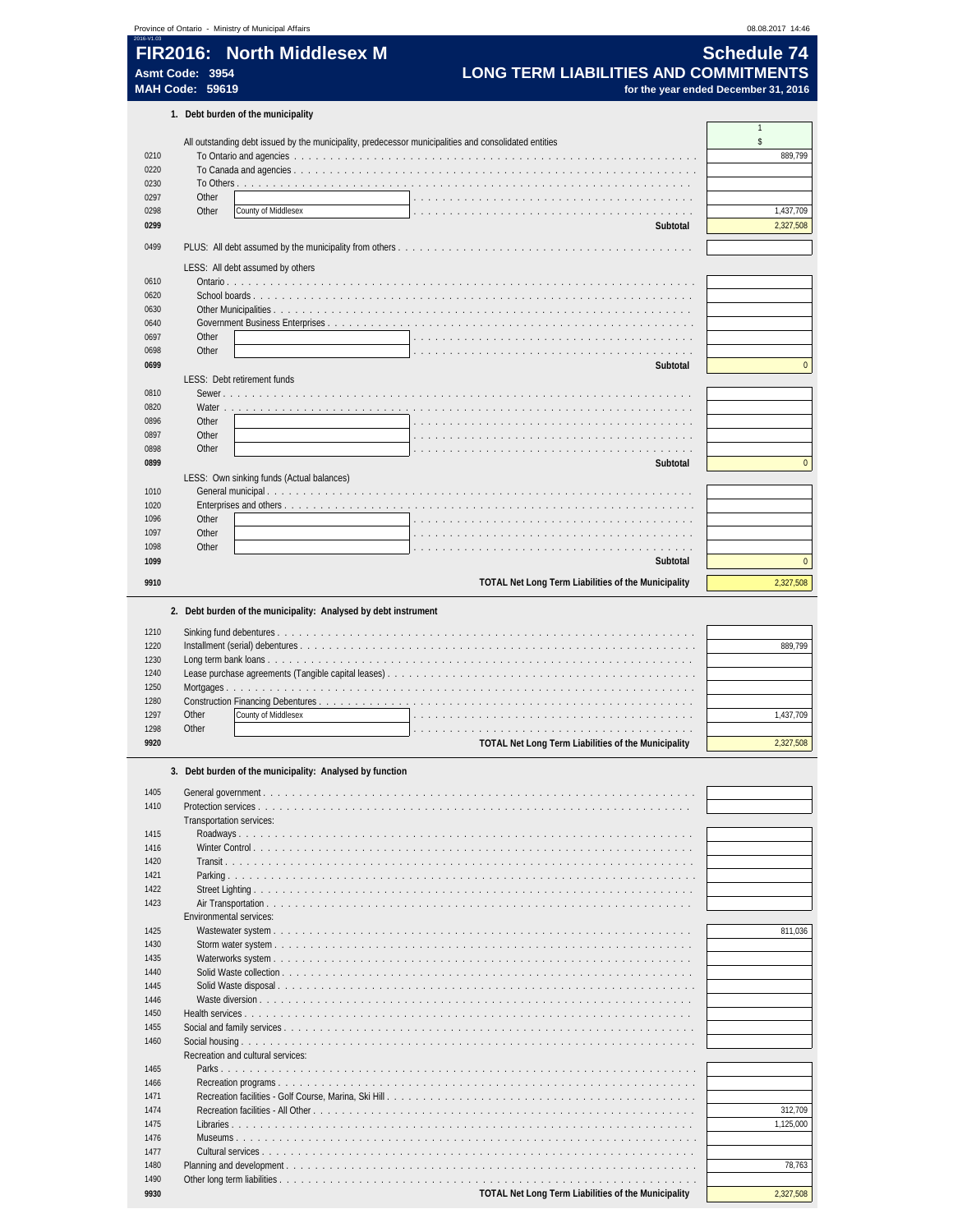|                                           | Province of Ontario - Ministry of Municipal Affairs                                        | 08.08.2017 14:46                                           |
|-------------------------------------------|--------------------------------------------------------------------------------------------|------------------------------------------------------------|
| Asmt Code: 3954<br><b>MAH Code: 59619</b> | FIR2016: North Middlesex M<br><b>LONG TERM LIABILITIES AND COMMITMENTS</b>                 | <b>Schedule 74</b><br>for the year ended December 31, 2016 |
|                                           | 4. Debt payable in foreign currencies (net of sinking fund holdings)                       |                                                            |
| <b>US Dollars:</b>                        |                                                                                            | $\mathbf{1}$<br>$\mathbf{\hat{s}}$                         |
| 1610                                      |                                                                                            |                                                            |
| 1620                                      |                                                                                            |                                                            |
|                                           | Other currency:                                                                            |                                                            |
| 1630                                      |                                                                                            |                                                            |
| 1640                                      | Par value in                                                                               |                                                            |
| 1650                                      |                                                                                            |                                                            |
| 1660                                      | Par value in                                                                               |                                                            |
| 2010<br>2110<br>2120<br>2199              | 6. Details of sinking fund balance<br>Balance of own sinking funds at year end<br>Subtotal | $\Omega$                                                   |
| 2210                                      |                                                                                            |                                                            |
| 2220                                      |                                                                                            |                                                            |
|                                           | 7. Long term commitments at year end                                                       |                                                            |
| 2410                                      |                                                                                            |                                                            |
| 2420                                      |                                                                                            |                                                            |
| 2430                                      |                                                                                            |                                                            |
| 2440                                      |                                                                                            |                                                            |
| Other<br>2496                             |                                                                                            |                                                            |
| 2497<br>Other                             |                                                                                            |                                                            |
| 2498<br>Other                             |                                                                                            |                                                            |
| 2499                                      | <b>TOTAL</b>                                                                               | $\Omega$                                                   |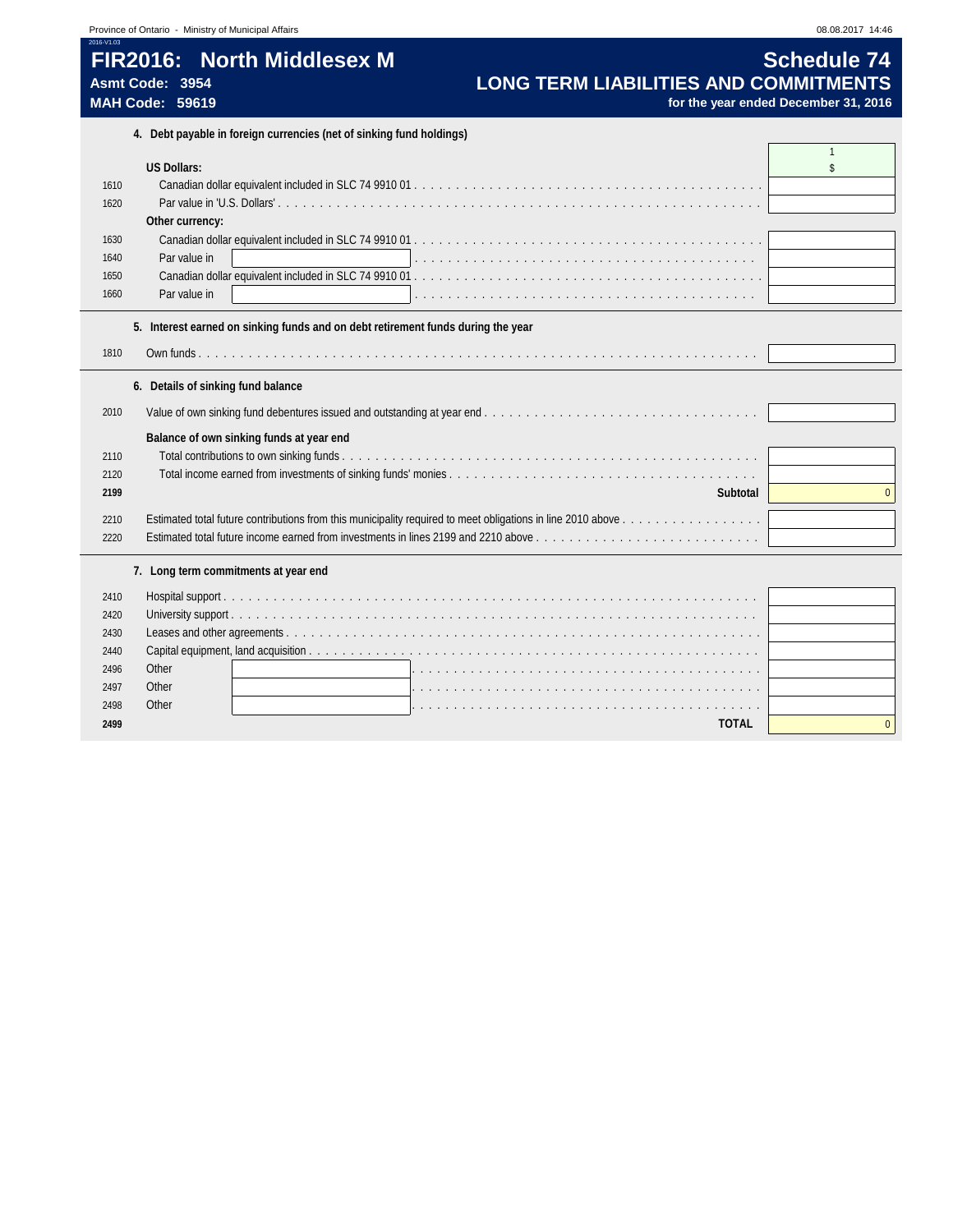### **FIR2016: North Middlesex M Schedule 74**<br>Asmt Code: 3954 **Schedule 74**<br>LONG TERM LIABILITIES AND COMMITMENTS **Asmt Code: 3954 LONG TERM LIABILITIES AND COMMITMENTS** for the year ended December 31, 2016

|      |                                                                                            | <b>Contingent Liabilities</b> | Is Value in Column 2<br>Estimated? | Value | Number of Years<br>Payable Over |
|------|--------------------------------------------------------------------------------------------|-------------------------------|------------------------------------|-------|---------------------------------|
|      | 8. Contingent liabilities                                                                  |                               |                                    |       |                                 |
|      |                                                                                            | Y or N                        | Y or N                             |       | Years                           |
| 2610 |                                                                                            |                               |                                    |       |                                 |
| 2620 |                                                                                            |                               |                                    |       |                                 |
| 2630 | Guarantees of long term indebtedness in the name of the municipality but assumed by others |                               |                                    |       |                                 |
| 2640 |                                                                                            |                               |                                    |       |                                 |
| 2698 | Other                                                                                      |                               |                                    |       |                                 |
| 2699 | <b>TOTAL</b>                                                                               |                               |                                    |       |                                 |
|      |                                                                                            |                               |                                    |       |                                 |

|      |                                                                      | Principal | Interest | Total    |
|------|----------------------------------------------------------------------|-----------|----------|----------|
|      | 10. Debt Charges for the current year                                |           |          |          |
|      | Recovered from the Consolidated Statement of Operations              |           |          |          |
| 3012 |                                                                      | 291.736   | 50.484   |          |
| 3014 |                                                                      | 148,232   |          |          |
| 3015 |                                                                      | 46.678    | 7.625    |          |
| 3020 |                                                                      |           |          |          |
|      | Recovered from unconsolidated entities:                              |           |          |          |
| 3030 |                                                                      |           |          |          |
| 3040 |                                                                      |           |          |          |
| 3050 |                                                                      |           |          |          |
| 3097 | Other                                                                |           |          |          |
| 3098 | Other                                                                |           |          |          |
| 3099 | <b>TOTAL</b>                                                         | 486.646   | 58.109   |          |
|      | Line 3099 includes:                                                  |           |          |          |
| 3110 |                                                                      |           |          |          |
| 3120 |                                                                      |           |          |          |
|      |                                                                      |           |          |          |
|      | Analysis of Lease Purchase Agreements (Tangible Capital Leases)      |           |          |          |
| 3140 | Debt charges for Lease purchase agreements (Tangible capital leases) |           |          | $\Omega$ |

Principal Interest

 $\mathsf{s}$   $\blacksquare$ 

### **11. Long term debt refinanced** 2 2

| 3410 |  |
|------|--|
| 3420 |  |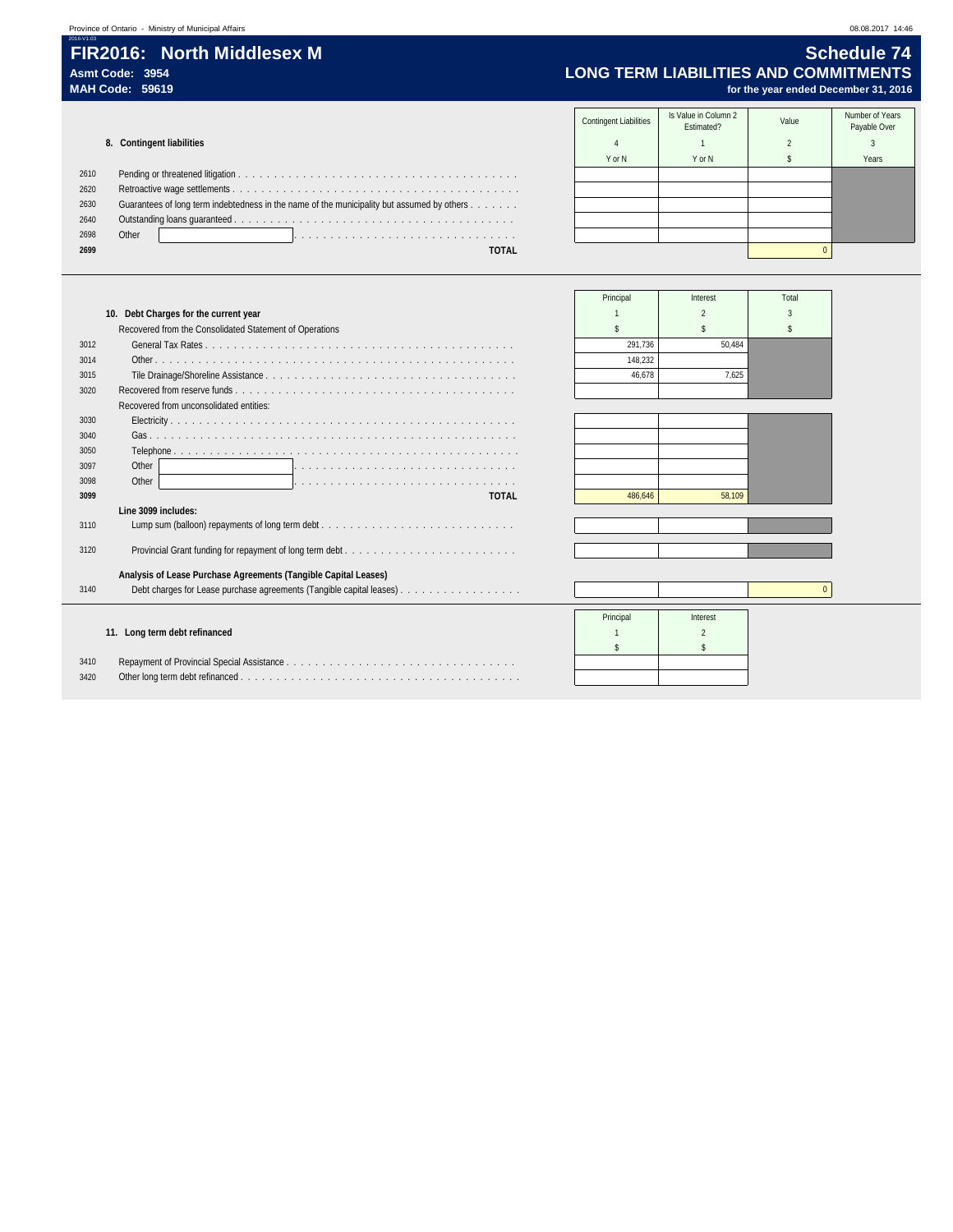## **FIR2016: North Middlesex M Schedule 74**<br>Asmt Code: 3954 **Schedule 74 Schedule 74 Schedule 74 Schedule 74 Schedule 74 Schedule 74 Schedule 74 Schedule 74 Schedule 74 Schedule 74 Schedule 74 Schedule** Asmt Code: 3954<br>MAH Code: 59619<br>MAH Code: 59619 for the year ended December 31, 2016

**12. Future principal and Interest payments on EXISTING debt**

|      |                                        |                                             | <b>RECOVERABLE FROM:</b> |               |          |           |                         |            |          |  |
|------|----------------------------------------|---------------------------------------------|--------------------------|---------------|----------|-----------|-------------------------|------------|----------|--|
|      |                                        | <b>Consolidated Statement of Operations</b> |                          | Reserve Funds |          |           | Unconsolidated Entities | All Others |          |  |
|      |                                        | Principal                                   | Interest                 | Principal     | Interest | Principal | Interest                | Principal  | Interest |  |
|      |                                        |                                             |                          |               |          |           |                         |            |          |  |
|      |                                        |                                             |                          |               |          |           |                         |            |          |  |
|      | 3210 Year 2017.                        | 291,736                                     |                          |               |          |           |                         | 179,514    |          |  |
|      | 3220 Year 2018.                        | 291,736                                     |                          |               |          |           |                         | 63,108     |          |  |
|      | 3230 Year 2019.                        | 291,736                                     |                          |               |          |           |                         | 59,572     |          |  |
|      | 3240 Year 2020                         | 187,500                                     |                          |               |          |           |                         | 52,507     |          |  |
|      | 3250 Year 2021.                        | 187,500                                     |                          |               |          |           |                         | 48,833     |          |  |
| 3260 | Years 2022 to 2026                     | 187,501                                     |                          |               |          |           |                         | 486,265    |          |  |
| 3270 | Years 2027 onwards                     |                                             |                          |               |          |           |                         |            |          |  |
|      | 3280 Int. to be earned on sink. funds. |                                             |                          |               |          |           |                         |            |          |  |
| 3299 | <b>TOTAL</b>                           | 1,437,709                                   | $\Omega$                 | $\Omega$      | $\Omega$ |           |                         | 889,799    | $\Omega$ |  |
|      |                                        |                                             |                          |               |          |           |                         |            |          |  |

### **13. Other notes**

Please list all Other Notes and forward supporting schedules as required by email to: **FIR.mah@ontario.ca** 

3601

\* Use ALT + ENTER Keys to "Return" to the next line.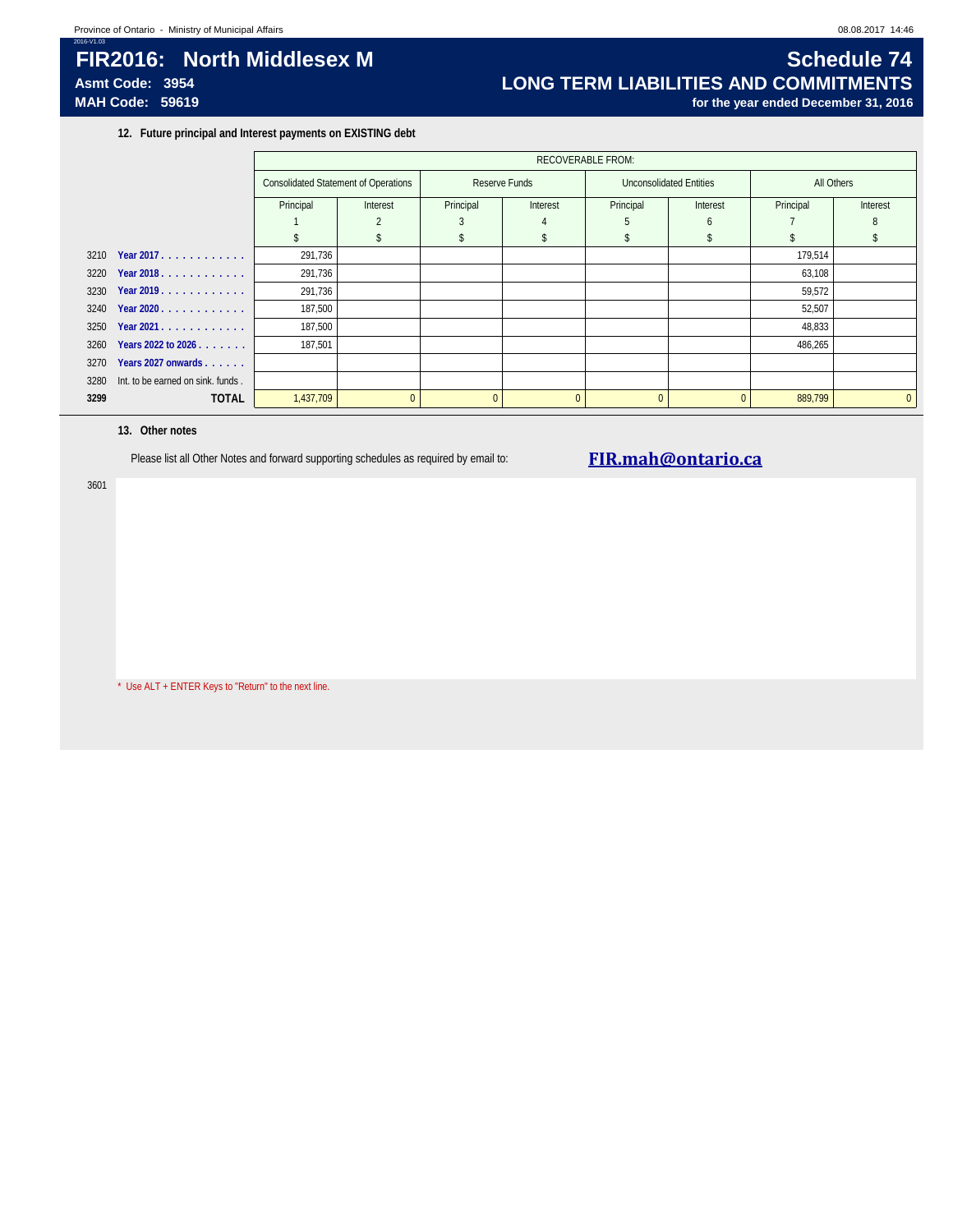## **FIR2016:** North Middlesex M<br>Asmt Code: 3954 **Schedule 76**<br>GOVERNMENT BUSINESS ENTERPRISES **Asmt Code: 3954 GOVERNMENT BUSINESS ENTERPRISES**

for the year ended December 31, 2016

**GOVERNMENT BUSINESS ENTERPRISES**

|      | STATEMENT OF FINANCIAL POSITION      |                |                |                |                |              | Total |
|------|--------------------------------------|----------------|----------------|----------------|----------------|--------------|-------|
|      |                                      |                | $\overline{2}$ | $\overline{3}$ |                | 5            | 20    |
|      | <b>Assets</b>                        |                |                |                |                |              | \$    |
| 0210 |                                      |                |                |                |                |              |       |
| 0220 |                                      |                |                |                |                |              |       |
| 0297 |                                      |                |                |                |                |              |       |
| 0298 | Other<br>.                           |                |                |                |                |              |       |
| 0299 | <b>Total Assets</b>                  | $\overline{0}$ | $\Omega$       | $\Omega$       | $\Omega$       | $\Omega$     |       |
|      | Liabilities                          |                |                |                |                |              |       |
| 0410 |                                      |                |                |                |                |              |       |
| 0420 |                                      |                |                |                |                |              |       |
| 0497 |                                      |                |                |                |                |              |       |
| 0498 | Other<br>والمناور والمناور والمناورة |                |                |                |                |              |       |
| 0499 | <b>Total Liabilities</b>             | $\mathbf{0}$   | $\Omega$       | $\Omega$       | $\Omega$       | $\Omega$     |       |
| 9910 |                                      | $\mathbf{0}$   | $\mathbf{0}$   | $\mathbf{0}$   | $\overline{0}$ | $\mathbf{0}$ |       |
| 0610 | Net Equity<br>Municipality's Share   |                |                |                |                |              |       |
|      |                                      |                |                |                |                |              |       |
|      | STATEMENT OF OPERATIONS              |                |                |                |                |              |       |
| 0810 |                                      |                |                |                |                |              |       |
| 0820 |                                      |                |                |                |                |              |       |
| 9920 | Net Income (Loss)                    | $\mathbf{0}$   | $\Omega$       | $\Omega$       | $\Omega$       | $\Omega$     |       |
| 1010 | Municipality's Share                 |                |                |                |                |              |       |
| 1020 | Dividends paid                       |                |                |                |                |              |       |
|      |                                      |                |                |                |                |              |       |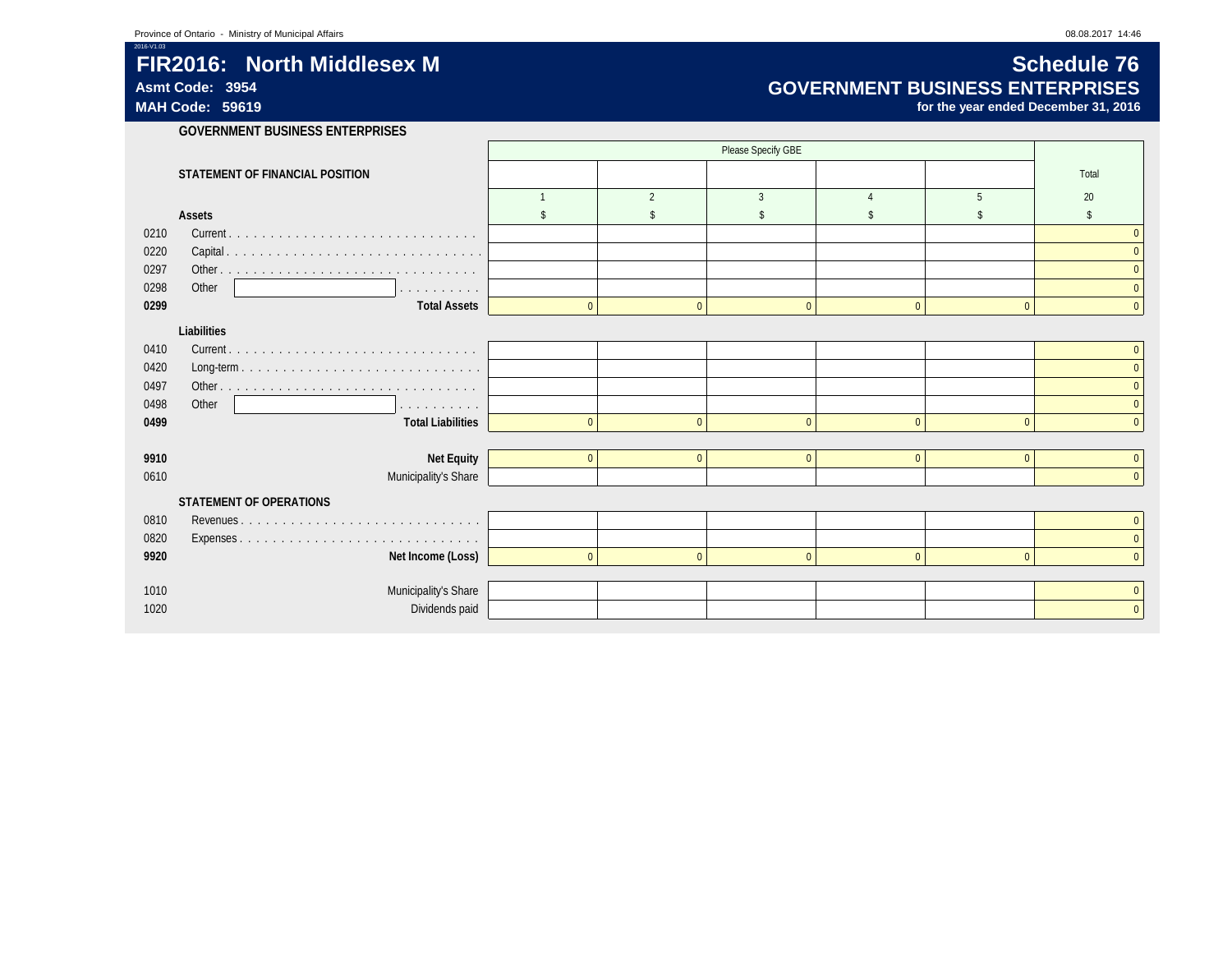$\overline{\phantom{a}}$ 

## **FIR2016:** North Middlesex M **Schedule 79** Asmt Code: 3954 **COMMUNITY IMPROVEMENT PLANS**<br>MAH Code: 59619 *COMMUNITY IMPROVEMENT PLANS*

 $\sqrt{2}$ 

### for the year ended December 31, 2016

|      | Community Improvement Plans (Section 28 of the Planning Act)          | Total Value of all approved<br>Grants, Loans & Tax Assistance | Number of Approved<br>Grants/Loans/Tax<br><b>Assistance Applications</b> |
|------|-----------------------------------------------------------------------|---------------------------------------------------------------|--------------------------------------------------------------------------|
|      |                                                                       |                                                               | $\overline{2}$                                                           |
|      | Grants                                                                | \$                                                            | #                                                                        |
| 2010 |                                                                       |                                                               |                                                                          |
| 2020 |                                                                       |                                                               |                                                                          |
|      |                                                                       |                                                               |                                                                          |
|      | Loans                                                                 |                                                               |                                                                          |
| 2210 |                                                                       |                                                               |                                                                          |
| 2220 |                                                                       |                                                               |                                                                          |
|      |                                                                       |                                                               |                                                                          |
|      | Tax Assistance (per Municipal Act 365.1 ss21)                         |                                                               |                                                                          |
| 2410 |                                                                       |                                                               |                                                                          |
| 2420 |                                                                       |                                                               |                                                                          |
|      |                                                                       |                                                               |                                                                          |
|      | Long Term Commitments for Grants, Loans or Tax Assistance beyond 2016 |                                                               |                                                                          |
| 2610 |                                                                       |                                                               |                                                                          |
| 2620 |                                                                       |                                                               |                                                                          |
| 2630 |                                                                       |                                                               |                                                                          |
| 2640 |                                                                       |                                                               |                                                                          |
| 2650 |                                                                       |                                                               |                                                                          |
| 2660 |                                                                       |                                                               |                                                                          |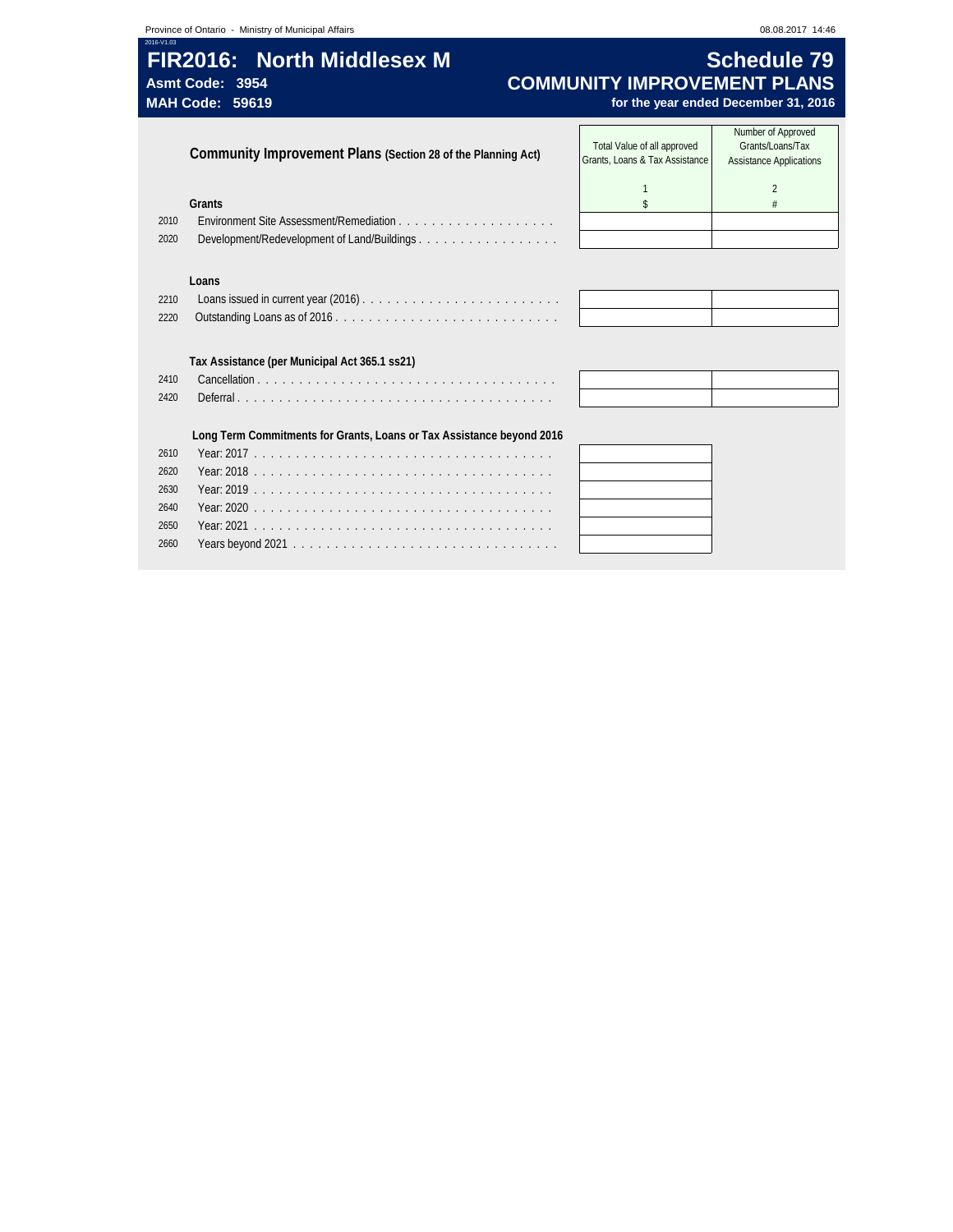08.08.2017 14:46

|              |                                                               | Full-Time Funded<br>Positions<br>1 | Part-Time Funded<br>Positions | Seasonal Employees              |
|--------------|---------------------------------------------------------------|------------------------------------|-------------------------------|---------------------------------|
|              | 1. Municipal workforce profile                                | $\#$                               | $\sqrt{2}$<br>$\#$            | $\sqrt{3}$<br>$\frac{\pi}{\pi}$ |
| 0205         | <b>Employees of the Municipality</b>                          | 8.00                               |                               | 4.00                            |
| 0210         |                                                               | 1.00                               | 0.00                          |                                 |
| 0211         | 1.111                                                         | 1.00                               |                               | 0.00                            |
| 0212         |                                                               |                                    |                               |                                 |
| 0215         |                                                               | 0.00                               | 0.00                          | 0.00                            |
| 0216         |                                                               |                                    |                               |                                 |
| 0217         |                                                               |                                    |                               |                                 |
| 0260         |                                                               | 0.00                               | 0.00                          | 0.00                            |
| 0261         |                                                               |                                    |                               |                                 |
| 0262         |                                                               |                                    |                               |                                 |
| 0263         |                                                               | 0.00                               | 0.00                          | 0.00                            |
| 0264         | Uniform $\ldots$ $\ldots$ $\ldots$ $\ldots$ $\ldots$ $\ldots$ |                                    |                               |                                 |
| 0265         |                                                               |                                    |                               |                                 |
| 0220         | Transit $\ldots$                                              |                                    |                               |                                 |
| 0225         |                                                               | 15.00                              |                               | 5.00                            |
| 0227         |                                                               | 0.00                               | 0.00                          | 0.00                            |
| 0228<br>0229 | Uniform $\ldots$ $\ldots$ $\ldots$ $\ldots$ $\ldots$          |                                    |                               |                                 |
|              | Civilian                                                      |                                    |                               |                                 |
| 0230<br>0235 |                                                               |                                    |                               |                                 |
| 0240         |                                                               |                                    |                               |                                 |
| 0245         | Parks and Recreation                                          | 4.00                               | 2.00                          | 12.00                           |
| 0250         | Libraries                                                     |                                    |                               |                                 |
| 0255         |                                                               |                                    |                               |                                 |
| 0290<br>0298 | Subtotal                                                      | 1.00<br>29.00                      | 1.00<br>3.00                  | 21.00                           |
|              |                                                               |                                    |                               |                                 |
| 0300         |                                                               |                                    |                               |                                 |
|              | <b>Employees of Joint Local Boards</b>                        |                                    |                               |                                 |
| 0305         |                                                               |                                    |                               |                                 |
| 0310         |                                                               | 0.00                               | 0.00                          | 0.00                            |
| 0311<br>0312 |                                                               |                                    |                               |                                 |
|              |                                                               |                                    |                               |                                 |
| 0315<br>0316 |                                                               | 0.00                               | 0.00                          | 0.00                            |
| 0317         | Civilian                                                      |                                    |                               |                                 |
| 0360         |                                                               | 0.00                               | 0.00                          | 0.00                            |
| 0361         | Uniform                                                       |                                    |                               |                                 |
| 0362         | Civilian                                                      |                                    |                               |                                 |
| 0363         |                                                               | 0.00                               | 0.00                          | 0.00                            |
| 0364         | Uniform                                                       |                                    |                               |                                 |
| 0365         | Civilian                                                      |                                    |                               |                                 |
| 0320         | Transit<br>.                                                  |                                    |                               |                                 |
| 0325         |                                                               |                                    |                               |                                 |
| 0327         | Ambulance                                                     | 0.00                               | 0.00                          | 0.00                            |
| 0328         | Uniform                                                       |                                    |                               |                                 |
| 0329         | Civilian                                                      |                                    |                               |                                 |
| 0330         | Health Services                                               |                                    |                               |                                 |
| 0335<br>0340 | Homes for the Aged                                            |                                    |                               |                                 |
| 0345         | Parks and Recreation                                          |                                    |                               |                                 |
| 0350         |                                                               |                                    |                               |                                 |
| 0355         | and a straight and                                            |                                    |                               |                                 |
| 0390         |                                                               |                                    |                               |                                 |
| 0398         | Subtotal                                                      | 0.00                               | 0.00                          | 0.00                            |
| 0399         | <b>TOTAL</b>                                                  | 29.00                              | 3.00                          | 21.00                           |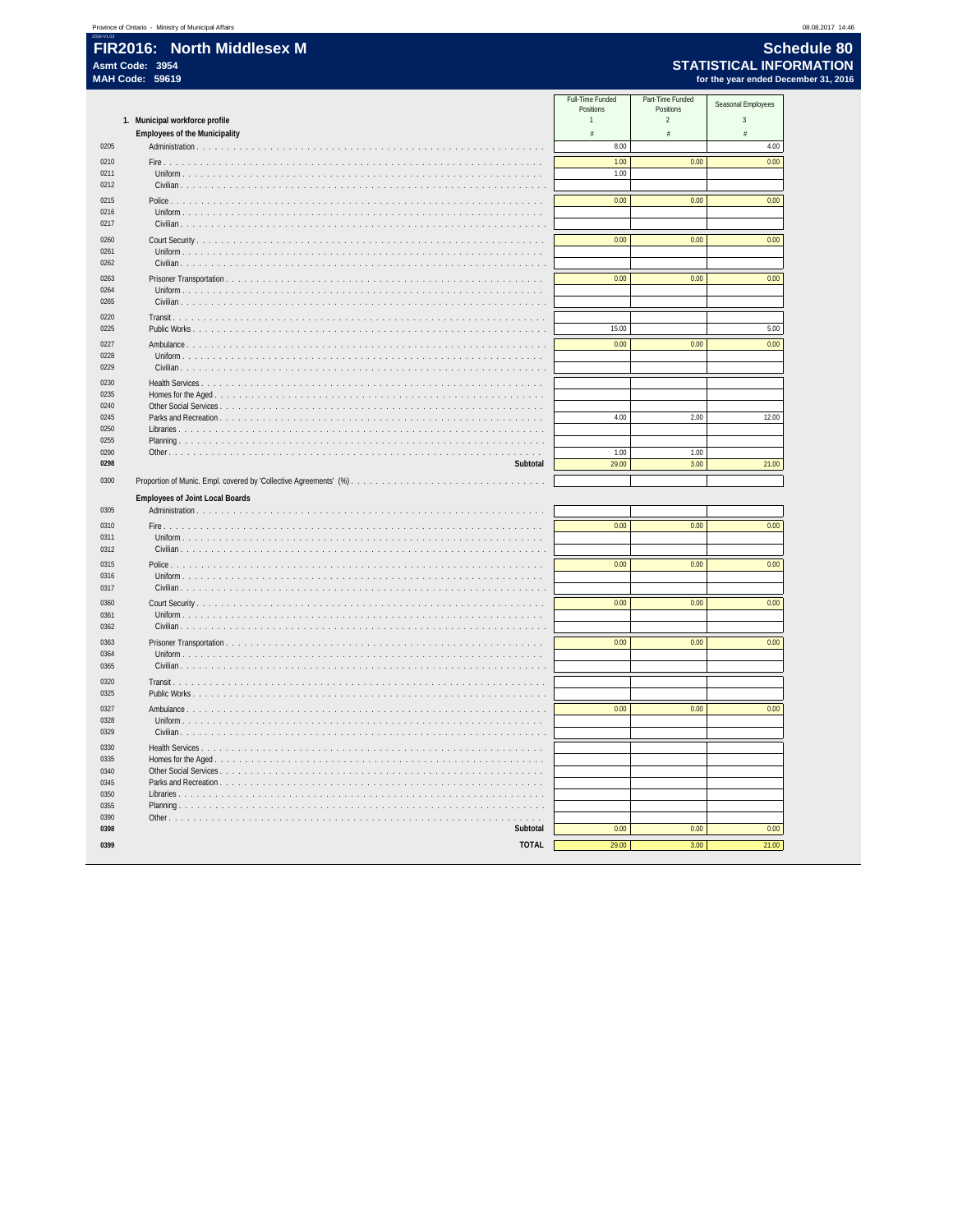| 2016-V1.03<br>FIR2016: North Middlesex M<br>Asmt Code: 3954<br>MAH Code: 59619                                                                                                                                                                                                | <b>Schedule 80</b><br><b>STATISTICAL INFORMATION</b><br>for the year ended December 31, 2016 |
|-------------------------------------------------------------------------------------------------------------------------------------------------------------------------------------------------------------------------------------------------------------------------------|----------------------------------------------------------------------------------------------|
| Other Munic School<br>Own Municipality<br>Provincial<br><b>Boards</b><br>2. Selected investments of own sinking funds as at Dec. 31<br>$\overline{2}$<br>$\overline{3}$<br>$\hat{\mathbf{S}}$<br>$\hat{\mathbf{S}}$<br>$\mathbf{\hat{S}}$<br>0610                             | Federal<br>Ŝ.                                                                                |
| Number of Contracts<br>Value of Contracts<br>3. Municipal procurement this year<br>$\mathfrak{p}$<br>$\hat{\mathbf{S}}$<br>17<br>Total construction contracts awarded<br>769,739<br>1010<br>$\overline{3}$<br>1020<br>475,082                                                 |                                                                                              |
| Number of Building<br><b>Total Value of Building</b><br>Permits<br>Permits<br>4. Building permit information<br>$\mathfrak{p}$<br>$\hat{\mathbf{x}}$<br>10<br>2,608,000<br>1210<br>1<br>450,000<br>1220<br>188<br>17,318,873<br>1230<br>1299<br>199<br>20,376,873<br>Subtotal |                                                                                              |
| 5. Insured value of physical assets<br>37.948.400<br>1410<br>5.587.600<br>1420<br>1430<br>1497<br>Other<br>1498<br>Other<br>a constitution de la constitution de la constitution de la constitution de la constitution de la constitution<br>1499<br>43,536,000<br>Subtotal   |                                                                                              |
| 6. Total Dollar Losses due to Structural Fires<br>$\hat{\mathbf{S}}$<br>1,647,417<br>1510                                                                                                                                                                                     |                                                                                              |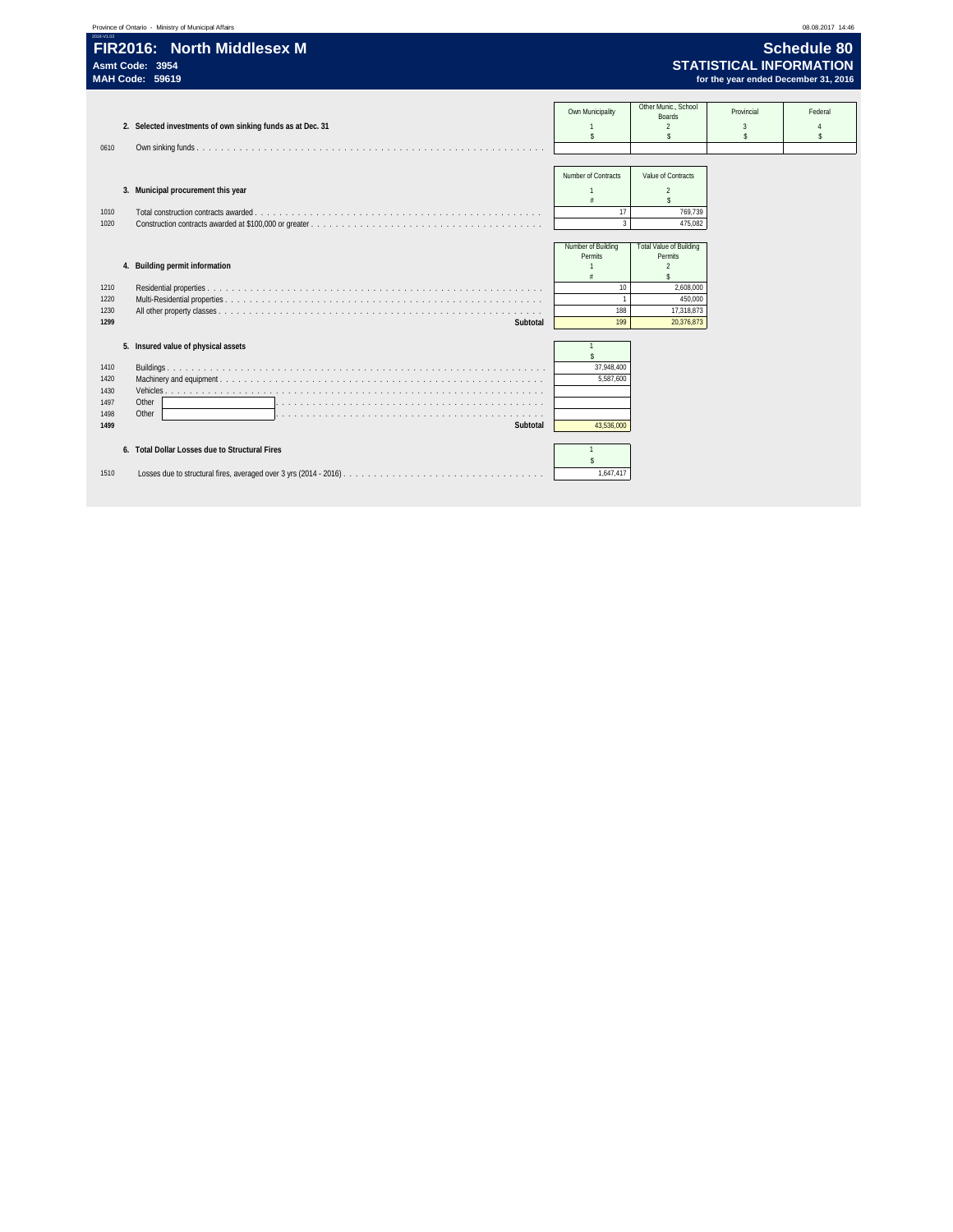## 2016-V1.03 **FIR2016: North Middlesex M Schedule 80**<br>Asmt Code: 3954 **STATISTICAL INFORMATION**

### **7. Alternate service delivery arrangements**

Municipal services which the municipality currently provides through some form of alternate service delivery: (Top 10 by Operating Expenses)

|      | Municipal service  | S40 Functional Heading | S40 Line<br>Number       | <b>Statement of Operations:</b><br>Expenses | Comments                   |
|------|--------------------|------------------------|--------------------------|---------------------------------------------|----------------------------|
|      |                    | 3                      | $\overline{\phantom{a}}$ | 4                                           | 5                          |
|      |                    | <b>LIST</b>            |                          |                                             |                            |
| 1601 | Policing           | Police                 | 0420                     |                                             | 948,067 OPP Contract       |
| 1602 | Garbage Collection | Solid Waste Collection | 0840                     |                                             | 134,639 Bluewter Recycling |
| 1603 | Garbage Disposal   | Solid Waste Disposal   | 0850                     |                                             | 60,342 Bluewter Recycling  |
| 1604 | Recycling          | <b>Waste Diversion</b> | 0860                     |                                             | 178,446 Bluewter Recycling |
| 1605 |                    |                        |                          |                                             |                            |
| 1606 |                    |                        |                          |                                             |                            |
| 1607 |                    |                        |                          |                                             |                            |
| 1608 |                    |                        |                          |                                             |                            |
| 1609 |                    |                        |                          |                                             |                            |
| 1610 |                    |                        |                          |                                             |                            |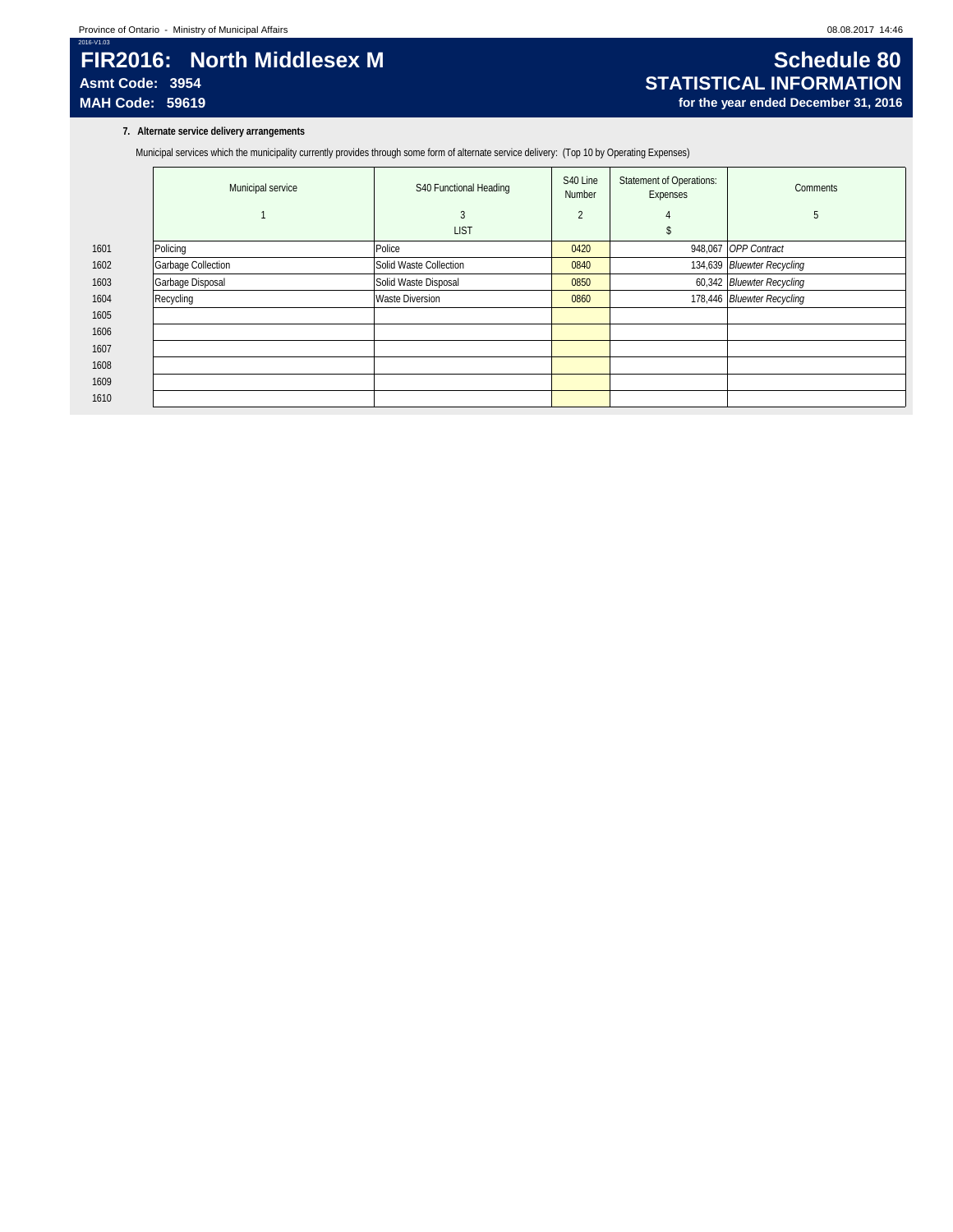## 2016-V1.03 **FIR2016: North Middlesex M Schedule 80**<br>Asmt Code: 3954 **STATISTICAL INFORMATION Asmt Code: 3954 STATISTICAL INFORMATION**

# for the year ended December 31, 2016

**8. Consolidated Local boards including Joint local boards and all local entities set up by the municipality**

### **(I) PROPORTIONALLY CONSOLIDATED joint local boards**

|              | Name of Board or Entity | <b>Board Description</b>  | Board<br>Code | Proportion of Total<br>Munic.<br>Contributions<br>Consolidated | Municipality's Share of<br>Total Contributions | Municipality's Share of<br>Total Fee Revenues |
|--------------|-------------------------|---------------------------|---------------|----------------------------------------------------------------|------------------------------------------------|-----------------------------------------------|
|              | $\mathbf{1}$            | $\sqrt{3}$<br><b>LIST</b> | $\sqrt{2}$    | $\sqrt{4}$<br>$\%$                                             | $\,$ 5 $\,$<br>$\,$                            | $\boldsymbol{6}$<br>\$                        |
| 0801         |                         |                           |               |                                                                |                                                |                                               |
| 0802         |                         |                           |               |                                                                |                                                |                                               |
| 0803         |                         |                           |               |                                                                |                                                |                                               |
| 0804         |                         |                           |               |                                                                |                                                |                                               |
| 0805         |                         |                           |               |                                                                |                                                |                                               |
| 0806         |                         |                           |               |                                                                |                                                |                                               |
| 0807         |                         |                           |               |                                                                |                                                |                                               |
| 0808         |                         |                           |               |                                                                |                                                |                                               |
| 0809         |                         |                           |               |                                                                |                                                |                                               |
| 0810         |                         |                           |               |                                                                |                                                |                                               |
| 0811         |                         |                           |               |                                                                |                                                |                                               |
| 0812         |                         |                           |               |                                                                |                                                |                                               |
| 0813         |                         |                           |               |                                                                |                                                |                                               |
| 0814         |                         |                           |               |                                                                |                                                |                                               |
| 0815         |                         |                           |               |                                                                |                                                |                                               |
| 0816         |                         |                           |               |                                                                |                                                |                                               |
| 0817         |                         |                           |               |                                                                |                                                |                                               |
| 0818         |                         |                           |               |                                                                |                                                |                                               |
| 0819         |                         |                           |               |                                                                |                                                |                                               |
| 0820         |                         |                           |               |                                                                |                                                |                                               |
| 0821         |                         |                           |               |                                                                |                                                |                                               |
| 0822         |                         |                           |               |                                                                |                                                |                                               |
| 0823         |                         |                           |               |                                                                |                                                |                                               |
| 0824         |                         |                           |               |                                                                |                                                |                                               |
| 0825         |                         |                           |               |                                                                |                                                |                                               |
| 0826<br>0827 |                         |                           |               |                                                                |                                                |                                               |
| 0828         |                         |                           |               |                                                                |                                                |                                               |
| 0829         |                         |                           |               |                                                                |                                                |                                               |
| 0830         |                         |                           |               |                                                                |                                                |                                               |
| 0831         |                         |                           |               |                                                                |                                                |                                               |
| 0832         |                         |                           |               |                                                                |                                                |                                               |
| 0833         |                         |                           |               |                                                                |                                                |                                               |
| 0834         |                         |                           |               |                                                                |                                                |                                               |
| 0835         |                         |                           |               |                                                                |                                                |                                               |
| 0836         |                         |                           |               |                                                                |                                                |                                               |
| 0837         |                         |                           |               |                                                                |                                                |                                               |
| 0838         |                         |                           |               |                                                                |                                                |                                               |
| 0839         |                         |                           |               |                                                                |                                                |                                               |
| 0840         |                         |                           |               |                                                                |                                                |                                               |
| 0841         |                         |                           |               |                                                                |                                                |                                               |
| 0842         |                         |                           |               |                                                                |                                                |                                               |
| 0843         |                         |                           |               |                                                                |                                                |                                               |
| 0844         |                         |                           |               |                                                                |                                                |                                               |
| 0845         |                         |                           |               |                                                                |                                                |                                               |
| 0846         |                         |                           |               |                                                                |                                                |                                               |
| 0847         |                         |                           |               |                                                                |                                                |                                               |
| 0848         |                         |                           |               |                                                                |                                                |                                               |
| 0849         |                         |                           |               |                                                                |                                                |                                               |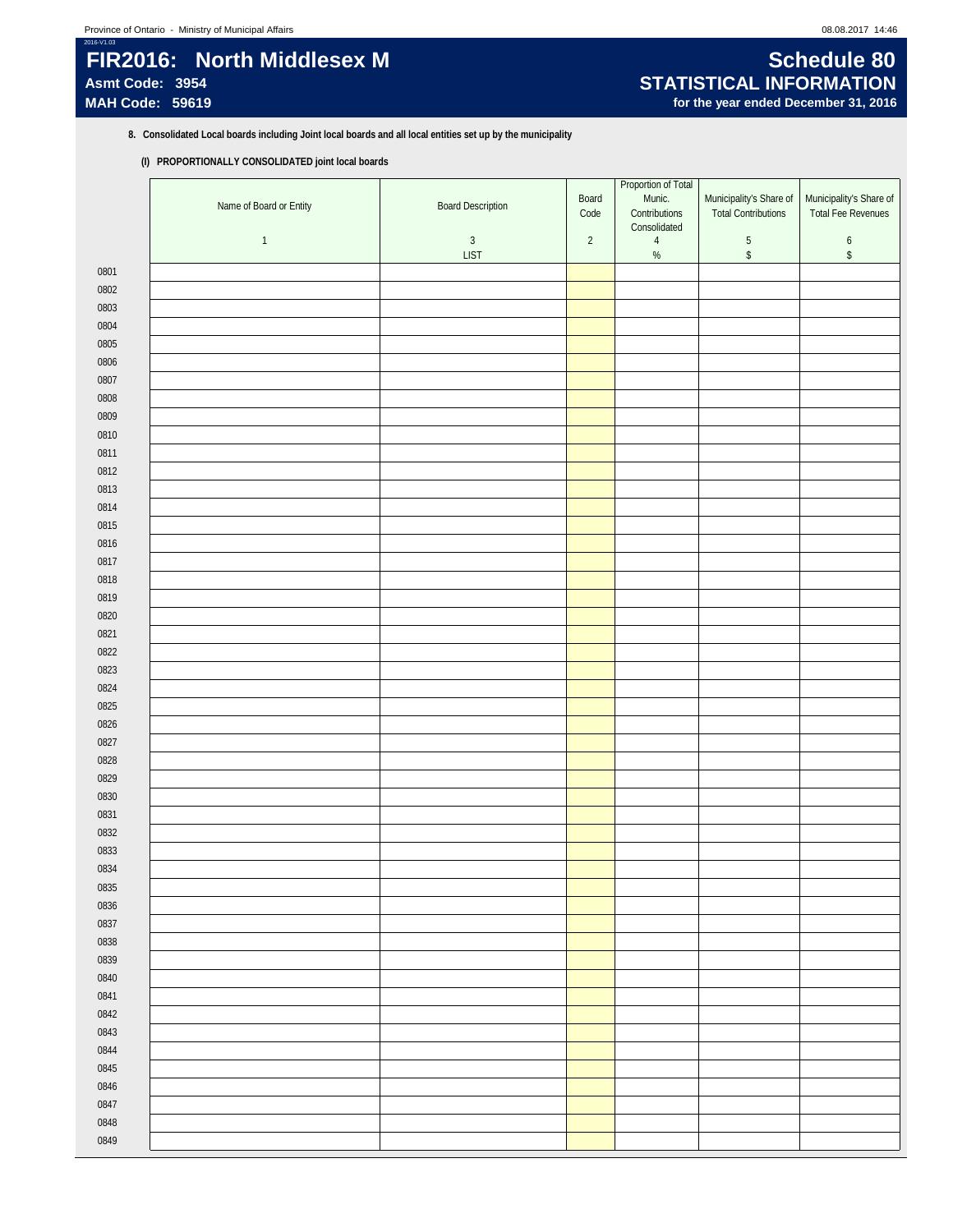## 2016-V1.03 **FIR2016: North Middlesex M Schedule 80**<br>Asmt Code: 3954 **STATISTICAL INFORMATION** Asmt Code: 3954<br>
MAH Code: 59619<br>
MAH Code: 59619<br>
MAH Code: 59619

# for the year ended December 31, 2016

**(II) FULLY CONSOLIDATED local boards and any local entities set up by the municipality**

|      |                         |                          | Proportion of Total |                                |                            |                           |
|------|-------------------------|--------------------------|---------------------|--------------------------------|----------------------------|---------------------------|
|      | Name of Board or Entity | <b>Board Description</b> | Board               | Munic.                         | Municipality's Share of    | Municipality's Share of   |
|      |                         |                          | Code                | Contributions                  | <b>Total Contributions</b> | <b>Total Fee Revenues</b> |
|      | $\mathbf{1}$            | $\mathbf{3}$             | $\overline{2}$      | Consolidated<br>$\overline{4}$ | 5                          | $\boldsymbol{6}$          |
|      |                         | <b>LIST</b>              |                     | $\%$                           | \$                         | $$\mathbb{S}$$            |
| 0851 |                         |                          |                     | 100%                           |                            |                           |
| 0852 |                         |                          |                     | 100%                           |                            |                           |
| 0853 |                         |                          |                     | 100%                           |                            |                           |
|      |                         |                          |                     |                                |                            |                           |
| 0854 |                         |                          |                     | 100%                           |                            |                           |
| 0855 |                         |                          |                     | 100%                           |                            |                           |
| 0856 |                         |                          |                     | 100%                           |                            |                           |
| 0857 |                         |                          |                     | 100%                           |                            |                           |
| 0858 |                         |                          |                     | 100%                           |                            |                           |
| 0859 |                         |                          |                     | 100%                           |                            |                           |
| 0860 |                         |                          |                     | 100%                           |                            |                           |
| 0861 |                         |                          |                     | 100%                           |                            |                           |
| 0862 |                         |                          |                     | 100%                           |                            |                           |
| 0863 |                         |                          |                     | 100%                           |                            |                           |
| 0864 |                         |                          |                     | 100%                           |                            |                           |
| 0865 |                         |                          |                     | 100%                           |                            |                           |
| 0866 |                         |                          |                     | 100%                           |                            |                           |
| 0867 |                         |                          |                     | 100%                           |                            |                           |
| 0868 |                         |                          |                     | 100%                           |                            |                           |
| 0869 |                         |                          |                     | 100%                           |                            |                           |
| 0870 |                         |                          |                     | 100%                           |                            |                           |
| 0871 |                         |                          |                     | 100%                           |                            |                           |
| 0872 |                         |                          |                     | 100%                           |                            |                           |
| 0873 |                         |                          |                     | 100%                           |                            |                           |
| 0874 |                         |                          |                     | 100%                           |                            |                           |
| 0875 |                         |                          |                     | 100%                           |                            |                           |
| 0876 |                         |                          |                     | 100%                           |                            |                           |
|      |                         |                          |                     | 100%                           |                            |                           |
| 0877 |                         |                          |                     |                                |                            |                           |
| 0878 |                         |                          |                     | 100%                           |                            |                           |
| 0879 |                         |                          |                     | 100%                           |                            |                           |
| 0880 |                         |                          |                     | 100%                           |                            |                           |
| 0881 |                         |                          |                     | 100%                           |                            |                           |
| 0882 |                         |                          |                     | 100%                           |                            |                           |
| 0883 |                         |                          |                     | 100%                           |                            |                           |
| 0884 |                         |                          |                     | 100%                           |                            |                           |
| 0885 |                         |                          |                     | 100%                           |                            |                           |
| 0886 |                         |                          |                     | 100%                           |                            |                           |
| 0887 |                         |                          |                     | 100%                           |                            |                           |
| 0888 |                         |                          |                     | 100%                           |                            |                           |
| 0889 |                         |                          |                     | 100%                           |                            |                           |
| 0890 |                         |                          |                     | 100%                           |                            |                           |
| 0891 |                         |                          |                     | 100%                           |                            |                           |
| 0892 |                         |                          |                     | 100%                           |                            |                           |
| 0893 |                         |                          |                     | 100%                           |                            |                           |
| 0894 |                         |                          |                     | 100%                           |                            |                           |
| 0895 |                         |                          |                     | 100%                           |                            |                           |
| 0896 |                         |                          |                     | 100%                           |                            |                           |
| 0897 |                         |                          |                     | 100%                           |                            |                           |
| 0898 |                         |                          |                     | 100%                           |                            |                           |
| 0899 |                         |                          |                     | 100%                           |                            |                           |
|      |                         |                          |                     |                                |                            |                           |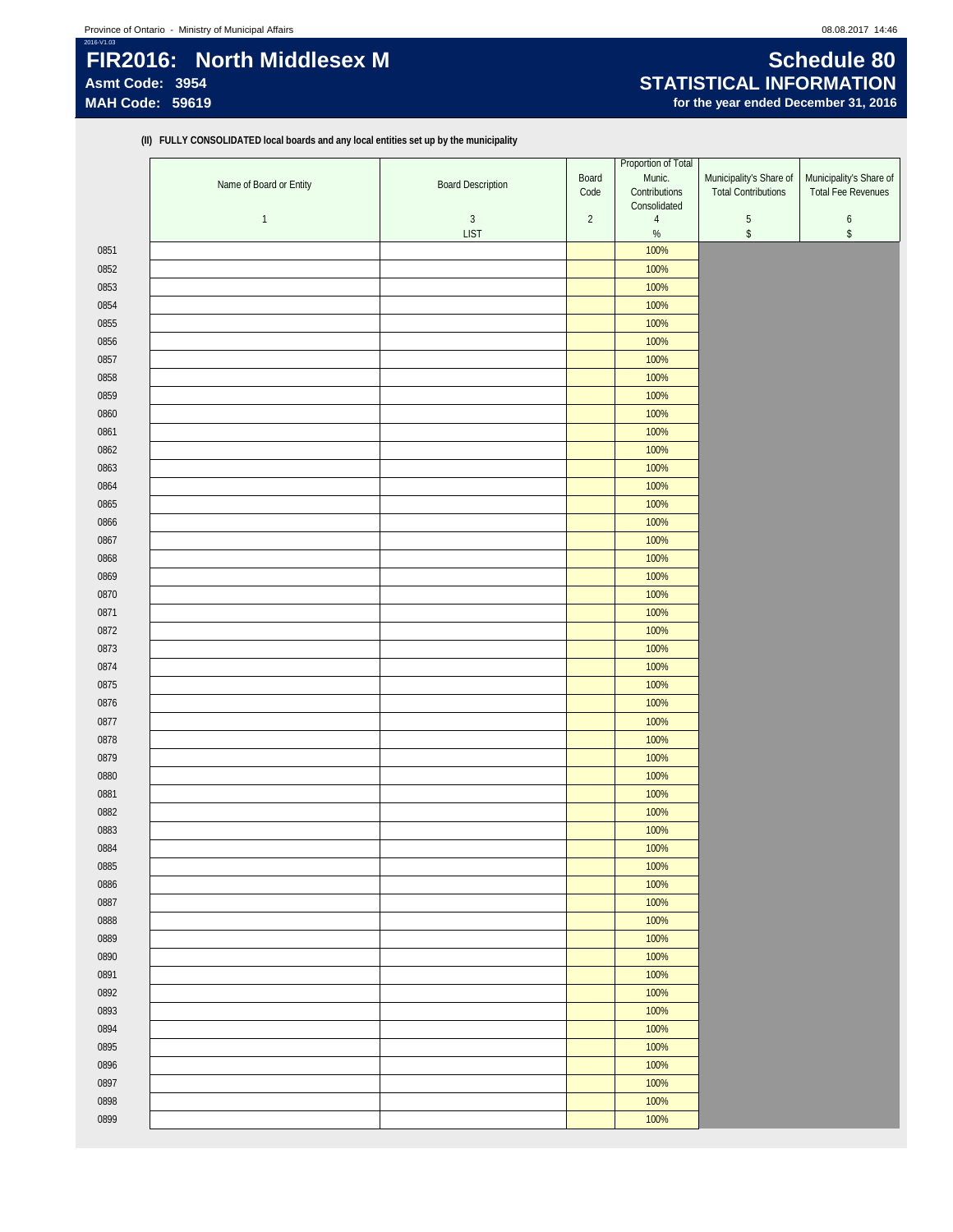|                                      | Province of Ontario - Ministry of Municipal Affairs                                                                                                                                                                                                                            |          |                                                                                                                                      |                                                                                                                                       |                                                                   | 08.08.2017 14:46                                     |
|--------------------------------------|--------------------------------------------------------------------------------------------------------------------------------------------------------------------------------------------------------------------------------------------------------------------------------|----------|--------------------------------------------------------------------------------------------------------------------------------------|---------------------------------------------------------------------------------------------------------------------------------------|-------------------------------------------------------------------|------------------------------------------------------|
|                                      | FIR2016: North Middlesex M<br>Asmt Code: 3954                                                                                                                                                                                                                                  |          |                                                                                                                                      |                                                                                                                                       |                                                                   | <b>Schedule 80</b><br><b>STATISTICAL INFORMATION</b> |
|                                      | <b>MAH Code: 59619</b>                                                                                                                                                                                                                                                         |          |                                                                                                                                      |                                                                                                                                       |                                                                   | for the year ended December 31, 2016                 |
|                                      | 9. Building Permit Information (Performance Measures)                                                                                                                                                                                                                          |          | Column<br>$\mathbf{1}$<br>¥                                                                                                          | Column<br>$\overline{2}$                                                                                                              | Column<br>$\overline{3}$                                          | Description<br>$\overline{4}$<br>LIST                |
| 1300<br>1302                         |                                                                                                                                                                                                                                                                                |          |                                                                                                                                      |                                                                                                                                       |                                                                   | Applicant's Declared Value                           |
| 1304                                 | <b>Total Value of Construction Activity</b><br>Review of Complete Building Permit Applications: Median number of working days to review a complete building<br>permit application and issue a permit or not issue a permit, and provide all reasons for refusal (by Category): |          | $\mathbf{1}$<br>$\hat{\mathbf{S}}$<br>20,376,873<br>Median Number<br>of Working Days<br>$\mathbf{1}$                                 |                                                                                                                                       |                                                                   |                                                      |
| 1306                                 | Reference : provincial standard is 10 working days                                                                                                                                                                                                                             |          | 5 <sub>1</sub>                                                                                                                       |                                                                                                                                       |                                                                   |                                                      |
| 1308                                 | Reference : provincial standard is 15 working days                                                                                                                                                                                                                             |          | 10 <sup>1</sup>                                                                                                                      |                                                                                                                                       |                                                                   |                                                      |
| 1310                                 | Reference : provincial standard is 20 working days                                                                                                                                                                                                                             |          | 10                                                                                                                                   |                                                                                                                                       |                                                                   |                                                      |
| 1312                                 | Category 4 : Complex Buildings (post disaster buildings, including hospitals, power/water, II<br>Note: If no complete applications were submitted and accepted for a Category on lines 1306 to 1312, please leave the<br>cell blank and do not enter zero.                     |          | 10 <sup>1</sup>                                                                                                                      |                                                                                                                                       |                                                                   |                                                      |
|                                      |                                                                                                                                                                                                                                                                                |          | Number of Complete<br>Applications                                                                                                   | Number of Incomplete<br>Applications                                                                                                  | <b>Total Number of Complete</b><br>and Incomplete<br>Applications |                                                      |
| 1314                                 | Number Of Building Permit Applications                                                                                                                                                                                                                                         |          | $\overline{1}$<br>12                                                                                                                 | $\mathcal{P}$                                                                                                                         | $\mathcal{R}$<br>#<br>12                                          |                                                      |
| 1316                                 |                                                                                                                                                                                                                                                                                |          | 44                                                                                                                                   |                                                                                                                                       | 44                                                                |                                                      |
| 1318                                 | Category 4 : Complex Buildings (post disaster buildings, including hospitals, power/water,                                                                                                                                                                                     |          | $\overline{3}$                                                                                                                       |                                                                                                                                       | $\overline{3}$                                                    |                                                      |
| 1320<br>1322                         |                                                                                                                                                                                                                                                                                | Subtotal | $\overline{1}$<br>60                                                                                                                 | $\Omega$                                                                                                                              | $\mathbf{1}$<br>60                                                |                                                      |
|                                      | Note: Zero should be entered on lines 1314 to 1320 in column 1 if no complete applications were submitted and accepted for a category. II<br>Zero should be entered in column 2 if no incomplete applications were submitted and accepted for a category.                      |          |                                                                                                                                      |                                                                                                                                       |                                                                   |                                                      |
| 1350<br>1352<br>1354<br>1356<br>1358 | 10. Planning and Development<br>Land Use Planning (using building permit information)                                                                                                                                                                                          | Subtotal | Residential Units within<br>Settlement Areas<br>1<br>$\#$<br>$\,0\,$<br>$\mathbf{3}$<br>$\mathbf{0}$<br>$\mathbf 0$<br>$\mathcal{R}$ | <b>Total Residential Units</b><br>$\mathcal{L}$<br>$\#$<br>$\theta$<br>$\mathbf{3}$<br>$\mathbf{0}$<br>$\mathbf{0}$<br>$\overline{3}$ |                                                                   |                                                      |
| 1370                                 | Land Designated for Agricultural Purposes                                                                                                                                                                                                                                      |          | Hectares<br>$\overline{1}$<br>51,874                                                                                                 |                                                                                                                                       |                                                                   |                                                      |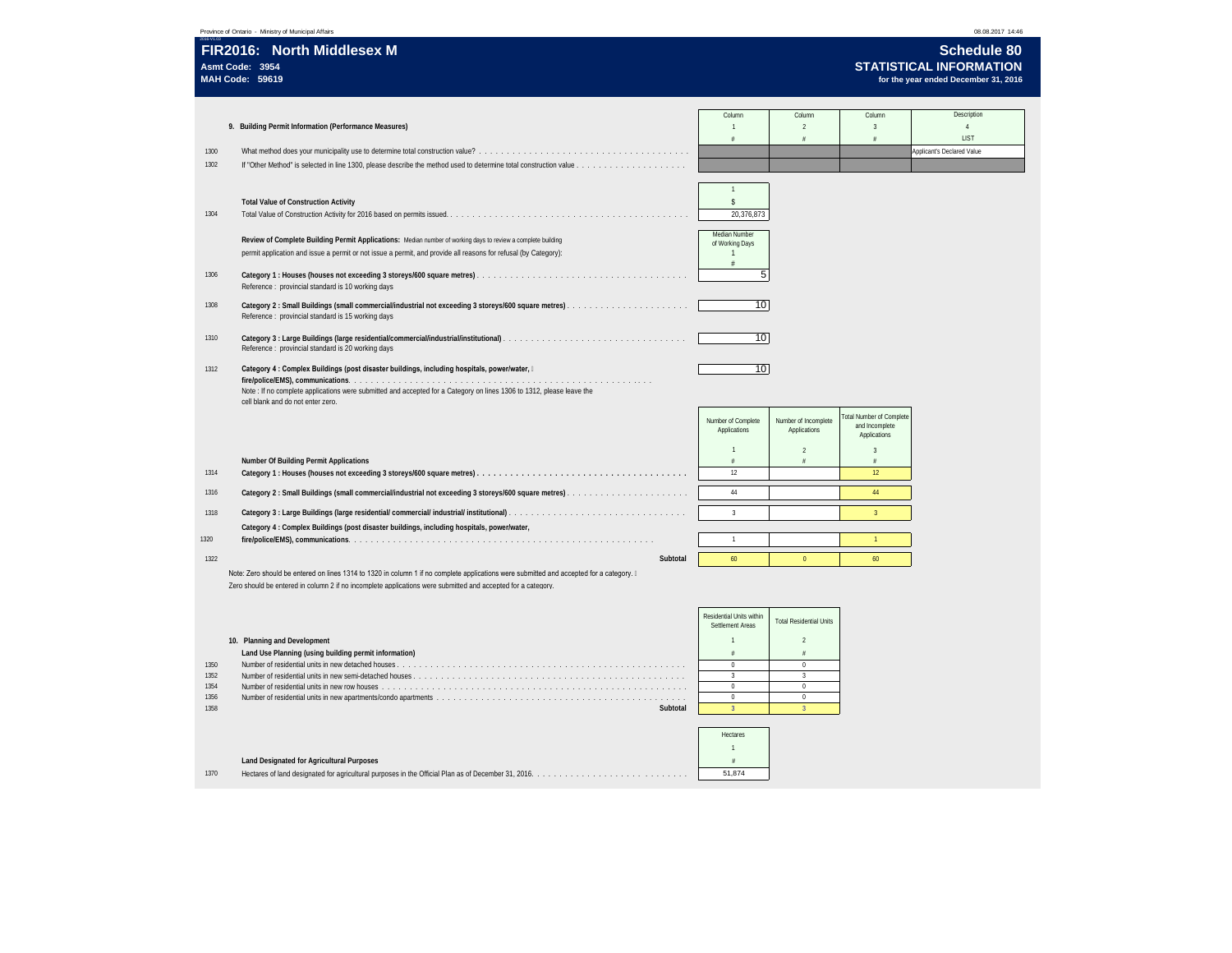|                                              | Province of Ontario - Ministry of Municipal Affairs                    |                                                                                                                                                                                                          |                                                                                      |                                        | 08.08.2017 14:46                                                                             |  |
|----------------------------------------------|------------------------------------------------------------------------|----------------------------------------------------------------------------------------------------------------------------------------------------------------------------------------------------------|--------------------------------------------------------------------------------------|----------------------------------------|----------------------------------------------------------------------------------------------|--|
| Asmt Code: 3954<br><b>MAH Code: 59619</b>    | FIR2016: North Middlesex M                                             |                                                                                                                                                                                                          |                                                                                      |                                        | <b>Schedule 80</b><br><b>STATISTICAL INFORMATION</b><br>for the year ended December 31, 2016 |  |
| 1710<br>1720                                 | 11. Transportation Services                                            | $\overline{1}$<br>204<br>203                                                                                                                                                                             |                                                                                      |                                        |                                                                                              |  |
| 1722<br>1725<br>1730<br>1740<br>1750<br>1755 | Indicate the rating system used and the year the rating was conducted. | Column<br>$\overline{1}$<br>#<br>726<br>880                                                                                                                                                              | Column<br>$\overline{2}$<br>#                                                        | Column<br>$\overline{\mathbf{3}}$<br># | Description<br>$\overline{4}$<br>LIST<br>N<br>PCI method 2013                                |  |
| 1760<br>1765<br>1766<br>1767                 | Rating Of Bridges And Culverts<br>Subtotal                             | 1,128,224<br>Number of structures<br>where the condition<br>of primary<br>components is rated<br>as good to very<br>good, requiring only<br>repair<br>$\overline{1}$<br>$\#$<br>31<br>38<br>69<br>Column | <b>Total Number</b><br>$\overline{2}$<br>$\frac{a}{\pi}$<br>38<br>43<br>81<br>Column | Column                                 | Description                                                                                  |  |
| 1768<br>1769                                 |                                                                        | $\mathbf{1}$<br>$\#$                                                                                                                                                                                     | $\overline{2}$<br>$\#$                                                               | $\overline{3}$<br>$\#$                 | $\frac{4}{3}$<br>LIST<br>Y.<br><b>OSIM 2015</b>                                              |  |
| 1810<br>1815<br>1820<br>1825<br>1835<br>1840 | 12. Environmental Services                                             | $\overline{1}$<br>$\#$<br>$\overline{1}$<br>33<br>457.000<br>1.000<br>24                                                                                                                                 |                                                                                      |                                        |                                                                                              |  |
| 1845<br>1850<br>1855<br>1860                 |                                                                        | 42<br>411<br>32,232                                                                                                                                                                                      |                                                                                      |                                        |                                                                                              |  |
| 1865<br>1870<br>1910<br>1920<br>1930         | 13. Recreation Services                                                | 609<br>12,988<br>$\overline{1}$<br>$\frac{\mu}{B}$<br>$\overline{2}$<br>3,366<br>13                                                                                                                      |                                                                                      |                                        |                                                                                              |  |
|                                              |                                                                        |                                                                                                                                                                                                          |                                                                                      |                                        |                                                                                              |  |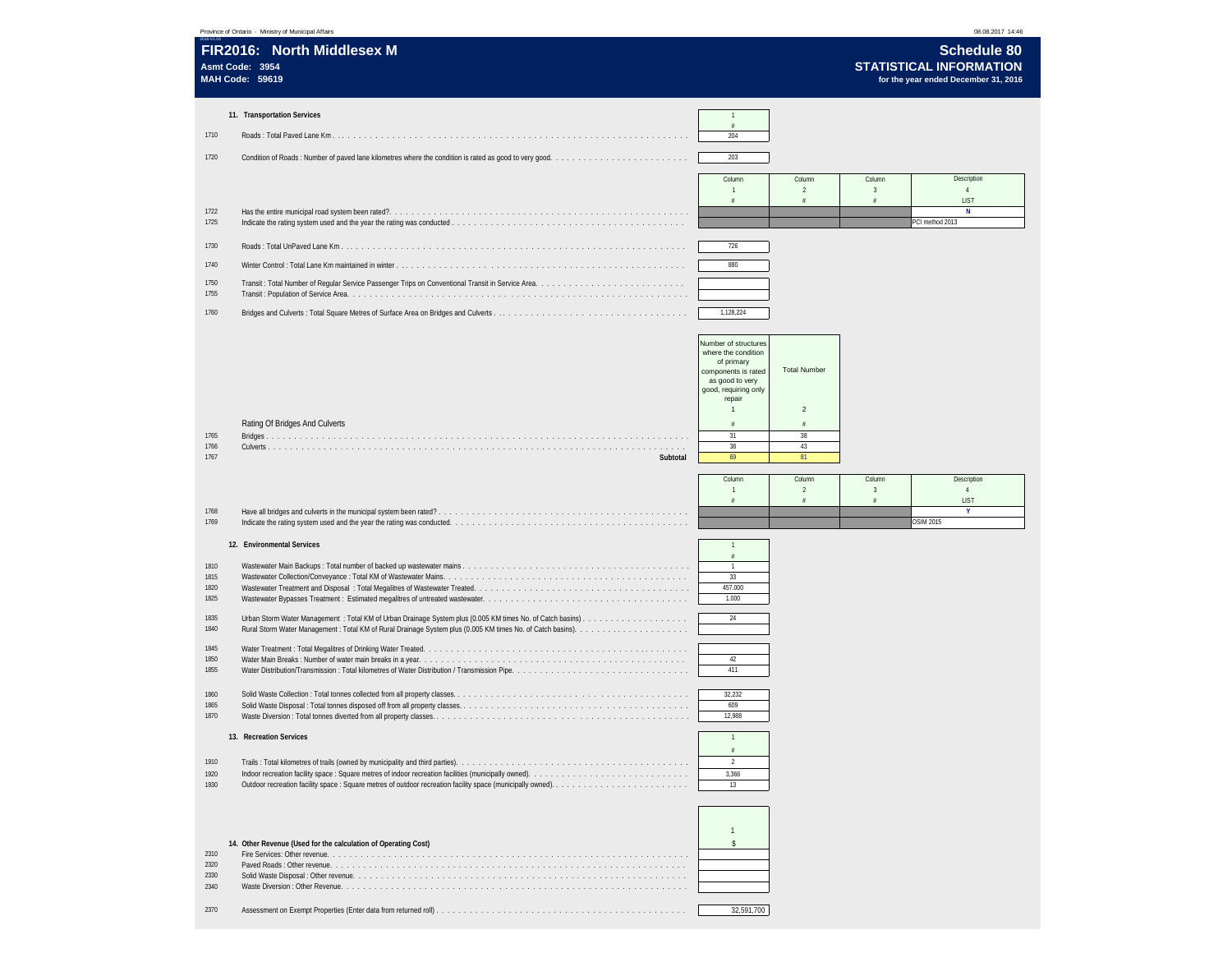## **FIR2016: North Middlesex M Contract Contract Contract Contract Contract Contract Contract Contract Contract Contract Contract Contract Contract Contract Contract Contract Contract Contract Contract Contract Contract Con** Asmt Code: 3954<br>MAH Code: 59619 **ANNUAL DEBT REPAYMENT LIMIT**<br>MAH Code: 59619 **based on the information reported for the year ended December 31, 2016 MAH Code: 59619 based on the information reported for the year ended December 31, 2016**

|      | NOTE: THE ESTIMATED ANNUAL REPAYMENT LIMIT IS EFFECTIVE JANUARY 01. 2018                       |         |
|------|------------------------------------------------------------------------------------------------|---------|
|      | Please note that fees and revenues for Homes for the Aged are not reflected in this estimate.  |         |
|      | DETERMINATION OF ANNUAL DEBT REPAYMENT LIMIT                                                   |         |
|      | Debt Charges for the Current Year                                                              |         |
| 0210 |                                                                                                | 486,646 |
| 0220 |                                                                                                | 58,109  |
| 0299 | Subtotal                                                                                       | 544,755 |
| 0610 | Payments for Long Term Commitments and Liabilities financed from the consolidated statement of |         |
|      |                                                                                                |         |
|      |                                                                                                |         |
| 9910 | <b>Total Debt Charges</b>                                                                      | 544,755 |
|      |                                                                                                |         |

|      | <b>Excluded Debt Charges</b>                                                                                                                                            |              |
|------|-------------------------------------------------------------------------------------------------------------------------------------------------------------------------|--------------|
| 1010 |                                                                                                                                                                         | $\Omega$     |
| 1020 |                                                                                                                                                                         |              |
| 1030 |                                                                                                                                                                         | $\Omega$     |
| 1040 |                                                                                                                                                                         | $\Omega$     |
| 1050 |                                                                                                                                                                         | $\Omega$     |
| 1060 |                                                                                                                                                                         | $\Omega$     |
| 1099 | Subtotal                                                                                                                                                                | $\mathbf{0}$ |
| 1410 |                                                                                                                                                                         | 54,303       |
| 1411 |                                                                                                                                                                         | $\Omega$     |
| 1412 | Lump sum (balloon) repayments of long term debt (SLC 74 3110 01 + SLC 74 3110 02) $\ldots \ldots \ldots \ldots \ldots \ldots \ldots \ldots \ldots \ldots \ldots \ldots$ | $\Omega$     |
| 1420 | <b>Total Debt Charges to be Excluded</b>                                                                                                                                | 54,303       |
| 9920 | <b>Net Debt Charges</b>                                                                                                                                                 | 490,452      |
|      |                                                                                                                                                                         |              |

| 1610                           |                                                                                                                     | 12,755,186 |  |  |
|--------------------------------|---------------------------------------------------------------------------------------------------------------------|------------|--|--|
|                                | <b>Excluded Revenue Amounts</b>                                                                                     |            |  |  |
| 2010                           |                                                                                                                     | 7,625      |  |  |
| 2210                           |                                                                                                                     | 2,470,063  |  |  |
| 2220                           |                                                                                                                     |            |  |  |
| 2225                           |                                                                                                                     |            |  |  |
| 2226                           | Deferred revenue earned (Canada Gas Tax) (SLC 10 0831 01).                                                          |            |  |  |
| 2230                           | Revenue from other municipalities, including Revenue for Tangible Capital Assets (SLC 10 1099 01 + SLC 10 1098 01). | 21,318     |  |  |
| 2240                           |                                                                                                                     | 33,706     |  |  |
| 2250                           |                                                                                                                     |            |  |  |
| 2251                           |                                                                                                                     |            |  |  |
| 2253                           |                                                                                                                     | $\Omega$   |  |  |
| 2252                           |                                                                                                                     |            |  |  |
| 2254                           |                                                                                                                     |            |  |  |
| 2299                           | Subtotal                                                                                                            | 2,525,087  |  |  |
| 2410                           |                                                                                                                     |            |  |  |
|                                |                                                                                                                     |            |  |  |
| 2610                           | <b>Net Revenues</b>                                                                                                 | 10,222,474 |  |  |
| 2620                           | 25% of Net Revenues                                                                                                 | 2,555,619  |  |  |
| 9930                           | ESTIMATED ANNUAL REPAYMENT LIMIT                                                                                    | 2,065,167  |  |  |
| For Illustration Purposes Only |                                                                                                                     |            |  |  |
|                                | <b>Annual Interest Rate</b><br>Term                                                                                 |            |  |  |
|                                | @<br>$vears =$                                                                                                      |            |  |  |